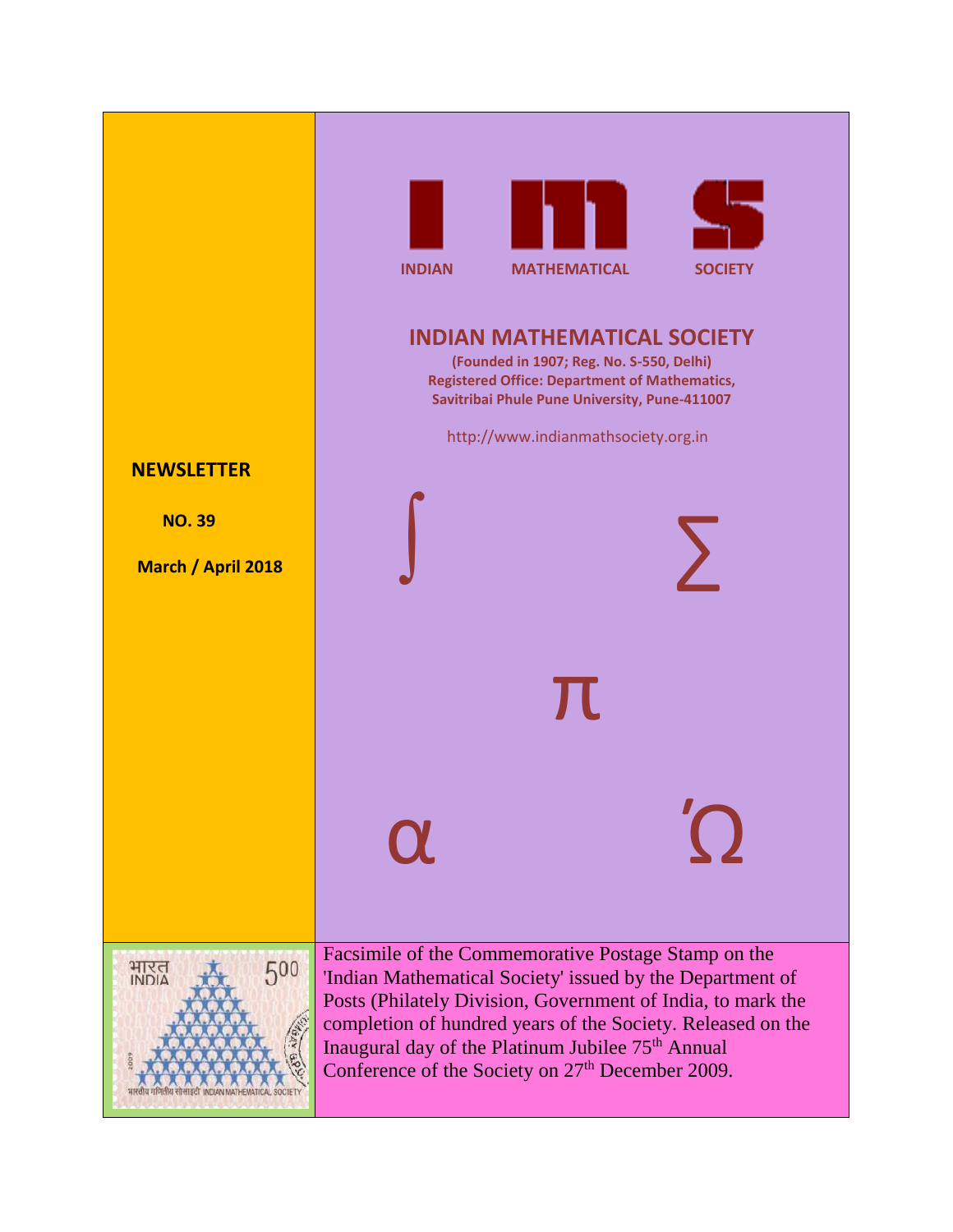# **CONTENTS**

| 1.  | Important events                                                                                                                                                                                                                                                               | $\mathbf{1}$   |  |
|-----|--------------------------------------------------------------------------------------------------------------------------------------------------------------------------------------------------------------------------------------------------------------------------------|----------------|--|
| 2.  | Highlights of the $83^{rd}$ Annual Conference of the Indian<br>Mathematical Society                                                                                                                                                                                            | $\overline{2}$ |  |
| 3.  | Minutes of the $83^{rd}$ Annual General Body meeting of the<br>society                                                                                                                                                                                                         | 5              |  |
| 4.  | Memorial Award Lectures                                                                                                                                                                                                                                                        | 11             |  |
| 5.  | Periodicals published by the Society                                                                                                                                                                                                                                           | 12             |  |
| 6.  | Membership of the Society                                                                                                                                                                                                                                                      | 12             |  |
| 7.  | Guidelines for acceptance of Donations to the Society                                                                                                                                                                                                                          | 13             |  |
| 8.  | Green initiative taken by the Society                                                                                                                                                                                                                                          | 14             |  |
| 9.  | Abstracts of the Plenary Talks, IMS Memorial Award<br>Lectures and Invited lectures, Talks in Symposia, deliv-<br>ered at the $83^{rd}$ Annual conference of IMS held at Depart-<br>ment of Mathematics, Sri Venkateswara Uiversity, Tiru-<br>pati during December 12-15, 2017 | 15             |  |
| 10. | Abstracts of the papers received for prizes and for pre-<br>sentation at the $83^{rd}$ Annual conference of IMS held at<br>Department of Mathematics, Sri Venkateswara Uiversity,<br>Tirupati during December 12-15, 2017                                                      | 32             |  |
| 11. | List of Council Members                                                                                                                                                                                                                                                        | 74             |  |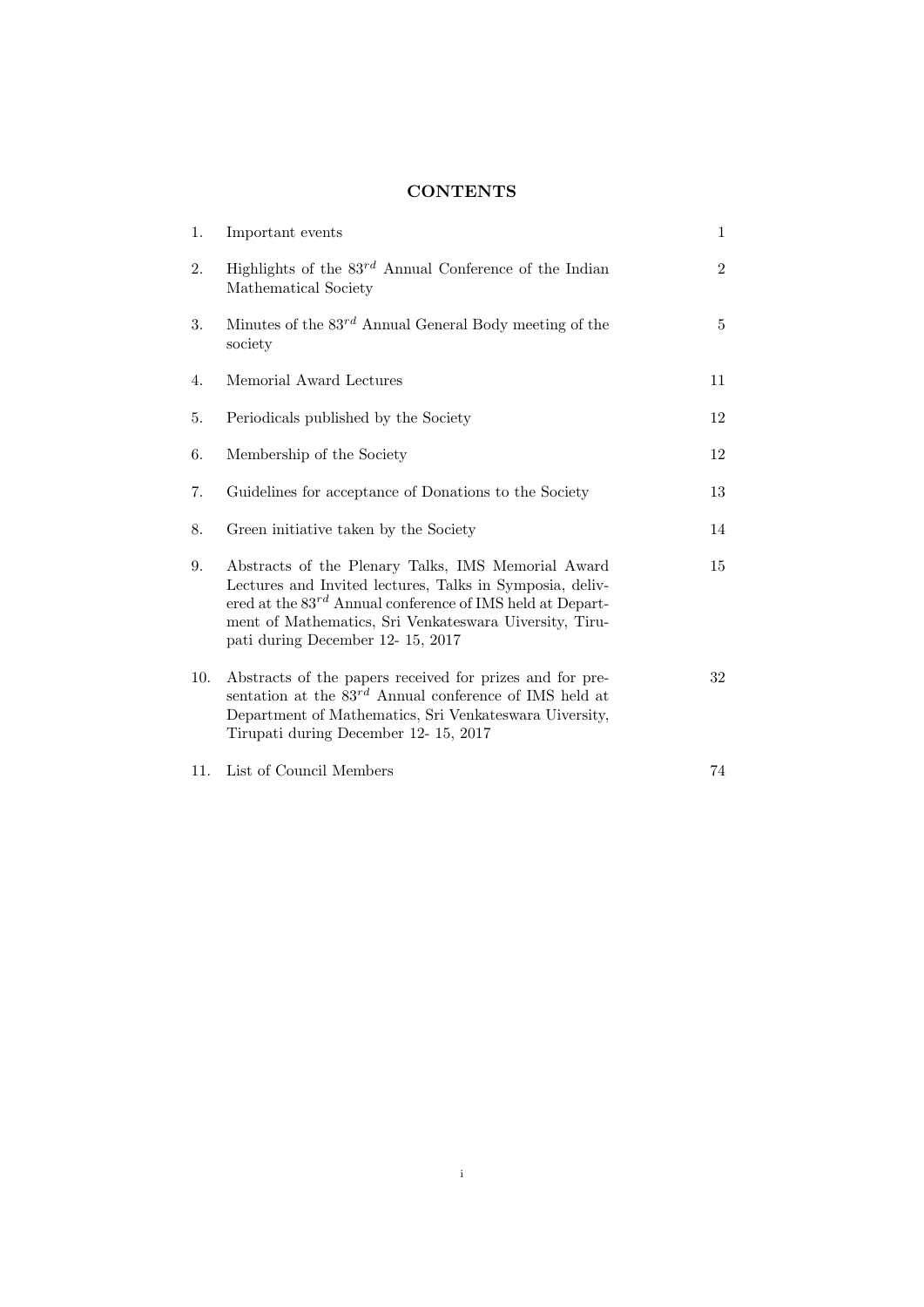### IMPORTANT EVENTS

(1) The ensuing  $84^{th}$  Annual Conference of the Society will be held under the auspices of Shri Mata Vaishno Devi University (SMVDU), Jammu during November 27-30, 2018. Prof. A. K. Das, Department of Mathematics, SMVDU, will be the Local Organizing Secretary of the conference. His email id is ak.das@smvdu.ac.in

(2) Prof. Sudhir Ghorpade, Department of Mathematics, IIT, Mumbai has been elected as the President of the Indian Mathematical Society for a period of one year with effect from April 1, 2018.

(3) Prof. Sanjib Kumar Datta, (University of Kalyani, Kalyani, W.B.); Prof. Asma Ali, (Aligarh Muslim University, Aligarh); and Prof. G. P. Raja Sekhar, ( IIT, Kharagpur) have been elected as members of the Council for a period of three years with effect from April 1, 2018.

(4) Prof. A. K. Agarwal Award for the year 2016 has been awarded to Sudhanshu Sekhar Rout, Department of Mathematics, National Institute of Technology, Rourkela, Odisha, for his research paper Balancing non-Wieferich primes in arithmetic progression and abc conjecture published in Proc. Japan Acad., 92, Series A (2016).

(5) Prof. A. M. Mathai Award for best research paper published in the year 2016 (in the area of Applicable Mathematics) has been awarded to Mr. Abhik Ghosh, Interdisciplinary Statistical Research Unit, Indian Statistical Institute, Kolkata for his paper Divergence based robust estimation of the tail index through an exponential regression model published online on 18 July 2016 in Stat Methods Applications.

(6) P. L. Bhatnagar Memorial Prize for 2017 is given to Anant Mudgal (Faridabad), Shubham Saha (Ranchi) and Yash Sanjeev (Kota). The  $58^{th}$  International Mathematical Olympiad (IMO) was held in Rio de Janeiro, Brazil from July 12 to 23, 2017. In the Indian team the above three students were top scorer (each of them scored 18 points) at IMO.

(7) A. Narasinga Rao Memorial Prize for the year 2015 is awarded to Dinesh Kumar, Deen Dayal Upadhyay College, University of Delhi, Delhi 110 007 for his research paper entitled 'On dynamics of semiconjugated entire functions published in the JIMS Vol. 82 (1-2), 2015, pp 53-59.

(8) A. Narasinga Rao Memorial Prize for the year 2016 has been awarded to Abhishek T. Bharadwaj, Chennai Mathematical Institute, H1 SIPCOT Park, Siruseri Kelambakkam, Chennai-603103 for his research paper entitled Fatou's Lemma and integrability criteria in number fields published in The Mathematics Student, Vol. 85 (3-4), 2016. pp 25-32.

(9) The Volumes 84 (2017) and 85 (2018) of JIMS have been published online on the website of the Informatics publishing Limited, Bangalore. These volumes have been uploaded on the Informatics India's I-scholar platform.

(10) The last date for submitting papers for Prof. A. K. Agarwal Award, Prof. A. M. Mathai Award and Prof. Satish Bhatnagar Award for the year 2017 is June 30, 2018. The details are available on the website of the Society (www.indianmathsociety.org.in).

(11) The International Congress of Mathematicians (ICM) will take place in Rio de Janeiro, Brazil during August 1 - 9, 2018. The detailed information is available on the website of the congress: http://www.icm2018.org.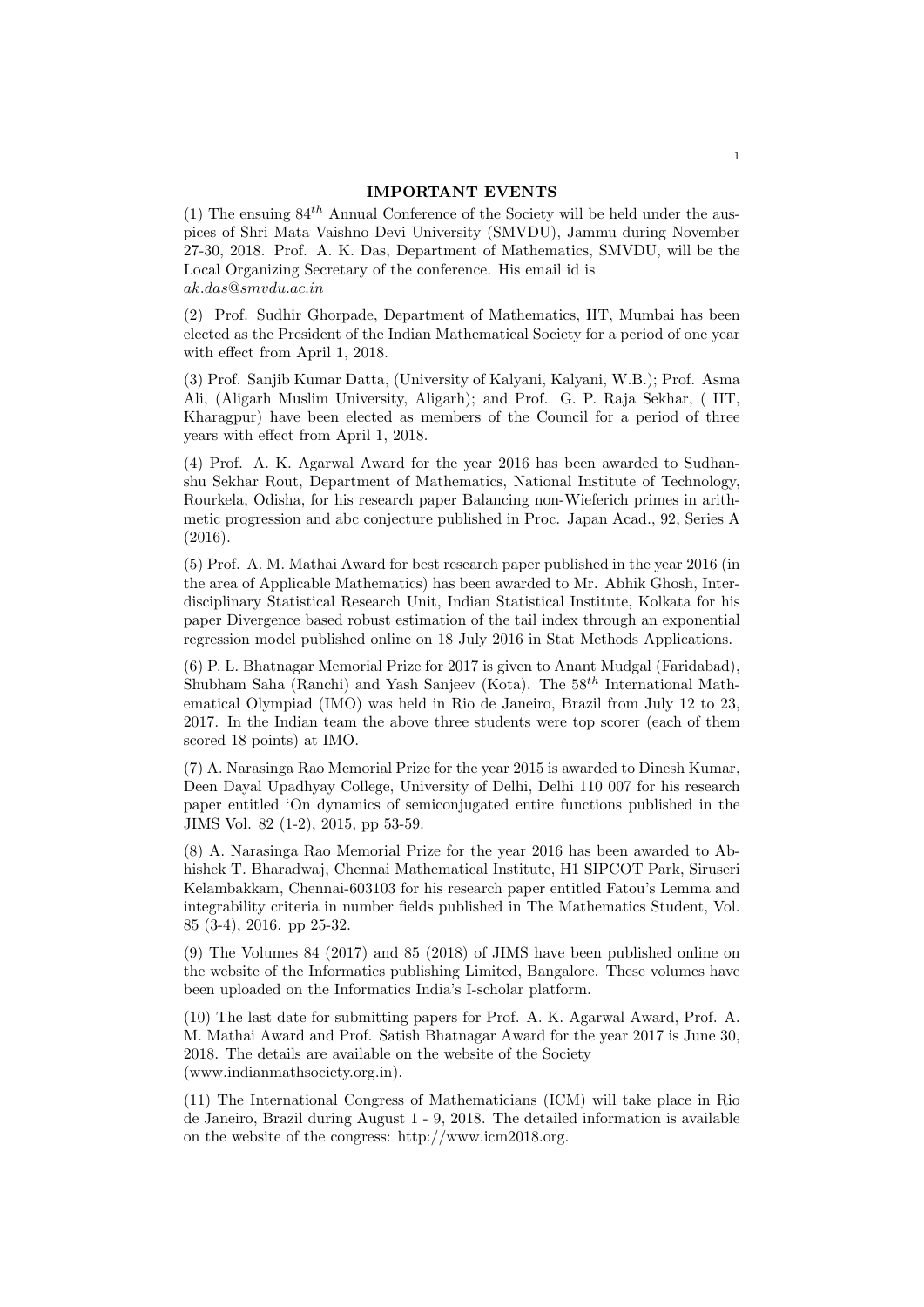### HIGHLIGHTS OF THE  $83^{rd}$  ANNUAL CONFERENCE OF THE IMS

The  $83^{rd}$  Annual Conference of the Indian Mathematical Society was held at the Department of Mathematics, Sri Venkateswara University, Tirupati, Andhra Pradesh during December 12- 15, 2017 under the president-ship of Prof. Manjul Gupta. The Conference was attended by more than 200 delegates. Two presidential addresses (General and Technical), one plenary lecture by Prof. Fridrich Wehrung, University de Caen, France, five Memorial Award lectures and nine invited lectures were delivered in the conference. Also, six symposia were organized during the conference and thirty invited speakers gave talks in the symposia. Moreover, in all 117 research papers were accepted for presentation at the Conference including 19 research papers for the paper presentation competition for various prizes.

The Conference was inaugurated by Prof. A. Damodaram, Vice Chancellor, Sri Venkateswara University, Tirupati. The function was presided over by Prof. Manjul Gupta. Prof. S. Sreenadh, Head, Department of Mathematics and Local Organizing Secretary of the Conference welcomed the delegates. The General Secretary of IMS, Prof. N. K. Thakare spoke about the Indian Mathematical Society and on behalf of the Society expressed his sincere and profuse thanks to the host for organizing the Conference. Prof. Peeyush Chandra, Academic Secretary of IMS, reported the academic programmes of the Conference.

Prof. Manjul Gupta delivered her Presidential address (General) on the topics Lilavati's sutras and their applications. The function ended with a vote of thanks by the Local Organizing Secretary.

Prof. Manjul Gupta gave Presidential address (Technical) on Some Topics in Functional Analysis: our contributions with emphasis on holomorphy which was presided over by Prof. N. K. Thakare, General Secretary of the Indian Mathematical Society.

Prof. Fridrich Wehrung, University de Caen, France gave a plenary talk on Ranges of Functors in Algebra.

The  $31^{st}$  P. L. Bhatnagar Memorial Award Lecture was delivered by Prof Pradeep G Siddeshwar, Bangalore University, Bangalore on Understanding understood instabilities in fluids.

The 28th V. Ramaswami Aiyar Memorial Award Lecture was delivered by Prof. H. K. Mukherjee, NEHU, Shillong on Classification of manifolds different shades.

The 28th Srinivasa Ramanujan Memorial Award Lecture was delivered by Prof. Amritanshu Prasad, IMSc, Chennai on The timed plastic monoid.

The  $28^{th}$  Hansraj Gupta Memorial Award Lecture was delivered by Prof. Atul Dixit, IIT Gandhinagar on Modular-type transformations and integrals involving the Riemann Ξ-function.

The  $13<sup>1</sup>th$  Ganesh Prasad Memorial Award Lecture was given by prof. P. V. Jain, R. D. University, Jabalpur on the topic Approximation by spline functions and its applications.

A. Narasinga Rao Memorial Prize for the year 2015 has been awarded to Dinesh Kumar, Deen Dayal Upadhyay College, University of Delhi, Delhi 110 007 for his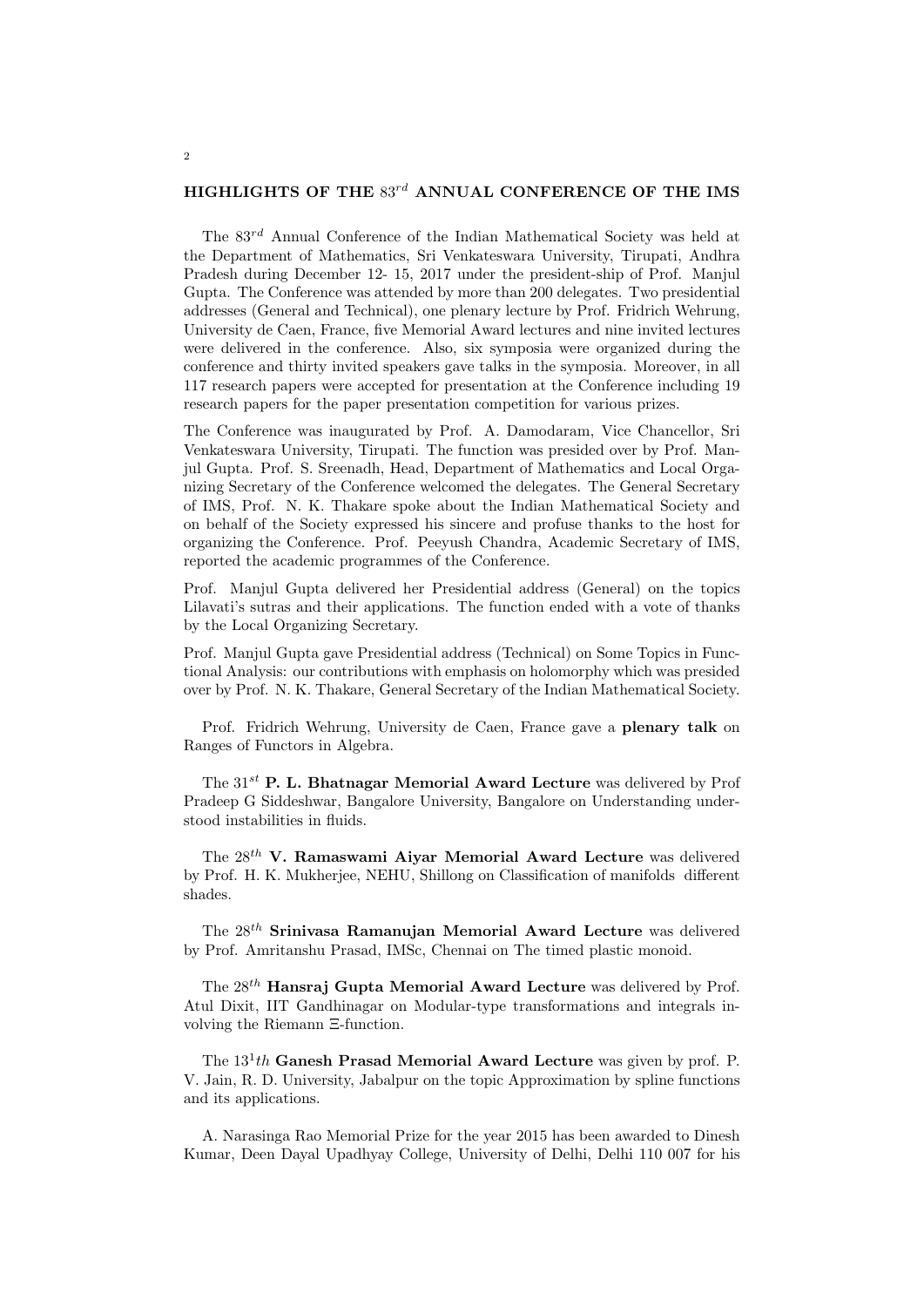research paper entitled On dynamics of semiconjugated entire functions published in the JIMS Vol. 82 (1-2), 2015, pp 53-59.

A. Narasinga Rao Memorial Prize for the year 2016 has been awarded to Abhishek T. Bharadwaj, Chennai Mathematical Institute, H1 SIPCOT Park, Siruseri Kelambakkam, Chennai-603103 for his research paper entitled Fatou's Lemma and integrability criteria in number fields published in The Mathematics Student, Vol. 85 (3-4), 2016. pp 25-32.

Prof. A. K. Agarwal Award for the year 2016 has been awarded to Sudhanshu Sekhar Rout, Department of Mathematics, National Institute of Technology, Rourkela, Odisha, for his research paper Balancing non-Wieferich primes in arithmetic progression and abc conjecture published in Proc. Japan Acad., 92, Series A (2016).

Prof. A. M. Mathai Award for best research paper published in the year 2016 (in the area of Applicable Mathematics) has been awarded to Mr. Abhik Ghosh, Interdisciplinary Statistical Research Unit, Indian Statistical Institute, Kolkata for his paper Divergence based robust estimation of the tail index through an exponential regression model published on line on 18 July 2016 in Stat Methods Applications.

P. L. Bhatnagar Memorial Prize for 2017 has been awarded to Anant Mudgal (Faridabad), Shubham Saha (Ranchi) and Yash Sanjeev (Kota). The 58th International Mathematical Olympiad (IMO) was held in Rio de Janeiro, Brazil from July 12 to 23, 2017. In the Indian team the above three students were top scorer (each of them scored 18 points) at IMO.

Various prizes for the Paper Presentation Competition:

For the IMS prizes 19 papers were received : one in Group 1, four in Group 4, eight in Group 5, two each for AMU Prize and V M Shah Prize. No paper was received for Groups 2 and 3. The papers were presented in the competition section with two parallel sessions - Session one included papers for AMU, V M Shah Prize, Group 1 and Group 4, while Session two included papers for Group 5. The judges for the two sessions were different.

Following is the result for the award of these prizes.

IMS Prize - Group-1: There was one presentation and the prize was awarded to Usha K. Sangle Swami Ramanand Tirth Marathwada University, Nanded, Maharashtra.

IMS Prize - Group-2: No paper was received in this group.

IMS Prize - Group-3: No paper was received in this group.

IMS Prize - Group-4: Four papers were presented in this group and the prize was awarded to Rachana Desai, K. J. Somaiya College of Engineering, Mumbai.

IMS Prize - Group-5: Eight papers were presented in this group and the prize was awarded to Veena B. N., Bangalore University, Bangalore.

AMU Prize: Two papers were received and presented. The prize was awarded to Sumana Hatui, HRI, Allahabad.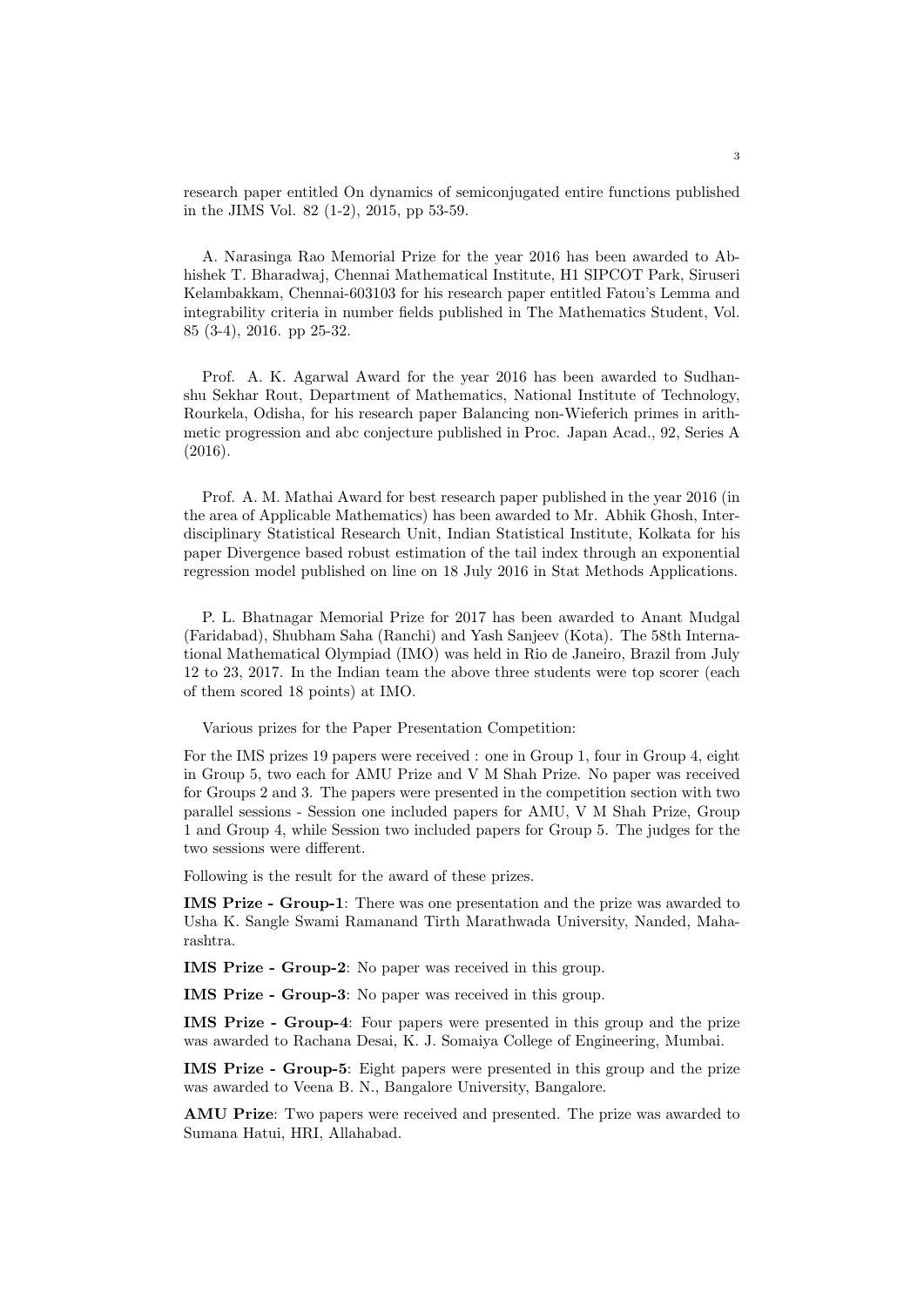V M Shah Prize: Two papers were received and presented. However, neither was recommended for the prize.

### Invited Lectures delivered

One hour Talk

1. Prof. Fridrich Wehrung, University de Caen, France gave a plenary talk on Ranges of Functors in Algebra.

Half hour Talks

1. Prof M. Mursaleen, AMU, Aligarh -Approximating functions by summability methods

2. Prof Mohammd, Ashraf, AMU, Aligarh - Nonlinear higher derivativations on Algebras with Applications

3. Prof A. K. Das, SMVD University, Jammu - Factorizations of some topological properties

4. Prof Ranjan Jana, SVNIT, Surat - Extended Wright type hypergeometric functions: some recent developments

5. Prof P. D. Srivastava, IIT Kharagpur -Spectrum and fine spectrum of n band triangular matrices

6. Prof Om Ahuja, Kent State University, USA - The impact of the 21st century modern technologies in conventional, blended and web-based teaching and learning college mathematics

7. Prof Srinivas, I. M. Sc., Chennai- Euclidean algorithm in number fields

8. Prof David Levin, Tel Aviv University- Non-stationary extensions of Banach fixed-point theorem, with applications to fractals

As per convention the winners of A. Narsinga Rao Memorial Prize for 2015 and 2016, Prof. A K Agarwal Award for 2016 and Prof. A. M. Mathai Award for 2016 were also invited to give half an hour talk.

### Symposia organized

Six symposia were organized and the details are as follows.

1. Function Spaces and Inequalities

Speakers : E. Malkowsky, Serbia; M. Mursaleen, AMU; R. Radha, IIT Madras; A. Sofi, Srinagar; Arun Pal Singh, New Delhi; Pankaj Jain, SAU, New Delhi (Convener).

#### 2. Mathematical Biology

Speakers : Girija Jayaraman, (Retd), IIT, Delhi; Mini Ghosh, VIT, Chennai; Debaldev Jana, SRM, Chennai; G Radhakrishnamacharya, NIT, Warangal; Maithly Saran, IIT, Delhi; P Kandaswamy, Coimbatore (Convener).

3. Interactions of Algebra and Discrete Mathematics

Speakers : Matjaz Kovse, IIT, Bhubeneshwar; Y. M. Borse, S. P. Pune University; Manoj Changat, University of Kerala; Lavanya Sivkumar, IIT (BHU); B. N. Waphare S. P. Pune University (Convener).

### 4. Group Theory

Speakers : G. K. Bakshi, Panjab University; Chandigarh, N S N Sastry, IIT, Dharwad; P. Sankaran, IMSc.Chennai; B. Sury, ISI, Bangalore; Manoj K. Yadav, HRI, Allahabad (Convener).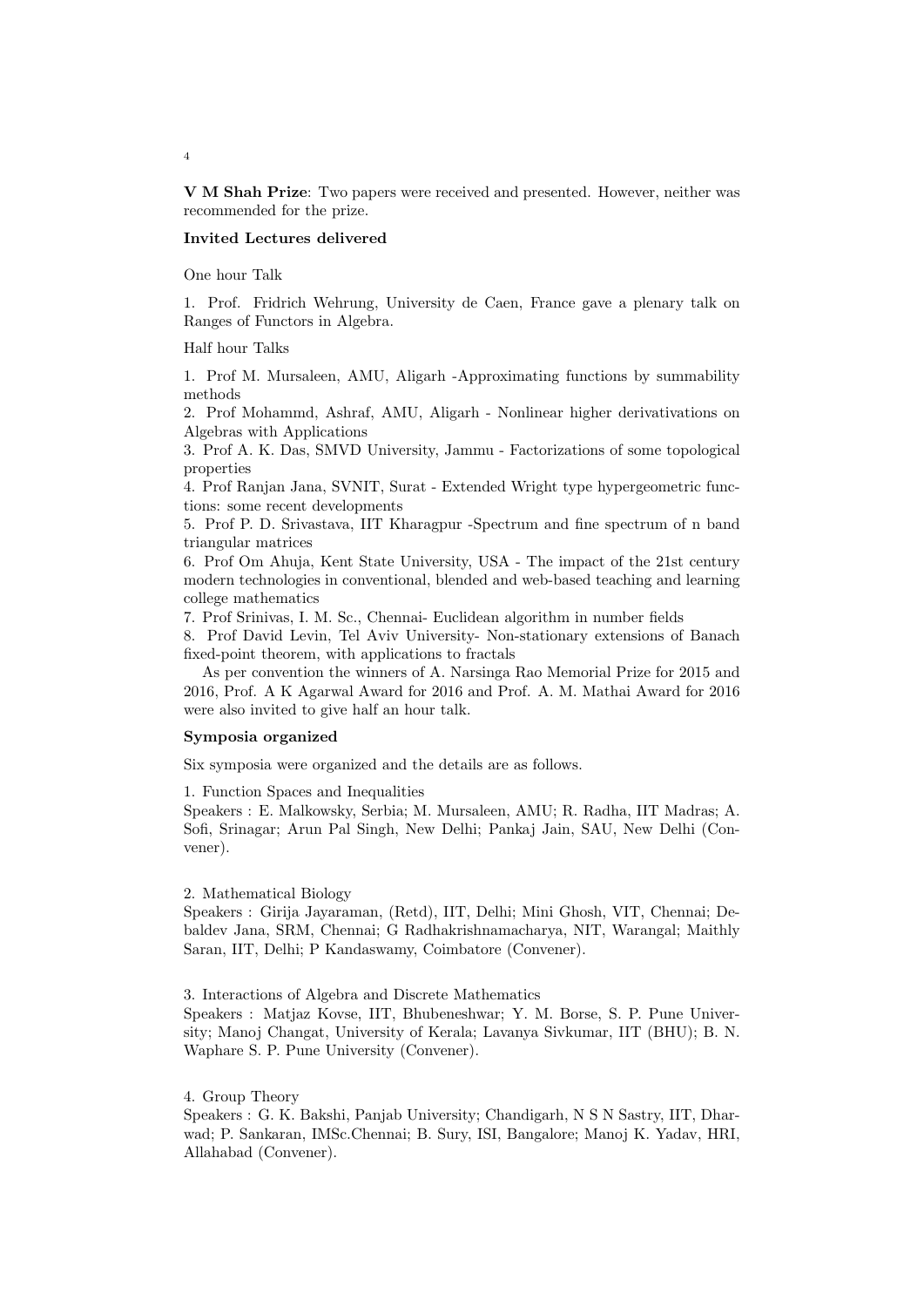5. Emerging Topics in Differential Equations

Speakers : V. Raghavendra, IIT, Trupati; Varsha Daftardar-Gejji, S P Pune Univ.; Nandakumaran, IISc, Bangalore; K. Sakthivel, IISST, Trivendrum; S. Abbas, IIT, Mandi (Convener).

6. Dynamics, Chaos and Fractals

Speakers : Sunita Gakkhar, IIT, Roorkee; A. K. B. Chand, IIT, Madras; Srijanani A. Prasad, IIT, Tirupati; Tarakanta Nayak, IIT, Bhubaneswar; Prof. M. Guru Prem Prasad, IIT, Guwahati (Convener).

# MINUTES OF THE  $83^{rd}$  ANNUAL GENERAL BODY MEETING OF THE INDIAN MATHEMATICAL SOCIETY

The 83rd Annual General Body Meeting of the Indian Mathematical Society was held on Friday, the  $15^{th}$  December, 2017 at 12 noon in the Lecture Hall of the Department of Mathematics, Sri Venkateswara University, Tirupati (A. P.) under the presidentship of Prof. Manjul Gupta.

The following business was transacted.

Item No. 1: To confirm the Minutes of the General Body meeting held on Friday, the  $30<sup>th</sup>$  December, 2016 at 12 noon in the Lecture Hall of the University of Kalyani, Kalyani, West Bengal under the presidentship of Prof. D. V. Pai.

The Minutes of the General Body meeting held on December 30, 2016 at 12 noon at University of Kalyani, Kalyani, West Bengal were confirmed.

Item No. 2 : To receive the report of the General secretary for the year 2017.

Report of the General Secretary for the year 2017.

1. The IMS News Letters No. 37 and No. 38 were published in March 2017 and in August 2017, respectively. These are also displayed on the website of the Indian Mathematical Society. The soft copies of these News Letters have been sent by e-mails to all the members of the Society.

Prof. Manjul Gupta was informed that she has been elected as the president of IMS for one year with effect from April 1, 2017. The elected council members were intimated of their elections to the council of the IMS. Letters of thanks were sent to the council members and the President of the IMS who retired on March 31, 2017.

2. The meeting of the Academic Planning Committee for the IMS Conference 2017 was held on Sunday, the  $2^{nd}$  July, 2017 from 11.00 a.m. to 1.00 p.m. in the conference room of the Guest House of the Savitribai Phule Pune University, Pune. The meeting was presided over by Prof. Manjul Gupta, the president of the IMS The names of the speakers for the five memorial award lectures, plenary talks, invited talks, list of symposia and their conveners were finalized in the meeting.

3. A. Narasinga Rao Memorial Prize for the year 2015 is awarded to Dinesh Kumar, Deen Dayal Upadhyay College, University of Delhi, Delhi 110 007 for his research paper entitled On dynamics of semiconjugated entire functions published in the JIMS Vol. 82 (1-2), 2015, 53-5.

4. A. Narasinga Rao Memorial Prize for the year 2016 has been awarded to Abhishek T. Bharadwaj, Chennai Mathematical Institute, H1 SIPCOT Park, Siruseri Kelambakkam, Chennai-603103 for his research paper entitled Fatou's Lemma and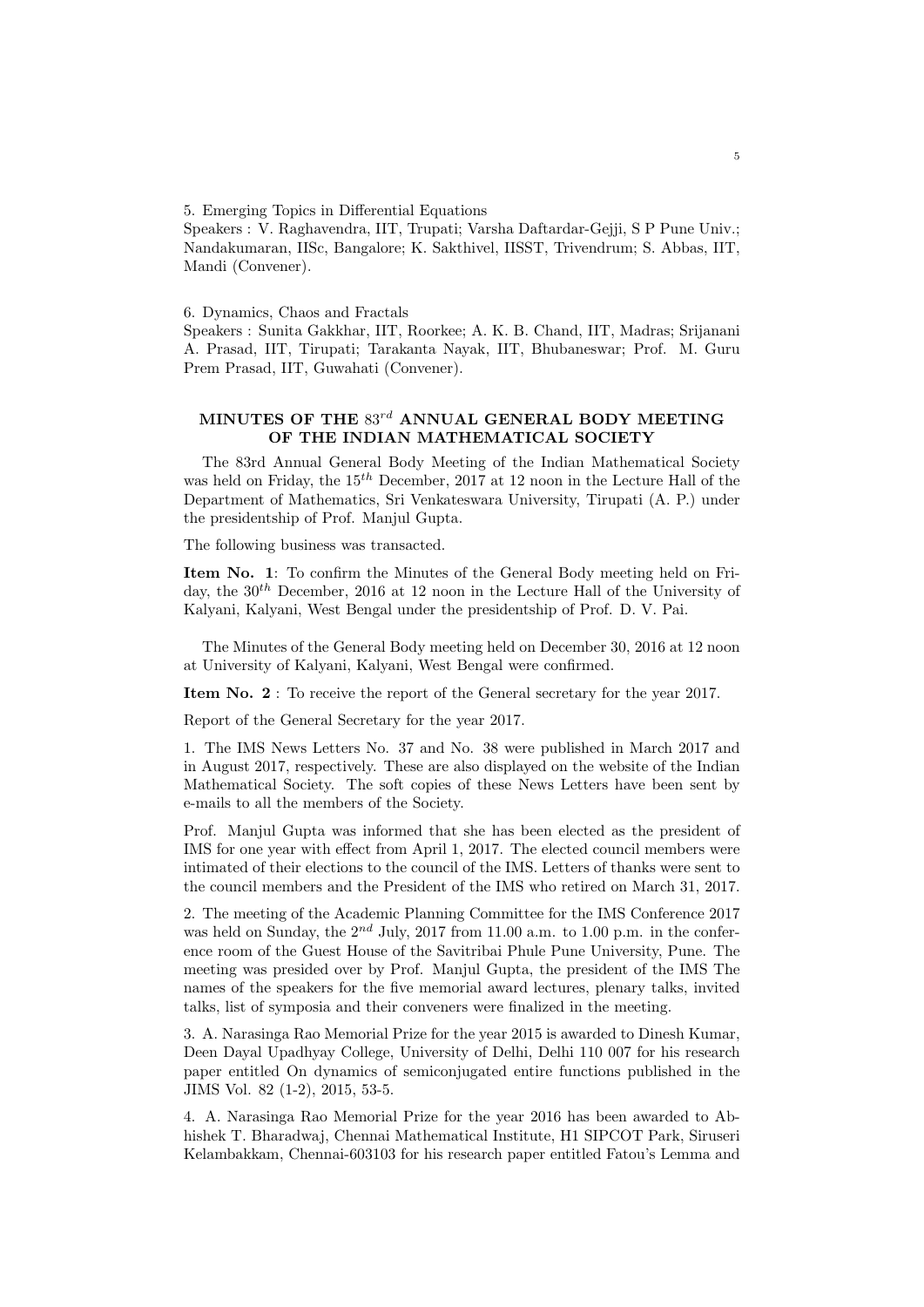integrability criteria in number published in The Mathematics Student, Vol. 85 (3-4), 2016. pp 25-32.

5. Prof. A. K. Agarwal Award for the year 2016 has been awarded to Sudhanshu Sekhar Rout, Department of Mathematics, National Institute of Technology, Rourkela, Odisha, for his research paper Balancing non-Wieferich primes in arithmetic progression and abc conjecture published in Proc. Japan Acad., 92, Series A (2016).

6. Prof. A. M. Mathai Award for best research paper published in the year 2016 (in the area of Applicable Mathematics) has been awarded to Mr. Abhik Ghosh, Interdisciplinary Statistical Research Unit, Indian Statistical Institute, Kolkata for his paper Divergence based robust estimation of the tail index through an exponential regression model published online on July 18, 2016 in Stat Methods Applications.

7. Only one paper was received for Prof. Satish Bhatnagar Award for the year 2016. However, the paper did not meet the conditions formulated to give the award and therefore the award is not given to any one.

8. P. L. Bhatnagar Memorial Prize for 2017 is given to Anant Mudgal (Faridabad), Shubham Saha (Ranchi) and Yash Sanjeev (Kota). The 58th International Mathematical Olympiad (IMO) was held in Rio de Janeiro, Brazil from July 12 to 23, 2017. In the Indian team the above three students were top scorer (each of them scored 18 points) at IMO.

9. Digitization of 43 back volumes of JIMS published from the year 1911 to the year 1976 have been completed by the Informatics Publishing Ltd., Bangalore. The digitized volumes are available at online. The JIMS volumes published from the year 1977 to the year 2004 have been retrieved from the IMS Library housed at Ramanujan Institute for Advanced Study in Mathematics, Madras University, Chennai. These volumes have been handed over to the representative of the Informatics Publishing Ltd. The digitization of these volumes is expected to be completed within the next two months.

10. During the year of the report 164 new life members of IMS have been enrolled, and 67 persons became Annual/ Sessional members.

11. A timely guidance and the help has been provided to Prof. S. Sreenadh, Local organizing secretary of the 2017 IMS conference pertaining to raising of funds, local arrangements and inaugural function of the conference.

12. Each Life Member of the Society is now allotted a Permanent Membership Number. The complete list of Life Members of the Society is now available on the IMS website.

13. The complete catalogue of the back volumes of the periodicals published by the Society as well as those received in exchange by the Society and available in the IMS Library, Chennai is now available on the IMS website.

14. The General Secretary thanks Prof. J. R. Patadia for maintaining and updating the website of the IMS.

15. The General Secretary thanks Prof. M. M. Shikare and Prof. S. K. Nimbhorkar for extending substantial help in performing the duties of the general secretary.

Item No. 3 : To receive the Report of the Academic Secretary 2017.

Based on the deliberations during the APC meeting held on July 2, 2017 at the S. P. Pune University, Pune and in consultations with the General Secretary, the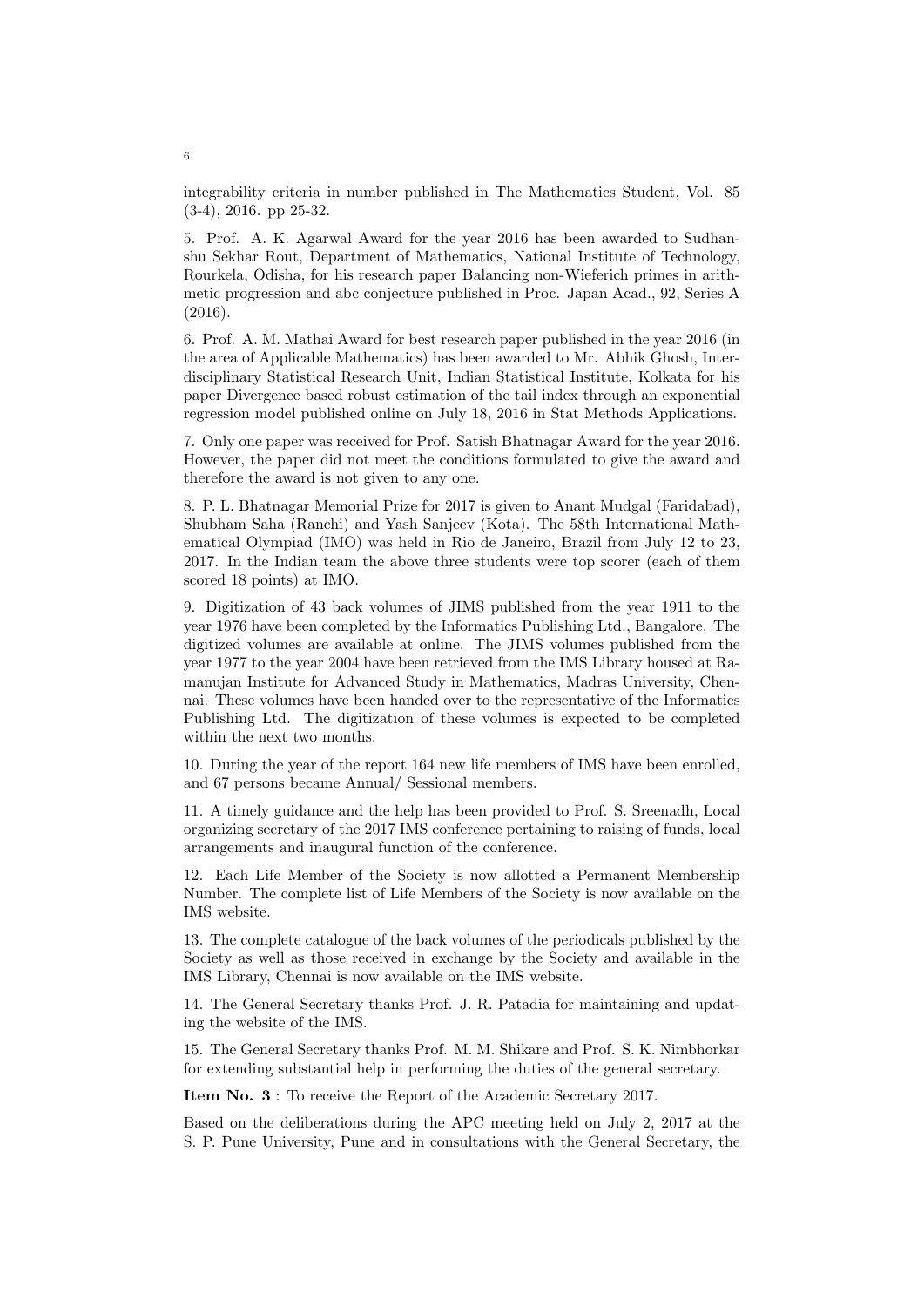speakers for Plenary talk, Memorial Award Lectures and Invited talks were finalized and letters of invitation were sent to the following:

Memorial Award Lectures

1. 31st P. L. Bhatnagar Memorial award lecture: Prof Pradeep G Siddeshwar, Bangalore University, Bangalore

2. 28th Hansraj Gupta Memorial award lecture: Prof. Atul Dixit, IIT Gandhinagar 3. 28th Srinivasa Ramanujan Memorial award lecture: Prof Amritanshu Prasad, IMSc, Chennai

4. 28th V. Ramaswamy Aiyer Memorial award lecture: Prof. H. K. Mukherjee, NEHU, Shillong

5. 13th Ganesh Prasad Memorial award lecture: Prof P. V. Jain, RD University, Jabalpur

Plenary Talks: Prof F. Wehrung (France)

Invited Speakers for Half an hour talks:

Prof M. Mursaleen, AMU, Aligarh

Prof Mohd, Ashraf, AMU, Aligarh

Prof A. K. Das, SMVD University, Jammu

Prof Ranjan Jana, SVNIT, Surat

Prof Y. M. Borse, S. P. Pune University

Prof. P. D. Srivastava, IIT, Kharagpur

Prof . Om Ahuja, Kent State University, USA

Prof. Srinivas, I M Sc, Chennai

Prof. David Levin, Tel Aviv University

Following symposia were finalized with conveners as mentioned below:

1. Functions spaces and Inequalities : Convener - Prof Pankaj Jain, SAU New Delhi

Speakers : E. Malkowsky, Serbia; M. Mursaleen, AMU, Aligarh; R. Radha, IIT, Madras; A. Sofi, Srinagar; Arun Pal Singh, New Delhi; Pankaj Jain, SAU, New Delhi.

2. Mathematical Biology: Convener - Prof P. Kandaswamy, Coimbatore

Speakers : Girija Jayaraman, (Retd) IIT Delhi; Mini Ghosh, VIT Chennai; Debaldev Jana, SRM, Chennai; G Radhakrishnamacharya NIT Warangal; Maithly Saran, IIT' Delhi; P Kandaswamy, Coimbatore.

3. Interactions of Algebra and Discrete Mathematics: Convener - Prof. B. N. Waphare, S. P. Pune University.

Speakers : Matjaz Kovse, IIT, Bhubeneshwar; Pratima Panigrahi, IIT, Kharagpur; Manoj Changat, University of Kerala, Lavanya Sivkumar, IIT (BHU); B. N. Waphare S. P. Pune University

4. Group Theory: Convener - Dr Manoj K. Yadav, HRI, Allahabad

Speakers : G. K. Bakshi, Panjab University, Chandigarh; NSN Sastry, IIT Dharwad; P. Sankaran, IMSc, Chennai; B. Sury, ISI, Bangalore; Manoj K. Yadav, HRI, Allahabad

5. Emerging Topics in Differential Equations: Convener - Prof. S. Abbas, IIT Mandi

Speakers : V. Raghavendra, IIT, Tirupati; Varsha Daftardar-Gejji, S P Pune Univ.; A. K. Nandakumaran, IISc Bangalore; K. Sakthivel, IISST, Trivendrum; S. Abbas, IIT Mandi.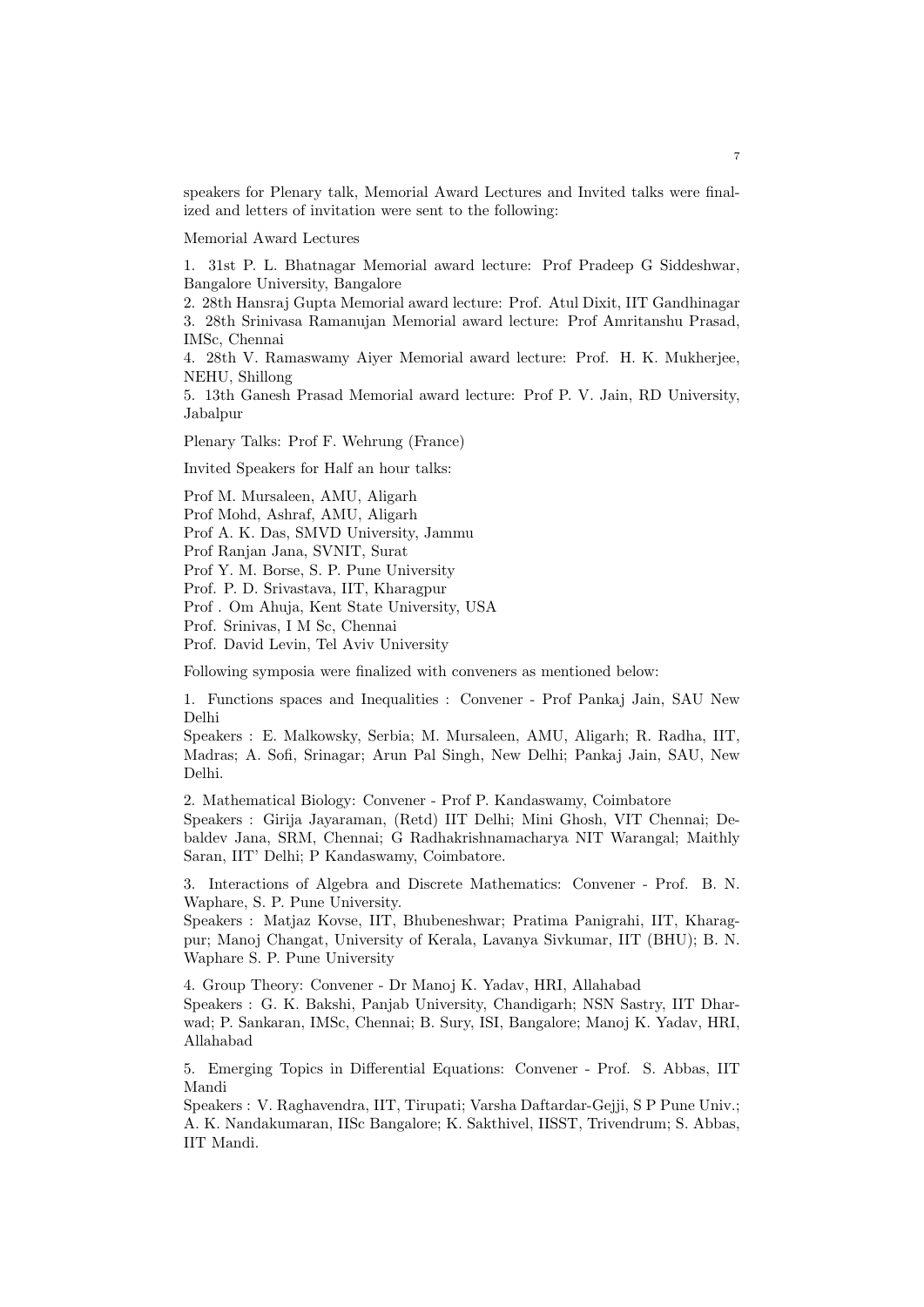6. Dynamics, Chaos and Fractals: Convener - Prof M. Guru Prem Prasad, IIT Guawahati

Speakers : Sunita Gakkhar, IIT Roorkee; A. K. B. Chand, IIT, Madras; Srijanani A. Prasad, IIT, Tirupati; Tarakanta Nayak, IIT Bhubaneswar; Prof. M. Guru Prem Prasad, IIT, Guwahati.

Papers for Competition section - 17 papers were received for competition section: It was proposed that we should have two parallel sessions for competition this year Session one for AMU, V M Shah Prize, Group 1 and Group 4, Session 2 for Group 5.

Contributory Papers 100 papers were received for oral presentations.

Item No. 4: To receive the report of the Administrative Secretary for the year 2017.

Report of the Administrative Secretary for the year 2017.

1. E-mails of thanks and appreciation were sent to the local organizing secretary and the convener of the 82nd Annual Conference of IMS held in December 2016 at University of Kalyani, Kalyani, West Bengal. Elected council members were informed of their elections as members of the IMS council.

2. The Minutes of the Council Meeting and the General Body meeting held at the University of Kalyani, Kalyani were prepared.

3. Arrangements were made for holding the meeting of the Academic Planning Committee on Sunday, the 2nd July, 2017 from 11.00 am onwards in the conference room of the Guest House of the Savitribai Phule Pune University, Pune (SPPU). Local Hospitality and travel arrangements were made for the delegates attending the meeting.

4. The print copies of JIMS Volume 84, nos. 1-2 (January June 2017) and JIMS Volume 84, nos. 3-4 (July Dec. 2017) were received from Parashuram Process, Pune and preserved in the Library of the Mathematics Department, Savitribai Phule Pune University, Pune. The camera ready copies of The Math. Student, Vol. 86 (1-2), 2017, and The Math. Student, Vol. 86 (3-4), 2017, were forwarded to the Parshuram Process for the purpose of printing. The printed copies have been received from the press and preserved in the Library of Math. Dept., SPPU.

5. The copies of JIMS Vol. 84 (Nos. 1-2 ) (2017), Vol. 84 (Nos. 3-4)(2017) and The Mathematics Student Vol. 86 (Nos. 1-2) (2017) have been sent to the subscribing institutes and Universities by registered post. The account of corresponding expenses has been maintained.

6. The Director, Ramanujan Institute for Advanvced Study in Mathematics, University of Madras, Chennai was requested to provide the old volumes of JIMS for digitization. The volumes published from 1977 to 2004 have been received from the Institute. They have been handed over to the Informatics Publishing Ltd. (Bangalore) for digitization.

7. Substantial help was rendered to the General Secretary Prof. N. K. Thakare in the finalization of Newsletter Nos. 37 and 38. The Newsletters were prepared and sent by e-mails to the Life members of the IMS.

8. Assistance was provided to the General Secretary in the process of selecting the mathematicians for Prof. A. K. Agarwal award for the year 2016, Prof. A. M. Mathai award for 2016, A. Narsinga Rao memeorial prize for the years 2015 and 2016 and Prof. Satish Bhatnagar award for 2016.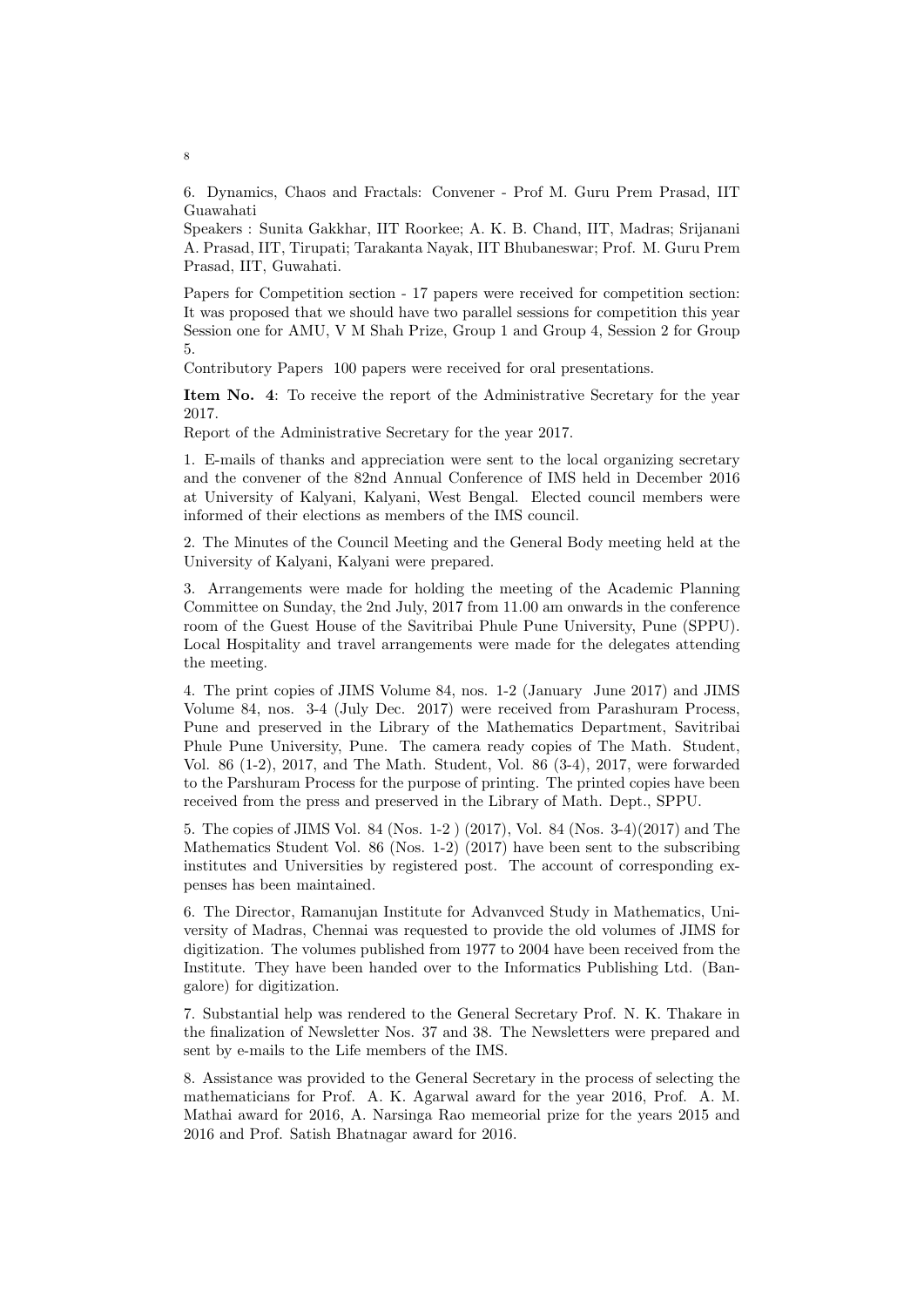9. The invitations were sent to Anant Mudgal (Faridabad), Shubham Saha (Ranchi) and Yash Sanjeev (Kota) for attending the Inaugural function of IMS conference to be held on December 12, 2017 in Tirupati and receiving the P. L. Bhatnagar memorial prize awarded to them for the year 2017.

10. The records / documents such as minutes of the council meeting, minutes of the general body meeting, copies of the News Letters, copies of agenda for council meeting, General body meeting etc. have been maintained.

Item No. 5: To consider the Audited Statement of Accounts for the year 2016 -2017 and budget for the year 2018 -2019. The Audited Statement of Accounts for the year 2016- 2017 and budget for the year 2018- 2019 presented by the Treasurer, Prof. S. K. Nimbhorkar were approved.

Item No. 6: To receive the report of the Editor, The Journal of the Indian Mathematical Society for 2017.

Report of the Editor, Journal of the Indian Mathematical Society (2017).

Manuscript Status:

(a) Number of papers pending with the referee or under process at the end of 2016: 17

(b) Number of manuscripts received during the year 2017: 115 Total: 132

(i) Number of Manuscript accepted during 2017: 31

(ii) Number of manuscript rejected during 2017 : 71

(ii) Number of manuscript with the referees / under process: 30 Total: 132

Increase in the number of submissions: The papers submitted to the JIMS are received directly by the chief editor or they are received online by the IPl on their platform. The number of submissions has therefore increased from 70 in 2016 to 115 in 2017. On the other hand, the number of rejections has also increased from 40 to 71. The number of submissions from countries like Russia, Iran, Egypt, Bangladesh, China and other foreign countries is noteworthy.

Digitization of the back-Volumes of JIMS: The Informatics Private Ltd. (IPL) has already digitized and put a large number of back volumes of the JIMS on line. Those available at the S. P. Pune University have been done. The remaining volumes are being procured from our Chennai library and given to the IPL for completing the full digitization work of JIMS from 1907 onwards.

Publication Status (online by IPL):

1. Volume 84 (1 - 2) 2017 of JIMS was published on Jan 1, 2017.

2. Volume 84 (3 - 4) 2017 of JIMS was published on July 1, 2017.

3. Volume 85 (1-2) 2018 of the JIMS will be published on Jan. 1, 2018.

Publication Status (Print by the IMS):

1. Volume 84 (1 - 2) 2017 of JIMS was published in February, 2017 and sent to the subscribers by the Administrative Secretary, IMS.

2. Volume 84 (3-4) 2017 of JIMS was published in August, 2017 and sent to the subscribers by the Administrative Secretary, IMS.

3. Volume 85 (1-2) 2018 of the JIMS will be published on January 1, 2018 and sent to the subscribers soon.

Acknowledgements: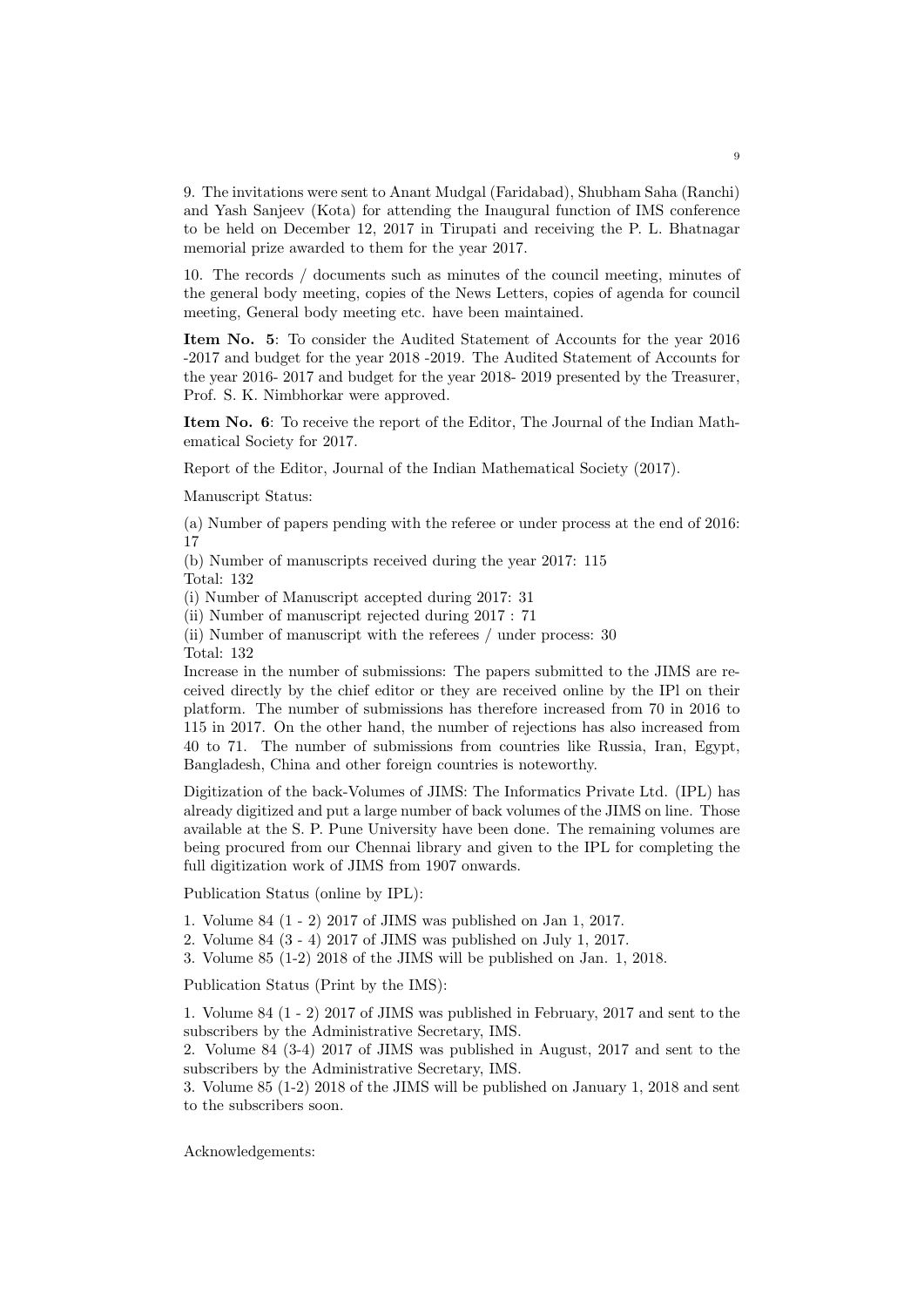The Chief Editor, JIMS puts on record his grateful thanks to the members of the Editorial Board of JIMS, referees of research papers from India and abroad for their assistance and support to JIMS. The editor also expresses his sincere thanks to the Treasurer of IMS, Prof. S. K. Nimbhorkar and the Administrative. Secretary Prof. M. M. Shikare for extending possible help printing and dispatching of the JIMS to the subscribers of the Journal.

Item No. 7: To receive the report of the Editor, Mathematics Student for 2017. Report of the Editor of The Mathematics Student for 2017.

Publication Status:

The soft copy of the Vol. 86, Nos. 1- 2, January-June (2017) of The Mathematics Student was sent on line in June 2017 and that of the Vol. 86, Nos. 3- 4, July-December (2017) of The Mathematics Student was sent on line during November 30-December 5, 2017 to all the Life Members (who have registered their E-mail id on line on imsgoesgreen@gmail.com or jamanadaspat@gmail.com or sknimbhorkar@gmail.com) at their registered E-mail addresses. Both these soft copies are available on the Societys website as well.

There is no backlog as regards to the publication of the Mathematics Student.

#### Manuscript Status:

52 manuscripts are received during the period from December 24, 2016 to December 08, 2017 and 12 manuscripts were reported as pending with the referees in the last report.

Of these total 64 manuscripts, 20 are accepted, 34 are not accepted and 10 are pending with the referees.

#### Acknowledgements:

We take this opportunity to put on record our sincere thanks and profuse gratefulness to Members of the Editorial Board and the learned referees for their continuous support and assistance in our sustained efforts for timely publication of the Mathematics Student. The Society looks forward to the active assistance in the constructive reviewing work as well as quality contributions from the large pool of mathematicians from India and abroad.

We also expresses our sincere thanks to the Administrative Secretary Prof. M. M. Shikare and the Pune Press for their assistance in getting the Vol. 86, Nos. 1-2, January-June (2017) as well as the Vol. 86, Nos. 3-4, July-December (2017) of the Mathematics Student printed, and thus in its timely publication.

Call for contributions: Contributions are welcome and are assured of all the sincere efforts for prompt processing.

Item No. 8: To consider the venue of the 84th Annual Session of the society to be held in 2018. The General Body accepted the invitation from the Vice Chancellor, Shri Mata Vaishno Devi University (SMVDU), Jammu for organizing the 84th Annual Conference of the Indian Mathematical Society. Prof. A. K. Das, Department of Mathematics, SMVDU, will be the Local Organizing Secretary of the conference.

Item No. 9: Announcements of the results of the following elections: (i) President for the year 2018-2019;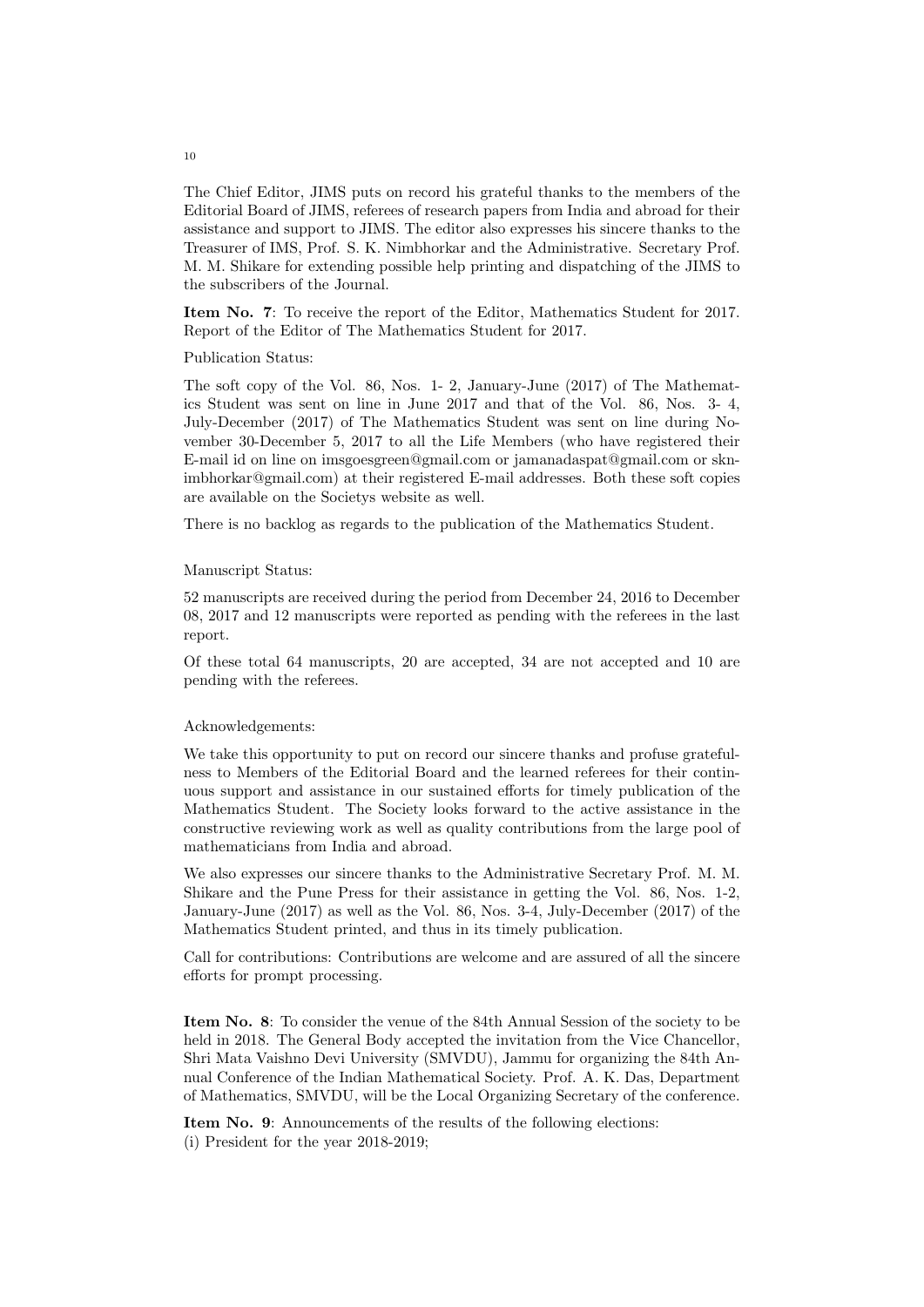(iii) Three members of the Council for a period of three years w. e. f. April 01, 2018.

The returning officer Prof. M. M. Shikare reported that the following members are declared elected. President for 2018-19 : Prof. Sudhir Ghorpade, IIT, Mumbai is elected as the President of IMS for a period of one year with effect from April 01, 2018.

Members of the Council : Prof. Sanjib Kumar Datta, University of Kalyani, Kalyani; Prof. Asma Ali, AMU, Aligarh; and Prof. G. P. Raja Sekhar, IIT, Kharagpur have been elected as Members of the Council of IMS for a period of three years w. e. f. April 1, 2018.

Item No. 10: Any other item with the permission of the chair.

There was no other item for consideration.

The Meeting ended with a vote of thanks to the President of IMS, the members present and the local organizers of the conference.

N. K. Thakare General Secretary Indian Mathematical Society

### Memorial Award Lectures

During every Annual Conference of the Society, the following Memorial Award Lectures are arranged as a part of the Academic Programme (each award lecture is of one hour duration with no other parallel session) :

- (1) P. L. Bhatnagar Memorial Award Lecture (Instituted in 1987).
- (2) Srinivasa Ramanujan Memorial Award Lecture (Instituted in 1990).
- (3) V. Ramaswamy Aiyer Memorial Award Lecture (Instituted in 1990).
- (4) Hansaraj Gupta Memorial Award Lecture (Instituted in 1990).
- (5) Ganesh Prasad Memorial Award Lecture (Instituted in 1993 ; and delivered every alternate year).

Each of these Lectures carry a token honorarium of Rs. 5000/- along with a citation.

Members of the Society are requested to suggest the names of the prospective speakers, along with their brief write-up, for these awards. The suggestions may be sent to Professor N. K. Thakare, the General Secretary of the Indian Mathematical Society up to May 31, 2018. His e-mail address is nkthakare@gmail.com

### IMS Sponsored Lectures

To popularize mathematics and to create awareness regarding the Society and its activities in the Country, the Society has a Scheme of Sponsored Lectures. It provides a token support of Rs. 1000/- to a number of Departments / Institutions for organizing popular and semi technical lectures.

Prof. Ravi Kulkarni has also donated Rs. 1,25,000/- to organize

# Meenakshisundaram–Patoudi lectures.

Members arranging such lectures are required to send the report of the arranged lectures to The Treasurer, IMS, with a copy to The Editor, The Mathematics Student.

Society intends to enhance this activity of organizing such lectures at more and more centers. Members desirous to organize such lectures at their centers may write to the General Secretary Prof. N. K. Thakare through their respective Head of the Department.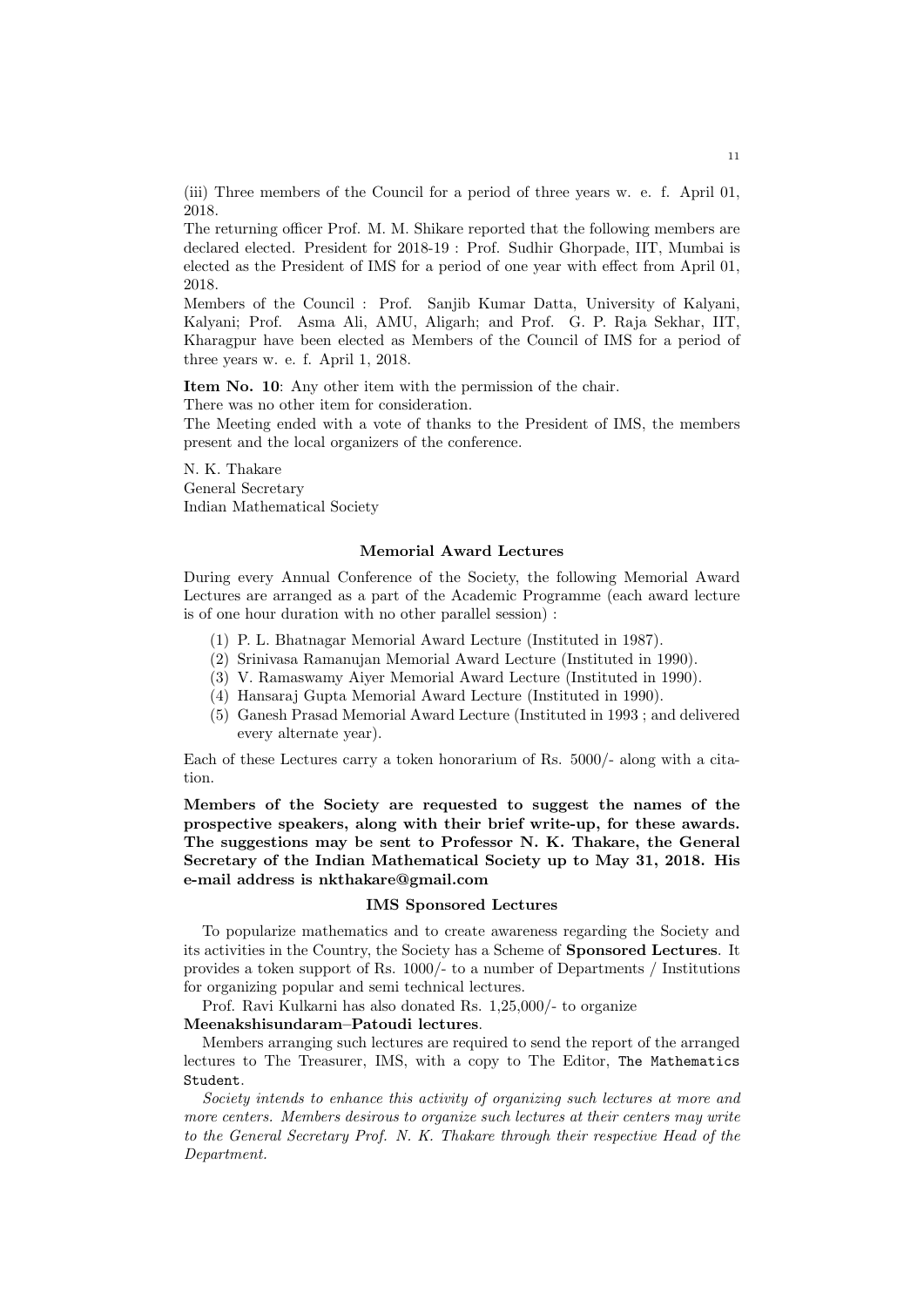### Periodicals published by the Society

The Society publishes two periodicals: The Journal of the Indian Mathematical Society (JIMS; the Journal; ISSN 0019-5839) and The Mathematics Student (Math Student; the Mathematics Student; ISSN 0025-5742), both of which are quarterly. The details can be found on the website: www.indianmathsociety.org.in

## Subscriptions

Annual subscription for the Journal / the Mathematics Student : For each periodical

- Rs. 1500/- for Libraries of Educational Institutions in India provided the subscription is direct or through an agent who gives complete name and address of the subscriber. The supply will be made directly to the subscribing library. If an agent subscribes for an educational Institution in India, the subscription is Rs. 1800
- Rs. 8000/- for others for personal use or to the agents who do not supply the name and address of the end user.
- \$150/- for personal use or for Libraries outside India.

The agents are entitled to 15 % discount on their orders.

From the 2012 issue of The Mathematics Student onwards, the life Members are given online access to The Mathematics Student / are sent the soft copy of The Mathematics Student, instead of supplying the hard copy, for their personal use (not for circulation) at their E-mail address registered with the Society.

## Those Members who have not registered their e-mail address are requested to register it online on msgoesgreen@gmail.com

It may please be noted that the contents of The Mathematics Student will continue to be available on the Society's website www.indianmathsociety.org and a physical copy of The Mathematics Student will continue to be available at the IMS Library (Ramanujan Institute of Advanced Study in Mathematics, Madras University, Chennai) as well as at the Registered Office of the Society (Department of Mathematics, S. P. Pune University, Pune 411 007) for reference during office hours.

#### Membership of the Society

### Life Membership Fees:

Rs. 2000/- (US \$500/- for those residing outside India - referred to as International Life Members ).

The Life Members of the Indian Mathematical Society who have registered their e-mail with the Society are entitled to a FREE online access to The Mathematics Student for their personal use (not for circulation). They can subscribe the Journal at Rs. 1500/- (US \$ 35/-) for their personal use (not for sale/resale).

### Ordinary Annual Membership Fees:

Rs. 250/- ( US \$50/- for those residing outside India ).

#### Sessional Membership Fees:

Rs. 250/- ( US \$50/- for those residing outside India ). Sessional Members are those who join the Society only for a particular Session. They may contribute papers for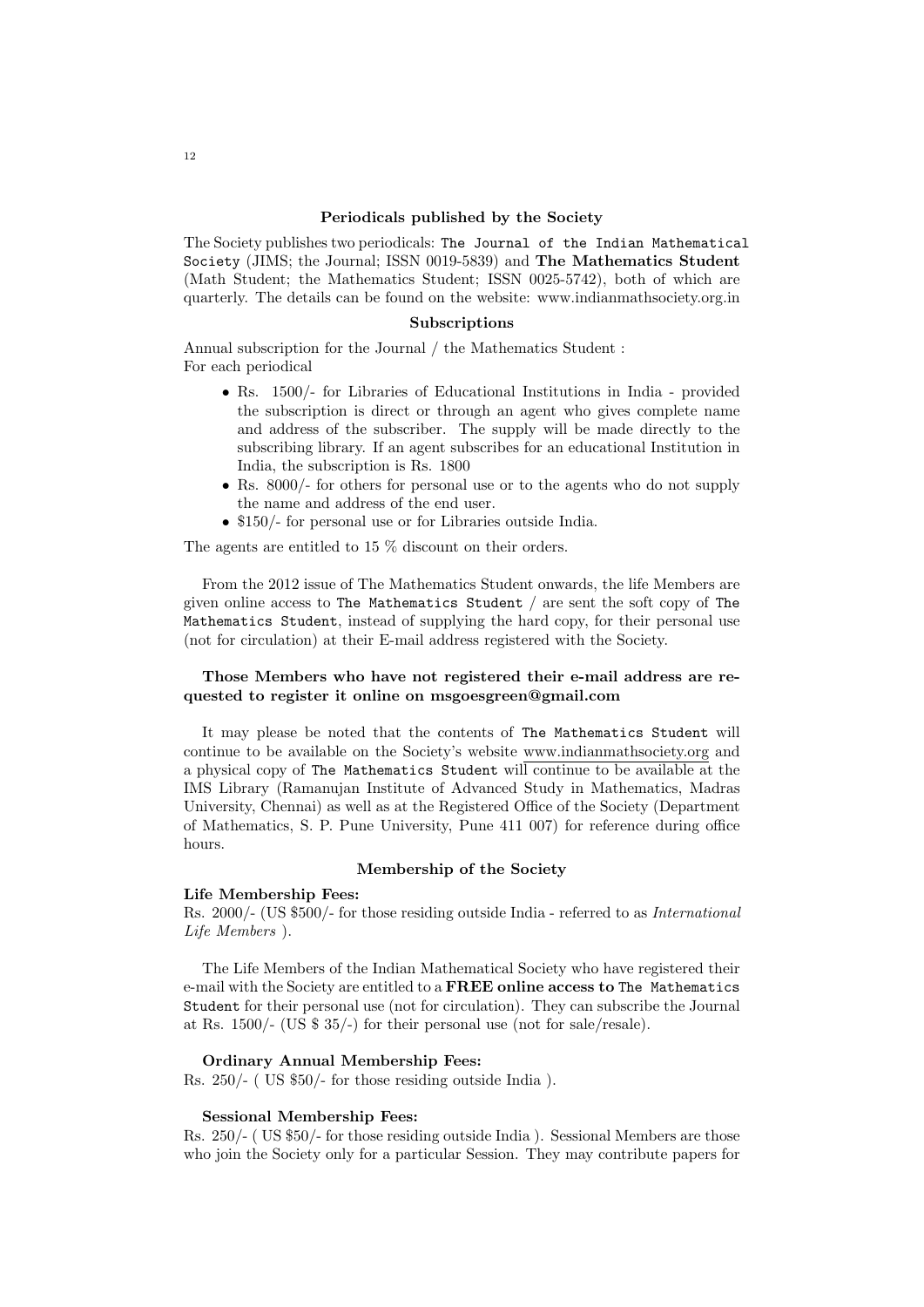presentation and / or participate in any of the academic programmes held during the Session.

• Membership form is available on the IMS website.

### Business Correspondence and Payments:

All business correspondence be addressed to Prof. S. K. Nimbhorkar, Treasurer, IMS; Department of Mathematics, Dr. B. A. M. University, Aurangabad 431 004 (Maharashtra), India. All payments should be sent to Prof. S. K. Nimbhorkar, Treasurer, IMS by DD / payable at par cheque drawn in favor of "The Indian Mathematical Society" payable at Aurangabad (Maharashtra), India at the address mentioned in the above.

### Members in good standing:

A member is considered to be of good standing in a particular year if he/she has paid his/her Membership dues by **July 31**<sup>st</sup> of that year.

#### IMS Library:

The information pertaining to IMS library is available on the website www.indianmathsociety.org.in of the society.

### Guidelines for acceptance of Donations to the Society:

There will not be any further institution of Memorial Award Lectures. (This point was discussed in the earlier meetings of the Council and such was the consensus).

The donation amount will not be less than Rupees Five Lacs. (There could be an upward revision of this amount from time to time).

The donor may be an individual or a trust or a group of individuals.

The Indian Mathematical Society will solely and independently own the amount donated to it.

A prospective donor should approach the General Secretary of the Indian Mathematical Society with a Offer. Keeping with the spirit of this Policy Guidelines and if so felt necessary, referring to the Council whether the proposal be negotiated or not, in his wisdom, the General Secretary will negotiate the terms and conditions for each donation proposal and will put it before the Council for its consideration and approval. The Council will deliberate on the proposal, and after modifications, if any, may accept the proposal through a special resolution with specific details mentioning the terms and conditions. This will be published in the IMS News Letter after the Donor agrees to the resolution of the Council.

Ordinarily during every Annual Conference of the Society there are several Invited Lectures and Symposia running in parallel sessions. One of these academic programmes may be permanently marked / identified as so and so sponsored programme in the (fond) memory of or so and so sponsored programme in the honor of as per the wish of each donor by the Council. This programme may be arranged in a parallel session during the Conference.

The Council through its Academic Planning Committee (APC) will be the final authority in this regard to finalize the name of a speaker of an invited talk or the names of the Symposia speakers for this sponsored programme. The modus operandi for identifying the speaker(s) may be decided by the Council.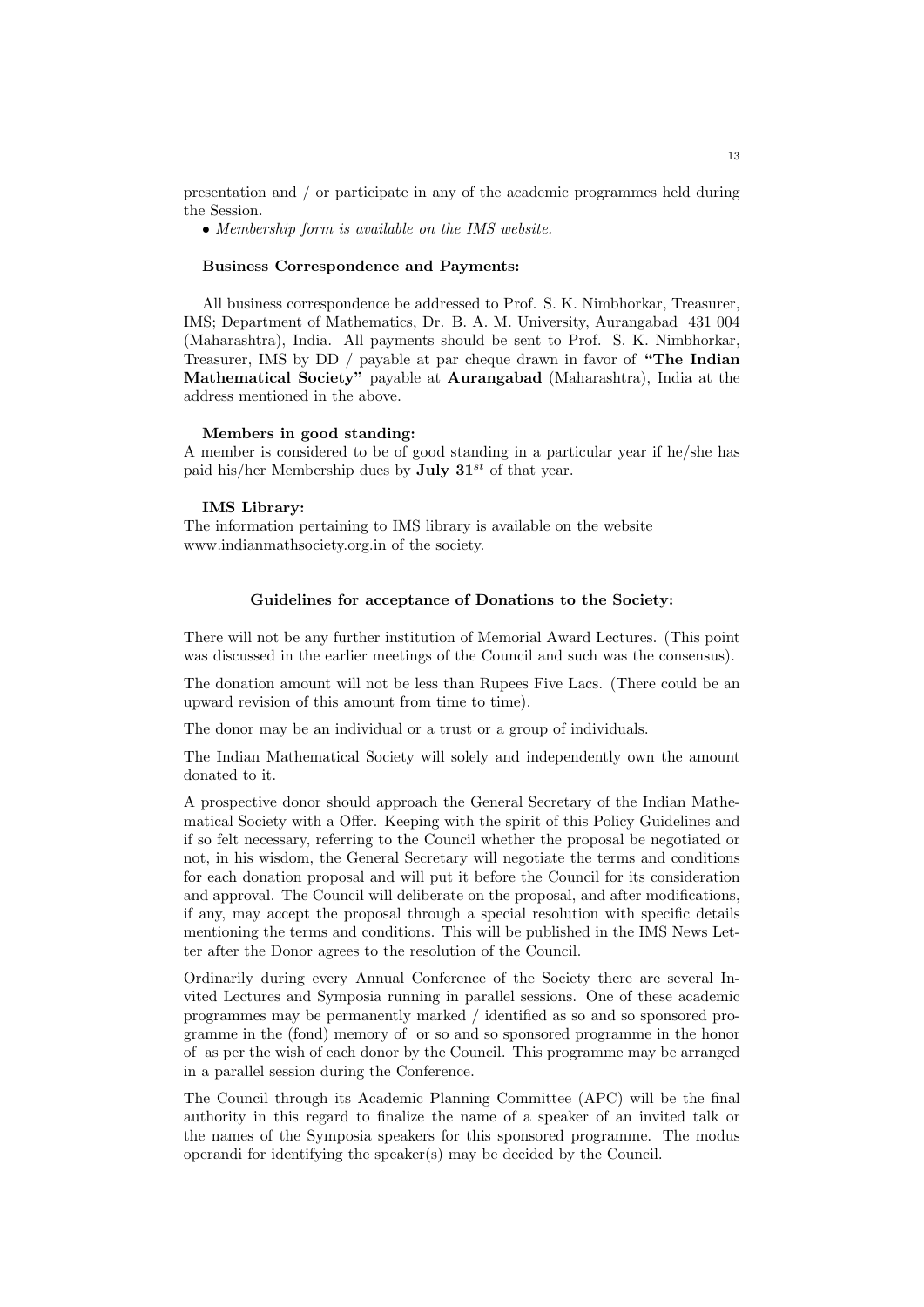The invited speaker(s) will be the guest of the host institution. In case of an honorarium, if any, to the invited speaker, the amount of the honorarium will not exceed the honorarium amount for the existing Memorial Award Lectures.

Ordinarily train travel to the extent of AC-2 Tier be reimbursed. However, in special cases the domestic air travel may be considered.

Not withstanding the above,

(A) An offer of a donation with a stipulated purpose (not as part of the corpus), may be accepted by the Council on its merit.

(B) An offer of a donation of any amount in general, without any stipulated conditions, may be accepted by the Council on its merit as a part of the General Purpose Corpus.

The Council reserves its right whether or not a particular donation be accepted.

## Green initiative taken by the Society-A fervent appeal to all members of the Society

As a part of the "Green Initiative "taken by the Society (for further details, refer Society's website www.indianmathsociety.org.in ), the Council of the Society has decided to send online the soft copy of the Mathematics Student / give online access to the Mathematics Student to all the Life members instead of supplying the hard copy. For this purpose, all the members of the Society are requested to register their e-mail address online, along with Name and the Unique Membership Number therein, to J. R. Patadia on imsgoesgreen@gmail.com or jamanadaspat@gmail.com so that further necessary action can be taken.

#### Important Change:

This newsletter also includes the abstracts of accepted papers for presentation as well as abstracts of invited talks, etc. in the just ended annual conference. From this issue of the newsletter this policy will be followed every year and such abstracts shall not be included in the issues of The Mathematics Student.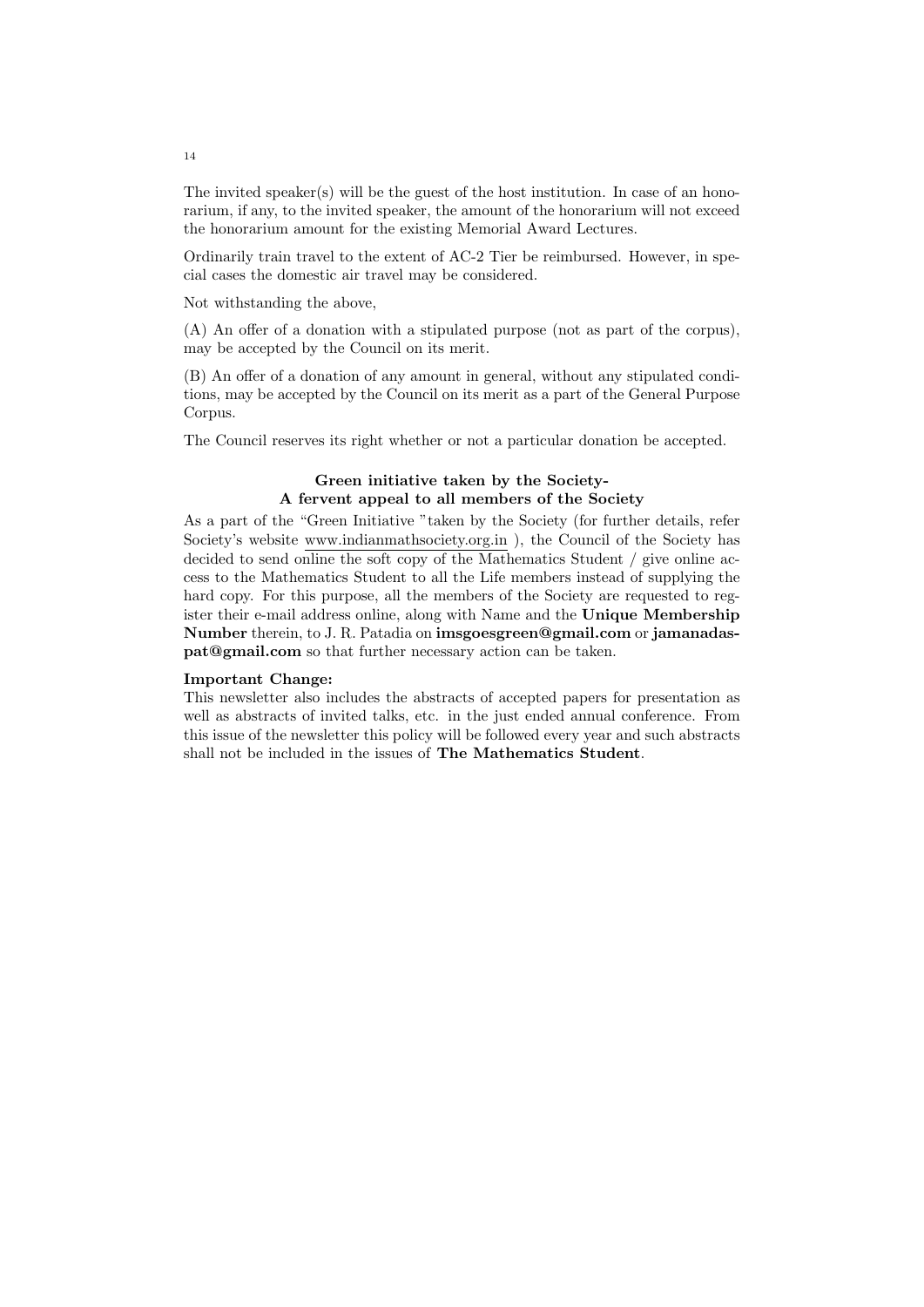Abstracts of the papers presented at the  $83^{nd}$  IMS Conference, Sri Venkateswara University, Tirupati, Andhra Pradesh

#### IMS MEMORIAL AWARD LECTURES

### $31^{st}$  P. L. BHATNAGAR MEMORIAL AWARD LECTURE

UNDERSTANDING UNDERSTOOD INSTABILITIES IN FLUIDS by P. G. Siddheshwar Department of Mathematics, Bangalore University, Bangalore 5600056, India, Email: matdrpgs@gmail.com.

Classical Instabilities in Newtonian fluids in the absence or presence nanoparticles or nanotube in them will be discussed with a new perspective. Rayleigh-Taylor, Raleight-Benard, Benard-Marangoni, Tollmein-Sehlichting and Kuppers-Lortz instabilities are some of the important ones that are going to be discussed in the context of real fluids by considering the value of their thermophysical properties. The need of carrying out theoretical fluid dynamics studies with inputs from experiments will be highlighted upon.

# $28^{th}$ HANSRAJ GUPTA MEMORIAL AWARD LECTURE

MODULAR-TYPE TRANSFORMATION AND INTEGRAL INVOLV-ING THE RIEMANN Ξ FUNCTION by Atul Dixit Indian Institute of Technology Gandhinagar-Gandhinagar, India, Email: adixit@iitgn.ac.in

On page of 220 of his Lost Notebook, Srinivasa Ramanujan stated a beautiful modular-type transformation of the form  $F(\alpha) = F(\beta), \alpha, \beta = 1$ , involving the digamma function, which is also liked to an integral involving the gamma function and the Reimann Ξ function. By a modular type transformation, we mean a relation between two expressions governed by the transformation  $z \to \frac{-1}{z}$ , which can be recast into the equivalent form  $\alpha \to \beta$  for  $\alpha \beta = 1$ . Such a transformation along with an integral involving the Riemann  $\Xi$  function linked to it was successfully employed by G.H. Hardy in his famous proof of the infinitude of the zeros of  $\zeta(s)$  on the critical line. The first proof of Ramanujan's transformation was given by Bruce . Berndt and the speaker. Since then, there have been several generalizations and alalogues of this transformation for Hurwitz zeta function, Dirichlet L-Function etc. Many new modular-type transformations of different kinds have also been obtained in the recent years. Very recently, Aashita Kesarwani, Victor H. Moll and the speaker were able to give an example of a generalized modular-type transformation of the form  $F(z, w, \alpha) = F(z, iw, \beta), \alpha\beta = 1$  and, in the course of studying it, they were naturally led to an elegant generalization of the modified Bessel function of the second kind which possesses a rich theory. This talk will be a survey on these modular-type transformations and their applications.

# $13^{th}$  GANESH PRASAD MEMORIAL AWARD LECTURE

APPROXIMATION BY SPLINE FUNCTIONS AND ITS APPLICA-TIONS by P.V. Jain Department of Mathematics and Computer Science, R.D. University, Jabalpur 482001, India (Email: pvjrdvv@rediffmail.com)

Every experimental science involves the output as a result of some input. The output may be in the form of some data set or function or some other information in general. In order to analyze the result of the experiment, the output must meet the requirement of the nature of analysis, like if it is in the form of a function, it should be continuous, differentiable, integrable etc. If the output is not as per the requirement, the role of its desired approximation terms in picture. Hence, the approximation plays a key role in all branches of science and technology. In the present talk, the speaker would be covering different methods of approximation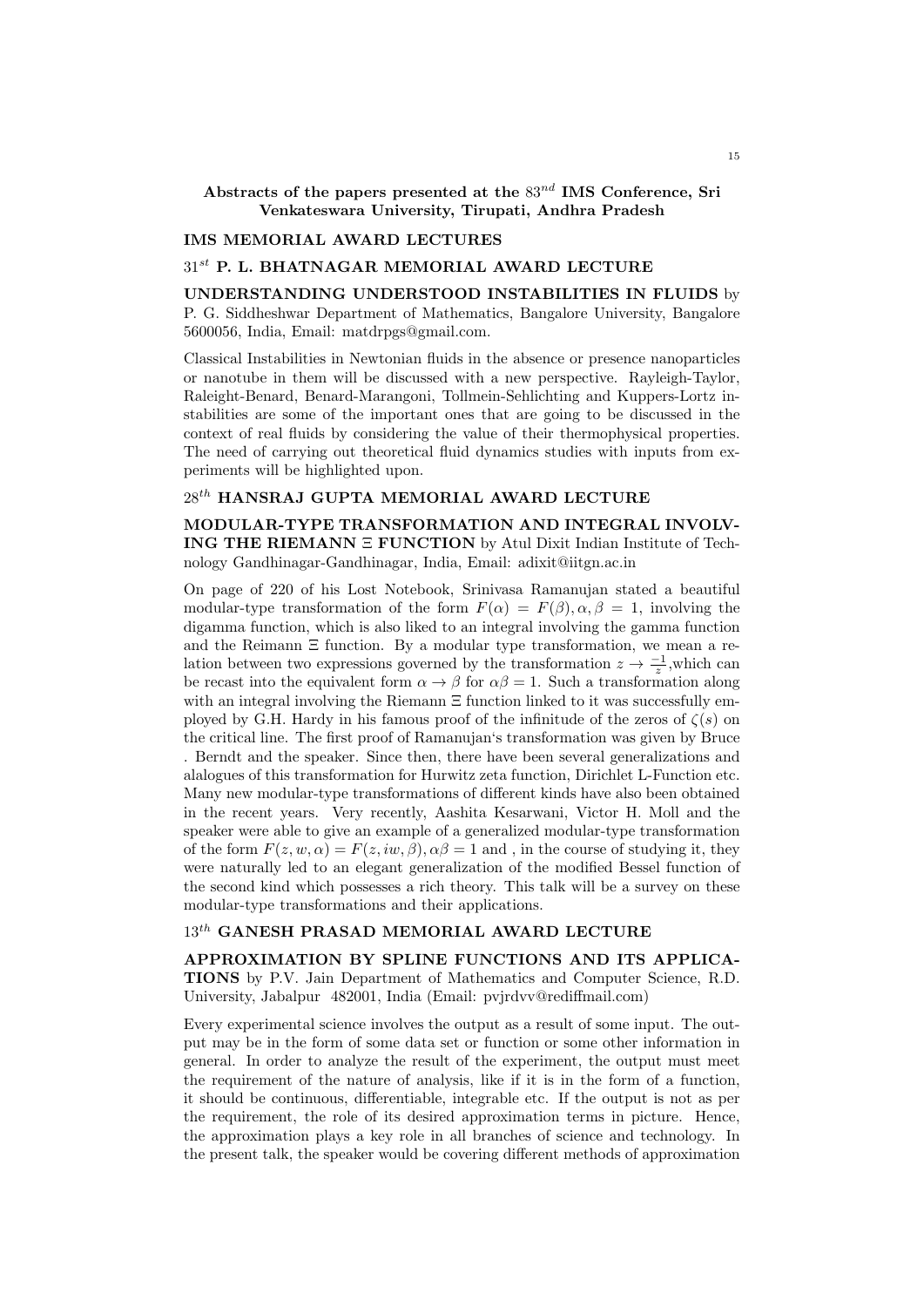with special emphasis on approximation by Spline functions and Finite Elements. The constructive aspects along with convergence of these tools of approximations would be highlighted.

The conducting part of the talk covers the glimpses of some implicational aspects of these tools to One Dimensional Cutting Stock-Problems (ID-CSP) and Soil Erosion from watershed

# $28^{th}$ V. RAMASWAMY AIYER MEMORIAL AWARD LECTURE

CLASSIFICATION OF MANIFOLDS - DIFFERENT SHADES by H. K. Mukherjee NEHU, Shillong, India (Email: himadri@nehu.ac.in)

Classifications of 1 and 2 dimensional manifolds are classical. Classifications of 3, 4 and higher (> 4) dimensional manifolds present techniques of different shades. The purpose of the talk would be to give an overview of these developments.

# $28^{th}$  SRINIVASA RAMANUJAN MEMORIAL AWARD LECTURE

THE TIMED PLACTIC MONOID by Amritanshu Prasad IMSc, Chennai (Email: amri@imsc.res.in)

The plactic monoid in the monoid of all words in the alphabet of positive integers modulo relations called Knuth equivalences. It plays an important role in algebraic combinatorics, specifically to understand properties of the Robinson-Schensted-Knuth correspondence, and the Littlewood- Richardson rule.

We extend the notion of Knuth equivalence to timed words. Timed words are words where each letter of the alphabet occurs for a specified amount of time, rather than discretely. This gives rise to a timed version of the plactic monoid. The timed plactic monoid helps under stand an extension of the Robinson-Schensted-Knuth correspondence from integer matrices to real matrices.

#### IMS AWARD TALKS

### MATHAI AWARD LECTURE

DIVERGENCE BASED ROBUST ESTIMATION OF THE TAIL IN-DEX THROUGH AN EXPONENTIAL REGRESSION MODEL by Abhik Ghosh Interdisciplinary Statistical Research Unit Indian Statistical Institute, Kolkata, India (Email: abhianik@gmail.com)

The extreme value theory is very popular in applied science including finance, economics, hydrology and many other disciplines. In univariate extreme value theory, we model the data by a suitable distribution from the general max-domain of attraction characterized by its tail index-there are three broad classes of tails-the Pareto type, the Weibull type and the Gumbel type. The simplest and most common estimator of the tail index is the Hill estimator that works only for Pareto type tails and has a high bias; it is also highly non-robust in presence of outliers with respect to the assumed model. There have been some recent attempts to produce asympototically unbiased or robust alternative to the Hill estimator; however all the robust alternatives work for any one type of tail. This paper proposes a new general estimator of the tail index that is both robust and has smaller bias under all the three tail types compared to the existing robust estimator. This essentially produces a robust generalization of the estimator proposed by Matthys and Beirlant (Stat Sin 13:853-880,2003) under the same model approximation through a suitable exponential regression framework using the density power divergence. The robustness properties of the estimator are derived in the paper along with an also proposed with application to some real data examples.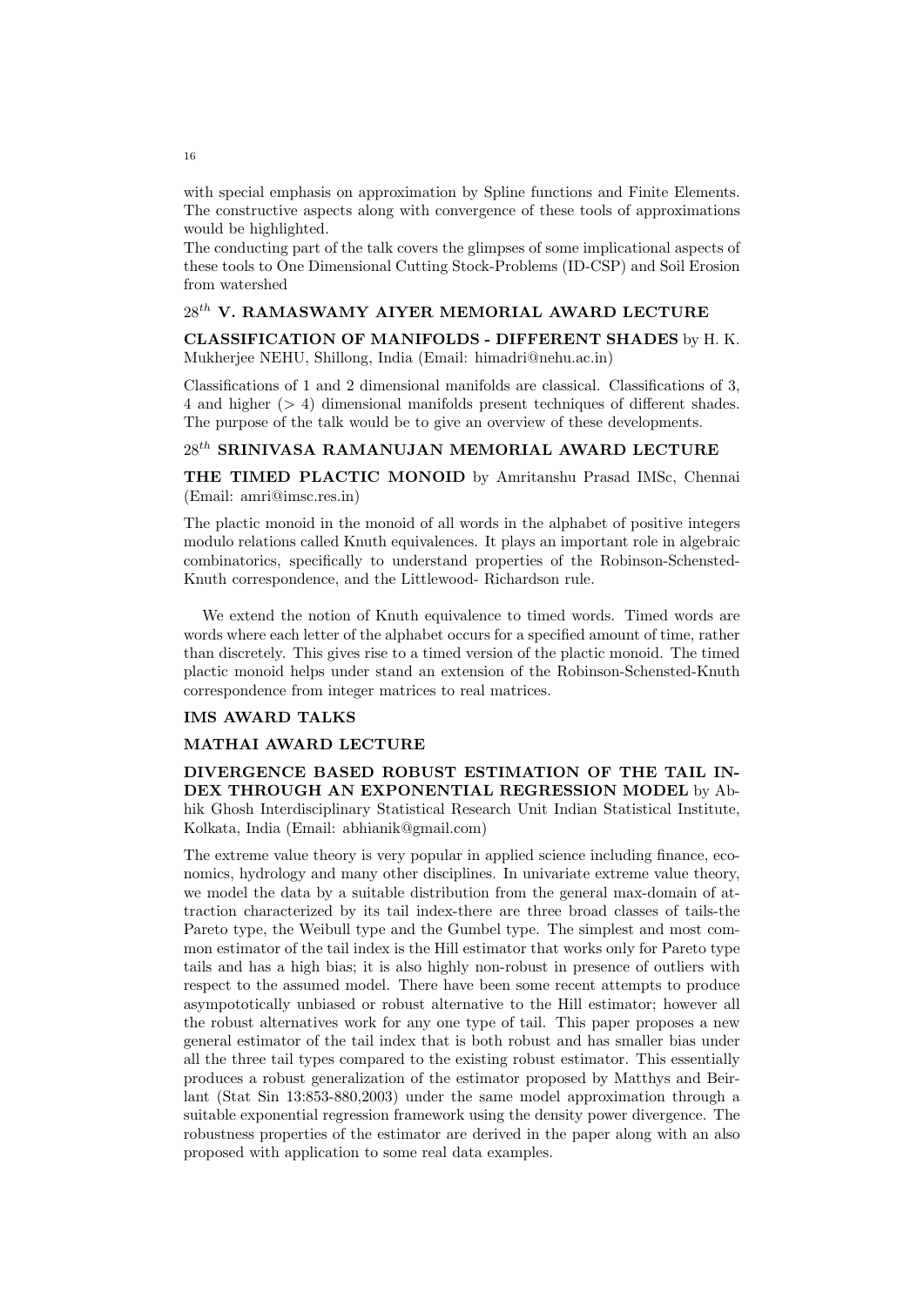### A. K. AGARWAL AWARD LECTURE

LUCAS-WIEFERICH PRIMES AND abc CONJECTURE by Sudhanshu Sekhar Rout Institute of Mathematics and Applications, Bhubaneswar (Email: lbs.sudhansu@gmail.com)

Let p be an odd prime. If  $a^{p-1} \equiv 0 (mod p^2)$  for some integer a, then we say that p is a Wieferich prime for base a. In this talk, we shall define Lucas-Wieferich primes which is an analogue of the famous Wieferich primes. We prove that, under the abc conjecture for the quadratic number field, there are infinitely many balancing non- Wieferich primes (which is a particular example of Lucas- Wieferich primes). Moreover, under the assumption of abc conjecture for the number field, we obtain a lower bound for number of such primes

### A. NARSINGA RAO MEMORIAL PRIZE LECTURE FOR 2015

THE DYNAMICS OF SEMIGROUPS OF TRANSCENDENTAL EN-TIRE FUNCTIONS by Dinesh Kumar DDU College, University of Delhi, New Delhi, India (Email: dinukumar680@gmail.com)

We shall discuss the dynamics of an arbitrary semigroup of transcendental entire functions using Fatou-Julia theory. Several results of the dynamics associated with iteration of a transcendental entire function have been extended to transcendental semigroups. We have initiated the study of escaping set of semigroups of transcendental entire functions and will discuss some of its topological properties. Several results of the escaping set associated with the iteration of one transcendental entire function have been extended to transcendental semigroups. Some conditions for connectivity of the Julia set of the transcendental semigroups will be considered. We will also discuss finitely generated transcendental semigroups, abelian transcendental semigroups and limit functions of transcendental semigroups on its invariant Fatou components. Some examples of finitely generated transcendental semigroups will be considered.

### A. NARSINGA RAO MEMORIAL PRIZE LECTURE FOR 2016

FATOUS LEMMA ON POWER SERIES RING by Abhishek Bharadwaj Channai Mathematical Institute, Chennai-603103

We will discuss the Fatous lemma on power series ring over Dedekind domains and present an application to integrality questions over number fields.

# Abstract of the Plenary Talk

# RANGES OF FUNCTORS IN ALGEBRA,

by Friedrich Wehrung, LMNO, CNRS UMR 6139, Universite de Caen, Campus 2,BP 5186, 14032 Caen cedex, France (E-mail: friedrich.wehrung01@unicaen.fr)

The problem of determining the range of a given functor arises in various parts of mathematics. We present a sample of such problems, with focus on various functors such as nonstable K-theory, congruence lattices, spectral spaces of ring-like objects. We also sketch some of the ideas involved in the solutions of those problems.

### Abstracts of the Invited Talks

1. SPECTRUM AND FINE SPECTRUM OF BAND TRIANGULAR MATRICES, by P.D.Srivastava, Department of Mathematics, Indian Institute of Technology Kharagpur, Kharagpur -721302, India (Email: pds@maths.iitkgp.ernet.in)

In this article, we consider the problem to find the spectrum and fine spectrum of lower and upper triangular band matrices such that each band is convergent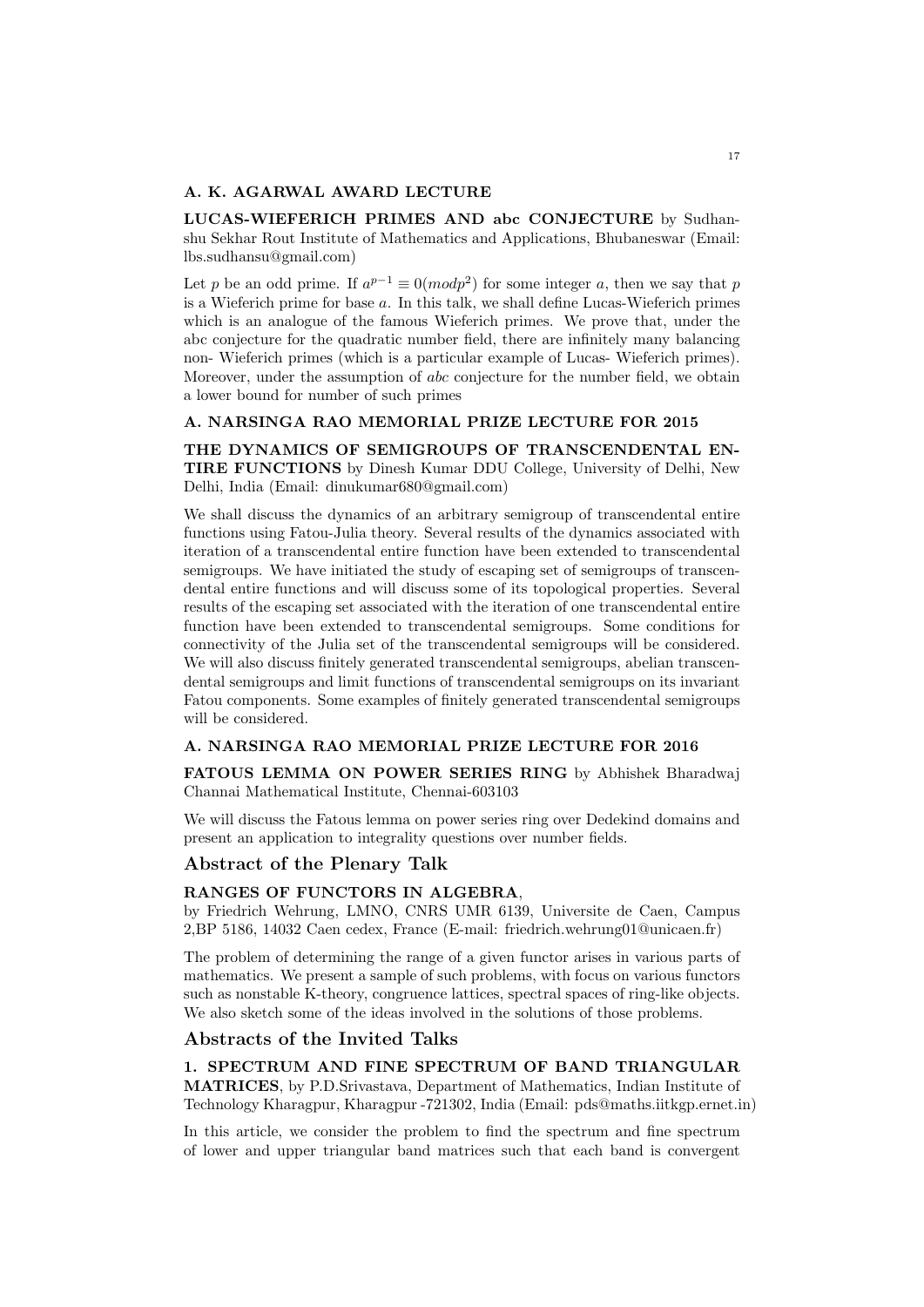sequence. These kind of matrix can be expressed as a compact perturbation of banded Toeplitz matrices. In this connection, a result regarding the location of the roots of a polynomial with respect to the unit circle is obtained. Some results on the compactness of the operator are derived. Finally, suitable examples are given in support of our results.

2.FACTORIZATIONS OF SOME TOPOLOGICAL PROPERTIES, by Ananga Kumar Das, Department of Mathematics Shri Mata Vaishno Devi University, Katra-182320, Jammu and Kashmir (E-mail: ak.das@smvdu.ac.in, akdasdu@yahoo.co.in.)

Factorization of topological properties in terms of two weaker variants of the same property is very useful in the study of general topology. None of the topological properties such as compactness, normality, regularity, continuity etc. remain untouched of this process. In this discussion, factorization of some of these properties will be discussed by using a generalization of regularity. Further, it is observed that the variant of regularity utilized for the factorization is not only a generalization of regularity but also a simultaneous generalization of regularity and normality in contrary to the fact that the class of regular topological spaces does not contain the class of normal spaces.

3.NONLINEAR HIGHER DERIVATIONS ON ALGEBRAS WITH AP-PLICATIONS, by Mohammad Ashraf, Department of Mathematics, Aligarh Muslim University Aligarh-202002 (India).

Let R be a commutative ring with unity 1. Suppose that  $\mathcal{A}, \mathcal{B}$  are unital R-Algebras and M is nonzero  $(A, B)$ -bimodule. Consider the set  $\mathfrak{A} = Tri(A, M, B)$  $\left\{ \right.$ a m  $0 \quad b$ :  $a \in \mathcal{A}, m \in \mathcal{M}, b \in \mathcal{B}$ . It is straightforward to very that  $\mathfrak{A}$  is an algebra under matrix operations over  $\mathcal{R}$ , know as triangular algebras. Let N be the set of all non negative integers and let  $\mathfrak{F} = \{d_n\}_{n \in \mathbb{N}}$  be a sequence of mappings (not necessarily linear) of the triangular algebra  $\mathfrak A$  such that  $d_0 = id_{\mathfrak A}$ . Then  $\mathfrak F$  is called a non linear higher derivation on **2** if for each  $n \in \mathbb{N}$ , $d_n(T_1, T_2) = \sum_{i+j=n} d_i(T_1) d_j(T_2)$ , holds for all  $T_1T_2\in\mathfrak{A}$  In addition if  $\mathfrak{F} = \{d_n\}_{n\in\mathbb{N}}$  is a sequence of R-linear mappings in the above definition, then  $\mathfrak F$  is said to be a higher derivation of  $\mathfrak A$ . Motivated by the extension of generalized derivations in the existing literature one can introduced the notations of nonlinear generalized higher derivation on A. Let  $\Delta = {\delta_n}_{n \in \mathbb{N}}$  be a sequence mappings (not necessarily linear) of a triangular algebra  $\mathfrak A$  such that  $\delta_0 = id_{\mathfrak A}$ . Then  $\Delta$  is a nonlinear generalized higher derivation on  $\mathfrak{A}$  if there exist a nonlinear higher derivation  $\mathfrak{F} = \{d_n\}_{n \in \mathbb{N}}$  of  $\mathfrak{A}$  such that  $d_n(T_1T_2) = \sum_{i+j=n} d_i(T_1)d_j(T_2)$  holds for all  $T_1T_2 \in \mathfrak{A}$  and for each  $n \in \mathbb{N}$  In addition if  $\Delta = {\delta_n}_{n \in N}$  is assumed to be a sequence of R-linear mapping underlining sequence of mapping  $\mathfrak{F} = \{d_n\}_{n \in \mathbb{N}}$  is a higher derivation of  $\mathfrak{A}$  in the above definition, then  $\Delta$  is said to be a generalized higher derivation of  $\mathfrak{A}$ . During the last few decades, many authors investigated the additivity of multiplicative maps are several classes of rings and algebras. In the year 1969, Martindale initiated the study of additivity of multiplicative objective maps from a prime ring containing a non trivial idempotent arbitrary ring. Yu and Zhang [Linear Algebra Appl.,432(2010)] proved that every nonlinear Lie derivation of triangular algebras is the sum of an additive derivation and a map from triangular algebra into its center sending commutators to zero. Ji, Liu and Zhao[Linear Multilinear Algebra,  $60(10)(2012)$  proved the similar result for nonlinear Lie tripled derivation of triangular algebras. In the present talk, we give an up-to-date account of the work done by various authors in the setting of nonlinear higher derivation (or nonlinear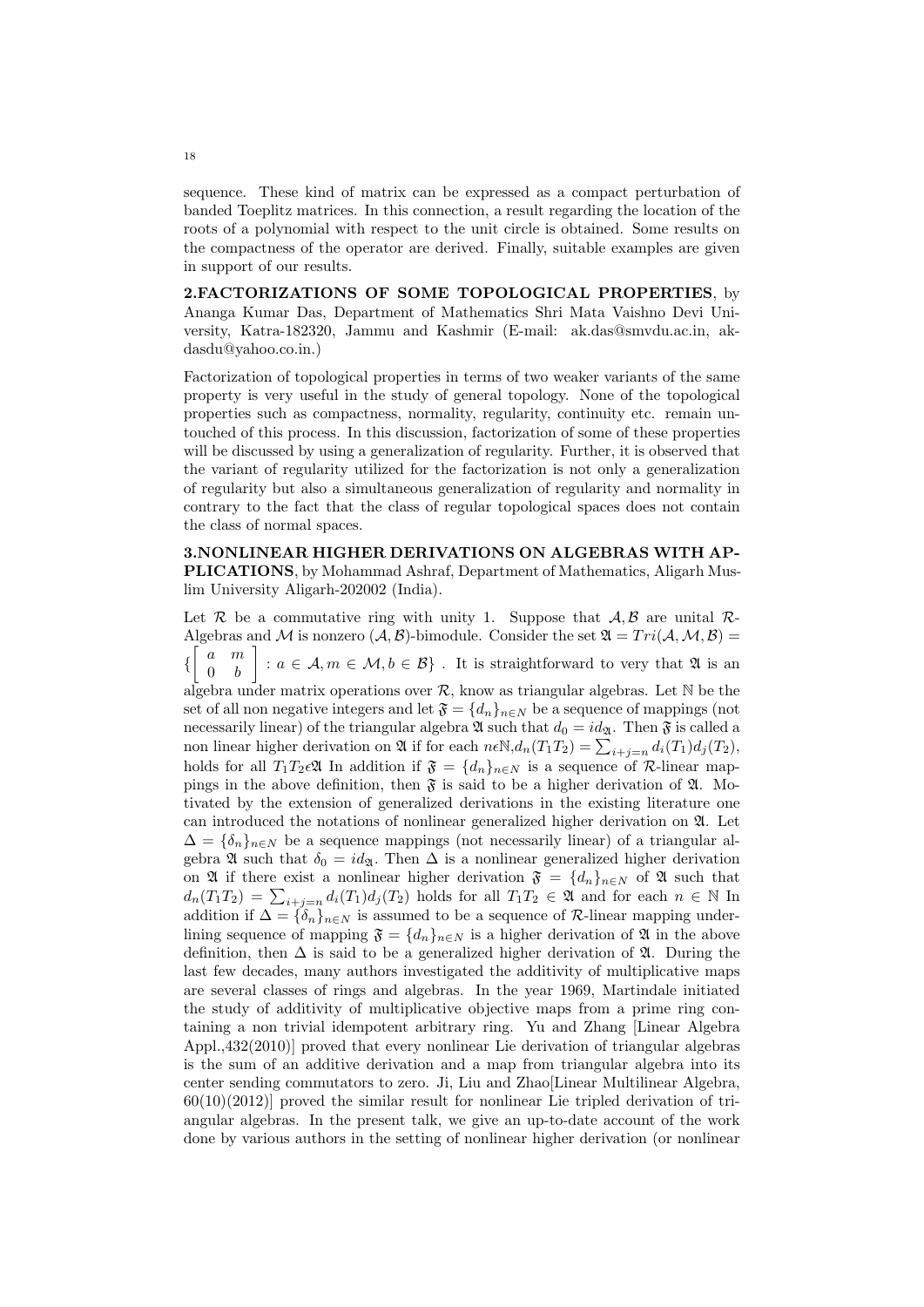generalized higher derivation) on various algebras.

4.THE IMPACT OF THE 21st CENTURY MODERN TECHNOLO-GIES IN CONVENTIONAL, BLENDED AND WEB BASED TEACH-ING AND LEARNING COLLEGE MATHEMATICS,by Om Ahuja Professor of Mathematical Science, Kent State University, Ohio-USA (Email: oahuj@kent.edu.)

This talk address on how many colleges and universities in North America and, in particular, Kent State University is in the process of integrating modern technologies into its conventional, blended and full web-based teaching and learning. In particular, this talk focus on the use of internet technologies in teaching, learning and evaluation in face-to-face, blended and fully web-based college mathematics courses.

# 5.NON-STATIONARY EXTENSIONS OF BANACH FIXED POINT THEOREM, WITH APPLICATIONS TO FRACTALS, by David Levin, Tel-Aviv University, Israel.

Iterated Function Systems (IFS) have been at the heart of fractal geometry almost from its origin, and several generalization for the notion of IFS have been suggested. Subdivision schemes are widely used in computer graphics and attempts have been made to link limits generated by subdivision schemes to fractals generated by IFS. With an eye towards establishing connection between non-stationary subdivision schemes and fractals, this talk introduce the notion of trajectories of maps defined by function systems which may be considered as a new generalization of the traditional IFS. The significance and convergence properties of forward and backward trajectories is presented. Unlike the ordinary fractals which are self-similar at different scales, the attractors of these trajectories may have different structure at different scales.

6.EXTENDED WRIGHT TYPE HYPERGEOMETRIC FUNCTIONS : SOME RECENT DEVELOPMENTS by R.K.Jana Department of Applied Mathematics and Humanities, Sardar Vallabhbhai National Institute of Technology (SVNIT) Surat, Gujarat, India.

Several interesting families of hypergeometric function were investigated systematically by different researchers in recent past. In the present talk , a new family of hypergeometric function will be introduced. Several properties and application of this extended Wright type hypergeometric function will be discussed.

7.SUMMABILITY METHODS IN APPROXIMATION PROCESS by M. Mursaleen Department of Mathematics, Aligarh Muslim University, Aligarh (Email: mursaleenm@gmail.com.)

Korovkin type approximation theorems are useful tools to check whether a given sequence  $(L_n)_{n\geq 1}$  of positive linear operators on  $C[0, 1]$  of all continuous functions on the real interval  $[0, 1]$  is an approximation process. That is, these theorems exhibit a variety of test functions which assure that the approximation property holds on the whole space if it holds for them. Such a property was discovered by Korovkin in 1953 for the functions1, x and  $x^2$  in the space  $C[0, 1]$  as well as for the functions 1, cos and sin in the space of all continuous  $2\pi$ -periodic functions on real line. In this talk, we use the notion of almost convergence, statistical convergence and other summability methods to prove the Korovkin type approximation theorems.

8.DECOMPOSITION OF HYPERCUBES by Y.M. Borse Department of Mathematics, S.P. Pune University, Pune, India.

The n-dimensional hypercube is the graph whose vertex set is the set of all binary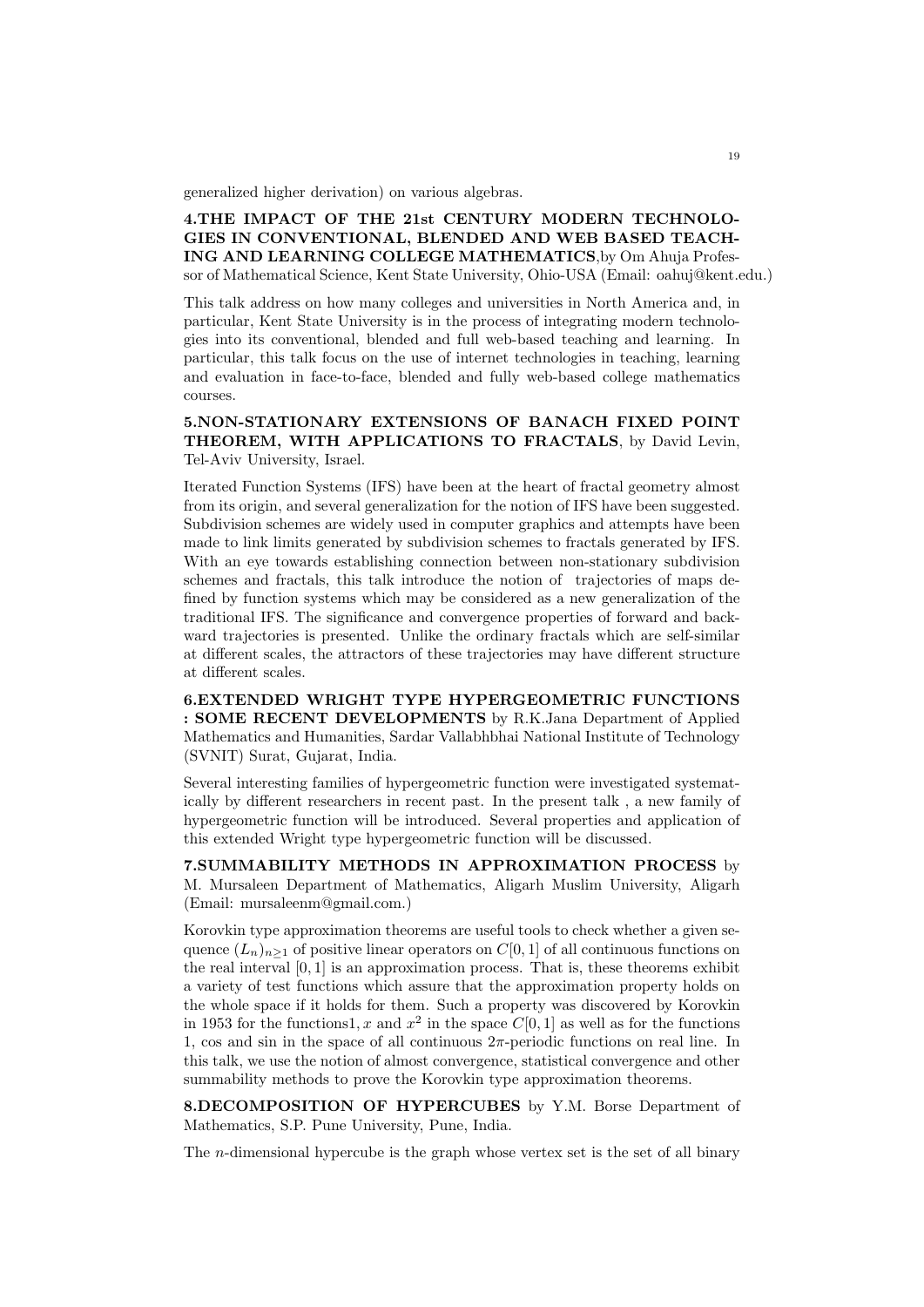$n$ -tuples, where two *n*-tuples are adjacent if and only if they differ in exactly one coordinate. Hypercubes are perhaps the most well known of all interconnection networks for parallel computing, given their basic simplicity, their generally desirable network topological and algorithmic properties, and the extensive investigation they have undergone. Graph decompositions is an interesting and classical area of research within graph theory and has lot of application to different topics such as interconnection net-works, routing of networks , design and analysis of networks and algorithmic aspects. Motivated by application in parallel processing, the problem of decomposing the hypercube into edge-disjoint copies of smaller graphs have been considered by several authors.

In this talk, we discuss the decompositions of hypercubes into trees, into Hamiltonian cycles and into smaller cycles, into paths and into regular subgraphs. There are some open problem and conjecture on decompositions of hypercubes into cycles, into paths and into regular subgraphs. We have given partial solutions to some these problems and also have extended the results to the more general class of the Cartesian product of cycles.

9.EUCLIDEAN ALGORITHM IN NUMBER FIELDS by K. Srinivas Department of Mathematics, IMSc, Chennai, Chennai, India.

Let K be a number field and  $\mathcal{O}_K$  be its ring of integers. We say the number field K is Euclidean if there exists a function  $\phi : \mathcal{O}_K \to N \cup \{0\}$  such that  $\phi(\alpha) = 0$ if and only if  $\alpha = 0$ , and for all  $\alpha, \beta \neq 0$ ) in  $\mathcal{O}_K$  there exists a  $Y \in \mathcal{O}_K$  such that  $\phi(\alpha - \beta \gamma) < \phi(\beta)$ . One of the important problem in number theory is the study of classification of number fields which are Euclidean. We shall discuss some recent results when K is real quadratic field and cubic field. This is a joint work with M. Rama Murthy and M. Subramani.

### Abstracts of the lectures delivered in symposia

### Symposium-I GROUP THEORY

1.THE STRUCTURE OF RATIONAL GROUP ALGEBRAS: FROM CLASSICAL TO MODERN APPROACH, by G. K. Bakshi Panjab University, Chandigarh (Email : gkbakshi@pu.ac.in)

The problem to finding the primitive central idempotents and the Wedderburn decomposition of the rational group algebra  $\mathbb{Q}(G)$  of a finite group G lies in the heart of group ring theorists. The Wedderburn components of  $\mathbb{O}(G)$  are in 1-1 correspondence with the primitive central idempotent of  $\mathbb{Q}(G)$ . In general there is a surjective map (not necessary injective) associating each complex irreducible character  $\chi$  of G with one of the primitive central idempotents of  $\mathbb{Q}(G)$ , denoted  $e_{\mathbb{Q}}(\chi)$ . In this case  $\mathbb{Q}Ge_{\mathbb{Q}}(\chi)$  is the simple component of  $\mathbb{Q}(G)$  associated with  $e_0(\chi)$ . The classical approach of writing  $e_0(\chi)$  is bye Galois descent, which has its limitations in computations. Not only that it is difficult to compute  $e_{\mathbb{Q}}(\chi)$  via Galois decent, the approach does not provide any information of the Wedderburn component  $\mathbb{Q}Ge_{\mathbb{Q}}(\chi)$ . To overcome this difficulty, a recent approach (which uses the subgroup structure of  $G$ ) was initiated in 2004. In this talk, we provide up to date information on the recent approach to calculate the primitive central idempotents and the Wedderburn decomposition of  $\mathbb{Q}(G)$ .

2.TWISTED CONJUGACY IN HOUGHTON GROUP by P. Sankaran IMSc, Chennai (Email: sankaran@imsc.res.in)

Let  $\phi$  be an automorphasm of an infinite group G. One has an action of G on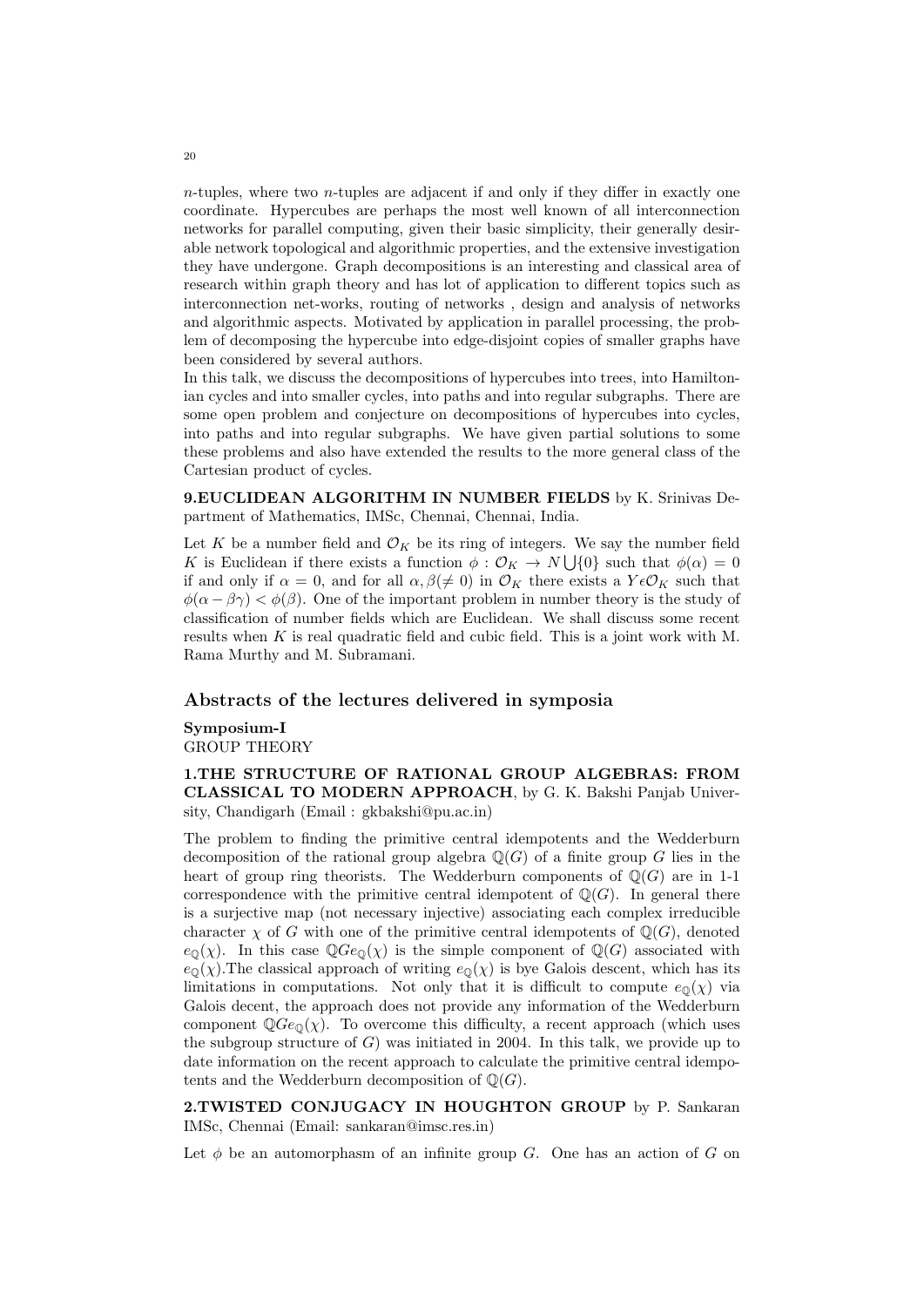itself obtained as  $g.x = gx\phi(g^{(-1)})$ . The orbit of this action are called the twisted conjugacy classes of G. It is an interesting problem to determine, for a given group G, whether there are infinitely many twisted conjugacy classes for  $*$ every $*$  automorphism of G. We shall address this problem for the family of Houghton groups.  $H_n, n \geq 2$ . (These groups will be defined in the talk.) This is based on joint work with Daciberg L. Gonçalves.

# 3.GENERATING MATRIX GROUPS OVER NUMBER RINGS AND POLYNOMIAL RINGS BY UNIPOTENTS by B. Sury, ISI, Bagalore (Email :surybang@gmail.com)

Generating matrix groups by unipotent matrices is classical problem over fileds. Over rings, the problem has different aspects depending on the ring. Over number rings, the key is class field theory. Over polynomial rings over finite fields, the analogue of the Dirichlet theorem on primes in progressions proves usefull. Over rings of stable rank 1, one can use the theory of linear algebraic groups to reduce the general case to SL(2).

**4.SYMPLECTIC POLARITIES AND OVOIDS IN**  $PG(3, 2^t)$  by NSN Sastry Indian Institute of Technology Dharwad, Dharwad (Email : nnsastry@gmail.com)

A polarity of a point-line incidence geometry  $\Gamma = (\mathcal{P}, \mathcal{L})$  is an incidence preserving bijection of order two between the point set  $\mathcal P$  of  $\Gamma$  and the line set  $\mathcal L$  of  $\Gamma$ . The substructure  $\Gamma'$  of  $\Gamma$  defined by the set of (absolute) elements of  $\mathcal{P} \bigcup \mathcal{L}$ , each incident with its image, is a geometry of substantial interest: it often posses enough structure to allow the reconstruction of  $\Gamma$ , and is the "natural geometry" on which the centraliser in the symmetry group of  $\Gamma$  of the polarity acts. A generic example is the polarity of a finite dimensional projective space define by a nondegenerate symmetric, alternative or hermitian form; the substructure is the corresponding sympectic, quadratic or a unitary space; and the centralising group is the corresponding classical linear group. The point-line geometries for the groups of Lie type whose Dynkin diagram (sans the direction of edges) admits an automorphism of order 2 also admit polarities; the corresponding groups are maximal in the symmetry group of the parent geometry and admit a  $(B, N)$ - structure. In this lecture, I discuss symplectic polarities of the projective space  $\Gamma = PG(3, 2^n)$  and the Tits polarities of the substructure  $\Gamma'$  (the geometry of  $C_2(2^{(2n+1)})$  define by the absolute elements of a symplectic polarity. The set of absolute points (called an ovoid, a combinatorial anologues of a sphere in 3-space) is, equivalently, a maximal set of mutually noncollinear points in  $\Gamma'$ . We discuss several aspects of the collection of ovoids: their classification and packing of 3-space by ovoids, relation to polynomial equations, invasive planes,  $(q, q^2)$ - generalized quadrangles, etc.

5.SCHUR MULTIPLIER OF CENTRAL PRODUCT OF GROUPS by Manoj Yadav HRI Allahabad (Email: myadav@hri.res.in)

Let G be a central product of two groups  $H$  and  $K$ . Lower bound on the order the Schur multiplier of G was given by J. Wiegold in 1971, in case G is finite. Such a bound for arbitrary groups was provided by B. Eckman, P.J. Hilton and U. Stammbach in 1973. In this talk, I'll discuss about lower and upper bounds on the order the second cohomology group of  $G$ , having coefficients in an abelian divisible group  $D$  with trivial action, in terms of the second cohomology group of certain quotients of  $H$  and  $K$ . In particular, I'll present a refinement of the existing bounds on the Schur multiplier of  $G$  in terms of the Schur multipliers of dertain quotients of  $H$ and K. This is based on joint work with L.R. Vermani and Sumana Hatui.

6.IRREDUCIBLE REPRESENTATIONS OF  $SL_2$  OVER PRINCIPAL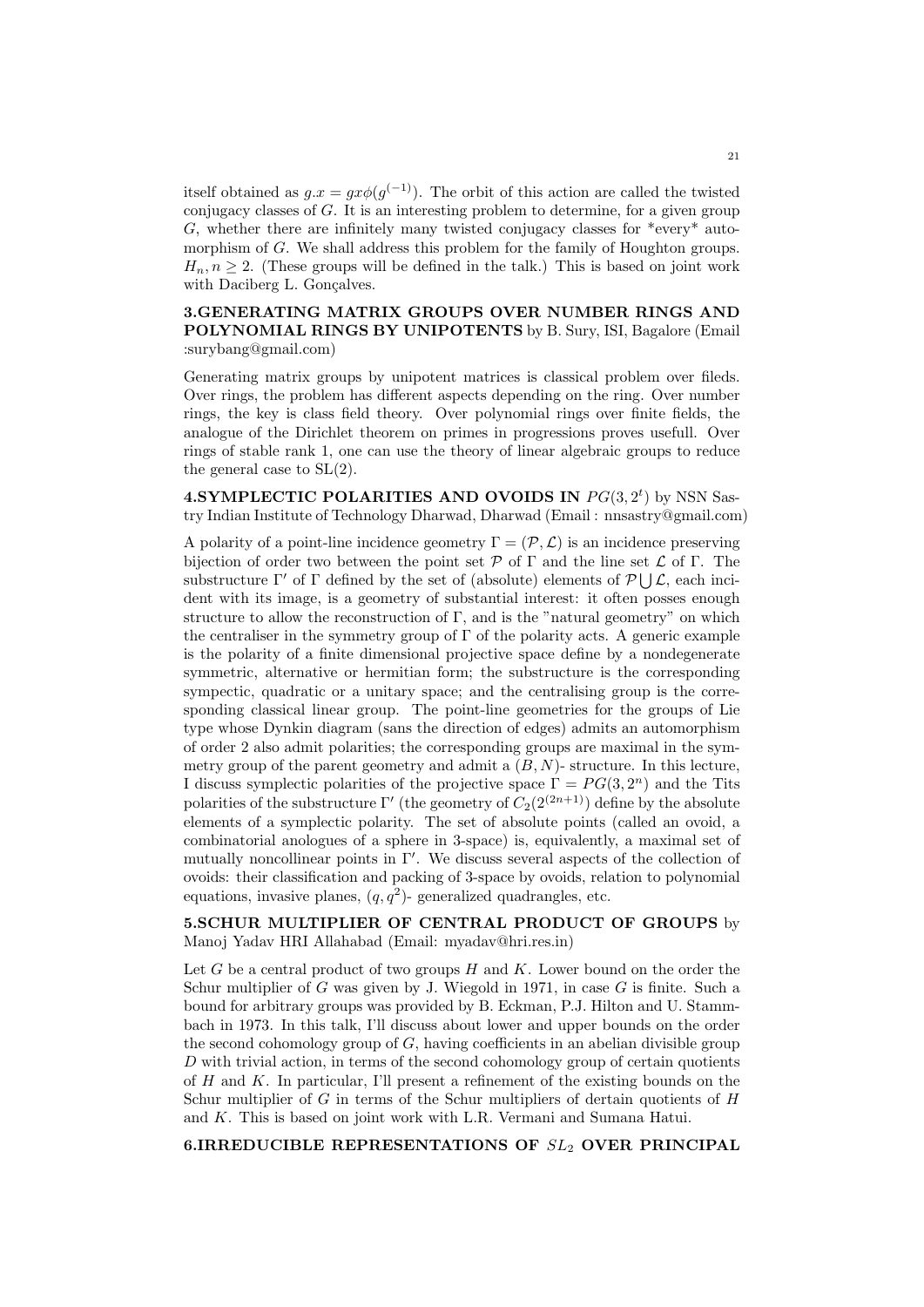### IDEAL LOCAL RINGS OF EVEN CHARACTERISTIC by Hassain M Ph.D. Student, IISc, Bangalore (Email: hassainm@iisc.ac.in)

Let  $\mathcal O$  be complete discrete valuation ring such that residue field has order q. In this talk we will focus on the construction of continuous irreducible representations of General Linear group  $GL_2(O)$  and its subgroup Special Linear group  $SL_2(O)$ . It is well known that any such representation of  $GL_2(\mathcal{O})$  and  $SL_2(\mathcal{O})$  factor through a finite quotient of  $GL_2(\mathcal{O})$  and  $SL_2(\mathcal{O})$  respectively. The construction of all continuous irreducible representations of  $GL_2(\mathcal{O})$  has already appeared in the work of Stasinski, Onn and Krakovski-Onn-Singla. It was observed that for two complete discrete valuation rings  $\mathcal O$  and  $\mathcal O'$  the group algebra of finite quotients of  $GL_2(\mathcal O)$ and  $GL_2(\mathcal{O}')$  are isomorphic whenever cardinality of the residue fields of  $\mathcal O$  and  $\mathcal O'$ is equal. It is natural to ask whether it is true for  $SL_2(\mathcal{O})$  as well.

In the case of  $SL_2(\mathcal{O})$  and q odd, a construction of irreducible representations appear in the work Z Jaikin and Krakovski-Onn-Singla. However for even q, the construction of irreducible representations of  $SL_2(\mathcal{O})$  is not yet known in genral. For  $\mathcal{O} = Z_2$ , a construction of these representations appears in the work of Nobs.

In this talk we describe Nobs results and show why these do not work for general  $\mathcal O$  with residue field of even order. Next, we show a construction of certain class of irreducible representations of  $SL_2(F_2[[t]])$ . By using this we are able to show that the group algebras of  $SL_2(Z/2mZ)$  and  $SL_2(F_2[t]/t^m)$  are not isomorphic for all even  $m > 2$ . This is based on ongoing joint work with Pooja Singla.

#### Symposium-II

### MATHEMATICAL BIOLOGY

1.FOURIER SERIES IN MODELLING PULSE PROPAGATION IN ARTERIES by Girija Jayaraman (Retd.) Department of Mathematics, Indian instutite of Technology, Delhi, New Delhi, India (Email: girija.jayaraman@gmail.com)

Fourier Series was invented by Fourier (1768−1830) with an objective to steady the heat equation through the solution in terms of a series of sine and cosine functions. This remarkable discovery created an awareness and recognition that Fourier Series can be effectively used to analyze many challenging problems in many traditional fields as well as interdisciplinary areas where there is requirement for modelling a periodic/oscillatory behaviour. This talk will give a brief historical review of previous pulse wave propagation studies related to arterial flow. The focus will be on the role of Fourier series in replicating the observed pulsatile profiles of pressure/flow/velocity-basic for modelling the pulse wave phenomena in the arteries. Experimental data got from in vivo/in vitro studies will be cited for the validation of the models. The potential of mathematical models based on higher Mathematics and high speed Computational work in extending our knowledge through future studies will be highlighted.

2.MATHEMATICAL MODELLING OF ZIKA VIRUS DISEASE by Mini Ghosh Division of Mathematics, School of Advanced Science, VIT University Chennai Cmpus, Chennai, India ( Email: minighosh@vit.ac.in)

The Zika virus (ZIKV) is a member of the virus family Flaviviridae and its dynamics is governed by the day time activities of Aedes mosquitoes (i.e. A aegypti and A. Albopictus, etc.). The human to human transmission of Zika virus is through the bites of infected female mosquitoes of Aedes species. However, there exist new evidences of its transmission dynamics being governed via sexual contact and that has been reported from different nations (i.e. Argentina, Canada, Chile, France, Italy, New Zealand, Pure, Portugal and USA).The proposed talk briefly introduces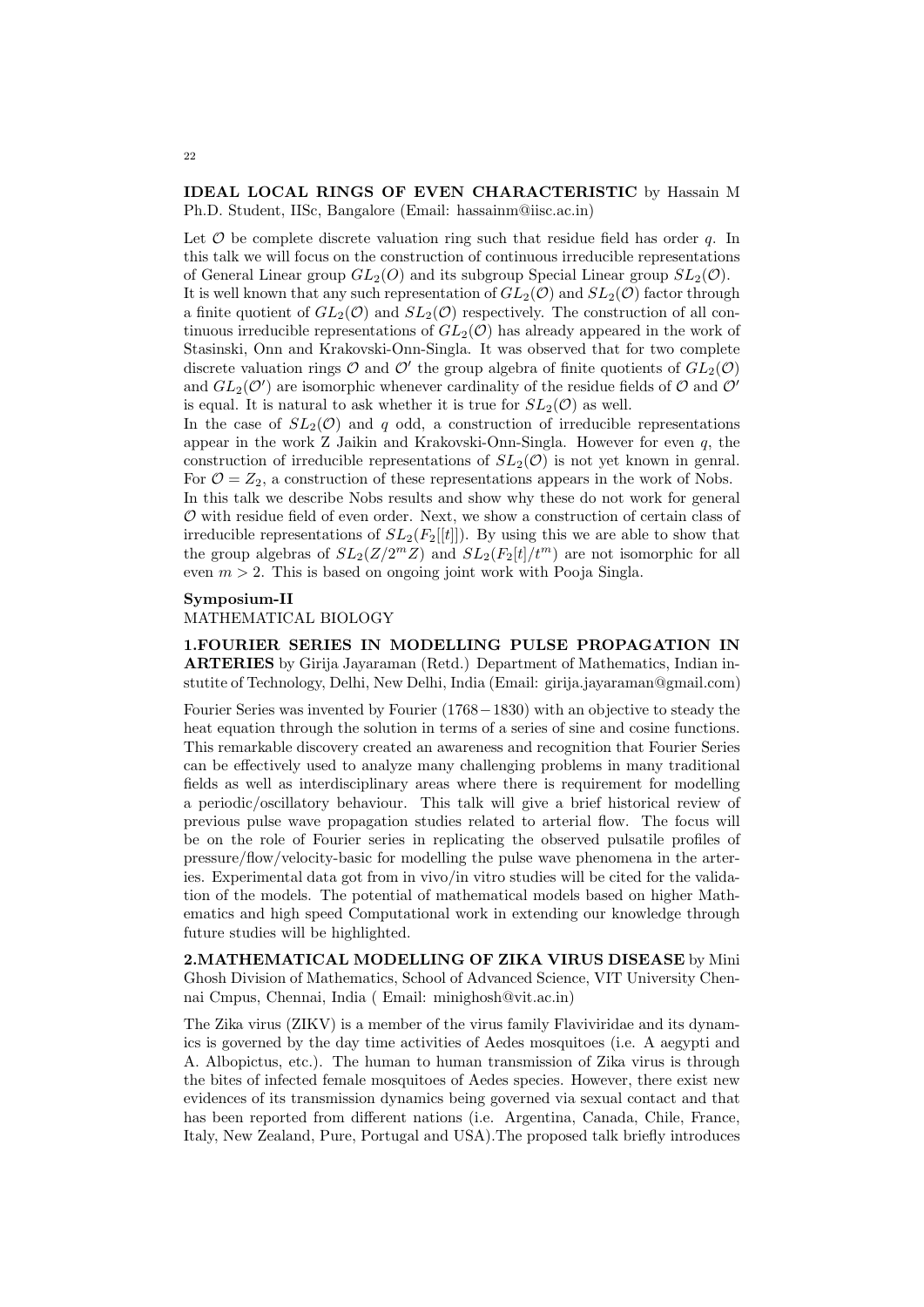mathematical modelling of vector-borne diseases with special emphasis on Zika virus disease and presents the important issues in modelling and analysis, and repots some of our research results in the area of mathematical modelling of Zika virus disease

3.AN INTEGRATED APPROACH FOR MODELING CARBON MONOX-IDE TRANSPORT by Maithili Sharan Centre for Atmospheric Sciences, Indian Institute of Technology Delhi Hauz Khas New Delhi 110016 (Email : mathilis@cas.iitd.ac.in)

Due to Increase in vehicular traffic and urbanization, Carbon monoxide  $(CO)$  is released in to the atmosphere which affects directly human health. CO released in the atmosphere is inhaled in the lungs through the process of respiration. The affinity of hemoglobin with CO is about two hundred times more than that with oxygen. CO displaces oxygen from oxyhemoglobin in the blood to form carboxyhemoglobin (COHb) impairing supply of oxygen to the body. The concentration of COHb in the blood is considered as an index of the impact of CO on human beings. The eight hour exposure to 9 ppm  $CO$  leads to a  $COHb$  level exceeding 2 whereas one hour exposure to 33 ppm gives rise to  $COHb < 1$ . Effectively CO released from various sources is dispersed in the atmosphere and a mathematical model is necessary for computing the concentration CO inhaled by human beings. A mathematical model is also required for computing COHb in the circulatory system as a function of exposure time and the concentration of  $CO$  in the atmosphere. Thus, an integrated modeling approach involves the formulation of models  $(i)$  for the transport  $CO$  in the atmosphere and  $(ii)$   $COHb$  to predict the impact of CO on human beings. A mathematical model for the dispersion taking into account the diffusion and advection will be described. The model is validated with the SF6 as diffusion-data are primarily available with this tracer. A mathematical model is developed for the computation of  $COHb$  in the blood by considering the molecular diffusion, advection and the chemical reaction for forming COHb from displacement of oxygen from  $O_2Hb$  by CO. The model requires the knowledge of the concentration of CO in the lungs. For this, a simple compartmental model is formulated describing a relationship between the concentrations of CO in the lungs and atmosphere. The model is evaluated with COHb measurements in the blood both for uptake and removal of CO by the body. Finally, the limitations with the integrated approach will be discussed

4.PHYSIOLOGICAL FLUID DYNAMICS: FLOW THROUGH RENAL TUBULES by G. Radhakrishnamacharya National Institute of Technology, Warangal, India (Email : grk@nitw.ac.in)

The fundamental principles of physiological fluid dynamics and, in particular, cardiovascular system are explained.

The hydrodynamical problem of flow in proximal renal tubule is studied by considering axisymmetric flow of a viscous, incompressible fluid through a long narrow tube of varying cross-section with reabsorption at the wall. Assuming that the bulk flow decays exponentially with axial distance, analytical expressions for flow variables have been obtained by perturbation method in terms of wall parameter. The effects of wall parameter on pressure drop, radial velocity and wall shear stress have studied and the results are found to be in good agreement with the existing results for renal tubules.

5.DEGREE OF PREY REFUGES : CONTROL THE COMPETITION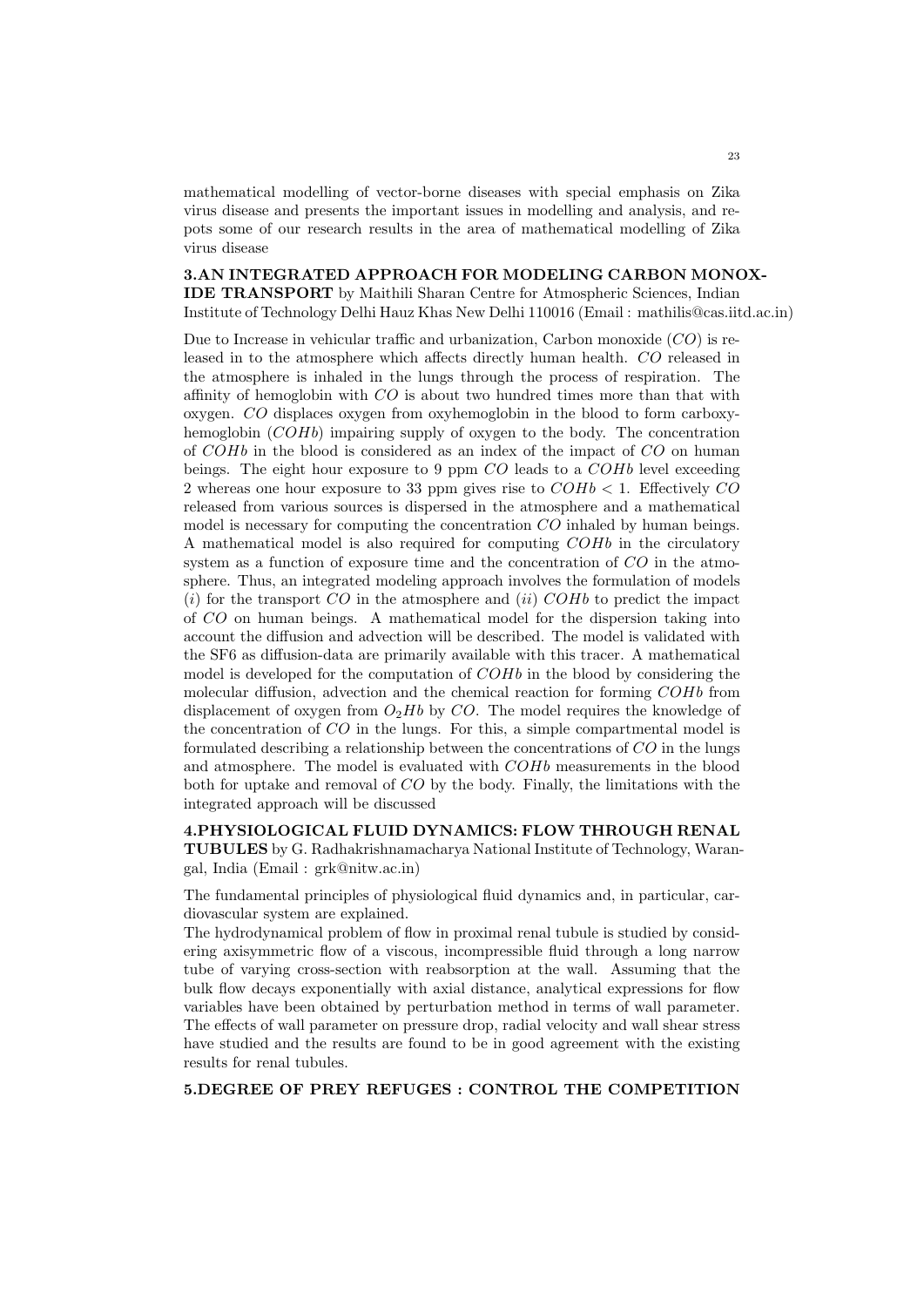AMONG PREY AND FORAGING ABILITY OF PREDATOR by Debaldev Jana, Department of Mathematics, SRM Research Institute, SRM University, Tamil Nadu, India (Email id : debaldevjana.jana@gmail.com, debaldevjana.k@ktr.srmuniv.ac.in)

Every population should exploit a specially variable diverse environment so as to increase their Darwinian fitness. Dynamics of any local population depends upon attributes of the local habitat. Although, use of refuge habitat by prey population can reduce their risk predation, refuge use may also involve cost such as increased interspecific and intraspecific competition within the refuge patch. Surveys in the Sunderban mangrove ecosystem show that two detritivorous prey fishes Liza Parsia and Liza tade coexist in nature by using refuges with the presence of the predator fish population Lates calcarifer. In view of such observations in mind, a three component model conceiving of two competing prey and one predator is considered in the present study with the inclusion of Holling type-II response function incorporating a fraction of prey refuge. The geographic position of these refuge patches tend to determine the population of prey residing in these patches which ultimately leads to the interspecific competition inclusion between prey. Here, we have differentiated the geographic position of the refuge patch into five different cases, for example, disjoint refuge patch (no competition between refuge population), partially overlapping refuge patch(competition between non-refuge and partially refuge prey population), only one prey refuge patch (competition between one prey population entirely and non-refuge prey population of the other) and common refuge patch(competition between both refuge and non-refuge prey in and out of the common patch). Equilibrium abundance of each population and the stability criterion are absolutely motivated by the interspecific competition strategies by both prey due to their patch selection. Mathematical results and numerical results support these hypotheses.

(vi)MATHEMATICAL IMMUNOLOGY by P Kandaswaamy Chinna Puthur-641663

A simple Mathematical model for the human immune system will be discussed in this lecture. Four basic important variables considered are number of antigens  $V(t)$ , number of antibodies  $F(t)$ , plasma cell concentration  $C(t)$  and the capacity of the vital organ  $m(t)$ . Four first order nonlinear coupled ordinary differential equations will be constructed to represent the human immune system. A qualitative study of theses system of equations and their possible use in real life situations will be discussed.

### SYMPOSIUM-III INTERACTION OF ALGEBRA AND DISCRETE MATHEMATICS

1.MEDIAN PROBLEM ON MEDIAN GRAPHS by Manoj Changat Department of Futures Studies, University of Kerala, Trivandrum-695581 (Email : mchangat@gmail.com)

Median graphs from one of the central graphs in metric graph theory. A connected graph G is a median graph if for every triple of vertices, $(u, v, w)$  there is a unique vertex called the median of the triple  $(u, v, w)$ , which is the vertex belonging to the shortest paths between each pairs of vertices of  $u, v, w$ . Median graphs are isometric subgraphs of hypercubes in which the median of every triple  $(u, v, w)$  is the subgraph and the hypercube are the same. Median vertex of a profile  $\pi$  (sequence) of vertices  $\pi = (v_1, v_2, \ldots, v_k)$  in a connected graph G is a vertex v such that, the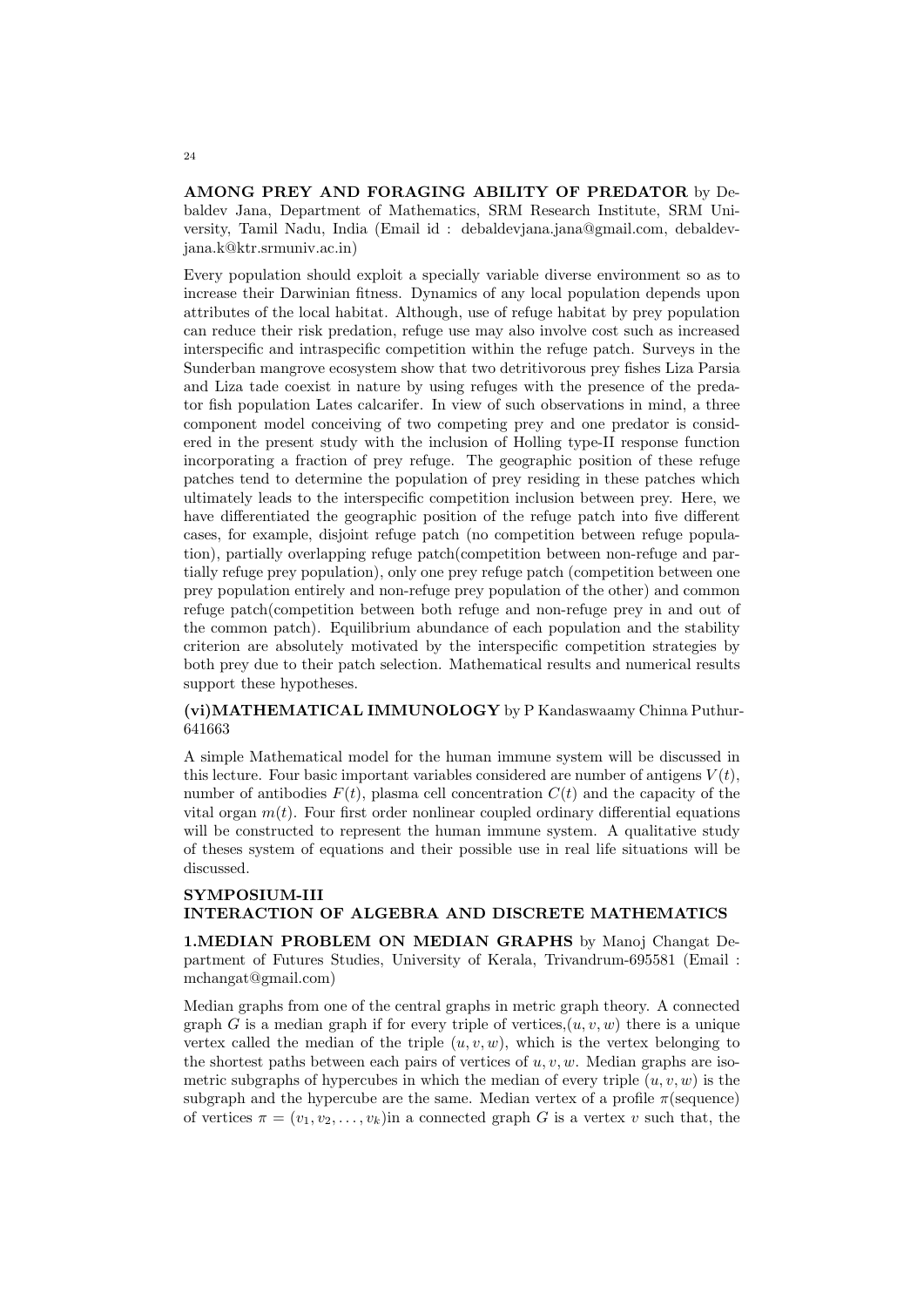remoteness:  $D(v, \pi) = \sum_{n=1}^k$  $i=1$  $[d(v, x_i)]$  is minimum. The set of all median vertices

of  $\pi$  is defined as the median set  $\pi$  denoted as  $Med(\pi)$ . Several algorithms and strategies are available for median computation in median graphs, [2].

A Concensus Function is a function in which the input is profile  $\pi$  of vertices of a graph, and the range is a subset of vertices of the graph. The median function Med on G is a consensus function defined as  $Med(\pi)=\{v : v$  is median of  $\pi\}$ . That is, the median function is a consensus function on the of all profiles of vertices in the graph G which returns the  $Med(\pi)$ . One of the central problems on consensus function is the axiomatic characterization of the median function using a set of consistent and independent axioms on an arbitrary consensus function [1].

In this paper, we describe the strategies algorithms for computing  $Med(\pi)$  for arbitrary profiles and a recently obtained axiomatic characterization of the median function on median graphs.

References

[1] F.R.Mcmorris, H.M. Mulder, B.Novick, R.C.Powers, An ABC problem for location and consensus function on graphs, Discreate Appl. Math. 207(2016),15-28. [2] McMorris, Fred R and Mulder, Henry Martyn and Roberts, Fred S, The median procedure on median graphs, Discrete Applied Mathematics 84(1)(1998), 165−181.

2.IRREDUCIBLE NO-HOLE COLORING OF HYPERCUBES by Pratima Panigrahi Department of Mathematics, Indian Institute of Technology, Kharagpur, India (Email : pratima@maths.iitkgp.ernet.in)

An  $L(2, 1)$ -coloring (labelling) of a graph G is a mapping  $f: V(G) \to Z^+ \cup \{0\}$  such that  $|f(u) - f(v)| \ge 2$  for all edges uv of G and if  $|f(u) - f(v)| \ge 1$  if  $d(uv) = 2$ . The span of an  $L(2, 1)$ coloring f of a graph G denote by span, is equal to max  ${f}(v) : v \in V(G)$ . The span of a graph G, denote by  $\lambda(G)$ , is equal to min  $\{span(f): f \text{ is an } L(2, 1)$ -colloring of  $G\}$ . For a graph G and an  $L(2, 1)$ -coloring f of it with space k, an integer l is called a hole in f if  $l\epsilon(0, k)$  and there is no vertex v in G such that  $f(v) = l$ . An  $L(2, 1)$ -coloring f of a graph G with no hole in it is called a no-hole coloring of  $G$ . An  $L(2, 1)$ -coloring f of a graph G is reducible if there exists another  $L(2, 1)$ -coloring g of G such that  $g(u) \le f(u)$  for all vertices  $u\epsilon V(G)$  and the strict inequality holds for at least one. Otherwise f is said to be irreducible. An irreducible no-hole coloring is referred as an inh-coloring. A graph is called inh-colorable if there exists an inh-coloring on it. For an inh-colorable graph G, the lower inh-span or simple inh-span of G, denoted by  $\lambda_{inh}(G)$ , is defined as  $\lambda_{inh}(G)=\min\{span(f): f \text{ is an }inh\text{-coloring of } G\}$ . For an inh-colourable graph G, the upper inh-span or simple inh-span of G, denoted by  $\Lambda_{inh}(G)$  is defined as  $\Lambda_{inh}(G) = \max\{span(f): f$  is an inh-coloring of G. We recall that an n-dimensional hypercube  $Q_n$  is the simple graph whose n vertices are the tuples with entries in  $\{0, 1\}$  and edges are the pairs of these *n*-tuples that differ in exactly one position. In 2008, Villalpando and Laskar have given *inh*-coloring of  $Q_n$  for  $n = 3, 4, 5, 6, 7, 9, 10, 11$  only. Here we prove that  $Q_n$ , for every, is *inh*-colorable and hence we get an upper bound for  $\lambda_{inh}(Q_n)$ . Then we improve the upper bound of  $\lambda_{inh}(Q_n)$  for  $2^{k-1} \leq N \leq 2^k - k - 1$ . Where kis a positive integer. Finally, we give an upper bound to the  $inh$ -span of an arbitray  $inh$ -colorable graphs, and applying this we get an upper bound of  $\Lambda_{inh}(Q_n)$  for integer  $n \geq 2$ .

3.PARTIAL CUBES-DISTANCE PRESERVING SUBGRAPHS OF HY-PERCUBES by Matjaz Kovse School of Basic Science, Indian Institute of technology Bhubaneswar, India (Email : kovse@iitbbs.ac.in)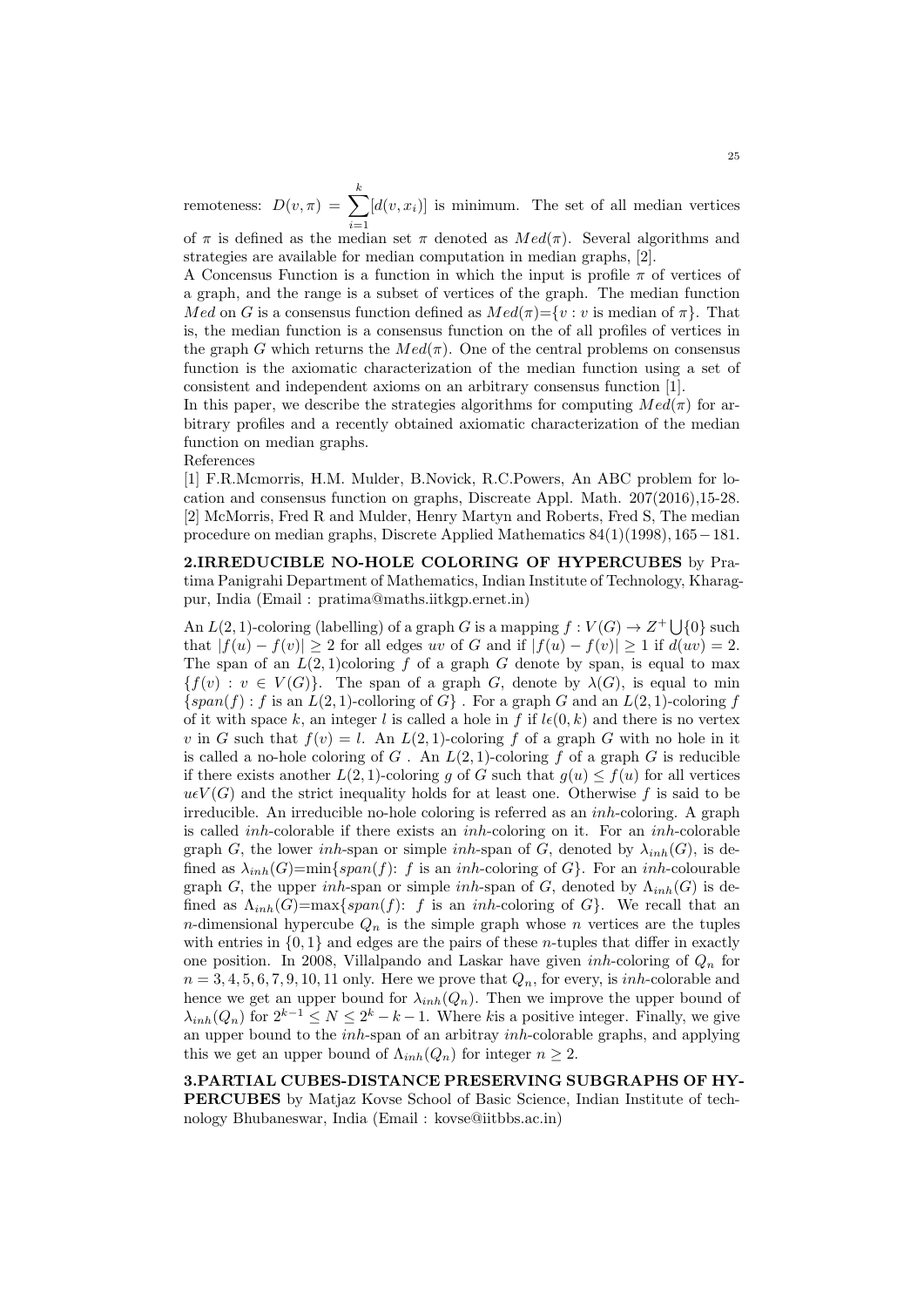Distance preserving subgraphs of hypercubes are called partial cubes. They appear in different areas from graph theory, enumerative combinatorics, computational geometry, topology, algebra and have found diverse applications in computer science, mathematical chemistry, phylogenetics (Buneman graphs, split networks), axiomatic consensus theory in group choice, network facility location, social sciencemedia theory (knowledge spaces), etc. Few classical and recent results together with some open problems will be presented

4.DOMINATOR SEQUENCES IN HYPERCUBES AND THE FORC-ING SET CONJECTURE by Lavanya Sivakumar Department of Mathematical Science, Indian Institute of Techanology (BHU), Varanasi, Uttar Prasedh, India (Email : lavanyas.mat@iitbhu.ac.in)

Let  $G = (V, E)$  be a connected bipartite graph with bipartition  $[X, Y]$  and let  $|X| \leq$ |Y|. A dominator sequence in G is a sequence of vertices  $(x_1, x_2, \ldots, x_k)\epsilon X$ such that for each i with  $2 \leq i \leq k$ , the vertex  $x_i$  dominates at least one vertex in Y which is not dominated by  $x_1, x_2, \ldots, x_{i-1}$ . The maximum length of a dominator sequence in  $G$  is called the dominator sequence number of  $G$  and is denoted by  $l(G)$ . Let G be a graph that admits a perfect matching. The forcing number of a perfect matching M of G is defined as the smallest number of edges in a subset  $S \subseteq M$ , such that S is in no other perfect matching. The forcing number of M is defined by  $\phi(M)$ . A subset S with the property above is said to force M.The decision problem corresponding to the dominator sequence number is known to be NP-Complete. In this talk, we will discuss the maximum dominators sequences of an *n*-dimensional hypercube  $Q_n$ , where *n* is even. Further, we will also analyze the relation between dominator sequence and forcing sets with respect to hypercubes in particular, and bipartite graphs that admit a perfect matching in general.

References

[1] S.A. Choudhum, S. Lavanya, V. Sunitha, Introduction to Interconnection Newtworks, Chapter 24, in Handbook of Graph Theory, Combinatorial Opetimization and Algorithms, by K.Thulasiraman, S.Arumugam, A. Brandstadt, T.Nishizeki (Editors), CRC Press, 2015.

[2] B.Jayaram, S.Arumugam and K. Thulasiraman, Dominator Sequaence in Bipartite Graphs, Under Reciew.

[3] M.E. Riddle, The minimum forcing number for the torus and hypercube, Discrete Math.,  $245(1-3)(2002)$ ,  $283-292$ .

5.DECOMPOSITIONS OF HYPERCUBE BY CYCLES AND PAR-TIAL CUBES by B. N. Waphare Department of Mathematics, S.P.Pune University, Pune-411007, India (Email : waphare@yahoo.com)

It is known that the *n*−dimensional hypercube  $Q_n$ , for *n* even, has decomposition into k-cycles for  $k = n, 2^l$  with  $2 \leq l \leq n$ . We observe that  $Q_n$  has a decomposition into  $2^m n$ –cycles for  $n \geq 2^m$ . As an immediate consequence of this result, we obtain path decompositions of  $Q_n$  as well. This gives a partial solution to a conjecture posed by Ramras and also, it solves some special cases of a conjecture due to Erde. Partial cube is nothing but the distance preserving subgraph of hypercube. We construct a particular class of partial cubes, vis., good sets, which are distance preserving subgraphs of  $Q_n$ . Having maximum number of edges on the given number of vertices. We obtain that  $Q_n$  can be partitioned into two good sets, one on  $n_2$ vertices, where  $n = n_1 + n_2$ . Also we discuss some results related to partition of a good set into small once.

## Symposium-IV FUNCTION SPACES AND INEQUALITIES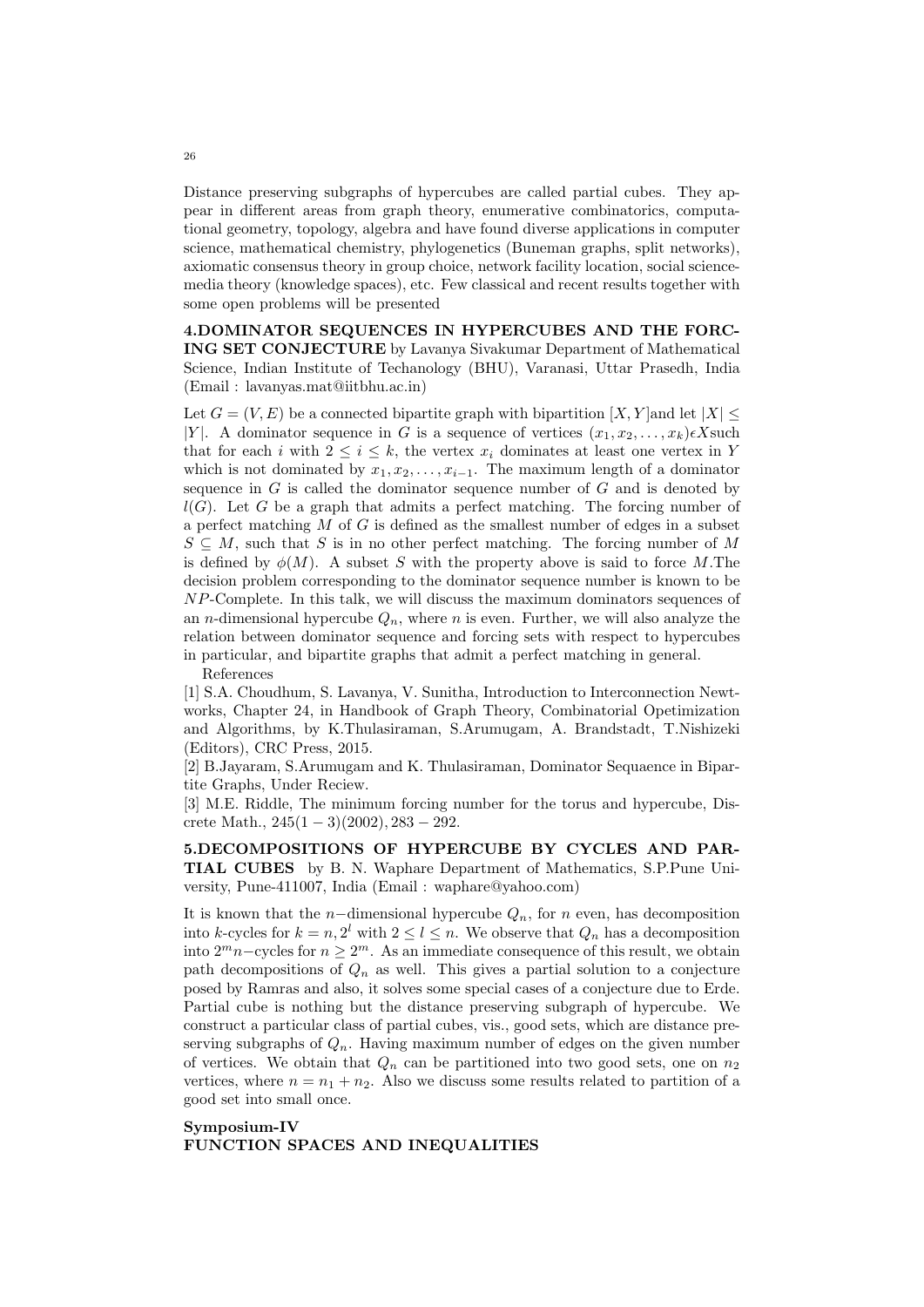1.A NOTE ON MIXED PARANORM SPACES by Eberhard Malkowsky Dr.Zavni Univerzitet u Novom Pazaru, Vuka Karadzica bb, 36300, Novi Pazar, Serbia (Email : Eberhard.Malkowsky@math.uni-giessen.de, ema@pmf.ni.ac.rs)

We generalize the concept of mixed norm spaces [Hedlund 1968/69, Jagers 1974, Kellog 1971] and define a class of mixed paranorm spaces, study their fundamental topological properties and determine their first and second duals [Malkowsky et al, 2017] Furthermore we characterize the classes of matrix transformations from our new spaces into the classical spaces of bounded, convergent and null sequence and of absolutely convergent series [Malkowsky et al, 2017]. We also use the Hausdorff measure of non compactness to characterize some classes of compact operators on our spaces in certain special cases. Finally, we visualize some neighborhoods in our new spaces.

2.SELECTION THEOREM INVOLVING LIPSCHITZ FUNCTION IN BANACH SPACES, by M. A. Sofi, Department of Mathematics, Kashmir University, Srinagar, India (Email: aminsofi@rediffmail.com)

Given a multi-values mapping  $T$  between two structures  $A$  and  $B$ , it is always of interest to explore conditions that would guarantee for each  $X$  in  $A$  an appropriate choice of the values of T that it takes in  $T(X)$ , so that the resulting well defined mapping enjoys certain regularity properties. One of the early and well known result belonging to this circle of ideas is the so called Michael's selection theorem which guarantees the existence of a continuous selection of a lower semicontinuous set-values map acting on a metric space and taking values which are nonempty, closed and convex subsets of a Banach space. An old result of Mcshane asserts that Lipschitz maps defined on a subset of a metric space may be extended-not necessarily uniquely-to a Lipschitz map on the whole space. The question naturally arises if the extended map may be chosen in a manner that the resulting map acting between suitable spaces of Lipschitz functions is linear and continuous. The present talk is developed to this question in the setting of Banach spaces. The interplay between the existence of such selection maps and the geometry of the underlying Banach space will be the mail focus of the discussion.

3.FRAMES AND BASES OF SYSTEM OF TRANSLATES ON THE HEISENBERG GROUP, by R. Radha Department of Mathematics, Indian Institute of Techanology, Madras, Chennai (Email: radharam@iitm.ac.in)

A well known result on translates of a function in  $L^2(\mathbb{R})$  states that the collection  ${T_k f : k\epsilon \mathbb{Z}}$  forms an orthonormal system in  $L^2(\mathbb{R})$  iff  $\sum_{k\epsilon \mathbb{Z}} = |\check{\phi}(\xi + k)|^2 = 1$ a.e.  $\xi \in \mathbb{T}$ . Similarly there are interesting characterizations for the system of translates to be a Bessel sequence, frame, Riesz basis for its closed linear span in terms of Fourier transform. We wish to discuss similar types of problems for system of left translates on the Heisenberg group after looking into the system of twisted translates on  $\mathbb{C}^n$  in connection with the Weyl transform. We also discuss frames and a decomposition theorem using Parseval frame generators for a shift invariant space on the Heisenberg group. Finally we state the necessary and sufficient conditions for the orthonormality of wavelet system arising out of left translation and nonisotropic dilation on the Heisenberg group

4.ALMOST SUMMABILITY AND APPLICATIONS, by M.Mursaleen Department of Mathematics, Aligarh Muslim University, Aligarh-202002, India (Email : mursaleenm@gmail.com)

The theory of summability arises from the process of summation of series which now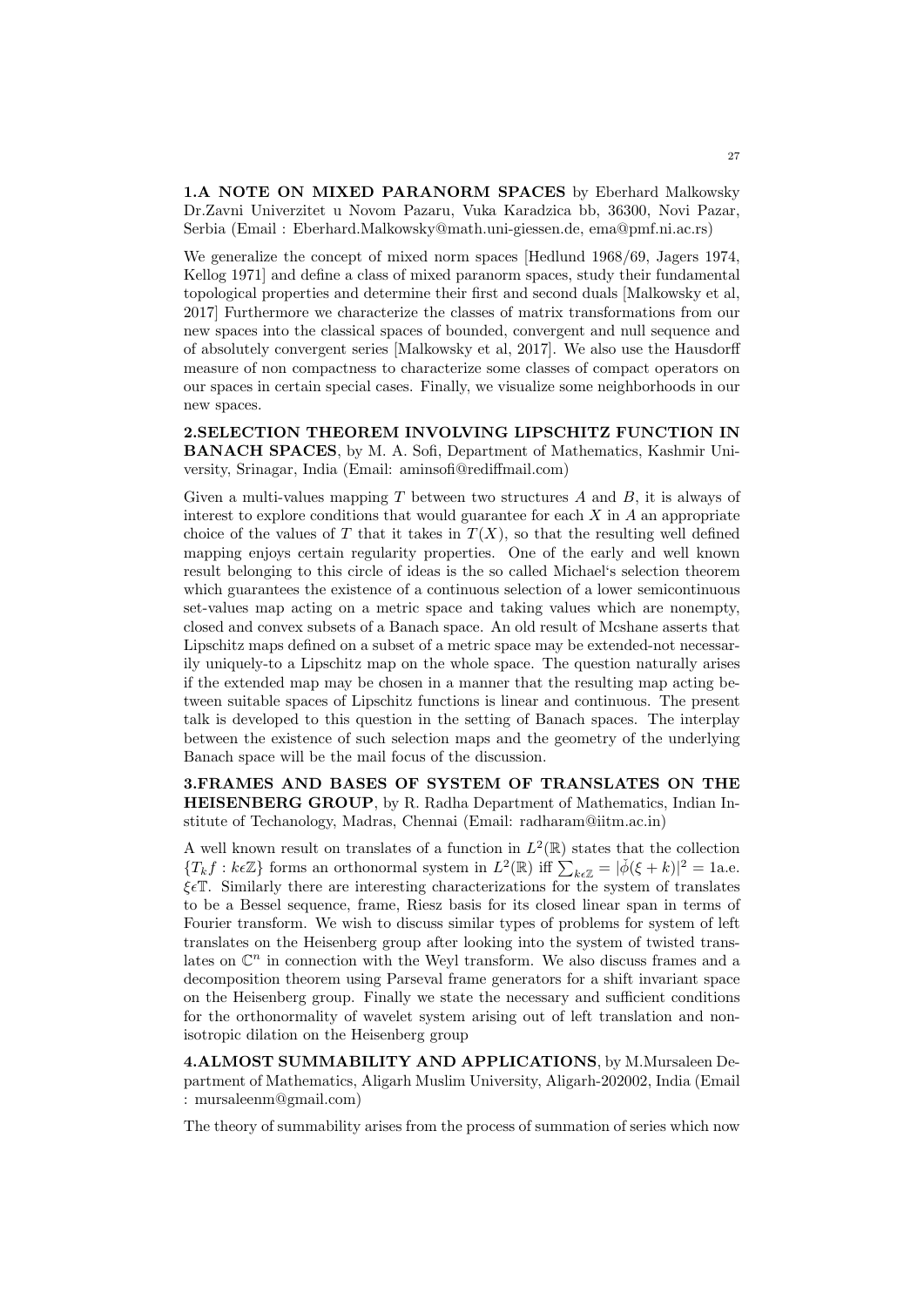a days treated as dated field in mathematics but the methods of almost summability and statistical summability have become an active area of research in recent years. The significance of the concept of summability has been strikingly demonstrated in various contexts, e.g. in Fourier Analysis, Analytic Continuation, Quantum Mechanics, Fixed Point Theory, Probability Theory and Approximation Theory[M.Mursaleen, Applied Summability Methods, Springer Briefs, Heidelberg New York Dordrecht London, 2004]. In this talk we discuss almost summability which is further applied to study the summability of Taylor series, Fourier series and Walsh-Forier series

5.EXTRAPOLATION THEORY OF RUBIO DE FRANCIA, by Arun Pal Singh Department of Mathematics, Dyal Singh College (University of Delhi), Lodhi Road, New Delhi-110003 (Email :arunpsl12@yahoo.co.in)

In this talk we would discuss the theory of  $A_{\bar{P}}$ -weights introduced by Muckenhoupt [1] in 1972. Connected with the  $A_{\bar{p}}$ -weights, we shall talk about Jones factorization theorem [2] and the extrapolation theory of Rubio de Francia [3] in the context of weighted Lebesgue spaces. A parallel and applicable theory of Rubio de Francia type extrapolation for about some new extrapolation results for  $A_{\bar{p}}$ -weights in the frame work of grand Lebesgue spaces.

Refernces

[1] B.Muckenhoupt, Hardy's inequality with weights, Studia Math. 44,(1972), 31− 38.

[2] P.W. jones, Factorization of  $A_{\bar{p}}$ -weights. Annals of Mathematics, 111(1980), 511− 530.

[3] Rubio de Francia, Vector valued inequalities for operators in  $L^p$ -space, Bull. Lond.Math.Soc.,  $12(1980)$ ,  $211 - 215$ .

[4] M.J.Carro and M.Lorente, Rubio de Francia1s Extrapolation theorem for  $B_{n-}$ weights, Proc.Amer.Math.Soc., 138(2010), 629 − 640

6.SAWYER'S DUALITY PRINCIPLE AND APPLICATION TO HARDY-TYPE INQUALITIES, by Pankaj Jain Department of Mathematics, South Asian University, Akbar Bhawan, Chanakya Puri, New Delhi-110021, India (Email : pankaj.jain@sau.ac.in, pankajkrjain@hotmail.com)

Starting from the standard duality in the weighted Lebesgue space  $L^p_w$ , we shall discuss the sawyer's duality which concerns the subset of  $L^p_w$  consisting of nonincreasing function. Some recent results regarding Sawyer's duality in the framework of grand Lebesgue space  $L^p$  will be discussed. As an application, we shall talk about Hardy inequalities on the cone of monotone function.

7.FRAMES, BIORTHOGONAL DUAL AND OTHER PROPERTIES ASSOCIATED WITH WAVELET SYSTEM ON R, by Arati Shashi Department of Mathematics,Indian Institute of Technology Madras, Chennai Email : aratishashi@gmail.com

It is well-known that the characterization of the system of integer translations on R as Bessel sequences, frames and Riesz bases have been obtained in terms of the Fourier transform. The aim of this presentation is to discuss similar types of characterization for the wavelet system emerging out of integer translations and dyadic dilations on R. This is a joint work with R. Radha, Department of Mathematics, Indian Institute of Technology Madras, Chennai

8.SAMPLING AND RECONSTRUCTION IN A SHIFT INVARIANT SPACE WITH MULTIPLE GENERATORS by R. Radha, K.Sarvesh and S.Sampath Department of Mathematics, IIT Madras Department of Mathematics,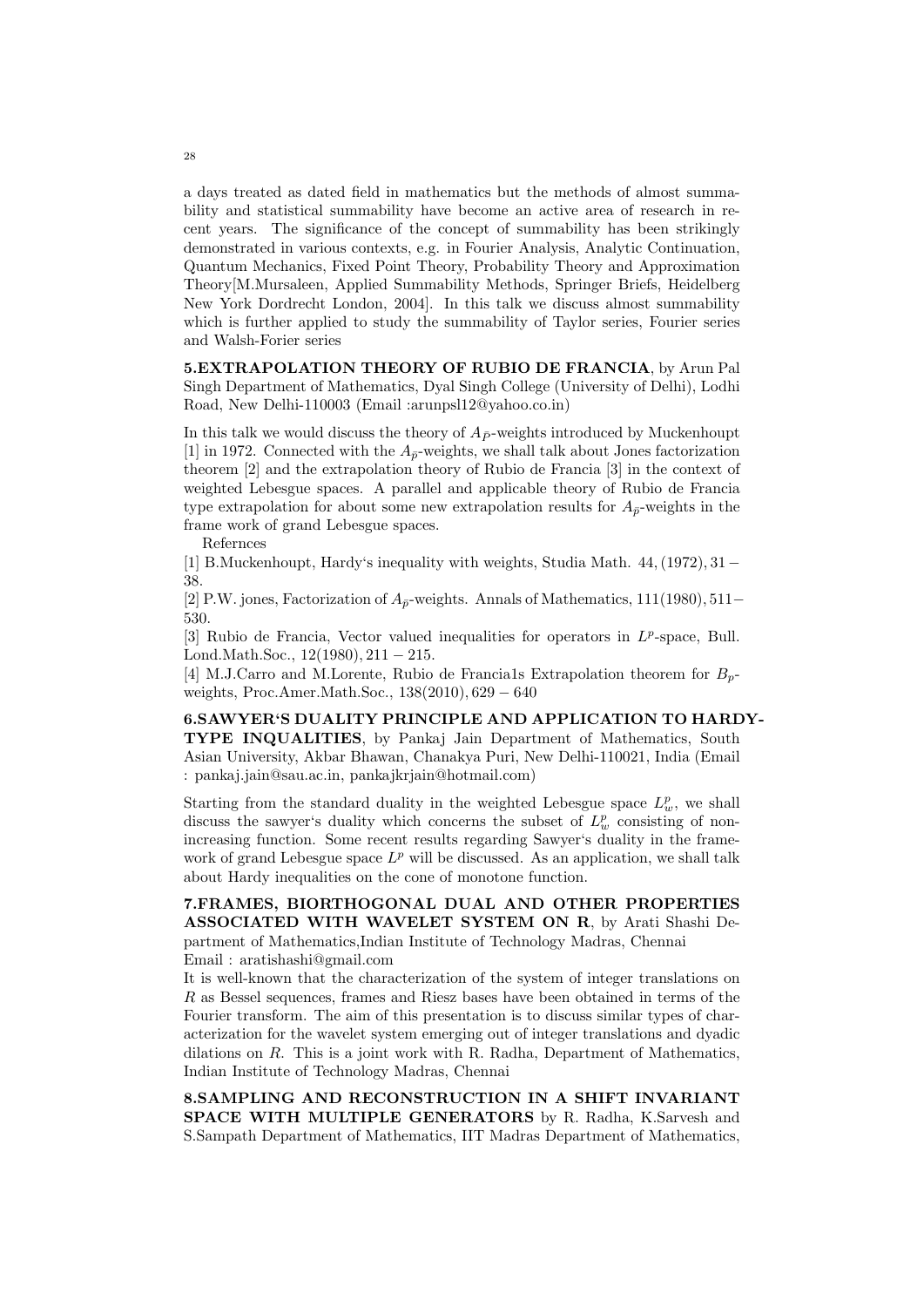IIT Delhi (Email : radharam@iitm.ac.in,sarvesh.kmc4@gmail.com, siva@maths.iitd.ac.in)

The aim of this presentation is to study sampling and reconstruction in a shift invariant space with multiple generators. In the case of one generator it is well known that is a stable set of sampling. But here we will see that can not be a stable set of sampling for  $V(\phi)$  where  $\phi = {\phi^1, \phi^2, \dots, \phi^r}$  where  $r \geq 2$ . Further we will discuss the perturbation of a stable set of sampling and local reconstruction method along with an illustration and implementation.

9.GENERALIZED CONVOLUTION INEQUALITIES AND APPLICA-TION, by Sandhya Jain Department of Mathematics, Vivekananda College (University of Delhi) Vivek Vihar, Delhi 110095

In this paper, we characterize  $L^p - L^q$  inequality involving a generalized convolution. The convolution that we use covers the standard convolution as well as many more. A reverse convolution inequality has also been discussed. We give an application of our inequalities, in particular, to find solution of heat equation in a wider class of solutions.

# Symposium-V EMERGING TOPICS IN DIFFERENTIAL EQUATIONS

1.ELLIPTIC EQUATIONS IN UNBOUNDED DOMAINS by Raghavendra V (Retired from IIT, Kanpur) Department of Mathematics, Indian institute of Technology, Tirupati-A.P., India (Email: vrag@iittp.ac.in)

I am thankful to the organizers of the symposium for giving me an opportunity to share with you a few results on Elliptic Equations in unbounded domains  $\Omega \subset \mathbb{D}^n$ . Research in Elliptic Boundary value problems (and Partial Differential equations) has been of interest to many for more than 7 decades (or may be more). The problem of existence of solutions has a different flavour in unbounded domains due to the lack of Compact Embedding theorems. These problems are closely linked with Weighted Sobolev Spaces. Time permitting let us have a quick look at the existence of viscosity solutions of Fully nonlinear (elloptic type) equations.

2.CURRENT TRENDS IN NONLINEAR FRACTIONAL DIFFEREN-TIAL EQUATIONS, by Varsha Daftardar- Gejji Department of Mathematics, Savitribai Phule Pune University, Pune-411007, India ( Email :vsgejji@unipune.ac.in)

Fractional calculus (FC) is a branch of Mathematics which deals with differentiation and integration of arbitrary orders and is ad old Calculus. Its origins can be traced back to the end of the seventeenth century, the time when Newton and Leibniz developed the foundations of differential and integral calculus. The subject has developed since then through pioneering works of Leibniz, Bernoulli, Euler, Lagrange, Abel, Reiemann, Liouvill and many others.

During the last three-four decades fractional calculus has witnesses rapid growth in pure mathematics as well as in scientific applications. In the present talk we introduce basic definitions of FC. Further we review developments in fractional differential equations and discuss the numerical methods to solve them. Finally we talk about fractional ordered nonlinear dynamical systems and elaborate on some results that we have obtained recently.

3.TWO-SCALE CONVERGENCE AND APPLICATION TO HOMOG-ENIZATION OF A HYPERBOLIC EQUATION by Nandakumaran, A. K. Department of Mathematics , Indian Institute of Science, Bangalore-560012, India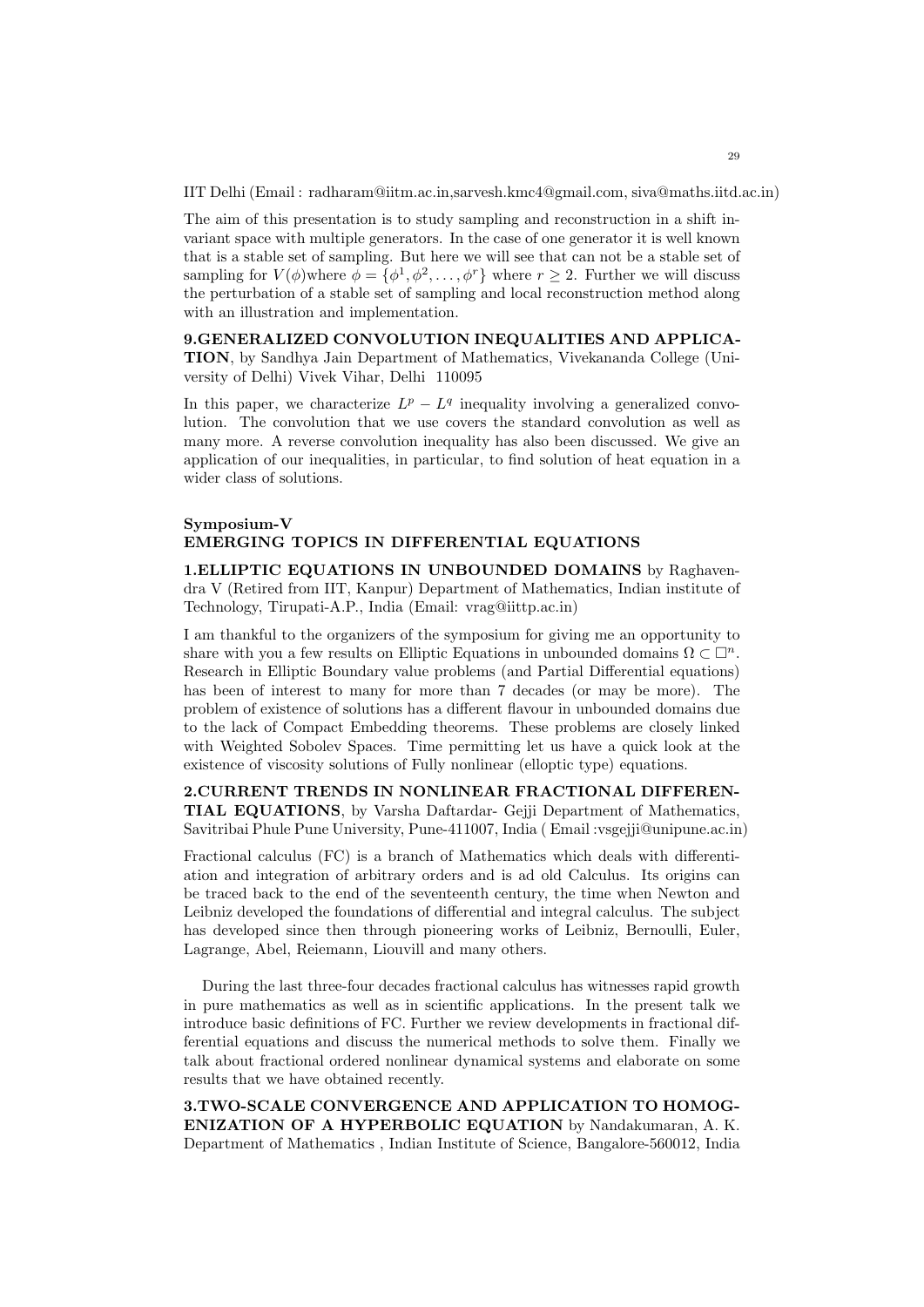(Email :nands@maths.iisc.ernet.in)

The strong and weak convergence in Hillbert spce, in particular  $L^2$  space is well known. But when we take a limit of a sequence, more specifically weak limit, the limit will loose lot of important information contained in the original sequence. For example, the weak limit of the sequence  $\sin nx$  is 0, and we do not see the oscillation present in the sequence. Further, the product of two weakly convergent sequence do not converge to the product of the limit.This causes trouble at various stages of studying problems and doing the analysis. In this talk, we introduce the notion of two-scale convergence to retrieve certain lost information in relevance to homogenization theory and present the importance to two-scale convergence and a compactness theorem. In the second part, we apply it to study a homogenization problem in a highly composite media consisting of two highly contrasting materials which is modelled by a hyperbolic equation. We obtain the limiting problem and this is known as homogenization.

4.ERGODICITY OF STOCHASTIC NAVIER-STOKES EQUATIONS by K. Sakthivel (joint with M. T. Mohan and S. S. Sritharan) Department of Mathematics, Indian Nistitute of Technology(IIST), Trivandrum, Kerala., India (Email: pktsakthi@gmail.com)

The main aim of this talk is to discuss the ergodic properties of 3D stochastic Navier-Stokes equations (SNSE) subject to Levy type stochastic forces. The study of this model with general random noise is motivated by the engineering scenario where the flow field is often subjected to structural and environmental disturbances. We first construct a Markov family of martingale solutions for the 3D SNSE subject to Levy noise. It is then used to obtain the existence of a unique invariant measure, which is ergodic and strongly mixing. These results are established by proving suitable estimates for the Kolmogorov equations of partial intrgo-differential type involing Levy measure associated to the SNSE with Levy noise. The mild from of the Galerkin approximated Kolmogorov equations are obtained using the Feynman-Kac formula. Rigorous estimates for this semigroup are established by obtaining the derivative of the Feynman-Kac semigropu and Bismut-Elworthy-Li type formula derived for the SNSE with Levy noise. Several crucial higher order weighted estimates use in this context have been derived for the SNSE as well as the associated Kolmogorov equations using stochastic convolution estimates. The limiting solutions of the approximation Kolmogorov equation and that of the SNSE are combined to arrive at the required result.

5.DYNAMIC EQUATIONS ON TIME SCALE by Syed Abbas Indian Institute of Technology, Mendi., India.

Email: sabbas.iitk@gmail.com

Timescale calculus is a unification of the theory of difference equations with that of differential equations. It has applications in any field that requires simultaneous modelling of discrete and continuous data. In this talk, we discuss the qualitative theory of such equations. We mainly focus on oscillation criteria with some applications

# Symposium-VI DYNAMICS AND CHAOS AND FRACTALS

#### 1.THE CHAOTIC DYNAMICS IN FOOD-CHAINS AND FOOD WEBS

by Sunita Gakkhar Department of Mathematics, IIT, Roorkee (Email: sungkfma@gmail.com)

The multi-species food-chains / food-webs in ecological systems are mathematically represented as a dynamical system of nonlinear coupled differential equations. The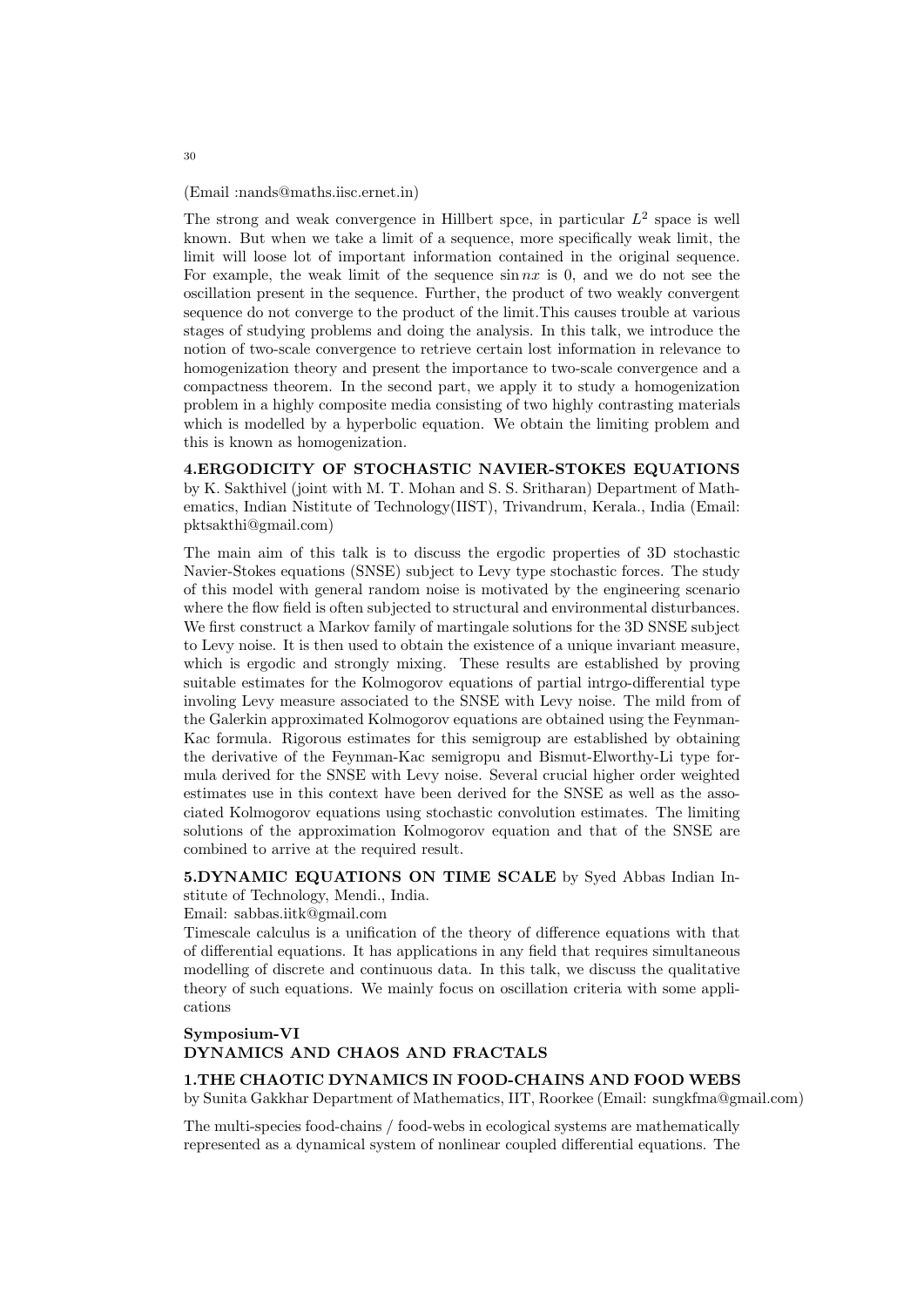issues of survival, existence, extinction and persistence in biological communities are of concerned to ecologists. Mathematical answers to these questions lie in the stability of equilibrium points; limit cycles and periodic solutions of dynamical models. The instabilities of periodic solutions may lead to the occurrence of chaos. The chaos is observed in a food-chain comprising of three species and modeled as autonomous continuous system. The complex dynamics is expected in food-web models also as they involve much more complex multi-trophic-level interactions. The age structure in the population, time delay due to maturation and other such factors, seasonal variations and environmental effects may result in non-autonomous systems. The chaos may also be controlled and the order can be brought into the otherwise chaotic system. The chaotic dynamics and its control in ecological models will be discussed in this talk.

2.SHAPE PRESERVING RATIONAL GRAPH DIRECTED FRACTAL INTERPOLATION by A.K. B. Chand and K. R. Tyada Department of Mathematics, IIT Madras, Chennai 600036 (Email: chand@iitm.ac.in, kurmaths86@gmail.com)

Fractal interpolation technique provides subtle deterministic representations of complex phenomena through suitable choice of iterated function system (IFS). For modelling of correlated data simultaneously, Deniz and  $\ddot{o}$  zdemir [Turk. J Math. 2017.41, 829−840] proposed the concept of graph-directed fractal interpolation functions (GDFIFs) that are not suitable for approximation of data sets from smooth functions with irregular derivatives. In this work, we propose the concept of smooth GDFIFs by using rational functions through suitable choice of graph directed IFS. Further, we have identified the parameters of the graph directed IFS so that the resulting GDFIFs can be approximate positive and monotonic data simultaneously. The theoretical results are implemented through examples of shape preserving rational GDFIFs that are compared with the corresponding rational FIFs.

3.THE INDEPENDENCE FRACTALS OF GRAPHS WITH INDE-PENDENCE NUMBER THREE by Tarakanta Nayak Department of Mathematics, IIT Bhubaneswar (Email: tnayak@iitbbs.ac.in)

An independent set of vertices is a set of pairwise non-adjacent vertices of a graph. If  $i_k$  denotes the number of independent sets of vertices of a graph  $G$  with cardinality  $k$ then the independence polynomial  $I(G, z)$  of Gis defined as  $i_0+i_1z+i_2z^2+\cdots+i_{\alpha}z^{\alpha}$ where  $\alpha$  is the cardinality of the largest independent set of vertices, called the independence number of G. Let  $G^k$  denote the k-times lexicographic product of G with itself. The set of roots of the independence polynomials of  $G<sup>k</sup>$  is known to converge as  $k \to \infty$ , with respect to the Hausdorff metric and the limiting set is known as the independence fractal of the graph.

The independence fractals of graphs with independence number three are investigated. All such graphs whose independence fractals are intervals are completely characterized .

4.INTERPOLATION OF HYBRID STRUCTURES USING FRACTAL THEORY by Sirjanani Department of Mathematics, IIT Tirupati (Email: srijanani@iittp.ac.in)

Fractal interpolation Function is a novel method to construct irregular functions from interpolation data. The talk will begin with a brief introduction of Fractals and different kinds of Fractal Interpolation Functions. Then, I will introduce a special kind of Fractal Interpolation Function called Super Fractal Interpolation Function (SFIF) for finer simulation of the objects of the nature or outcomes of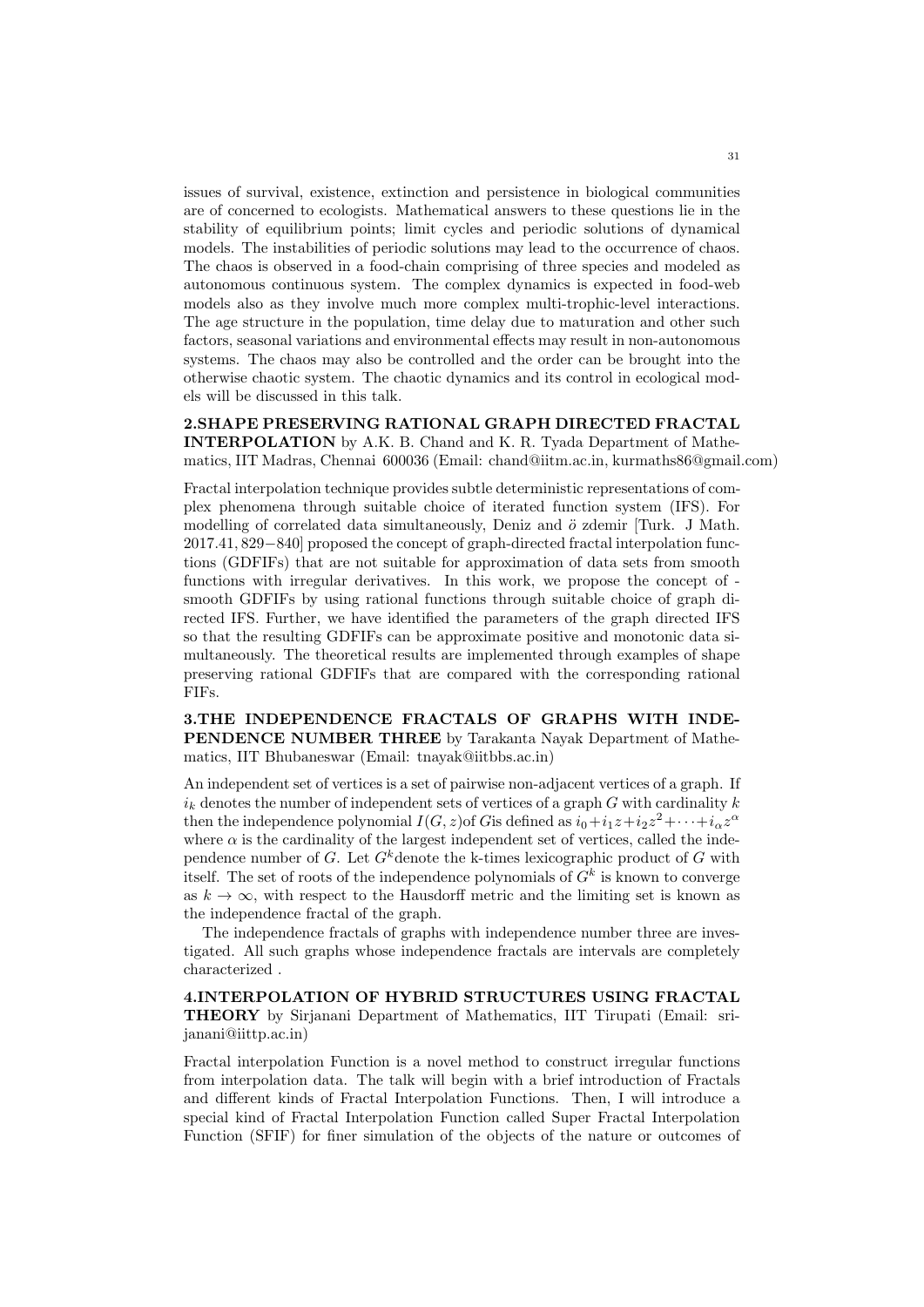scientific experiments that reveal one or more structure embedded into another (i.e., hybrid structures). We will look at construction of SFIF wherein, an Iterated Function System (IFS) is chosen from a pool of several IFS at each level of iteration leading to implementation of the desired randomness and variability in fractal interpolation of the given data. Further, I will discuss properties of integrability and differentiability of an SFIF. Finally, I will show a result on convergence of a Cubic Spline SFIF.

5.CHAOTIC DYNAMICS OF ENTIRE FUNCTIONS by M. Guru Prem Prasad Department of Mathematics, Indian Institute of Technology Guwahati, Guwahati 781039, Assam, India (Email: mgpp@iitg.ac.in)

Let  $f : \Box \to \Box$  be a non-constant entire function where  $\Box$  is the complex plane. Denote by  $f^n$  the *n*-th iterate of f, that is  $f^0(z) = z, f^n(z) = f(f^{n-1}(Z))$  for  $n \geq 1$ . The main objects studied in complex dynamics are the Fatou set  $F(f)$  and the Julia set  $J(f)$  of an entire function f. The Fatou set  $F(f)$  is defined as the set of all points in the extended complex plane  $\hat{\Box} = \Box \cup \{\infty\}$ such that the sequence of iterates  $\{f^n : n \in \Box\}$  forms a normal family in some neighbourhood of z and the Julia set  $J(f)$  is defined as  $J(f) = \hat{\Box}/F(f)$ . The dynamics of polynomials has been completely understood. Even though the dynamics of transcendental entire functions is extensively studied. Still it is receiving increased interest due to many intricate and contrasting dynamical properties. For example, the chaotic burst in the Julia set occurs in the dynamics of transcendental functions where as the Julia set of polynomials are always compact. In this talk, we highlight the dynamical properties of transcendental entire functions that are in contrast to the dynamics of polynomials through various examples.

6.CONSTRAINED RATIONAL FRACTAL SURFACE WITH VARI-ABLE SEALING by K.M.Reddy and A.K.B.Chand Department of Mathematics, IIT Madras, Chennai-600036 ( Email: mahipalnitw@gmail.com, chand@iitm.ac.in)

Smooth rational fractal interpolation function (RFIF) is a powerful tool to capture the irregularity associated with the derivative of a data generating function. In order to capture less self-referentiality associated with data generating function, a new type of rational  $\alpha$ -fractal function with cubic numerators and linear denoinators is proposed in this work by using variable scaling functions. These univariate RFIFs are then used to construct fractal interpolation surfaces (FISs) through Coons technique. If the surface data is constrained by a piecewise linear surface, then we restrict the values of rational IFS parameters so that the resulting rational FIS will satisfy the constrained nature of data. Finally, the findings are demonstrated through the generation of constrained rational FISs with variable scaling.

### IMS Prizes

# IMS PRIZE-GROUP-1: DISCRETE MATHEMATICS, LATTICE THE-ORY, SET THEORY, LOGIC, NUMBER THEORY AND RELATED AREAS

1.A NOTE ON HARDYS THEOREM by Usha K. Sangale SRTM University, Nanded (M. S.) (Email: ushas073@gmail.com)

G. H. Hardy, in 1914, showed that the Riemann zeta-function  $\zeta(s)$ ,  $s = \sigma + it$  as infinitely many zeros on the line  $\sigma = \frac{1}{2}$ . The proof of Hardys theorem involves estimating a certain integral both from above and below arrive at a contradiction by comparing these estimates. The estimation from below is straight forward for the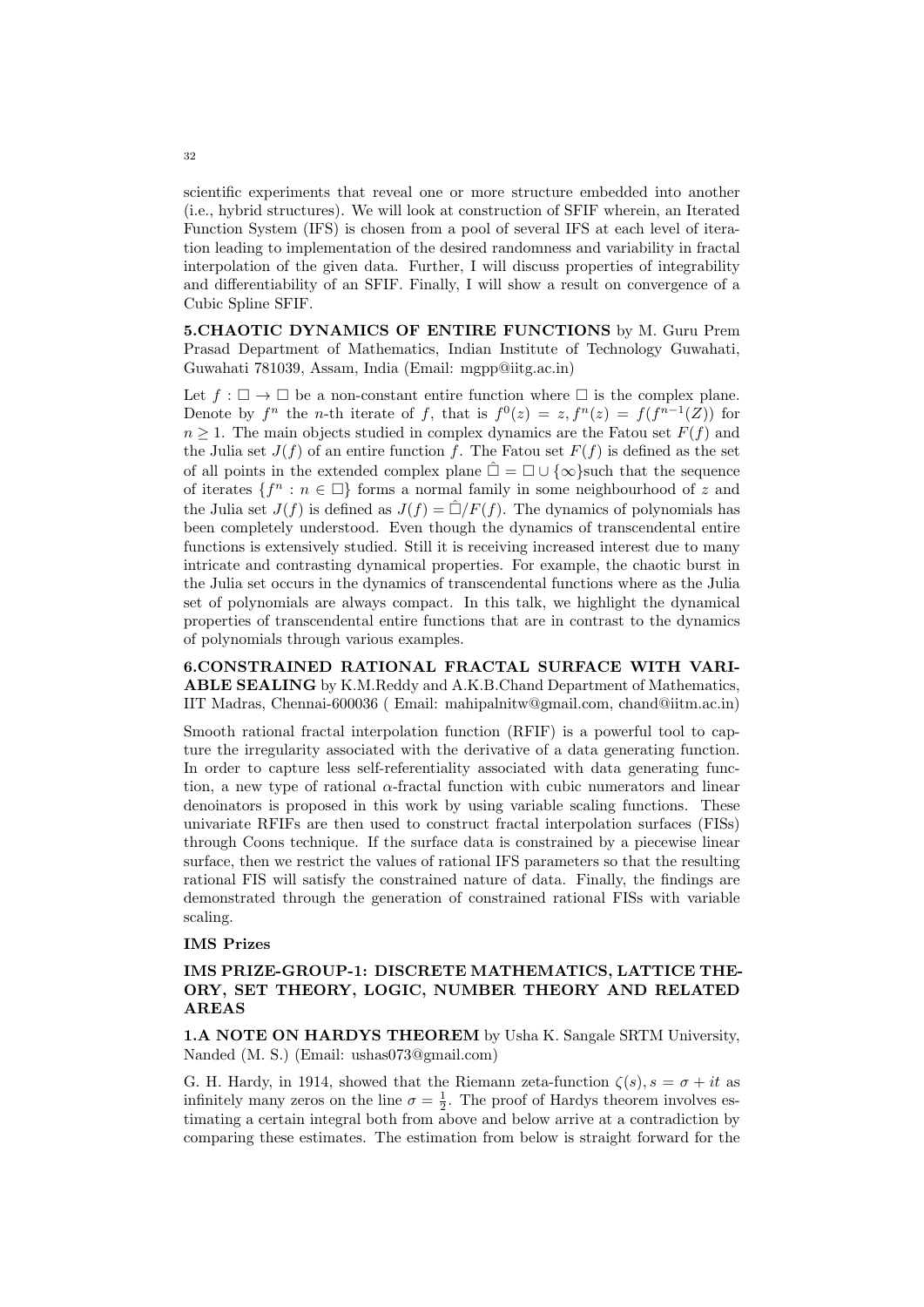Riemann zeta function. However, obtaining good upper bound, which will lead to a contradiction, is a difficult problem! To obtain an optimal upper bound either one moves the line of the integration to the right or one use the approximate functional equation. In this talk, we will use a simple first approximation of  $\zeta(\frac{1}{2} + it)$  and obtained the desired upper bound. This gives a new proof of the classical theorem of Hardy.

# IMS PRIZE-GROUP-2: ALGEBRIC GEOMETRY, GEOMETRY, TOPOL-OGY, ALGEBRIC TOPOLOGY AND RELATED AREAS

NIL

IMS PRIZE-GROUP-3: MEASURE THEORY, PROBABILITY THE-ORY, STOCHASTIC PROCESS AND RELATED AREAS.

NIL

# IMS PRIZE-GROUP-4: DIFFERENTIAL/ INTEGRAL/ FUNCTIONAL EQUATIONS AND INEQUALITIES, SPECIAL FUNCTIONS, NUMER-ICAL ANALYSIS AND RELATED AREAS

1.SEMI LOCAL CONVERGENCE OF A COMPUTATIONALLY EFFI-CIENT EIGHTH ORDER METHOD IN BANACH SPACES UNDER W-CONTINUITY CONDITION by J.P.Jaiswal Department of Mathematics, Maulana Azad National Institute of Technology, Bhopal, M.P 462051, India (Email: asstprofjpmanit@gmail.com.)

The current paper is concerned with the study of semi-local convergence of an eighth-order method for solving nonlinear equations in Banach Spaces under mild condition. The existence and uniqueness theorem has been proved followed by the error estimates. At least, the application of theoretical development has been made in nonlinear integral equation

2.REPRESENTATION OF CONTINUOUS RIDGELET TRANSFORM WITH APPLICATIONS by Nitu Gupta, Department of Basic Science and Humanities, SVKMs NMINS, MPSTME, Vile Parle (W), Mumbai 400046, India (Email: nitu.gupta@nmims.edu)

This is a relook into the work developed by Candes exposing explicitly the integral representation in  $L^2(\mathbb{Z}^2)$ , arising from translation and modulation of single function ridgelet shown to represent any function in  $L^2(\Box^2)$  in terms of coherent state. The elementary properties of ridgelet transforms are studied. Fourier transforms are ridgelet and ridgelet is also represented. Parsevals relations for the Ridgelet transforms and reconstruction formula are also studied in this paper. Relation between ridgelet and radon transforms is relooked with bivariate function. In the last section, the continuous ridgelet transforms are applied to the neural network problem

# 3.A NEW COHERENT FRACTIONAL ORDER PID CONTROLLER TO OPTIMIZE TRANSIENT RESPONSE FOR A TWO AREA IN-TERCONNECTED POWER SYSTEMS by Kocharlakota Satya Pritam BITS

Pilani, Pilani Campus Email: kspritam@gmail.com

In view of optimized rise time, overshoot and settling time of a controller, significant thrust has been given on Factorial ordered Proportional Integral Derivative controller (FOPID). Although, wide range of studies has been carried on FOPID, the dimensional instability associated with the mathematical expression of FOPID is not addressed yet. This study at endeavours to surmount the drawback of FOPID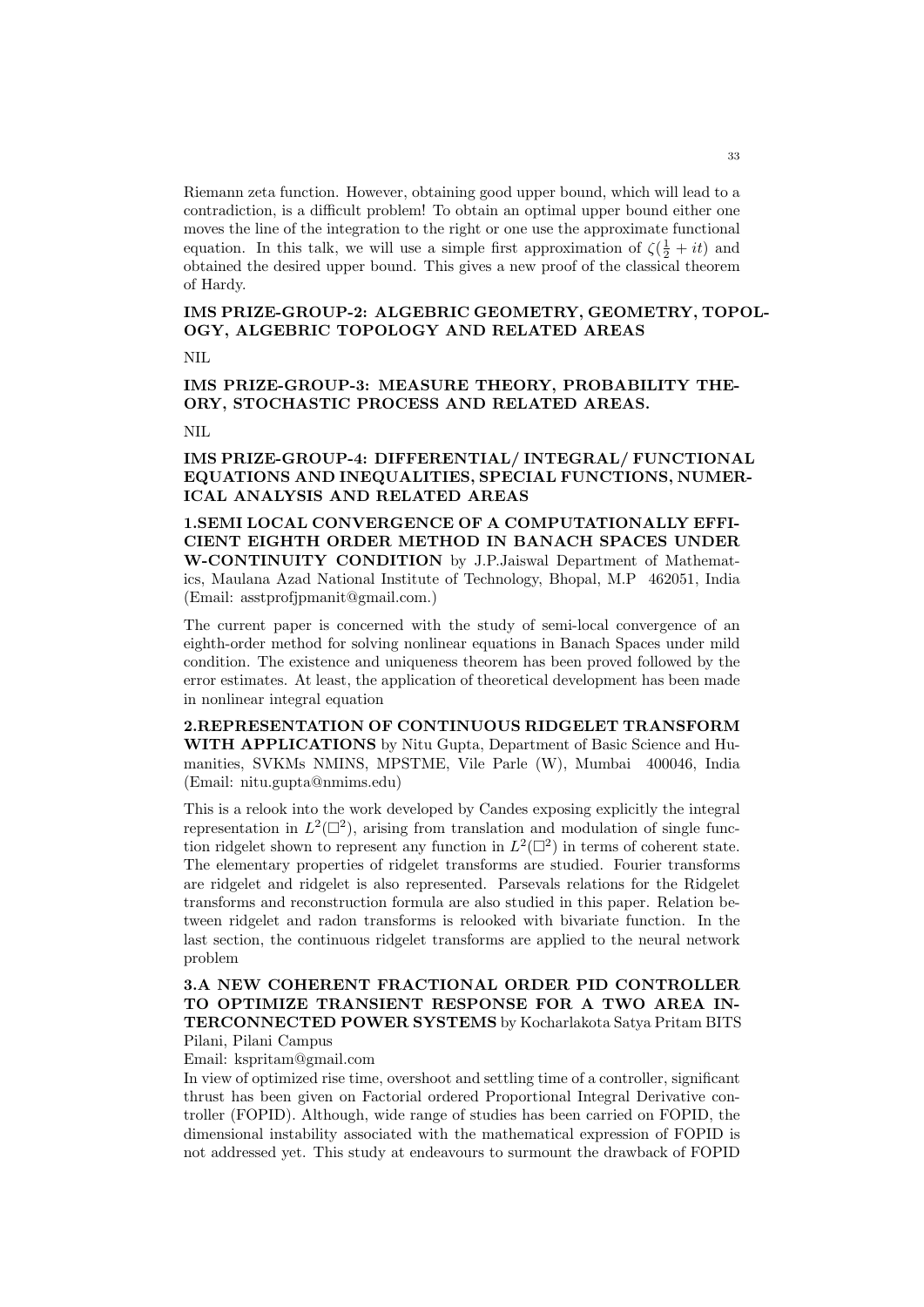with a proposal of Dimensional Balanced Fractional Order Proportional Integral Derivative (DBFOPID). The proposed controller has been tested on a two area inter connected power system. The optimized parametric values of the variables effecting rise time, overshoot and settling time are discussed. To exercise the optimum values of these parameters, integral of the time weighted absolute error (ITAE) performance index has been used. The results of DBFOPID controller systems are compared with integer order controlled Automatic Generation Control.

4.ON  $_{p}R_{q}(\alpha, \beta, z)$  FUNCTIONS AND ITS PROPERTIES by Rachana Desai Department of Science and Humanities, K. J. Somaiya College of Engineering, University of Mumbai - 400077

Email: rachanadesai@somaiya.edu, rachana.132@gmail.com

The aim of present paper is to discuss the  $nR_q$  function with convergent condition and some properties including analytical property. Mellin-Barnes integral representations and contiguous relations.

# IMS PRIZE-GROUP-5: SOLID MECHANICS, FLUID MECHANICS, ELCTROMAGNETIC THEORY, MAGNETO-HYDRODYNAMICS, AS-TRONOMY, ASTROPHYSICS AND RELATED AREAS.

1.HOMOTOPY ANALYSIS FOR THE MHD FLOW WITH HEAT AND MASS TRANSFER DUE TO A POINT SINK by Chandrakant N. Guled Depatrment of Gen. Sci. And Engg., Wanchand Institute of Technology, Solapur(M.S.)- 402103, India ( Email: chandrakant.guled2gmail.com)

In this paper, an analytical solution of the magnetohydrodynamic steady incompressible laminar boundary layer flow in the presence of heat and mass transfer as well as magnetic field on a cone due to a point sink by using the homotopy analysis method (HAM) have been studied. The HAM produces an analytical solution of the governing self-similar nonlinear two point boundary layer equations. The effects of the suction/injection and magnetic parameters over the obtained solution have been discussed. The effects of Prandtl number on temperature and Schmidt number on concentration profiles have also been studied. The results obtained in the present study have also been compared numerically as well as graphically with the corresponding results obtained by using other methods. An excellent agreement has been found between them. The accuracy in the result is an indicative of the fact that the HAM aided by computing Softwares like MATHEMATICA, Maple, ect. is a proficient and easily applicable technique for solving ordinary differential equations with strong non linearity, and hence may be used widely for solving non linear problems of physical significance in science and engineering. The analytical solution by the HAM is very near to the exact solution for a properly selected for initial guess, auxiliary and convergence control parameters and for higher order of deformations.

2.WKB APPROXIMATION FOR DISPERSION OF LOVE TYPE WAVE IN SMART COMPOSITE STRUCTURE by Juhi Baroi Department of Mathematics, Indian Institute of Technology (Indian School of Mines) Dhanbad, India (Email: juhibaroi@gmail.com)

An analytical solution for propagation of Love type waves in a smart composite structure is proposed, using Wentzel-Kramers-Brillouin(WKB) method. The composite structure is made of functionally Graded Piezo-magnetic Material (FGPM) layer laying over a piezomagnetic half-space. The material properties of FGPM layer varying linear along the thickness direction. The dispersion in determined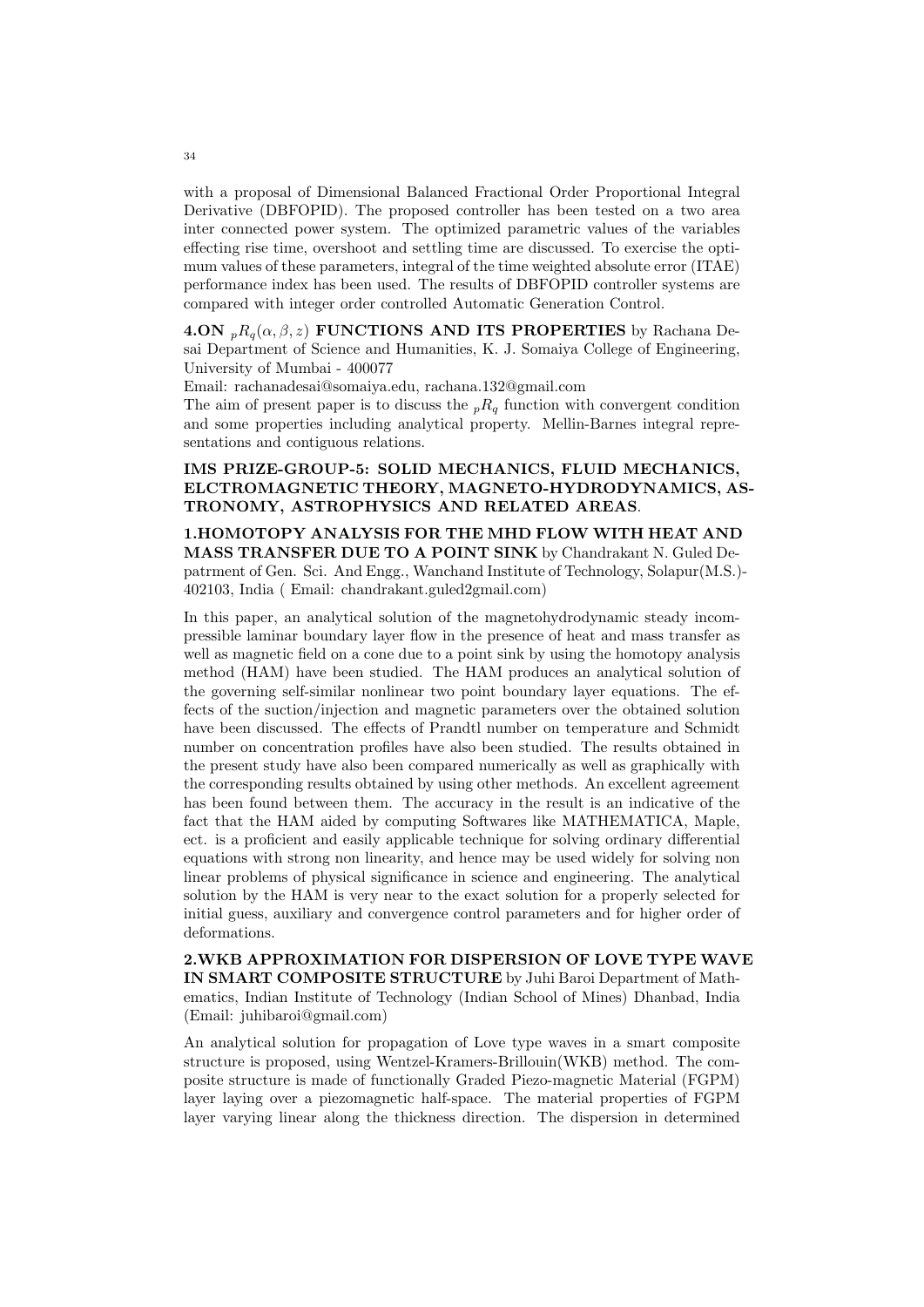form is calculated for both magnetically open and short cases. Numerically example and graphically representation have been made to illustrate the effects of gradient factor, width of the FGPM layer on the phase velocity of Love type waves. Finally, the outcomes of the present study is matched with classical Love wave result. Obtained solution may be utilized for theoretical optimization of structured of devices made of piezo composites

3.LOVE-TYPE SURFACE WAVES IN A NON LOCAL NON-VOIGT ELASTIC LAYER WITH VOIDS by Gurwinderpal Kaur Department of Mathematics, Panjab University, Chandigarh, India (Email: grewalgk1991@gmail.com)

In this paper, the propagation of Love-type surface waves in a layer of finite thickness resting over a solid half-space consisting of nonlocal non-voigt elastic media with voids has been studied. The theory of nonlocal elastic solids with voids given by Singh et al.(2017) has been used for the study. Dispersion relation of Love type waves has been derived using approximate boundary condition at free surface and at the inter face. It is found that there exist two fronts of Love type surface waves which can travel with distinct speeds. Both the fronts are dispersive and non-atteinuating in nature and are influenced by the presence of nonlocality in the media. The first front of Love type waves is found to be independent of voide parameters and is analogous to Love waves in classical elasticity while the second front to be dependent on presence of void parameters in the media. It is also observed that the second front of Love type waves faces a cut off frequency below which it is distance decaying vibrations only and beyond cut-off frequency it is propagation wave. Both the fronts face critical frequencies above which the case to propagate. For a particular model, the variation of speeds of both the fronts of Love type waves with frequency and nonlocal parameter has been studied numerically

4.DARCY BENARD CONVECTION NEWTONIAN LIQUIDS IN AN ANNULAR REGION by K.M. Lakshmi Department of Mathematics, Bangalore University, Bangalore 560056, India (Email: lakshmikmmaths@gmail.com)

Darcy-Benard convection in an annular region between the two concentric cylinders filled with liquid-saturated porous medium is investigated analytically. The annular region is assumed to be bounded by impermeable, isothermal horizontal boundaries and insulated vertical boundaries. Water and Ethylene Glycol liquids are used for study. An axi-symmeric mode of convection in considered and the resulting eigen value problem is reduced to standard Helmholtz equations. A linear stability analysis based on normal mode is used to determine the critical Rayleigh number for the one set of convection. From the study we found that the critical Rayleigh number is a smooth function of wave number and aspect ratio. Different values of inner and outer radii are considered to determine the range of aspect ratio for which the unicellular and multicellular convection manifests. Results of rectangular enclosures is recovered from the study by discounting the curvature effects. Results of Rayleigh Benard convection in circular cylinders also obtained by considering the inner radius as zero. Lorenz model and Ginzeburg-Landau equations are derived to investigate the heat transport by weakly non stability analysis.

5.NORMALIZATION OF HAMILTONIAN IN THE RESTRICTED THREE BODY PROBLEM WITH OBLATE PRIMARIES by Ram Kishor Central University of Rajasthan, Bandarsindari, Krishnagarh-305817, Rajasthan, India (Email: kishore.ram888@gmail.com)

The normalized Hamiltonian of a dynamical system is an important aspect to analyze the nonlinear motion in the vicinity of equilibrium points. This paper focuses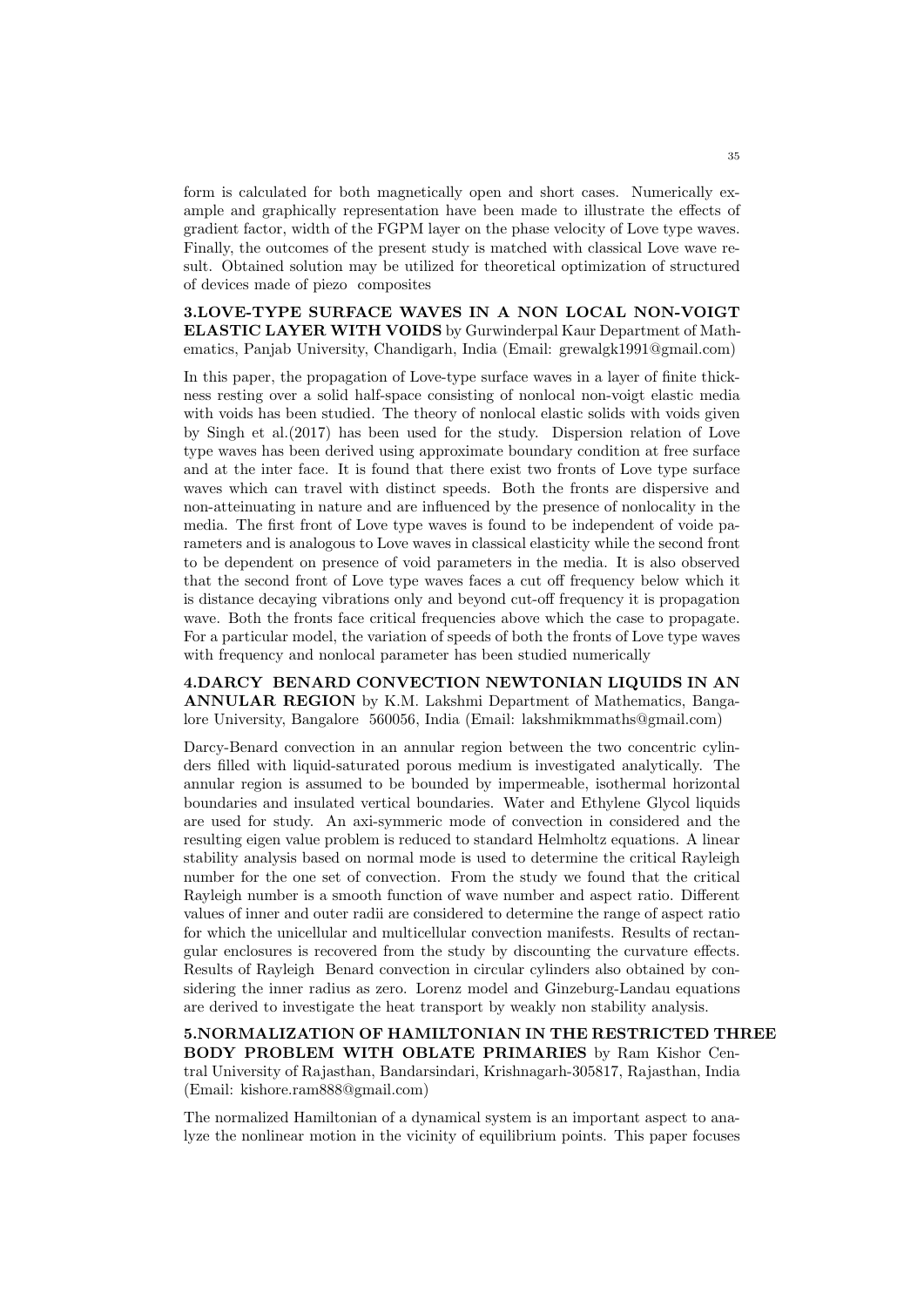on the computation of first order normalized Hamiltonian also, known as diagonalized Hamiltonian in the neighbourhood of collinear equilibrium points, in the restricted three body problem with oblate primaries. To achieve the goal, first, we have formulated the problem, expanded the Hamiltonian about the equilibrium points in terms of Legendre polynomial and then applied normalization scheme. Finally, we have obtained normalized Hamiltonian of the proposed problem, which is useful, moreover, first and important step of the computation of centre manifold

6.STUDY OF TAYLOR-BENARD CONVECTION OF A NEWTONIAN NANOLIQUID IN AN ANISOTROPIC POROUS MEDIUM USING GENERAL BOUNDARY CONDITIONS by T.N.Sakshath Department of Mathematics, Bangalore University, Jnana Bharathi Campus, Bangalore 560056, India (Email: sakshath.tn@gmail.com)

In the paper we study Taylor-Benard convection of a Newtonian nanoliquid-saturated anisotropic porous medium. The study is carried out using general boundary conditions. The influence of various parameters on the onset of convection has been presented graphically and discussed in detail. It is found that the effect of increasing the rotation rate and thermal anisotropy parameter is to stabilize the system whereas mechanical anisotropy parameter destabilizes the system. Results of 32 different problems are obtained as limiting cases of the present study

7.SOLUTIONS TO THE CUBIC GINZBURG-LANDAU EQUATION AS A TIME SERIES by Shreti Garg Department of Mathematics, Bangalore University, Jnana Bharathi Campus, Bangalore 560056, India (Email: shretigarg18@gmail.com)

In this paper the cubic Ginzburg-Landau equation is solved by the differential transform method to obtain a time series solution. The region of convergence is determined with the help of a Domb-Sykes Plot. In order to find the solution at points outside the radius of convergence, the rational approximation of Pade is used. The results obtained show that the elegant technique introduced here yields a solution that is in good agreement with the exact solution

8.STABILITY ANALYSIS OF THERMAL CONDUCTION IN A RO-TATING LIQUID-SATURATED SPARSELY PACKED POROUS MEDIUM WITH LTNE EFFECTS by C. Siddabasappa Department of Mathematics, Bangalore University, Jnana Bharathi Campus, Bangalore 560056, India (Email: apmath91@gmail.com)

In this paper Kuppers-Lortz (KL) instability is studied in the problem of rotating Bingham-Bendard convection in the absence of local thermal equilibrium is studied. The critical angle between the rolls and Taylor number for the existence of the KL instability is reported. The individual effects of Brinkman number, porous parameter, ratio of thermal conductivities and inter-phase heat transfer coefficient on onset of KL instability for large values of Prandtl number is presented.

## 9.STUDY OF LOCAL THERMAL NON-EQUILIBRIUM EFFECTS ON NATURAL CONVECTION OF NANOLIQUID IN VERTICAL POROUS ENCLOSURES USING SINGLE-PHASE MODEL by Veena B.N Bangalore University (Email: mvymath@gmail.com)

Natural convection of nanoliquid in vertical porous enclosure is studied by subjecting the vertical walls to constant heat flux under local thermal non equilibrium (LTNE) assumptions. Water, copper nanoparticles and porous material made of either aluminium foam or glass balls are considered in the study. Thermophysical

36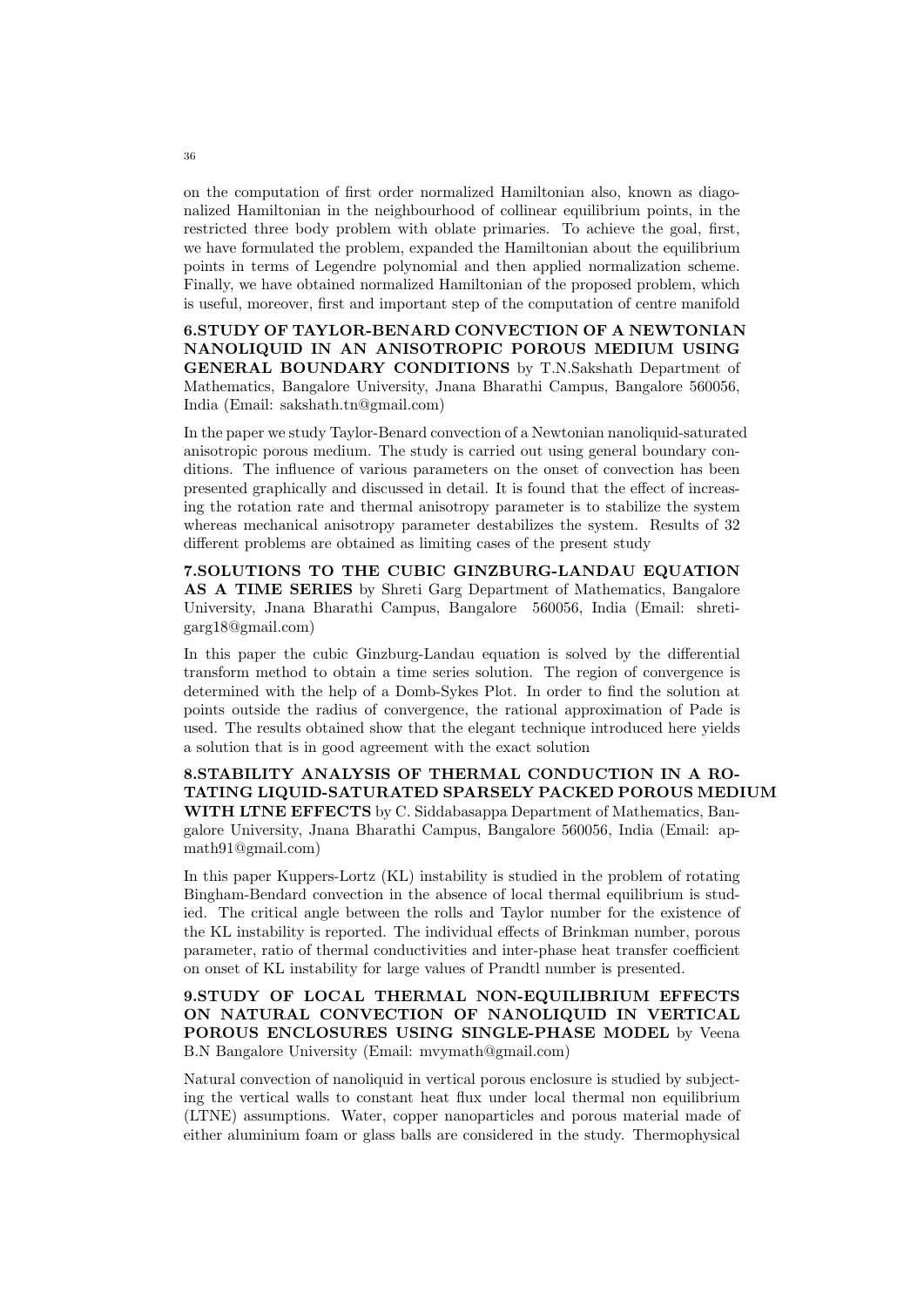properties of nanoliquid and nanoliquid-saturated porous medium are modelled using phenomenological laws on mixture theory. An analytical expression for velocity and temperature profiles of nanoliquid and solid phases as been obtained. Weighted average Nusselt number is expressed as a function of aspect ratio, volume fraction and properties concerning LTNE effects. An LTNE effect is shown to be a heat transfer enhancing mechanism. The presence of nanoparticles is to enhance the heat transport in water. LTE results are obtained as limiting case of the present study.

# IMS PRIZE-GROUP-6: OPERATIONS RESEARCH, OPTIMIZATION, COMPUTATIONAL MATHEMATICS, INFORMATION TECHNOL-OGY, BIOMATHEMATICS, HISTORY OF MATHEMATICS AND RE-LATED AREAS

NIL.

## AMU PRIZE ALGEBRA, DIFFERENTIAL GEOMETRY AND FUNC-TIONAL ANALYSIS AND RELATED AREAS

1.FINITE P-GROUPS HAVING SCHUR MULTIPLIER OF MAXI-MUM ORDER by Sumana Hatui Harish-Chandra Research Institute, Allahabad, India (Email :sumana.iitg@gmail.com, sumanahatui@hri.res.in)

Let G be a non-abelian p-group of order  $p^n$  and  $M(G)$  denote the Schur multiplier of G. Niroomand proved that  $|M(G)| \leq p^{\frac{1}{2}(n+k-2)(n-k-1)+1}$  for non-abelian Pgroups G of order  $p^n$  with derived subgroup of order  $p^k$ . Recently, Rai classified p- groups G of nilpotency class 2 for which  $|M(G)|$  attains this bound. In this article we show that there is no finite p-group G of nilpotency class  $c \geq 3$  for  $p \neq 3$ such that  $|M(G)|$  attains this bound. Hence  $|M(G)| \leq p^{\frac{1}{2}(n+k-2)(n-k-1)+1}$  for Pgroups G class  $c \geq 3$  where  $p \neq 3$ . We also construct a p- group for  $p = 3$  such that  $|M(G)|$  attains the Niroomands bound.

2.NONLINEAR CONTRACTIONS AND DISCONTINUITY AT FIXED POINT by Ravindra K. Bisht Department of Mathematics, National Defence Academy, Pune, India (E-mail: ravindra.bisht@yahoo.com)

In this paper, we provide one more affirmative answer to the open question posed by Rhoades [Contractive definitions and continuity, Contemporary Mathematics 72(1988), 233-245] concerning existence of a contractive definition which is strong enough to generate a fixed point but does not force the mapping to be continuous at the fixed point

## V.M.SHAH PRIZE: REAL ANALYSIS, COMPLEX ANALYSIS, FOURIER ANALYSIS, HORMONIC ANALYSIS, APPROXIMATION THEORY AND RELATED AREAS

1.ON THE CARDINALITY OF UNIQUE RANGE SETS WITH WEIGHT ONE by Bikash Chakraborty Ramakrishna Mission Vivakananda Centenary College (Email: bikashchakraborty.math@yahoo.com)

Two meromorphic functions f and g are said to share the set  $S \subset \Box \cup \{\infty\}$ with weight  $l \in \Box \cup \{0\} \cup \{\infty\}$  if  $E_f(S, l) = E_g(S, l)$  where  $E_f(S, l) = \bigcup_{a \in S} \{(z, t) \in$  $\Box \times \Box f(Z) = awithmultiplicity p$  where  $t = p$  if  $p \leq l$  and  $t = p+1$  if  $p > 1$ . In this paper, we established that there exist a finite set s with cardinality greater equal to 13 such that  $E_f(S, 1) = E_g(S, 1)$  implies.  $f \equiv g$ . Our result improved the result of L.W.Liao and C.C.Yang (on the cardinality of the unique range sets for meromorphic and entire functions, Indian J.Pure appl.Math., 31(4)(2000), 431-440).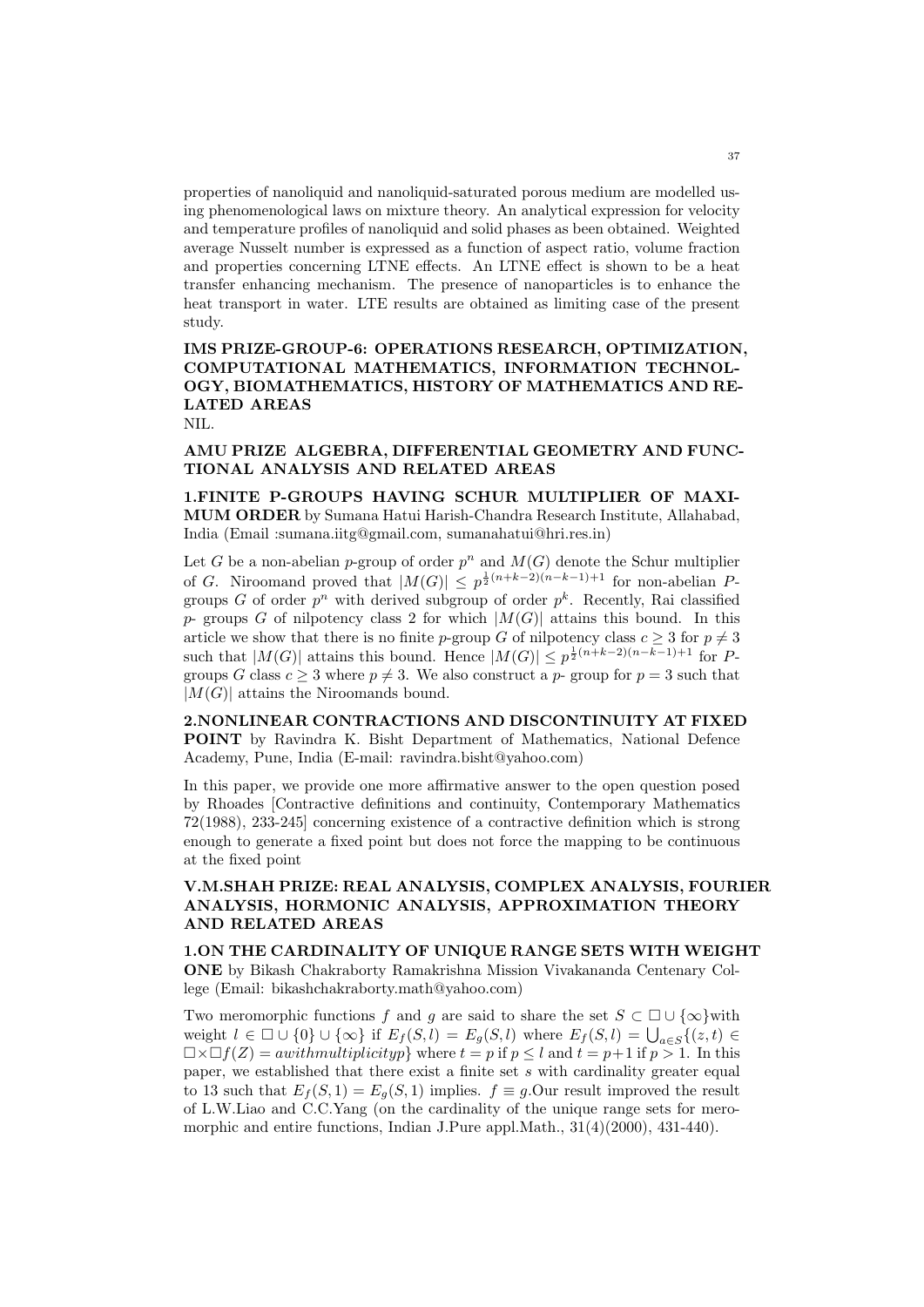### 2.ON BORNOLOGICAL SPACES OF ENTIRE FUNCTIONS REPRE-SENTED BY DIRICHLET SERIES HAVING FINITE GOLDBERG ORDER by Nibha Dua Netaji Institute of Technology, Dwaraka, New Delhi (Email: nibha.dua06@gmail.com)

The study of entire functions represented by Dirichlet Series has been studied earlier by many workers. P. K. Sarkar has successfully studied Goldberg order of an entire function. Through this paper, we aim to study the bornological aspects of

the space of all entire Dirichlet Series of  $f(s) = \sum_{n=0}^{\infty}$  $n=1$  $a_n e^{\lambda_n s}$ having finite Goldberg

order

#### IMS PAPER PRESENTATIONS

#### SECTION A: COMBINATORICS, GRAPH THEORY AND DISCRETE MATHEMATICS

1.CHANGING AND UNCHANGING EFFICIENT DOMINATION IN GRAPHS WITH RESPECT TO VERTEX CRITICALITY by B. Senthil Thilak, Sujatha V Shet, S.S. Kamath Department of Mathematical and Computational Sciences National Institute of Technology, Karnataka, Surathkal, Mangalore, India (Email: sujashet@gmail.com)

A dominating set S of a group G is said to be an efficient dominating set  $(EDS)$ of G if  $|N[v] \cap S| = 1$ , for all  $v \in V(G)$  and G is said to be efficiently dominatable or efficient if it has an EDS. Not all groups are efficient. Here, by  $\epsilon$ , we denote the family of graphs which are efficient. In this paper, we have initiated the study of changing and unchanging efficient domination in graphs with respect to vertex critically. In general, if a graph  $G$  is efficient, then any  $EDS$  of  $G$  has the same cordiality has its domination number. In this paper, we have studied the properties of efficient graphs which belongs to the classes unchanging vertex removal $(UVR)$ and changing vertex removal  $(CVR)$ . That is, the properties of those graphs belonging to the classes  $UVR_E = UVR \cap \epsilon$  and  $CVR_E = CVR \cap \epsilon$  are discussed. We have characterized the classes  $UVR_E$  and  $CVR_E$  and also characterized the critical sets  $V^0, V^+$  and  $V^-$  for any graph  $G \in \epsilon$ . We have also conjectured that for any graph  $G \in \epsilon$ , the sets  $V^+$  and  $V^-$  do not exit simultaneously and the proof has been attempted for the case,  $\gamma(G) \leq 2$ .

2.IMAGE PARTITION REGULARITY OVER THE GAUSSIAN IN-TEGERS by Subhajit Jana and Dibyendu De University of Kalyani, W. B. (Email: suja12345@gmail.com)

A  $u \times v$  matrices A with entries from  $\Box$  is image partition regular provided that, whenever  $\Box$  is finitely partitioned, there is some  $\vec{x} \in \Box^v$  with all entries of  $A\vec{x}$ belong into same partition. Image partition regular matrices are natural tools for representing some classical theorems of Ramsey theory, likes of Hilbert, Schur, Van der Waerden theorems etc. Many of the natural analogues of known characterizations of image partition regularity of finite matrices with rational entries over the integers has been generalized for matrices with entries from reals over the ring of  $(R, +)$  by Hindman. In both the case of reals and integers, usual ordering played an important role. In the present work we shall prove that natural analogues of known characterizations of image partition regularity of finite matrices with rational entries over the integers are also valid for matrices with entries from Gaussianrationals  $\Box[i]$  over the ring of Gaussian integers  $\Box[i]$ . Main hurdle for this generalization is the absence of ordering, and to overcome this hurdle we need some modifications of established techniques. We also prove that Milliken-Taylor Matrices with entries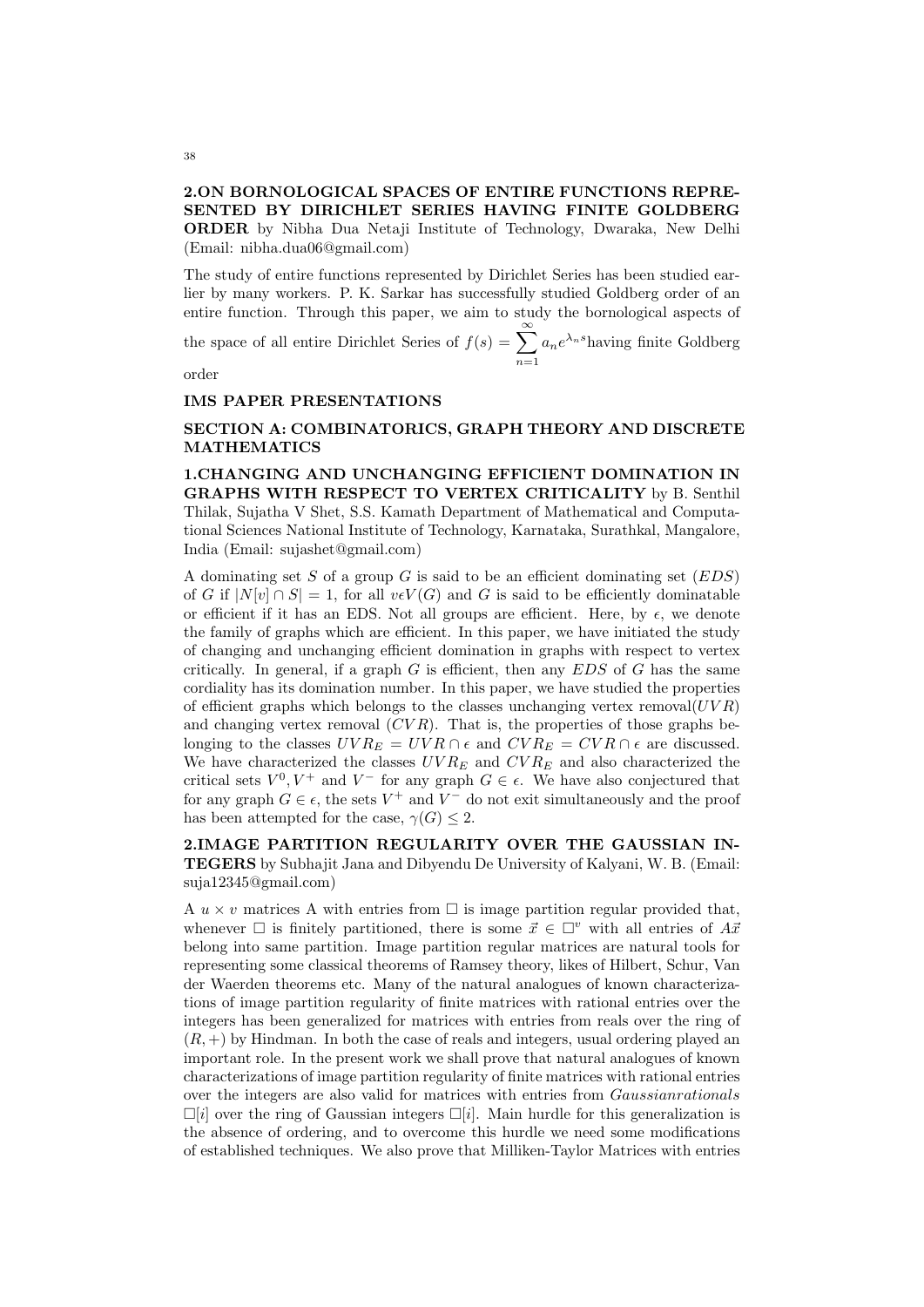from  $\Box[i]$  are also image partition regular over  $\Box[i]$ .

#### 3.CONVEXITY OF DOMINATING FUNCTIONS OF CORONA GRAPHS by M.Siva Parvathi, B.Maheswari Dept. of Applied Mathematics, Sri Padmavati

Mahila Visvavidyalayam, Tirupati-517502, Andhra Pradesh, India (Email: parvathimani2008@gmail.com)

Let  $G(V, E)$  be a graph. A subset D of V is said to be a dominating set  $(DS)$  of G if every vertex in  $VD$  is adjacent to some vertex in  $D$ . A dominating set  $D$  is called a minimal dominating set  $(MDS)$  if no proper subset of D is a dominating set of G. Let  $G(V, E)$  be a graph. A function  $f: V \to [0, 1]$  is called a dominating function

 $(DF)$  of G if  $f(N[v]) = \sum$  $u \in N[v]$  $f(u) \geq 1$  for each  $v \in V$ , where  $N[v]$  is the closed

neighbourhood of the vertex  $v$ . A dominating function  $f$  of  $G$  is called minimal dominating function  $(MDF)$  if for all  $q < f$ , q is not a dominating function. Let  $G(V, E)$  be a graph. Let f and g be two functions from V to [0, 1] and  $\lambda \in (0, 1)$ . Then the function  $h: V \to [0, 1]$  defined by  $h(v) = \lambda f(v) + (1 - \lambda)g(v)$  is called a convex combination of  $f$  and  $g$ . In this paper we study the convexity of minimal dominating functions of corona of some standard graphs.

4.b-COLORING OF GROTZSCH GRAPH AND HELM GRAPH by B.Ramesh PSG College of Arts and Science, Coimabtore, Tamilnadu 641014, IN-DIA (Email: rameshvenkat1993@gmail.com)

b-Coloring of Grotzsch graph and Helm graph. In this paper I found that bchromatic number of Grotzsch graph and Helm graph

5.TO FIND THE COMPARSION OF DOMINATION NUMBER, RA-DIUS AND DIAMETER OF CIRCULAR ARC-GRAPH G by A. Sudhakaraiah, T.Visalakshi Department of Mathematics, S.V.University, Tirupati, A.P., India-517502 (Email: sudhakarmath.svu@gmail.com)

Few subjects in mathematics have as specified an origin as graph theory. Graph theory originated with the Konigsberg Bridge Problem, which Leonhard Euler solved in 1736. Over the past sixty years, there has been a great deal of exploration in the area of graph theory. Its popularity has increased due to its many modern day applications in Circular arc-graphs corresponding to circular arc family and it has become the source of interest to many researchers. Circular graphs are intersection graphs of arcs on a circle. These graphs are reported to have been studied since 1964, and they have been receiving considerable attention since a series of papers by Tucker in the 1970s. In the present paper we presented the Comparison of Domination Number, Radius and Diameter of Circular- Arc Graph G.

6.CERTAIN RESULTS ON INEQUALITIES OF FUZZY MATRICES by S. Sriram and J. Boobalan Mathematics Wing, Directorate of Distance Education, Annamalai University, Annamalainagar 608 002 Email: ssm 3096@yahoo.co.in Department of Mathematics, Manbumingu Dr. Puratchithalaivar M.G.R. Goverment Arts and Science College, Kattumannarkoil 608 301,India (Email: jboobalan@hotmail.com)

In this paper, we prove some new inequalities of fuzzy matrices by using the operations algebraic product  $\otimes$  and algebraic sum  $\oplus$ . From these inequalities, we can have  $A \otimes B \leq A \wedge B \leq A \vee B \leq A \oplus B$ .

7.ON THE ADDITIVE AND MULTIPLICATIVE STRUCTURES OF REGULARITY AND UNIT ELEMENT byM. Amala and N. Sulochana Department of Applied Mathematics, Yogi Vemana University, Kadapa, Andhra Pradesh, India Department of Mathematics, K.S.R.M. College of Engineering,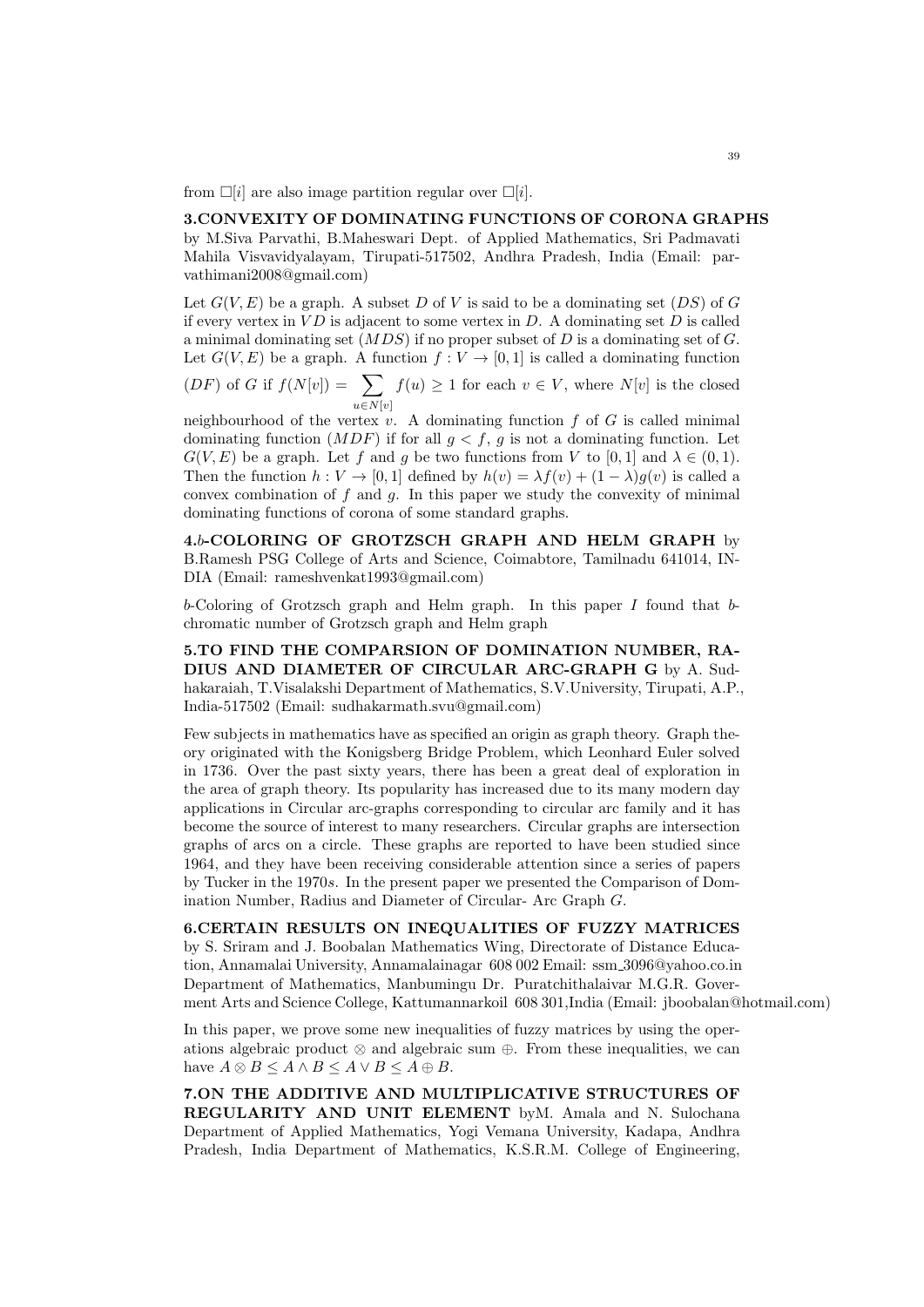Kadapa, Andhra Pradesh, India (Email: amalamaduri@gmail.com, sulochanagam@gmail.com)

In this paper, we study the structures of semirings. Additive and Multiplicative structures play an important role in determining the structure of totally ordered semirings. In semirings it is possible to derive the additive structures from their special multiplicative structures and vice-versa. In this paper, in first section we have shown that let  $S$  be a semiring and  $'a'$  be additively completely regular element. If  $(S, \Box)$  a band, then S contains additively periodic elements. In last section it was proved that  $(S, +)$  is a band under the following two cases.

(i) If S is a Unit Semiring and multiplicatively subidempotent semiring,

(ii)If  $'a'$  in S is a Unit element and additively idempotent element in a semiring S.

#### SECTION B: ALGEBRA, NUMBER THEORY AND LATTICE THE-ORY

1.ON A THEOREM OF MAHLER by Nabin Kumar Meher, R. Thangadurai, K. Senthil Kumar. HRI, Allahabad, NISER, Bhubaneswar (Email: mehernabin@gmail.com)

Let  $b > 2$  be an integer and  $\alpha$  be a non-zero real number written in base b. In 1973, Mahler proved the following result. Let  $\alpha$  be an irrational number written in base b and let  $n \ge 1$  be a given integer. Let  $B = b_0b_1...b_{n-1}$  be a given block of digits in base b of length n. Then, there exists an integer X with  $1 \leq X < b^{2n+1}$  such that B occurs infinitely often in the base b representation of the fractional part of  ${X\alpha}$ . In this short note, we deal with some conditional quantitative version of this result.

2.ARITHMETIC IDENTITIES OF RAMANUJANS GENERAL PAR-TITION FUNCTION FOR MODULO 17 by Belakavadi Radhakrishna Srivatsa Kumar and Shruthi Department of Mathematics, Manipal Institute of Technology, Manipal University, Manipal - 576 104, India. Netrajyothi College of Optometry and Paramedical Science, Udyavara, Udupi - 574 118, India. Email: shruthikarranth@gmail.com

In this paper, we prove many infinite families of congruences modulo 17 for the general partition function  $p_r(n)$  for negative values of r. Our emphasis throughout this paper is to exhibit the use of  $q$ -identities to generate con-gruences for general partition function.

**3.FINITE P-GROUPS OF CONJUGATE TYPE**  $\{1, P^3\}$  by Tushar Kanta Naik, Manoj K. Yadav Harish-Chandra Research Institute, Allahabad, India. Email: mathematics67@gmail.com, tusharkanta@hri.res.in

A finite group G is said to be of conjugate type  $\{m_1, m_2, ..., m_n\}$ , if the set of conjugacy class sizes of G is  $\{m_1, m_2, ..., m_n\}$ . Finite groups of conjugate type  $\{1, n\}$ were first investigated by Ito in 1953. He proved that if  $G$  is of conjugate type  $\{1,n\}$ , then n is a power of some prime p and G is a direct product of a non-abelian Sylow p-subgroup and an abelian  $p$ -subgroup; in particular  $G$  is nilpotent. Hence, to understand such groups, it is sufficient to study finite p-groups of conjugate type  $\{1,p^n\}$  for  $n \geq 1$ . Half a century later, Ishikawa proved that finite p-groups of conjugate type  $\{1, p^n\}$  can have nilpotency class at most 3. In a different paper, he classified p-groups of conjugate type  $\{1, p\}$  and  $\{1, p^2\}$  upto isoclinism. In this talk, we present a classification of finite p-groups of conjugate type  $\{1, p^3\}$  upto isoclinism.

4.NEAR-RINGS WITH STRONG REGULARITY by M. K. MANORAN-JAN Associate Professor, Deptt. of Mathematics T.P. College, Madhepura- 852113 E-mail: manojmanoranjan.kumar@gmail.com

40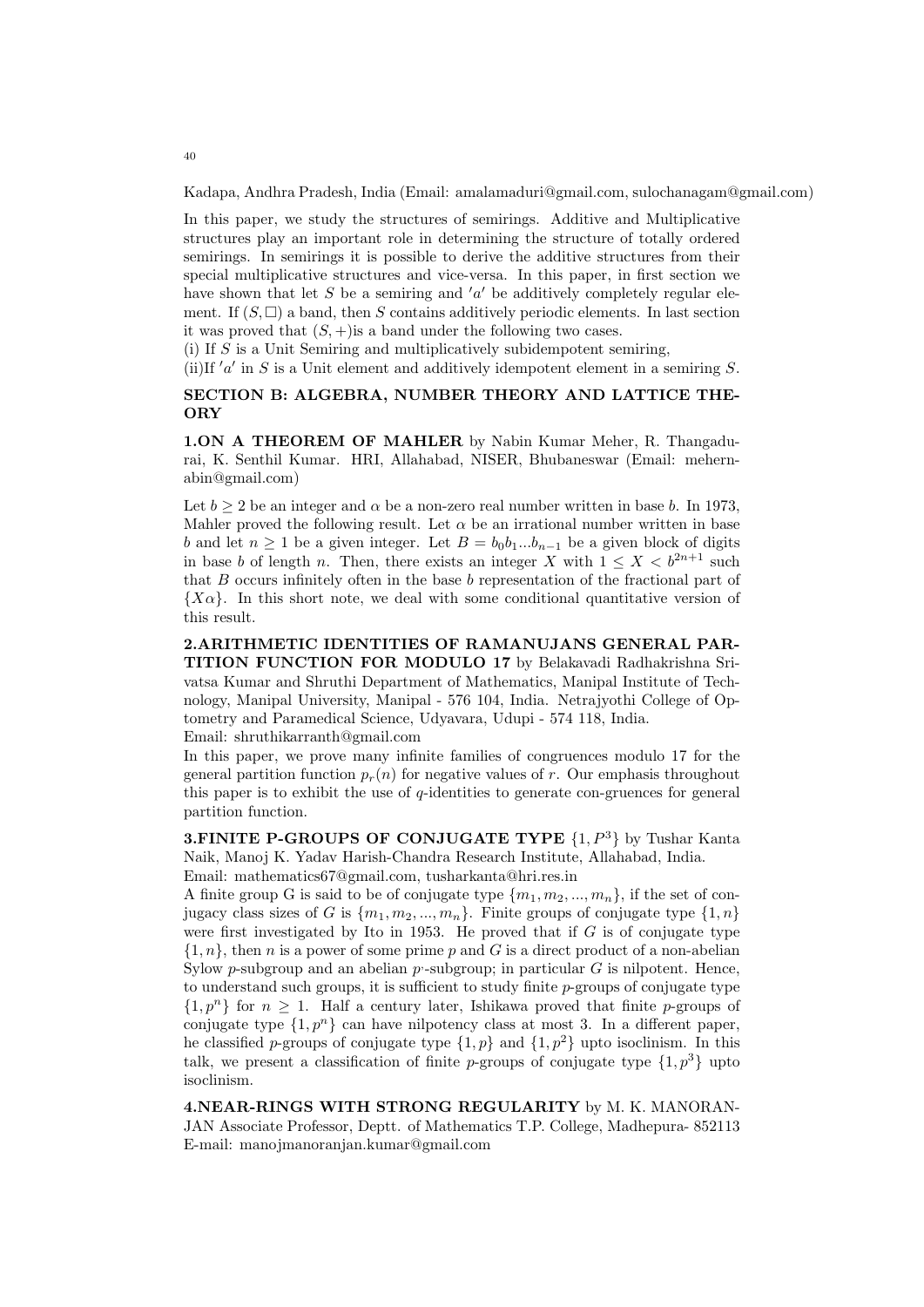In this paper we shall investigate some properties of left regular and strongly reduced near-rings. The purpose is to find some characterizations of strong reducibility in near-rings and the strong regularity in near-rings which are closely related with strongly reduced near-rings. A near-ring is said to be left regular if for each  $a \in R$ , there exists  $x \in R$  such that  $a = xa^2$ . A near-ring is said to be k-regular if for each  $a \in R$ , there exist a positive integer n and an element  $x \in R$  such that  $a^n = x a^{n+1}$ . A near-ring is called strongly left regular if R is left regular and regular. A strongly left regular and strongly right regular near-ring is called strongly regular near-ring. Equivalently left and right regularity implies strong regularity. Also the concept of left, strongly left, strongly right and strong regularities are all equivalent conditions. An idempotent element  $e^2 = e$  in R is called left semi-central if ea = eae for each  $a \in R$ . Right semi-centrality is defined in a symmetric way. A near-ring in which idempotent is left semi-central is called semi-central. A nearring R is reduced if R has no non-zero nilpotent elements. That is, for each  $a$  in R,  $a^n = 0$  for some positive integer n implies  $a = 0$ . A near-ring R is strongly reduced, if for each  $a \in R$ , $a^2 \in R$  that is  $a0 = a^2$  implies  $a0 = a$ . We find that a strongly regular near-ring is reduced and every strongly reduced near-ring is reduced.

5.THE  $\mathcal{F}_{1,2}$ - CONTINUED FRACTION EXPANSION OF  $e^{1/2s}$  by Seema Kushwaha Harish-Chandra Research Institute, Allahabad.

E-mail: seema28k@gmail.com

For  $l \leq 1$ , a finite continued fraction of the form

$$
\frac{1}{0+} \frac{2^l}{b+} \frac{\epsilon_1}{a_1+} \frac{\epsilon_2}{a_2+} \ldots \frac{\epsilon_n}{a_n} (n \ge 0)
$$

or an infinite continued fraction of the form

$$
\frac{1}{0+} \frac{2^l}{b+} \frac{\epsilon_1}{a_1+} \frac{\epsilon_2}{a_2+} \cdots \frac{\epsilon_n}{a_n+} \cdots
$$

where b is an odd integer,  $a_1, a_2, \ldots \in \{2N, \text{ and } \epsilon_1, \epsilon_2, \cdots \in \{\pm 1\}, \text{ is called an } \mathcal{F}_{1,2}$ continued fraction. These continued fractions satisfy many properties analogous to regular continued fractions. Similar to regular continued fraction, the  $\mathcal{F}_{1,2}$ continued fraction  $e^{1/s}$  follow a pattern.

In this note, we give a proof of the  $\mathcal{F}_{1,2}$ -continued fraction expansion of  $e^{1/2s}$ , where  $s$  is a positive integer. We find the regular continued fraction expansion of  $2e^{1/2s}$  and we convert the  $\mathcal{F}_{1,2}$ -continued fraction to its regular form.

## 6.A TRANSCENDENCE CRITERION FOR CANTOR SERIES by Veekesh Kumar Harish-Chandra Research Institute, Allahabad, India.

E-mail: veekeshiitg@gmail.com

Let  $Q = (b_n)_{n>1}$  equence of positive integers with  $b_n \geq 2$  for all integers n. Let  $\alpha$  be a non-zero real number written in  $Q$ -ary expansion. In 2007, Adamczewski and Bugeaud proved, under some conditions, that given two real numbers written in b-ary expansion are either they are equivalent or one of them is a transcendental number, using Subspace theorem. In this article, we prove similar results for real numbers written in Q-ary expansion.

# 7.ARITHMETIC PROPERTIES OF 3-REGULAR BIPARTITIONS WITH

DESIGNATED SUMMANDS by M. S. Mahadeva Naika and S. Shivaprasada Nayaka Bangalore University.

E-mail: shivprasadnayaks@gmail.com

Recently Andrews, Lewis and Lovejoy introduced the partition functions  $PD(n)$  defined by the number of partitions of  $n$  with designated summands and they found several modulo 3 and 4. In this paper, we find several congruences modulo 3 and 4 for  $PBD_3(n)$ , which represents the number of 3-regular bi-partitions of n with designated summands. For example, for each  $n \geq 1$  and  $\alpha \geq 0PBD_3(4.3^{\alpha+2}n +$  $10.3^{\alpha+1}$   $\equiv 0 \pmod{3}$ .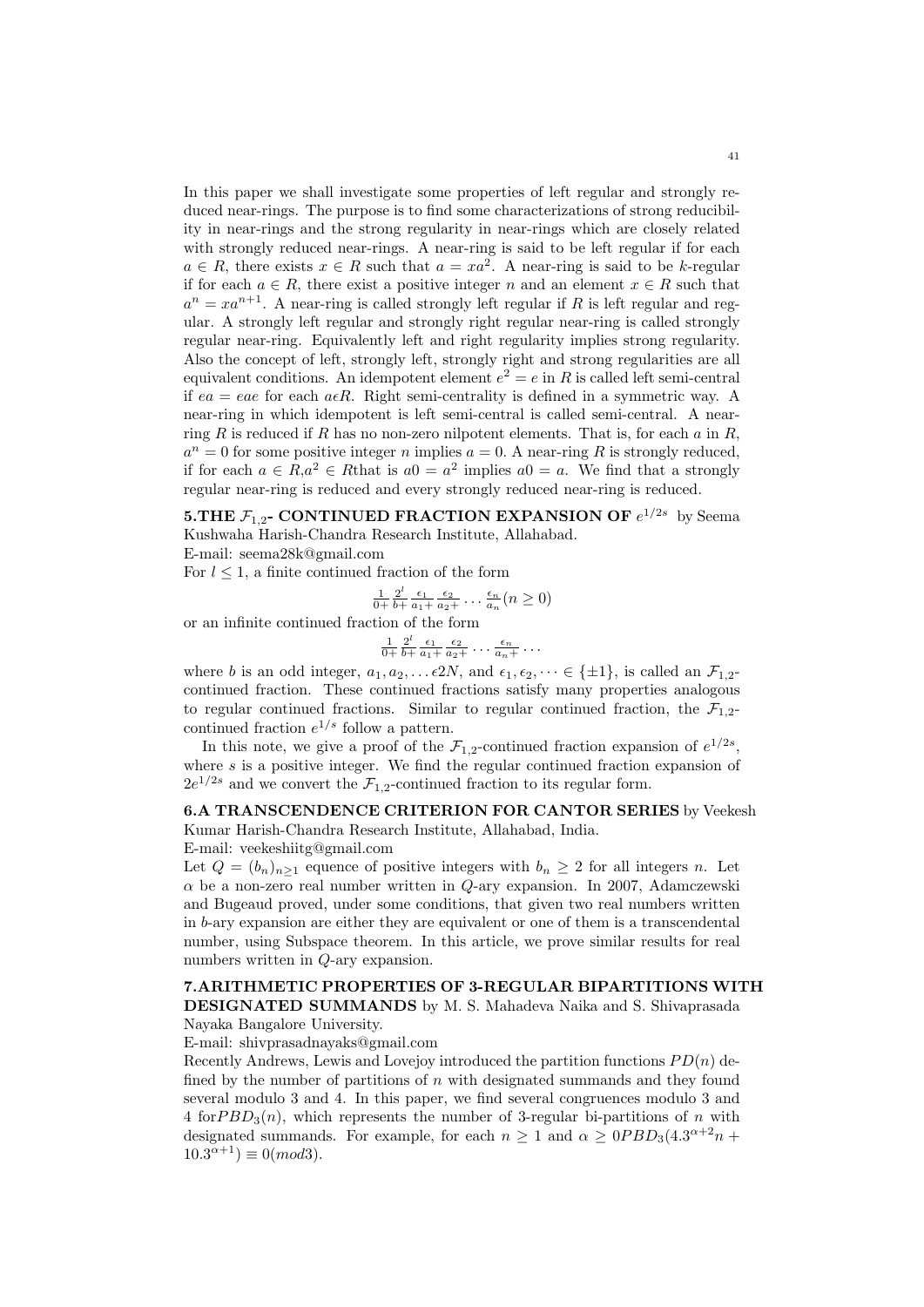## 8.PSEUDOCOMPLEMENTATION ON THE LATTICE OF CONVEX SUBLATTICES OF A LATTICE by R. M. Hafizur Rahman Department of Mathematics, Faculty of Science, Begum Rokeya University, Rangpur-5404, Bangladesh.

E-mail: salim030659@yahoo.com

By a new partial ordering relation  $\leq$  the set of convex sublattices  $CS(L)$  of a lattice  $L$  is again a lattice. In this paper we establish some results on the pseudocomplementation of  $(CS(L); \leq)$ . We show that a lattice L with 0 is dense if and only if  $CS(L)$  is dense. Then we prove that a finite distributive lattice is a Stone lattice if and only if  $CS(L)$  is Stone. We also prove that an upper continuous lattice L is a Stone lattice if and only if  $CS(L)$  is Stone

9. STONE N-IDEALS IN A DISTRIBUTIVE LATTICES by Md. Abdul Latif Department of Mathematics, Rajshahi University, Rajshahi, Bangladesh. E-mail: latifpru@yahoo.com

Stone  $n$ -ideals play an important role in the theory of algebras, because they are the kernels of the homomorphism into the simple algebras and also play a role in different problems. In this paper, we give a necessary and sufficient condition that a prime n-ideal of a sub lattice generates a prime n-ideal of a lattice. Finally, we give an application of our results to the characterizations of Stone lattices.

10.MULTIPLIERS OF NILPOTENT LIE SUPERALGEBRAS by Saudamini Nayak Harish-Chandra Research Institute Allahabad.

E-mail: anumama.nayak07@gmail.com

In this paper, first we prove that all finite dimensional special Heisenberg Lie superalgebras with even center have same dimension, say  $(2m + 1|n)$  for some nonnegative integers  $m, n$  and are isomorphism with them. Further, for a nilpotent Lie superalgebra L of dimension  $(m|n)$  and  $dim(L') = (r|s)$  with  $r + s \geq 1$ , we find the upper bound dim  $M(L) \leq \frac{1}{2}$ .  $[(m+n+r+s-2)(m+n-r-s-1)] +$  $n+1$ , where  $M(L)$  denotes the Schur multiplier of L. Moreover, if  $(r, s) = (1, 0)$ (respectively(r, s) = (0, 1)), then the equality holds if and only if  $LH(1,0) + A_1$ (respectively  $H(0, 1) + A_2$ ), where  $A_1$  and  $A_2$  are abelian Lie superalgebras with dim  $A_1 = (m-3|n)$  and dim  $A_2 = (m-1|n-1)$  and  $H(1,0), H(0,1)$  are special Heisenberg Lie superalgebras of dimension 2.

## 11.ON CYCLIC AND NEGACYCLIC CODES OF LENGTH  $8l<sup>m</sup>p<sup>n</sup>$  OVER FINITE FIELD by Saroj Rani Department of Mathematics Harish-Chandra Research Institute (HRI) Allahabad 211019, India

Let  $Fq$  be finite field with q elements, where q is power of an odd prime p. In this paper, we determine generator polynomials of all cyclic and negacyclic codes of length  $8l^mp^n$  over  $Fq$ , where p, l are distinct odd primes and  $m, n$  are positive integers. We also determine all self-dual, self-orthogonal, complementary-dual cyclic and negacycliccodes of length  $8l^mp^n$  over  $Fq$ .

12.CONVEX AND WEAKLY CONVEX SUBSETS OF A PSEUDO ORDERED SET by Prashantha Rao, Shashirekha B. Rai Sahyadri College of Engineering & Management, Adyar, Mangalore, NMAM Institute of Technology, Nitte.

E-mail: prashanthvcet@gmail.com

In this paper the notion of convex and weakly convex  $(w\text{-convex})$  subsets of a pseudo ordered set is introduced and several characterizations are proved. It is proved that set of all convex subsets of a pseudo ordered set A forms a complete lattice. Notion of isomorphism of psosets is introduced and characterization for convex isomorphic psoset is obtained. It is proved that lattice of all w-convex subsets of a pseudo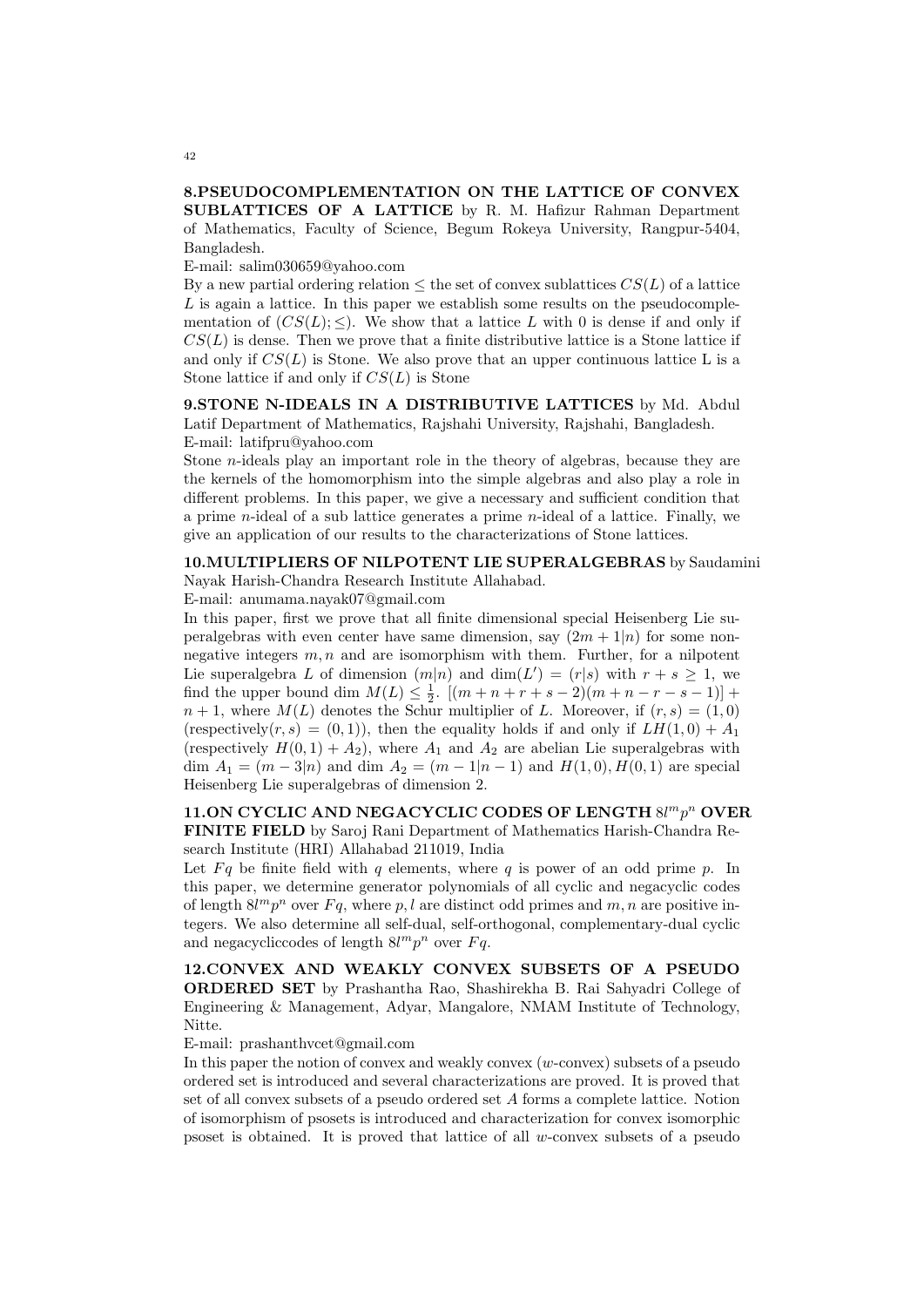ordered set A denoted by  $WCS(A)$  is lower semi modular. Also we have proved that for any two pseudo ordered sets A and  $A^1$ , w-convex homomorphism maps atoms of  $WCS(A)$  to atoms of WCS  $(A<sup>1</sup>)$ . Concept of path preserving mapping is introduced in a pseudo ordered set and it is proved that every mapping of a pseudo ordered set A to itself is path preserving if and only if A is a cycle.

#### 13.NON-WIEFERICH PRIMES IN NUMBER FIELDS AND ABC CON-

JECTURE by Srinivas Kotyada and Subramani Muthukrishnan Institute of Mathematical Sciences, Chennai . Harish Chandra Research Institute, Allahabad. E-mail: msubramani@hri.res.in

Let  $K/\mathbb{Q}$  be an algebraic number field of class number one and  $\mathcal{O}_k$  be its ring of integers. We show that there are infinitely many non-Wieferich primes with respect to certain units in  $\mathcal{O}_k$  under the assumption of the *abc* conjecture for number fields. This is a joint work with Srinivas Kotyada..

**14.ON THE FAMILY OF ELLIPTIC CURVES**  $y^2 = x^3 - m^2x + p^2$  by Abhishek Juyal, Shiv Datt Kumar Motilal Nehru National Institute of Technology, Allahabad, India.

E-mail: abhinfo1402@gmail.com

We study the torsion subgroup and rank of elliptic curves for the subfamilies of  $E_{m,p}: y^2 = x^3 - m^2x + p^2$ , where m is a positive integer and p is a prime. We prove that for any prime p, the torsion subgroup of  $E_{m,p}(\mathbb{Q})$  is trivial for both the cases  $\{m \ge 1, m \equiv 0 \pmod{3} \}$  and  $\{m \ge 1, m \equiv 0 \pmod{3}$ , with  $\gcd(m, p) = 1 \}$ . We also show that given any odd prime  $p$  and for any positive integer  $m$  with  $m \not\equiv 0 \pmod{3}$  and  $m \equiv 2 \pmod{32}$ , the lower bound for the rank of  $E_{m,p}(\mathbb{Q})$  is 2. Finally we find curves of rank 9 in this family.

15.RABIN-MILLER TEST IN A RSA PUBIC KEY CRYPTOSYSTEM by L. Sreenivasulu Reddy Department of Mathematics, Sri Venkateswara University, Tiruapti-517 502, A.P, India.

E-mail: sreenivasulureddy.svulingam@gmail.com

In this paper, RSA type of Public key cryptosystem is designed based on Rabin-Miller test known as  $RM - RSA$  cryptosystem. The efficiency of the  $RM - RSA$ cryptosystem is nearly four times of the efficiency of basic RSA cryptosystem which is proved mathematically and is shown graphically with an illustration. Also, the Performance of this system is measured in terms of big- $\theta$  notation for best approximation. This paper also describes and measures the capability of four basic attacks on  $RM - RSA$  cryptosystem.

16.VIBRATIONAL FREQUENCIES OF CARBONYL SULPHIDE US-ING U(2) LIE ALGEBRAIC METHOD by J. Vijayasekhar Department of Mathematics, GITAM University, Hyderabad, India

E-mail: vijayjaliparthi@gmail.com

In this paper, we have calculated vibrational frequencies of Carbonyl sulphide  $(OCS)$  in fundamental level and at higher overtones using Hamiltonian expression, which is in terms of invariant and Majorana operators, describe stretching vibrations. The Hamiltonian is an algebraic one and so far all the operations in this method, unlike the more familiar differential operators of wave mechanics.

17.A PAIRING FREE IDENTITY BASED SIGNATURE SCHEME SUPPORTING BATCH VERIFICATION by N. B. Gayathri, P. Vasudeva Reddy, Department of Engineering Mathematics, Andhra University, Visakhapatnam, A.P, India.

E-mail: gayatricrypto@gmail.com , vasucrypto@yahoo.com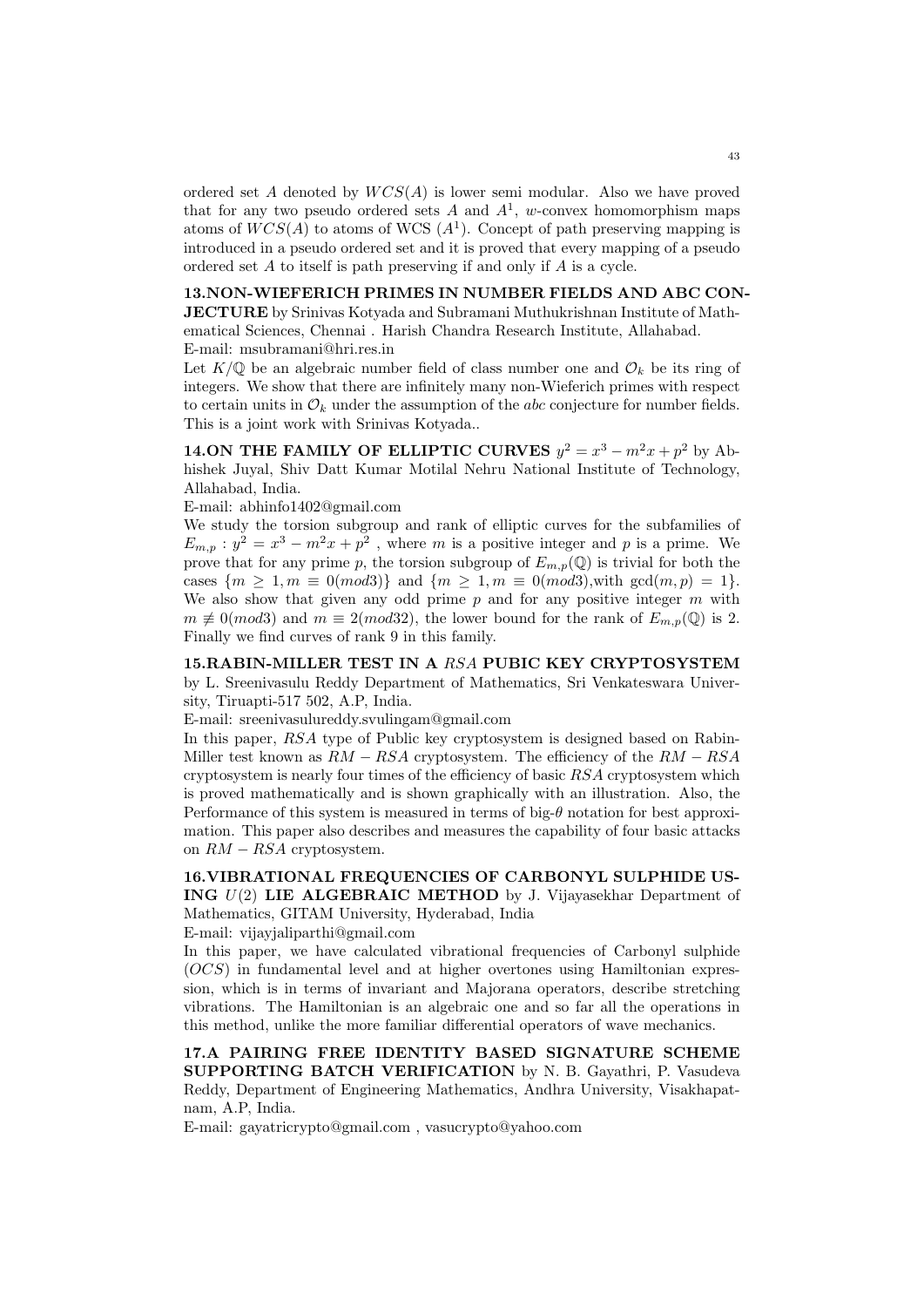Nowadays electronic communication is ubiquitous and irreplaceable. Digital signature has become an integral part of these communications. Digital signature is a cryptographic primitive which provides authentication, integrity and nonrepudiation for digital communications. Digital signatures have expanded rapidly along with mathematical advances in lattices, pairings and elliptic curves. Due to their high efficiency and strong security properties, the elliptic curve cryptographic schemes remain the best option for many security goals. Many signature schemes have been proposed in traditional Public Key Infrastructure, ID-based settings. Most of the ID-based schemes are using bilinear pairings over elliptic curves. But the computation of a bilinear pairing is very expensive. Also Batch verification process accelerates the speed of verification of multiple signatures. Batch verification technique reduces the computation cost and time in verification process, by verifying multiple signatures in a single instance instead of verifying them sequentially. In order to improve the computational and communicational efficiency, in this paper, first we propose a secure and efficient pairing free identity-based signature scheme and then extended it to achieve efficient batch verification. We show that these schemes are provable secure under the assumption that the Elliptic Curve Discrete Logarithm Problem is hard.We compare the efficiency of our schemes with the related schemes.

#### 18.DUADIC CODES OVER A FINITE NON-CHAIN RING AND THEIR GRAY IMAGES by Mokshi Goyal and Madhu Raka, Centre for Advanced Study in Mathematics, Panjab University, Chandigarh-160014, INDIA.

E-mail: mouliaggarwal701@gmail.com

Let  $f(u)$  be a polynomial of degree m which splits into distinct linear factors over a finite field  $\mathbb{F}_q$ . Let  $\mathcal{R} = \mathbb{F}_q[u]/\langle f(u) \rangle$  be a finite non-chain ring. In this paper, we study duadic codes and their extensions over the ring  $\mathcal{R}$ . A Gray map from  $\mathcal{R}^n$ to  $(\mathbb{F}_q^m)^n$  is defined which preserves self duality of linear codes. As a consequence self-dual, isodual, self-orthogonal and complementary dual( $LCD$ ) codes over  $\mathbb{F}_q$  are constructed. Some examples are also given to illustrate this.

19.COMMUTATOR AND ANTI-COMMUTATOR IDENTITIES IN-VOLVING DERIVATIONS AND GENERALIZED DERIVATIONS IN PRIME AND SEMIPRIME RINGS by Mohammad Ashraf and Sajad Ahmad Pary Department of Mathematics Aligarh Muslim University Aligarh -202002(India) E-mail: mashraf80@hotmail.com, paryamu@gmail.com

In the present paper, we investigate the action of derivation  $d$  and a generalized derivation F in a semi(-prime) ring R which satisfies differential identities involving commutator and anti-commutator for a nonzero ideal I of R

20.HAMILTONIAN PROPERTY OF INTERSECTION GRAPH OF **ZERO-DIVISORS OF THE RING**  $Z_n$  by Shaik Sajana and D. Bharathi Department of Mathematics, S.V. University, Tirupati, A.P, India-517502.

E-mail: ssajana.maths@gmail.com, bharathikavali@yahoo.co.in

The intersection graph  $G'_{z}(Z_n)$  of zero-divisors of the ring  $Z_n$ , the ring of integers modulo n is a simple undirected graph with the vertex set is  $Z(Z_n)^* = Z(Z_n)/\{0\}$ , the set of all nonzero zero-divisors of the ring  $Z_n$  and for any two distinct vertices are adjacent if and only if their corresponding principal ideals have a nonzero intersection. i.e., x is adjacent to y if and only if  $(x) \cap (y) \neq 0$ . We determine some results concerning the necessary and sufficient condition for the graph  $G'_{z}(Z_n)$  is Hamiltonian. Also, we investigate for all values of n for which the graph  $G'_{z}(Z_n)$  is Hamiltonian and as an example we show that how the results give as easy proof of the existence of a Hamilton cycle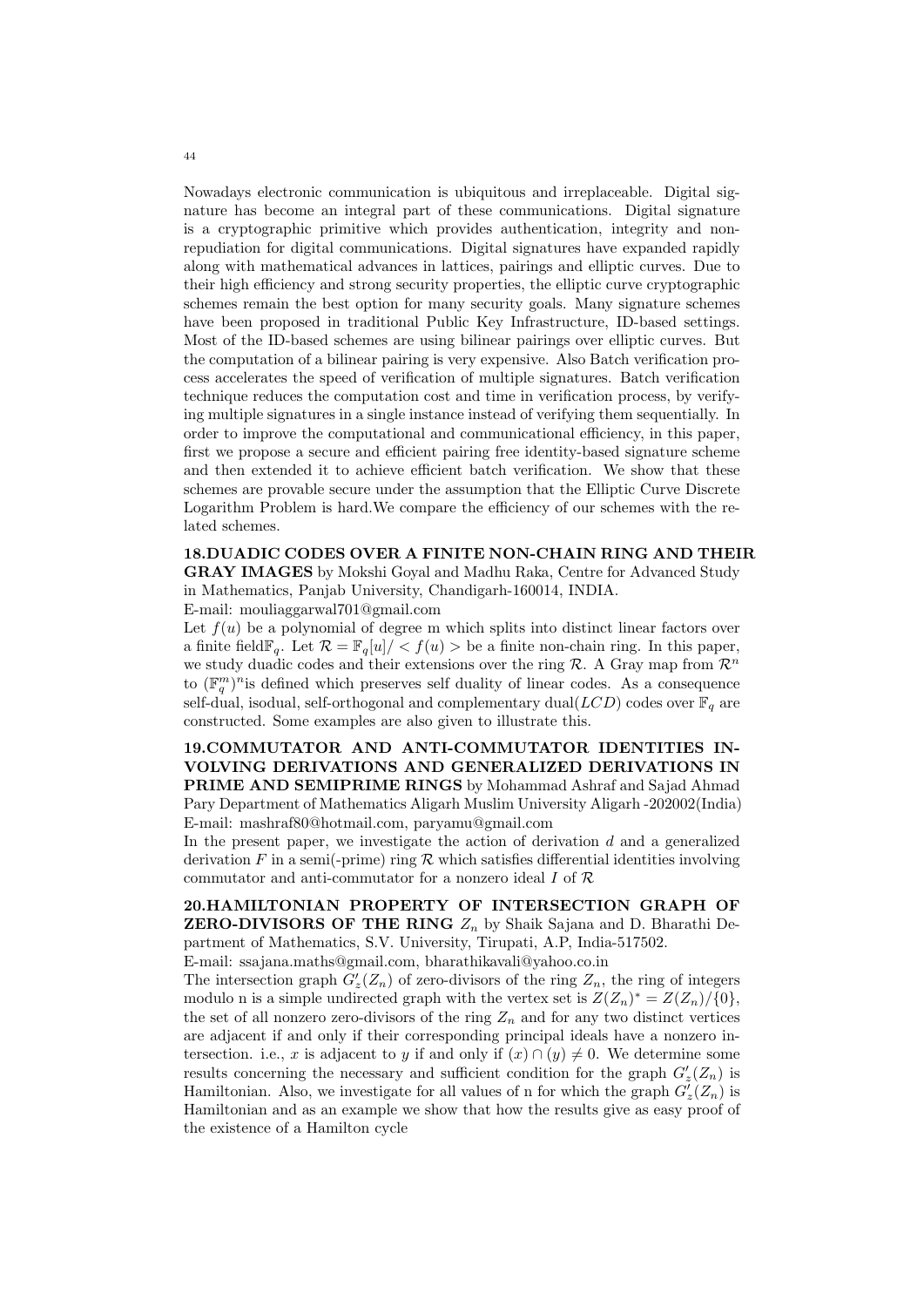## 21.MULTIPLICATIVE (GENERALIZED)-DERIVATIONS AND LEFT MULTIPLIERS IN SEMIPRIME RINGS by Ambreen Bano Department of Mathematics Aligarh Muslim University Aligarh, 202002, India

E-mail: ambreenbn9@gmail.com

The concept of multiplicative derivation was introduced by Daif (1997) and it was motivated by the work of Martindale (1969). According to Daif, the mapping  $D$ :  $R \to R$  is said to be a multiplicative derivation if it satisfies  $D(xy) = D(x)y + xD(y)$ for all  $x, y \in R$ . In the case of multiplicative derivations the mappings are not assumed to be additive. Further, Goldmann and Semrl (1996) gave the complete description of these mappings. Daif and Tammam El-Sayiad (1997) extended multiplicative derivations to multiplicative generalized derivations as follows: a mapping  $F$  on  $R$  is said to be multiplicative generalized derivation if there exists a derivation d on R such that  $F(xy) = F(x)y + xd(y)$  for all  $x, y \in R$ . Recently, Dhara and Ali (2013) gave a more precise definition of multiplicative (generalized)-derivation as follows: a mapping  $F: R \to R$  is said to be a multiplicative (generalized)-derivation if there exists a map q on R such that  $F(xy) = F(x)y + xq(y)$  for all  $x, y \in R$ , where  $g$  is any mapping on  $R$  (not necessarily additive). Hence the concepts of multiplicative (generalized)-derivation covers the concepts of multiplicative derivation and multiplicative generalized derivation. A mapping  $H: R \to R$  (not necessarily additive) is said to be a multiplicative left multiplier (centralizer) if  $H(xy) = H(x)y$ holds for all  $x, y \in R$ . A multiplicative (generalized)- derivation associated with mapping  $q = 0$  covers the concept of multiplicative left multipliers.

It is more interesting to study the identities involving multiplicative (generalized)-1 derivation and a multiplicative left multiplier. In the Present paper, our main object is to investigate the cases when a multiplicative (generalized)- derivation  $F$  and a multiplicative left multiplier H satisfies the identities:  $(i)F(xy) \pm H(x)H(y) =$  $0, (ii)F(xy) \pm H(y)H(x) = 0, (iii)F(xy) \pm H(yx) = 0, (iv)F[x, y] \pm H[x, y] =$  $(0,(v)F(xy) \pm [H(x), y] \in Z(R), (vi)F(xy) \pm H(xy) \in Z(R)$  for all  $x, y$  in some appropriate subset of a semiprime ring R.

#### 22.RAMANUJAN-TYPE CONGRUENCES MODULO POWERS OF 5

AND 7 by Ranganatha D Siddaganga Institute of Technology.

E-mail: ddranganatha@gmail.com

Let  $b_l(n)$  denote the number of *l*-regular partitions of n. In 2012, using the theory of modular forms, Furcy and Penniston presented several infinite families of congruences modulo 3 for some values of l. In particular, they showed that for  $\alpha, n \geq 0, b_{25}(3^{2\alpha+3}n+2.3^{2\alpha+2}-1) \equiv 0 (mod 3)$ . Most recently, congruences modulo powers of 5 for  $C_5(n)$  was proved by Wang, where  $c_N(n)$  counts the number of bipartitions  $(\lambda_1, \lambda_2)$  of n such that each part of  $\lambda_2$  is divisible by N. In this paper, we prove some interesting Ramanujan-type congruences modulo powers of 5 for  $b_{25}(n), B_{25}(n), c_{25}(n)$  and modulo powers of 7 for  $c_{49}(n)$ . For example, we prove that for  $j \geq 1$ ,

$$
c_{25}(5^{2j}n + \frac{11.5^{2j} + 13}{12}) \equiv 0(mod5^{j+1}),
$$
  

$$
c_{49}(7^{2j}n + \frac{11.7^{2j} + 25}{12}) \equiv 0(mod7^{j+1})
$$

and

$$
b_{25}(3^{2\alpha+3} \cdot 5^{2j-1} \cdot n + 2 \cdot 3^{2\alpha+2} \cdot 5^{2j-1} - 1) \equiv 0 \pmod{3 \cdot 5^{2j-1}}.
$$

23.SOME RESULTS ON VAGUE IDEAL OF AVAGUE NEAR- ALGE-BRA by L.Bhaskar, P.Narasimhaswamy and T.Srinivas Department of Mathematics, Kakatiya University, Warangal, 506009,

E-mail: bhaskarlavudya1226@gmail.com

The main motivation of this paper to introduce the notion of vaguenear-algebra over a vague field and vague ideal. Based on these concepts, we analyzed some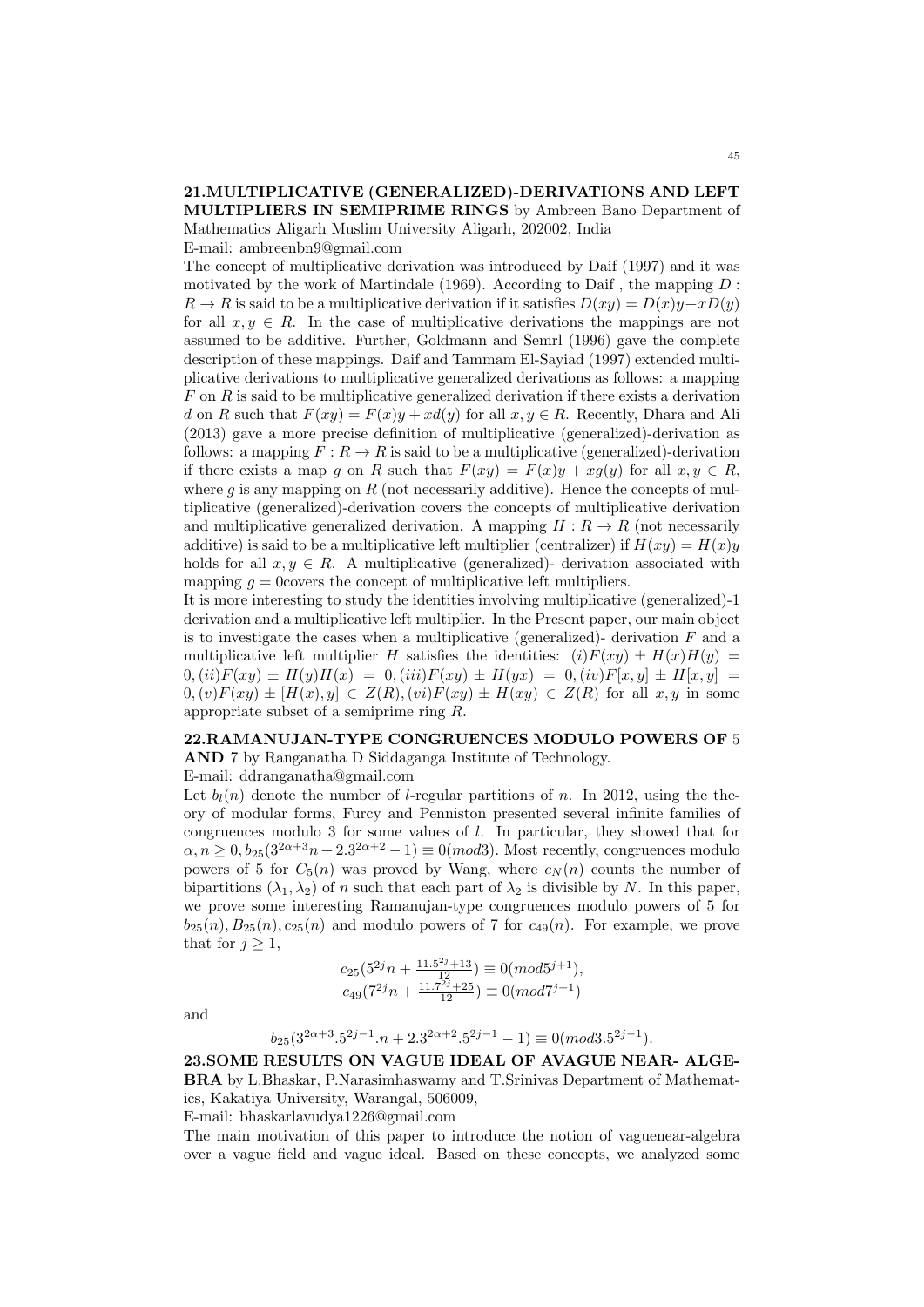properties and results for development of theorems illustrated with examples.

24.GENERALIZED  $(\sigma, \tau)$ -DERIVATIONS IN SEMIPRIME RINGS by K. Subbarayudu, C. Jaya Subba Reddy, B. Ramoorthy Reddy Department of Mathematics, S.V.University, Tirupati, Andhra Pradesh, India

Let R be a semiprime ring,  $F: R \to R$  be a generalized  $(\sigma, \tau)$ -derivation associated with  $(\sigma, \tau)$ -derivation d and  $H : R \to R$  be a left  $\sigma$ -centralizer. If  $(i)F(uv) \mp H(uv) = 0(ii)F(uv) \mp H(vu) = 0; (iii)F(u)F(v) \mp H(uv) = 0;$  $(iv)F(uv) \mp H(uv) \in C_{\sigma,\tau}$ ;  $(v)F(uv) \mp H(vu) \in C_{\sigma,\tau}$ ;  $(vi)F(u)F(v) \mp H(uv) \in C_{\sigma,\tau}$ 

for all  $u, v \in R$ .

25.ON AVERAGE ORDER OF OSCILLATING MULTIPLICATIVE FUNCTIONS by Amandine Saldana and Ritika Sharma Harish-Chandra Research Institute, Allahabad, India

In this paper we generalized the method of Levin and Feinleib concerning average order of multiplicative functions and derive under suitable conditions an asymptotic

formula with explicit error term for the sum  $\sum$  $n \leq N$  $f(N)$  where f is an oscillating

multiplicative function which takes more positive values than negative

26.TERNARY SEMIGROUP SATISFIES THE IDENTITY  $abc = ba$  by U. Nagi Reddy, K Rajani and G. Shobhalatha Dept. Of Mathematics, Rayalaseema University, Kurnool - 518002 Dept. Of Mathematics, Sri Krishnadevaraya University, Ananthapuramu 515003

The theory of ternary algebraic system was introduced by Lehmer in 1932, but earlier such structures were studied by Kasner who gave the idea of  $n$ -ary algebras. Ternary semigroups are universal algebras with one associative ternary operation. In 1955, J. Los studied some properties of ternary semigroups and proved that every ternary semigroup can be embedded in a semigroup. In this paper we consider the structure of ternary semigroups satisfying the identity  $abc = ba$  for all a, b, c. In particular with this identity we verify that the commutative of the ternary semigroups.

#### SECTION C: REAL AND COMPLEX ANALYSIS (INCLUDING SPE-CIAL FUNCTONS, SUMMABILITY AND TRANSFORMS)

1.MULTI-INDEX DZRBASHJAN-GELFOND-LEONTIEV (D-G-L) OP-ERATORS AND FRACTIONAL q-DERIVATIVE by U. K. Saha, Cristina Gammeng, S. Maity Department of Basic and Applied Science National Institute of Technology Arunachal Pradesh, Yupia-791112, Itanagar, INDIA E-mail: uksahanitap@gmail.com

The multi-index Dzrbashjan-Gelfond-Leontiev  $(D - G - L)$  differentiation and integration or simply  $D - G - L$  operators, generated by multi-index Mittag-Leffler  $(M - L)$  functions, play a pivotal role in the theory and applications of generalized fractional calculus. In this paper two theorems related to fractional q-derivative of  $D - G - L$  operators has been derived. As a special case, we obtain fractional q-derivative of  $D - G - L$  operators studied by Dimovski and Kiryakova.

2.q-DIFFERENCE EQUATIONS FOR THE COMPOSITE 2D q-APPELL POLYNOMIALS AND THEIR APPLICATIONS by Mumtaz Riyasat, Subuhi Khan and Tabinda Nahid Department of Basic and Applied Science Department of Mathematics, Faculty of Science, Aligarh Muslim University, Aligarh, India. E-mail: tabindanahid@gmail.com

The main aim of this article is to introduce a new class of composite  $2D$  q-Appell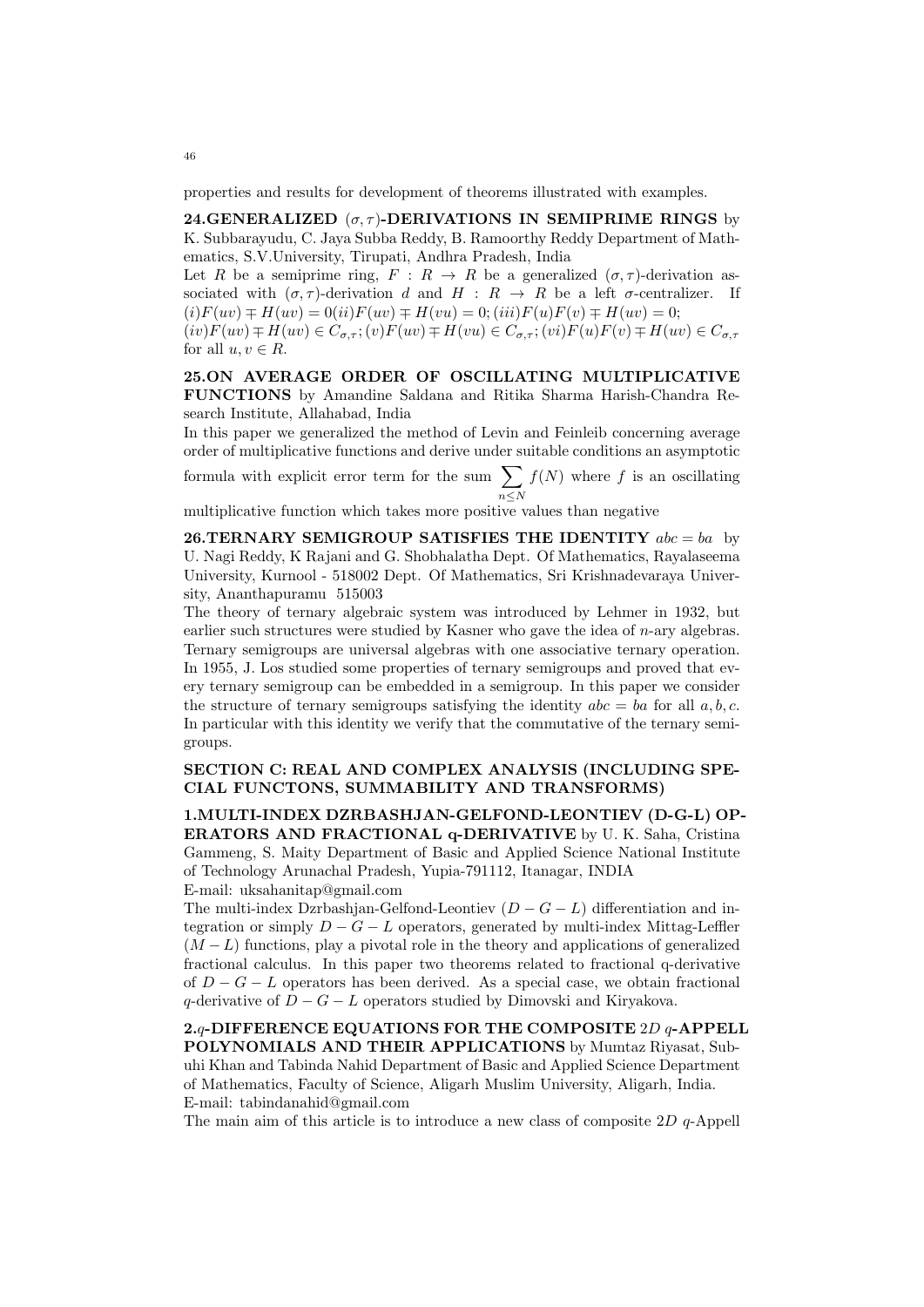polynomials and to study their properties. The generating function, series definition and some explicit relations for these polynomials are derived. These polynomials are studied from determi-nantal view point and their q-recurrence relations and q-difference equations are established. The composite  $2D$  q-Bernoulli, q-Euler and q-Genocchi and composite q-Bernoulli-Euler, q-Bernoulli-Genocchi and q-Euler-Genocchi polynomials are studied as particular members of this class. Certain interesting examples are considered in terms of these members to give the applications of main results.

## 3.GENERALIZATION OF VALUE DISTRIBUTION AND UNIQUE-NESS OF CERTAIN TYPES OF DIFFERENCE POLYNOMIALS by Harina P. Waghamore Department of Mathematics, Jnanabharathi Campus, Ban-

galore University, Bangalore-560056, Karnataka.

E-mail: harinapw@gmail.com

In this paper, we investigate the distribution of zeros as well as the uniqueness problems of certain type of differential polynomials sharing a small function with finite weight. The result obtained improves and generalizes the results of Pulak Sahoo, Biswajit Saha [21] and S.S.Bhoosnurmath and S.R.Kabbur[2].

## 4.TWO VARIABLE HYBRID FIBONACCI AND LUCAS POLYNO-MIALS AND GOLDEN RATIO: AN INTERCONNECTIONS by R.Rangarajan and Honnegowda C. K Department of Studies in Mathematics University of Mysore, Manasagangotri, Mysuru - 570 006, INDIA.

E-mail: rajra63@gmail.com and honnegowdack@gmail.com

Interesting interconnections between Hybrid Fibonacci and Lucas polynomials in two variable and golden ratio are worked out in the present paper. Interconnections are due to close relationship existing between hybrid Lucas and Fibonacci polynomials and the four kinds of Tchebyshev polynomials. In this way, the present paper provides a better interconnecting combinatorial picture of the golden ratio as well as hybrid Fibonacci and Lucas polynomials.

## 5.UNIQUENESS OF MEROMORPHIC FUNCTIONS WITH REGARD

TO MULTIPLICITY by NAVEENKUMAR S. H. Department of Mathematics, Jnanabharathi Campus, Bangalore University, Bangalore-560056, Karnataka. E-mail: naveenkumarsh.220@gmail.com

In this paper, we investigate the uniqueness problem on mero-morphic functions concerning differential polynomials sharing one value. Our results will generalise and improve the result due to Chao. Meng [12].

# 6.UNIQUENESS PROBLEM OF q-SHIFT DIFFERENCE POLYNO-MIALS SHARING A SMALL FUNCTION by Harina P. Waghamore and Rajeshwari S Department of Mathematics, Jnanabharathi Campus, Bangalore

University,Bangalore-560056, Karnataka and Department of Mathematics, NMKRV College for Women, Bangalore-11, Karnataka.

E-mail: harinapw@gmail.com and rajeshwaripreetham@gmail.com

In this paper, we investigate the uniqueness problem of q-shift difference polynomials sharing a small functions. With the notion of weakly weighted sharing and relaxed weighted sharing we extend some well known previous results.

## 7.GROWTH PROPERTIES OF SOLUTIONS OF HIGHER ORDER COMPLEX LINEAR DIFFERENTIAL EQUATIONS WITH ENTIRE AND MEROMORPHIC COEFFICIENTS OF [p,q]-ORDER by Samten Tamang and Nityagopal Biswas Department of Mathematics, University of Kalyani. E-mail: samtentamang@yahoo.in, nityamaths@gmail.com

In the paper, we study the growth properties of entire and meromorphic solutions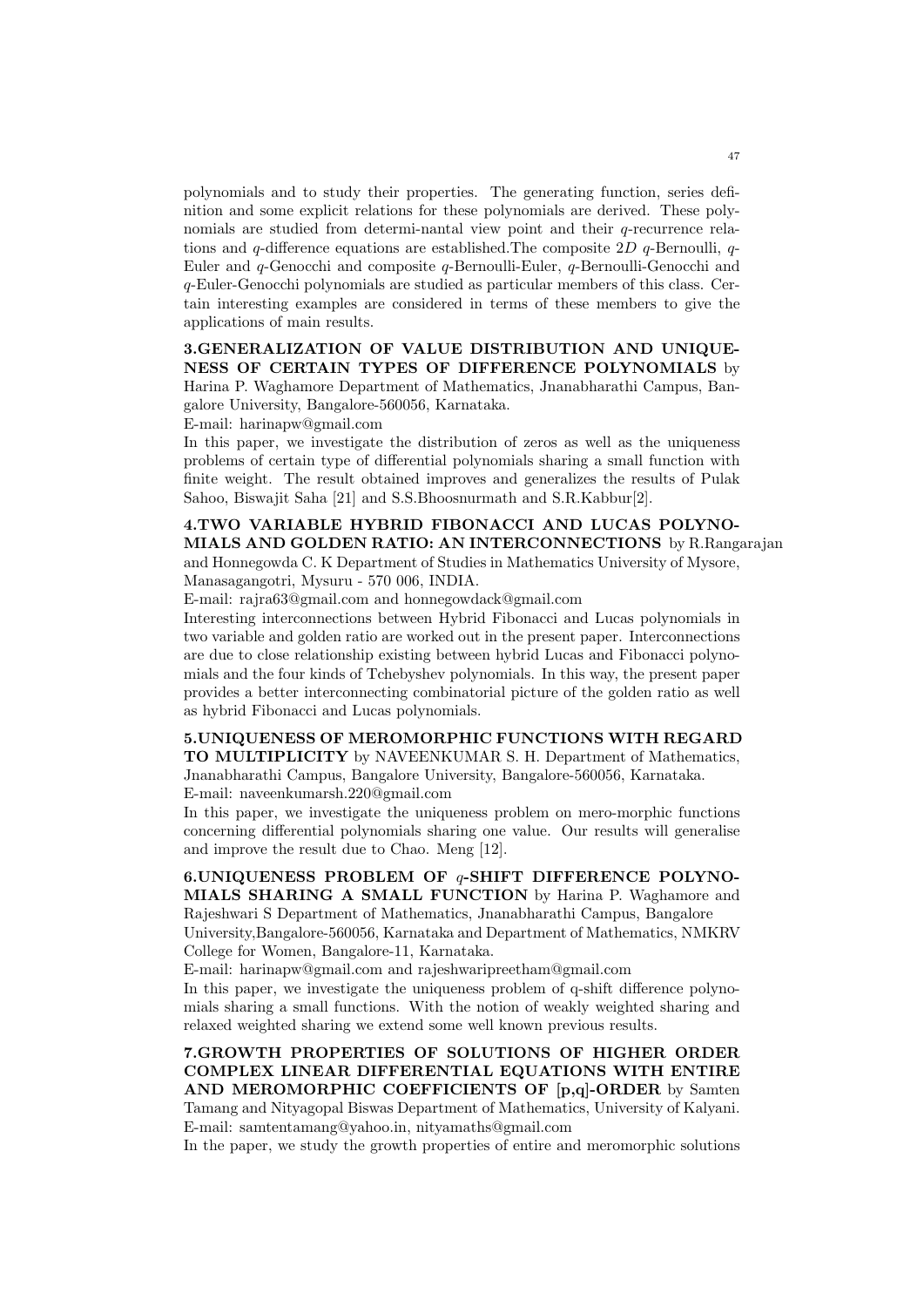of higher order complex linear differential equations with entire and meromorphic coefficients of  $[p, q]$ - order and we obtain some results which improve and extend some previous results due to J. Liu- J. Tu - L. Z Shi, L. M. Li - T. B. Cao and others.

## 8.UNIQUENESS PROBLEMS OF DIFFERENCE-DIFFERENTIAL POLY-NOMIALS SHARING ONE VALUE OF ENTIRE FUNCTIONS by RAMYA

MALIGI Department of Mathematics, Jnanabharathi Campus, Bangalore University, Bangalore-560056, Karnataka.

E-mail: ramyamalgi@gmail.com

In this paper, we study the uniqueness problems of difference-differential polynomials of entire functions  $f$  and  $g$  sharing one value with counting multiplicity (CM). The results extend and improve the results of Renukadevi S. Dyavanal and Ashwini M. Hattikal [3].

9.UNIQUENESS OF ENTIRE FUNCTIONS CONCERNING PROD-UCT OF DIFFERENCE POLYNOMIALS by HUSNA V Department of Mathematics, Jnanabharathi Campus, Bangalore University, Bangalore-560 056, Karnataka.

E-mail: husnav43@gmail.com

In this paper, using the concept of weakly weighted sharing and relaxed weighted sharing we investigate the uniqueness of product of difference polynomials that share a small function. The results of the paper improve and extend the recent results due to Chao Meng [9].

10.AN IMPROVEMENT OF NEVANLINNAS FIVE VALUE THEO-REM by DILIP CHANDRA PRAMANIK, JAYANTA ROY (SILIGURI) Department of Mathematics, University of North Bengal, West Bengal Department of Mathematics, University of North Bengal, West Bengal

E-mail: dcpramanik.nbu2012@gmail.com and dcpramanik.nbu2012@gmail.com In this paper, we prove a uniqueness theorem for derivative of meromorphic functions which improves and generalizes some uniqueness theorems in connection to Nevanlinnas five value theorem.

11.ON A SUBCLASS OF HARMONIC UNIVALENT FUNCTIONS by R.B. SHARMA, B. RAVINDAR Department of Mathematics, Kakatiya University, Warangal, TS, India Department of Mathematics, S R Engineering College, Warangal, TS, India,

E-mail: rbsharma005@gmail.com and ravi.boini@gmail.com

In this paper, a subclass of harmonic univalent functions is defined by using a differential operator in the unit disk  $U = \{z \in C : |z| < 1\}$  is studied. Some geometric properties like coefficient bounds, extreme points, convex combination and convolution conditions are studied for the functions in this class.

## 12.STABILITY PROPERTIES OF SECOND-ORDER SYNCHROSQUEEZ-

ING TRANSFORM by Ratikanta Behera Department of Mathematics and Statistics,Indian Institute of Science Education and Research Kolkata, Nadia,West Bengal, India, 741246.

E-mail: ratikanta@iiserkol.ac.in

We consider in this article the analysis of a variant of the second-order syn-chrosqueezing transform by taking into account the second derivative of the phase to deal with modes containing strong frequency modulation. Here we adapt the formulation of the short-time Fourier transform-based synchrosqueezing and show that secondorder synchrosqueezing is robust to bounded perturbations of the signal. An important consequence of this technique is to deal with modes containing strong frequency modulation.

48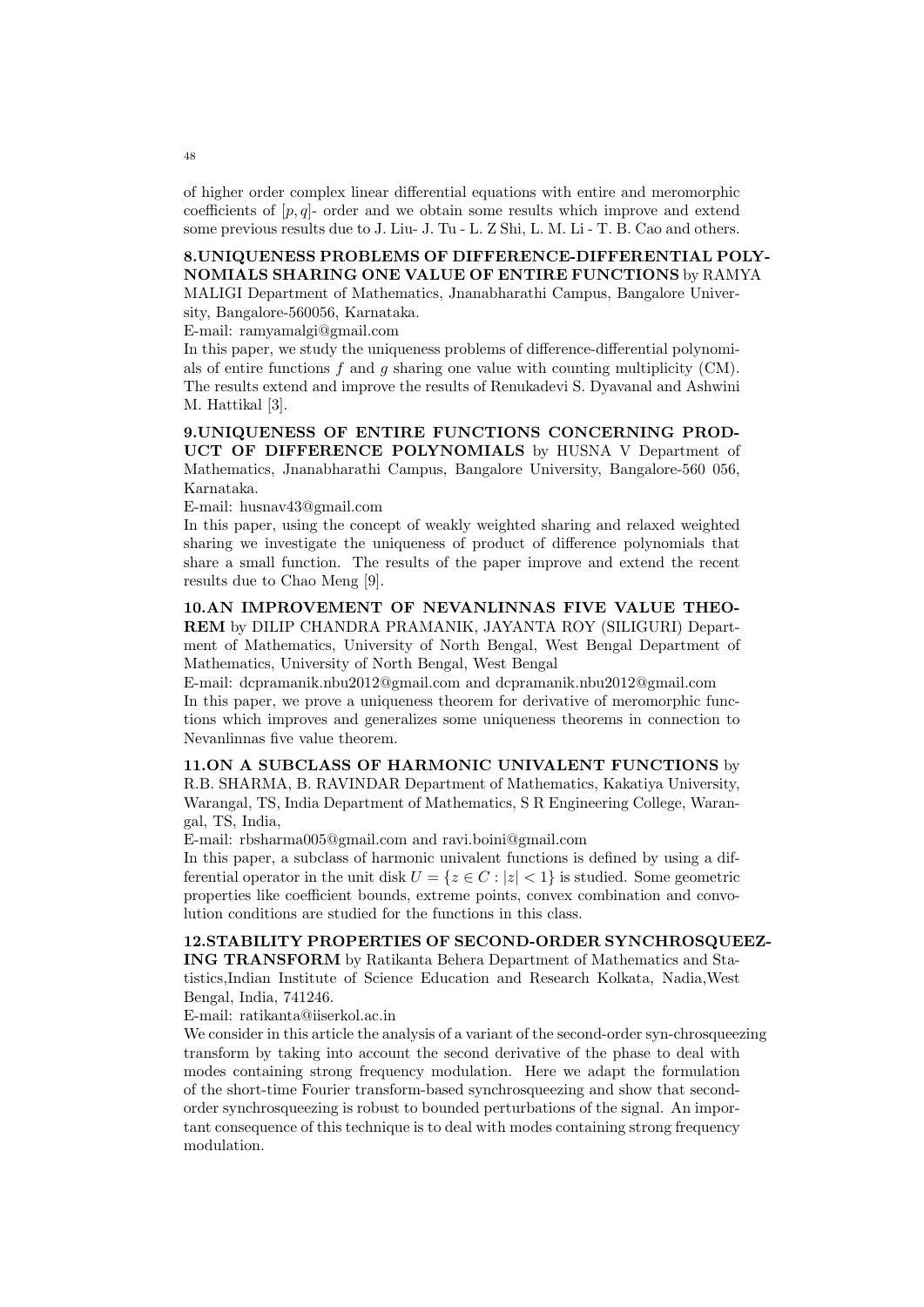13.SECOND HANKEL DETERMINANTS FOR SOME SUBCLASSES OF BI-UNIVALENT FUNCTIONS SUBORDINATE TO BI-LINEAR TRANSFORMATION by Rayaprolu Bharavi Sharmaa, Kalikota Rajya Laxmib Department of Mathematics, Kakatiya University, Warangal, Telangana State, India, 506009, SR International Institute of Technology, Hyderabad, Telangana State, India, 501301,

E-mail: rbsharma005@gmail.com and rajyalaxmi2206@gmail.com

In this paper, we have investigated second Hankel determinants of bi-starlike, biconvex and a bi-univalent function whose derivative has positive real part in the open unit disc ∆ subordinate to a bi-linear transformation and different cases are also discussed.

14.ON λ-PSEUDO-STARLIKE FUNCTIONS IN A LEAF-LIKE DO-MAIN by R.B.Sharma, M.Hari Priya and G.Murugusundaramoorthy Department of Mathematics, Kakatiya University, Warangal-506009, Telangana, India., Department of Mathematics, School of Advanced Sciences,VIT University ,Vellore-632014, Tamil Nadu, India, E-mail: rbsharma005@gmail.com, maroju.hari@gmail.com, gmsmoorthy@yahoo.com

he concept of leaf-like domains gained importance in the recent times. The concept of leaf-like domains was introduced by Sokol and Paprocki [?]. In the present investigation, we define two new subclasses of analytic functions denoted by  $\mathcal{L}(q)$ and  $\mathcal{L}_{(\lambda,g)}(q)$  and obtain the coefficient inequalities, Fekete-Szego inequality, second Hankel determinant for the functions in these classes. A similar study have been done for the function of  $f^{-1}$  and for the function  $\frac{z}{f(z)}$ .

# 15.COMMON FIXED POINT THEOREMS FOR GENERALIZED TAC

CONTRACTION CONDITION IN B-METRIC SPACES by M.V.R. Kameswari and D.M.K. Kiran Department of Engineering Mathematics, GIT, GITAM University,Visakhapatnam-530045,Department of Engineering Mathematics,Vizag Institute of Technology,Visakhapatnam-531162,

E-mail: mvrkameswari@gmail.com

In this paper we obtain common fixed point theorems for our self maps using generalized TAC contractive condition in b-metric spaces. These results generalize the results of Abbas and Doric[2], Roshan, Shobkolaei, Sedghi and Abbas[20] and extends the results of Babu and Dula[9] to four mappings. To show validity of our results some illustrative examples are also furnished.

#### SECTION D: FUNCTIONAL ANALYSIS

## 1.GENERALIZATION OF NEW TYPE OF SEQUENCE SPACES by

Rayees Ahmad, Syed Najamul Hasan School of sciences, department of mathematics, MANUU, Hyderabad-500032

E-mail: rayeesmanuu@rediffmail.com , hasan.najam@gmail.com

The space  $r^q(u, p, s)$  of non-absolute type have recently been introduced and studied (see,M.F.Rahman and A.B.M.R. Karim, Pure and Applied Math. Journal, 4(3), 2015). In the present paper we introduce the space  $r^q(\Delta_u^p(s))$ , we show its completeness property, prove that space  $r^q(\Delta_u^p(s))$  and  $l(p)$ are linearly isomorphic and compute their kothe-duals. Furthermore we construct its basis and in our last section, we have characterised some matrix classes of infinite matrices.

2.SOME FIXED POINT THEOREMS ON NON-CONVEX SETS by M. Radhakrishnan, S. Rajesh and Sushama Agrawal Ramanujan Institute for Advanced Study in Mathematics,University of Madras,IIT Tirupati. E-mail: radhariasm@gmail.com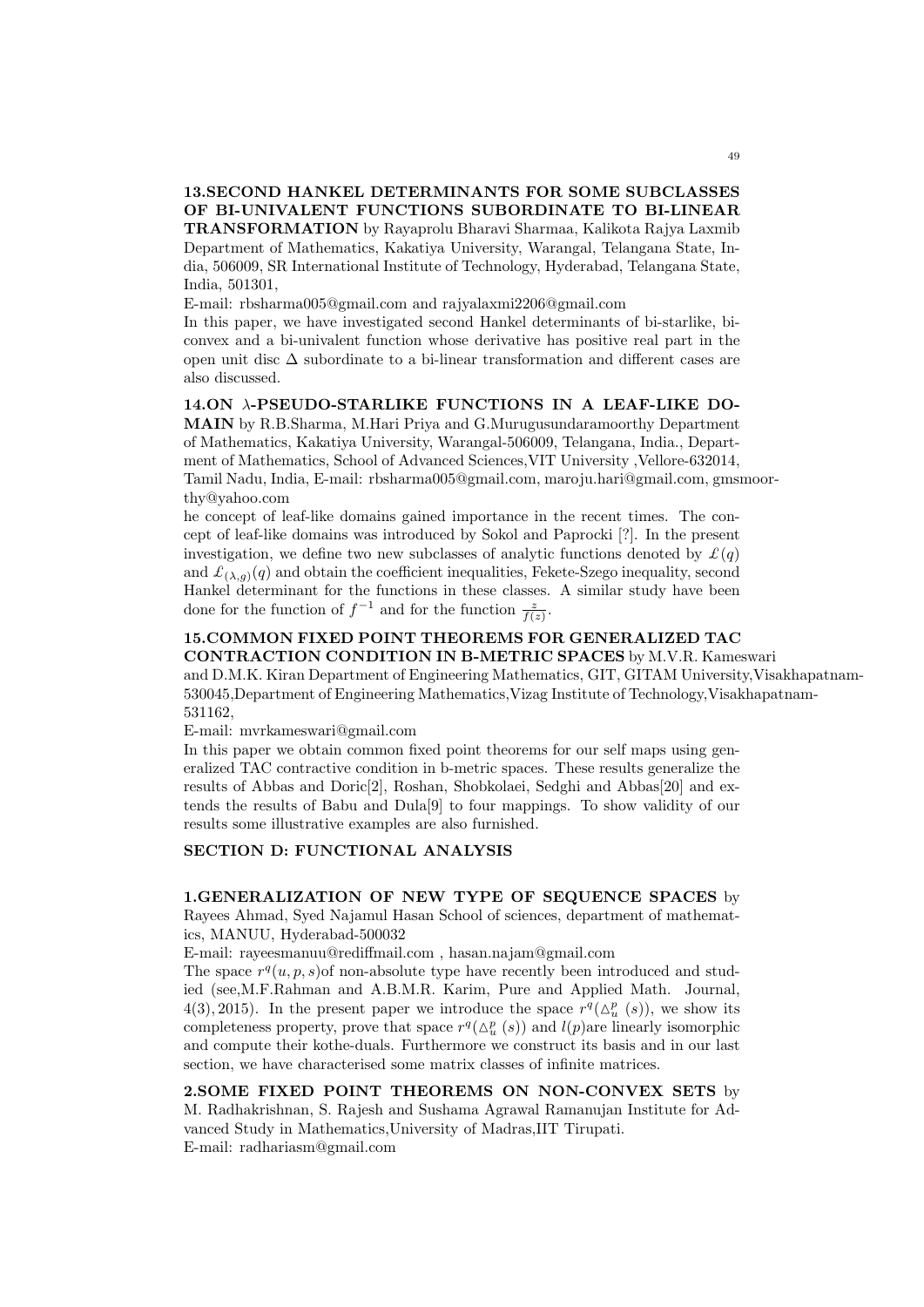Let K be a nonempty subset of a Banach space X. A mapping  $T : K \to K$  is said to be nonexpansive if its Lipschitz constant is equal to 1. Kirk proved that the existence of fixed points for a nonexpansive map is guaranteed in the presence of a geometric property called normal structure.Note that every uniformly convex Banach space has normal structure. The convexity assumption cannot be dispense in the preceding result. In this direction, Veeramani introduced the notion of T-regular sets which need not be convex, and proved the existence of fixed points for a given nonexpanisve map T on a weakly compact T-regular set in a uniformly convex Banach space. Sullivan introduced the concept of k-uniform convexity  $(k-UC)$  where  $k\epsilon N$  and proved that every k-uniformly convex Banach space has normal structure. Also, Sullivan observed that every  $k - UC$  Banach space is a  $(k + 1) - UC$  and  $1 - UC$  is equivalent to uniformly convex Banach space. In this paper, we proved the existence of fixed points for a given nonexpansive map  $T$ on a weakly compact T-regular set in a  $3 - UC$  Banach space, which extends the result of Veeramani.

3.COUPLED COMMON FIXED POINT THEOREMS IN PARTIALLY ORDERED METRIC SPACES by Virendra Singh Chouhan, Richa Sharma Department of Mathematics and Statistics,Manipal University, Jaipur, India. Dept. of Applied Sciences, Rayat Bahra Institute of Engineering & Nano-Technology,Hoshiarpur, India.

E-mail: darbarvsingh@yahoo.com, richa.tuknait@yahoo.in

The object of this paper is to determine coupled common fixed point theorems in the framework of a metric space endowed with partial order. Our results generalize the main result of Bhaskar and Lakshmikantham [1] by using the new concept of mixed weakly monotone property. At the end we prove an example to support our result.

4.COMMON FIXED POINT THEOREMS FOR WEAKLY COMPAT-IBLE SELF-MAPPINGS IN KM AND GV FUZZY METRIC SPACES by N.Appa Rao, Dr. V.Dharmaih Dr.BRAOU, Hyderabad. Retd Professor, Osma-

nia University, Hyderabad,

E-mail: apparaonemaala1968@gmail.com

In this paper we have proved some common fixed point theorems for weakly compatible Self-mappings in KM and GV-fuzzy metric Spaces.We have given an examples which satisfies validity of main theorem

# 5.A PARSEVALS EQUATION AND FINITE GENERALIZED HANKEL-TYPE TRANSFORMATION by V. R. Lakshmi Gorty SVKMs NMIMS, MP-

STME, Vile Parle (W), Mumbai-400056(M.S.) India

E-mail: vr.lakshmigorty@nmims.edu

In this paper, the finite generalized Hankel-type transformation on spaces of generalized functions by developing a new procedure is studied. The two Hankel integral transformations  $h_{\alpha,\beta,\gamma,\mu}$  and  $h_{\alpha,\beta,\gamma,\mu}^*$  connected by the Parsevals equation

$$
\sum_{n=0}^{\infty} (\hbar_{\alpha,\beta,\gamma,\mu} f)(n) (\hbar_{\alpha,\beta,\gamma,\mu}^{*} \phi)(n) = \int_{0}^{1} f(x) \phi(x) dx
$$
 are considered. A Space  $S_{\alpha,\beta,\gamma,\mu}$ 

<sup>n=0</sup> of functions and a space  $L_{\alpha,\beta,\gamma,\mu}$  of complex sequences are introduced.  $\hbar^*_{\alpha,\beta,\gamma,\mu}$  is an isomorphism from  $S_{\alpha,\beta,\gamma,\mu}$  onto  $L_{\alpha,\beta,\gamma,\mu}$  when  $\mu \geq \frac{-1}{2}$ . The finite generalized Hankel transform  $h'_{\alpha,\beta,\gamma,\mu}f^{\gamma}$  of  $f \in S'_{\alpha,\beta,\gamma,\mu}, < (h'_{\alpha,\beta,\gamma,\mu}f)$ ,  $(h^{*}_{\alpha,\beta,\gamma,\mu}\phi)(n)$ ,  $\sum_{n=0}^{\infty}$  >=<  $f, \phi >$ , for  $\phi \in S_{\alpha,\beta,\gamma,\mu}$  is proposed.

6.CERTAIN SUBSPACES OF THE SPACE OF ENTIRE FUNCTIONS OF BOUNDED TYPE AND COMPOSITION OPERATORS by Manjul Gupta and Deepika IIT Kanpur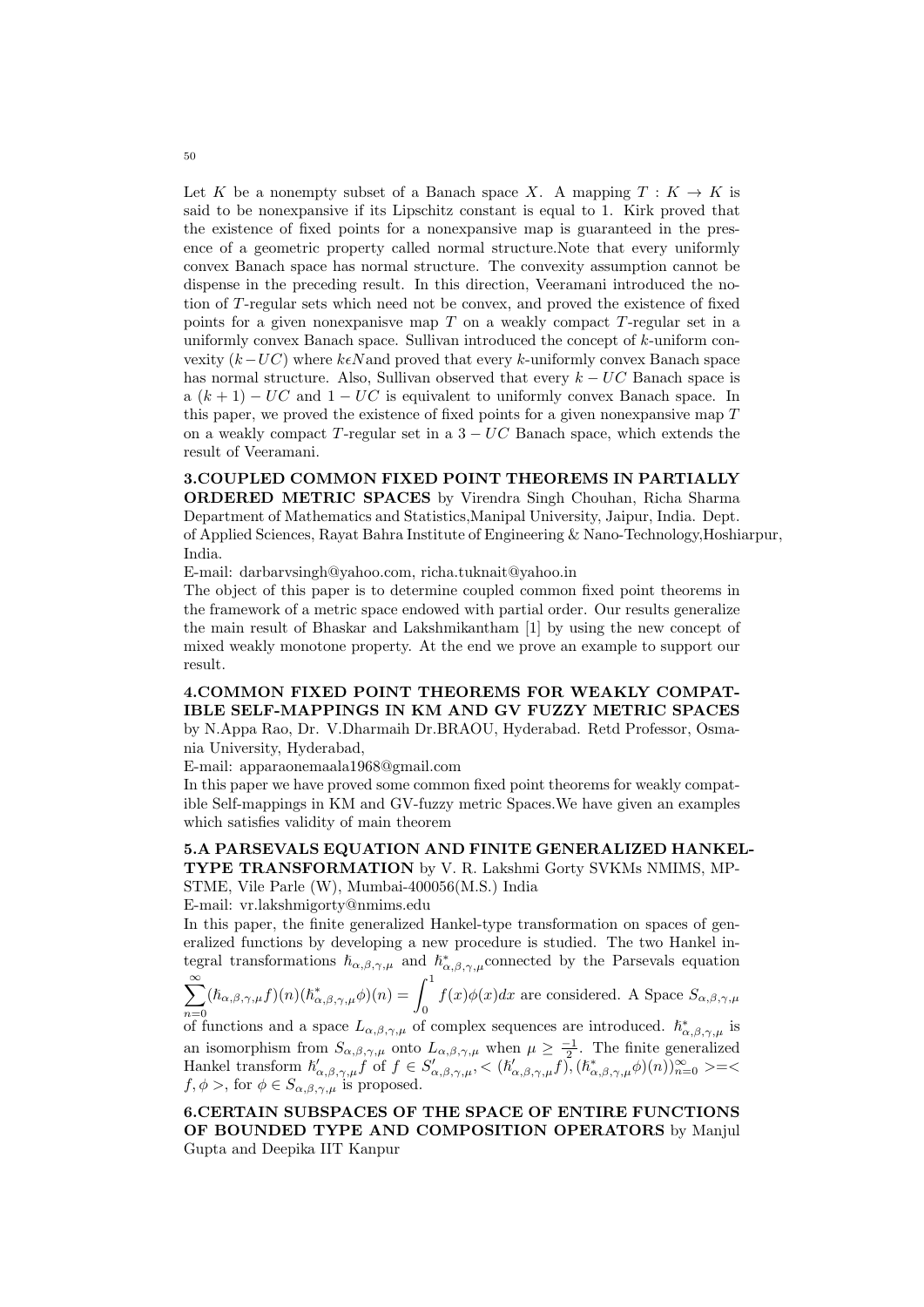E-mail: dbaweja@iitk.ac.in , manjul@iitk.ac.in

In this talk, corresponding to a comparison function  $\gamma$  which is an entire function defined on the complex plane, as  $\gamma(z) = \sum_{n=0}^{\infty}$  $n=0$  $\gamma_n z^n, \gamma_n > 0$  for each  $n \in \mathbb{N}_0$  with

 $\gamma_n^{\frac{1}{n}} \to 0$  and  $\frac{\gamma_{n+1}}{\gamma_n} \downarrow 0$  as n increases to  $\infty$ , we study the subspaces of the space

$$
\mathcal{H}(E,F) \text{ defined as } \mathcal{H}_p^{\gamma}(E;F) = \{ f \in \mathcal{H}(E;F) : \{ \frac{||\frac{1}{m!} \hat{d}^m f(0)||}{\gamma_m} \} \in l_p \}, 1 \leq p \leq \infty.
$$

The continuity of differentiation and translation operator has been proved by restricting  $\gamma$  suitably. Finally, the continuity and compactness of the composition operator  $C_{\phi}$ , defined corresponding to a holomorphic function  $\phi$  have been investigated.

#### 7.WEIGHTED NORM INEQUALITIES INVOLVING VARIOUS CON-VOLUTIONS by Sandhya Jain Department of Mathematics Vivekananda College (University of Delhi) Vivek Vihar, Delhi - 110095

In this presentation, we shall discuss generalized convolutions corresponding to certain well known convolutions. We shall discuss weighted norm inequalities involving these generalized convolutions in the framework of Lebesgue spaces and obtain necessary and sufficient conditions for these inequalities. The well-known Youngs inequality comes as a special case of one of the inequalities that we discuss

8.SOME RESULTS ON A SPECIAL TYPE OF OPERATOR NAMED λ- JECTION by Rajiv Kumar Mishra Department of Mathematics, Rajendra College, Chapra(Jai Prakash University,Chapra), Bihar- 841301

E-mail: dr.rkm65@gmail.com

In this article,  $\lambda$ - jection has been introduced which is a generalisation of trijection operator as introduced in P.Chandras Ph.D. thesis titled Investigation into the theory of operators and linear spaces (Patna University,1977). We obtain relation between ranges and null spaces of two given  $\lambda$ -jection under suitable conditions.

9.SOME FIXED-POINT THEOREMS FOR MAPPINGS SATISFYING INTEGRAL TYPE OF CONTRACTIVE CONDITION ON DISLO-CATED QUASI B-METRIC SPACES by P.G. Golhare and C. T. Aage Department of Mathematics, Sant Dnyaneshwar Mahavidyalaya,Soegaon, Aurangabad, India, Department of Mathematics, North Maharashtra University, Jalgaon, India E-mail: golhare@gmail.com, caage17@gmail.com

In view of fixed point results of A. Branciar, Zeqing Liu et.al. we have established fixed point theorems for integral contractive conditions in dislocated quasi b-metric spaces. We have extended some well known results in the setup of dislocated quasi b-metric spaces

10.COVARIANT REPRESENTATIONS OF SUBPRODUCT SYSTEMS: INVARIANT SUBSPACES AND CURVATURE by Jaydeb Sarkar, Harsh Trivedi and Shankar Veerabathiran Ramanujan Institute for Advanced Study in Mathematics, University of Madras and ISI Bangalore.

E-mail: shankarunom@gmail.com

Let  $X = (X(n))_{n \in \mathbb{Z}+}$  be a standard subproduct system of  $C^*$ -correspondences over a C<sup>\*</sup>-algebra M. Let  $X = (T_n)_{n \in \mathbb{Z}+}$  be a pure completely contractive, covariant representation of X on a Hilbert space  $H$ . If S is a closed subspace of  $H$ , then S is invariant for T if and only if there exist a Hilbert space  $D$ , a representation  $\pi$  of M on D, and a partial isometry  $\prod : \mathcal{F}_X \otimes$ tation  $\pi$  of M on D, and a partial isometry  $\prod : \mathcal{F}_X \otimes_{\pi} \to D \to H$ such that  $\prod (S_n(\zeta) \otimes I_D) = T_n(\zeta) \Pi \zeta \in X(n), n \in Z_+$ , and  $S = \text{ran } \Pi$ , or equivalently,  $P_S = \Pi \Pi^*$ ..This result leads us to a list of consequences including Beurling type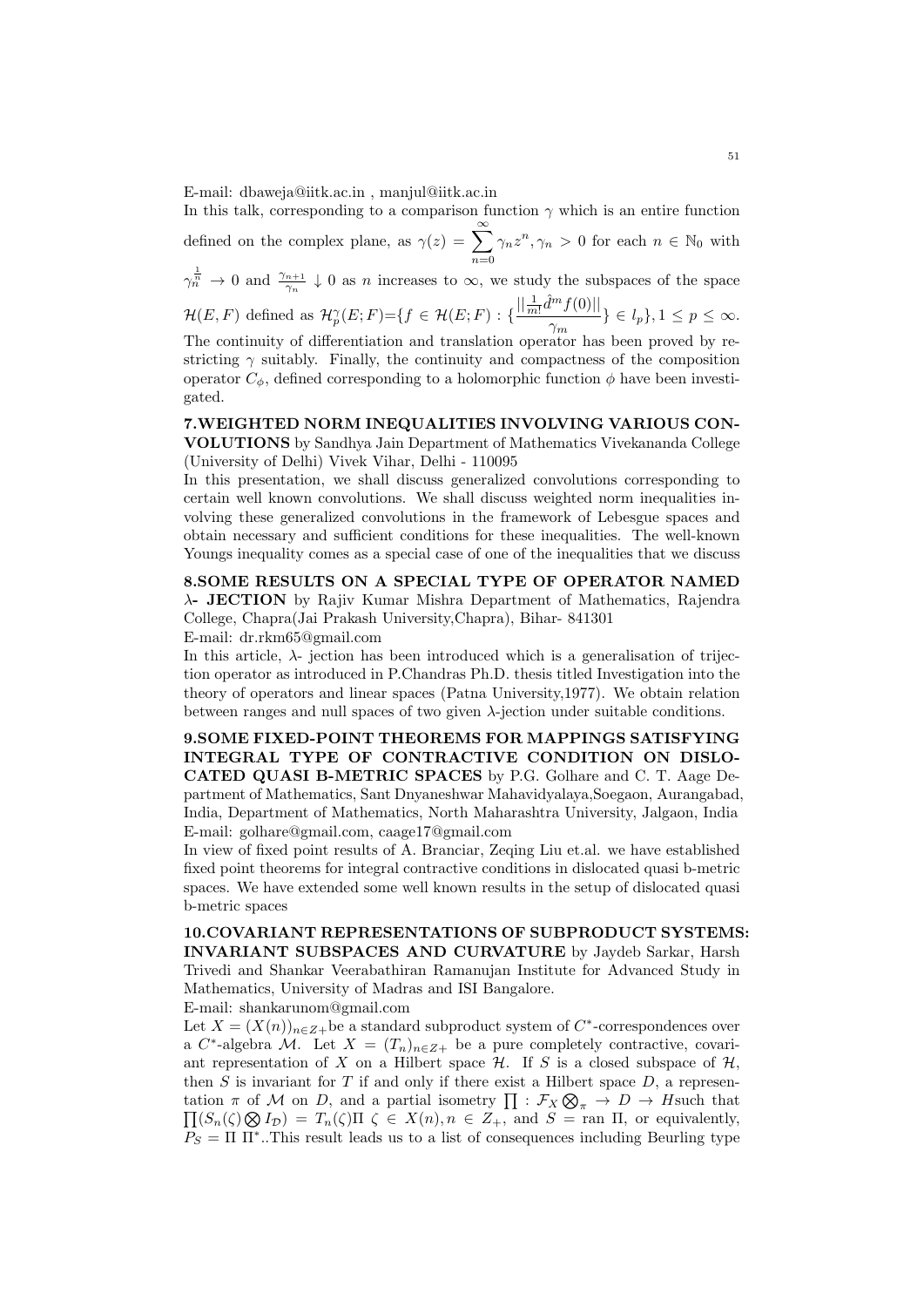theorem and other general observations on wandering subspaces.We extend the notion of curvature for completely contractive, covariant representations and analyze it in terms of the above results.

#### SECTION E: DIFFERENTIAL EQUATIONS, INTEGRAL EQUATIONS AND FUNCTIONAL EQUATIONS

1.CLOSED FORM WAVE SOLUTIONS OF SHORMA-TASSO- OLVER EQUATION AND SECOND EXTENDED FIFTH ORDER NONLIN-EAR EQUATION by A. K. M. Kazi Sazzad Hossain, and M. Ali Akbar Department of Mathematics, Faculty of Science, Begum Rokeya University, Rangpur-5404, Bangladesh,Department of Mathematics, Faculty of Science, University of Rajshahi, Rajshahi-6205, Bangladesh.

E-mail: kazi bru@yahoo.com

Nonlinear evolution equations (NLEEs) and their closed form wave solutions are very essential to understand the mystery of complex physical phenomena. The importance of closed form wave solution is increasing day by day. The enhanced  $(G'/G)$ -expansion method is highly effective and competent mathematical tool to examine closed form wave solutions of NLEEs arising in mathematical physics, applied mathematics and engineering. In this article, the enhanced  $(G'/G)$ -expansion method is suggested and executed to construct closed form wave solutions of the Shorma-Tasso- Olver equation and the second extended fifth order non-linear equation involving parameters. Each of the obtained solutions contains an explicit function of the variables in the considered equations. It has been shown that the method more effective tool for solving nonlinear wave equations in mathematical physics and engineering problems than other existing method.

2.CONVOLUTION IDENTITIES OF TWO VARIABLE TCHEBYSHEV POLYNOMIALS byC.K.Honnegowda and R.Rangarajan Department of Studies in Mathematics University of Mysore, Manasagangotri Mysuru - 570 006, INDIA. E-mail: honnegowdack@gmail.com , and rajra63@gmail.com

Two variable Tchebychev polynomials  $T_n(x, y)$  and  $U_n(x, y)$  are two interesting combinatorial entities given by 3 - term recurrence relations, binet forms and generating functions, which are quite different from those of Fibonacci and Lucas numbers. In recent literature many researchers are working convolution identities of  $L_n$  and  $F_n$  and similar entities. As a worthy addition to the current literature convolution identities of  $T_n(x, y)$  and  $U_n(x, y)$  are worked out in the present paper.

## 3.OSCILLATION OF THE CLASS OF SECOND ORDER DELAY, NON-LINEAR, DEVIATED ARGUMENT AND INTEGRO FORCING TERM WITH VARIABLE COEFFICIENTS DYNAMIC EQUATION ON TIME SCALES by Shekhar singh negi, Syed Abbas and Muslim Malik Indian Institute of Technology, Mandi, H.P. - 175005

E-mail: shekharsinghnegi2017@gmail.com, sabbas.iitk@gmail.com and malikiisc@gmail.com In this article, we consider a second order delay, non-linear, deviated argument and integro forcing term with variable coefficients dynamic equation on time scales. By using Riccati technique which reduce higher order dynamic equation into lower order, to establish the sufficient conditions for oscillation.

4.REINFORCEMENT TO THE SECURITY FORCE IN A COUNTER INSURGENCY OPERATION UNDER DECAPITATION WARFARE DEALING WITH RANGE-DEPENDENT ATTRITION-RATE COEF-FICIENTS by Lambodara Sahu Dept of Mathematics, Faculty of Civil Engineering, College of Military Engineering, Pune-411 031 E-mail: lsahucme@gmail.com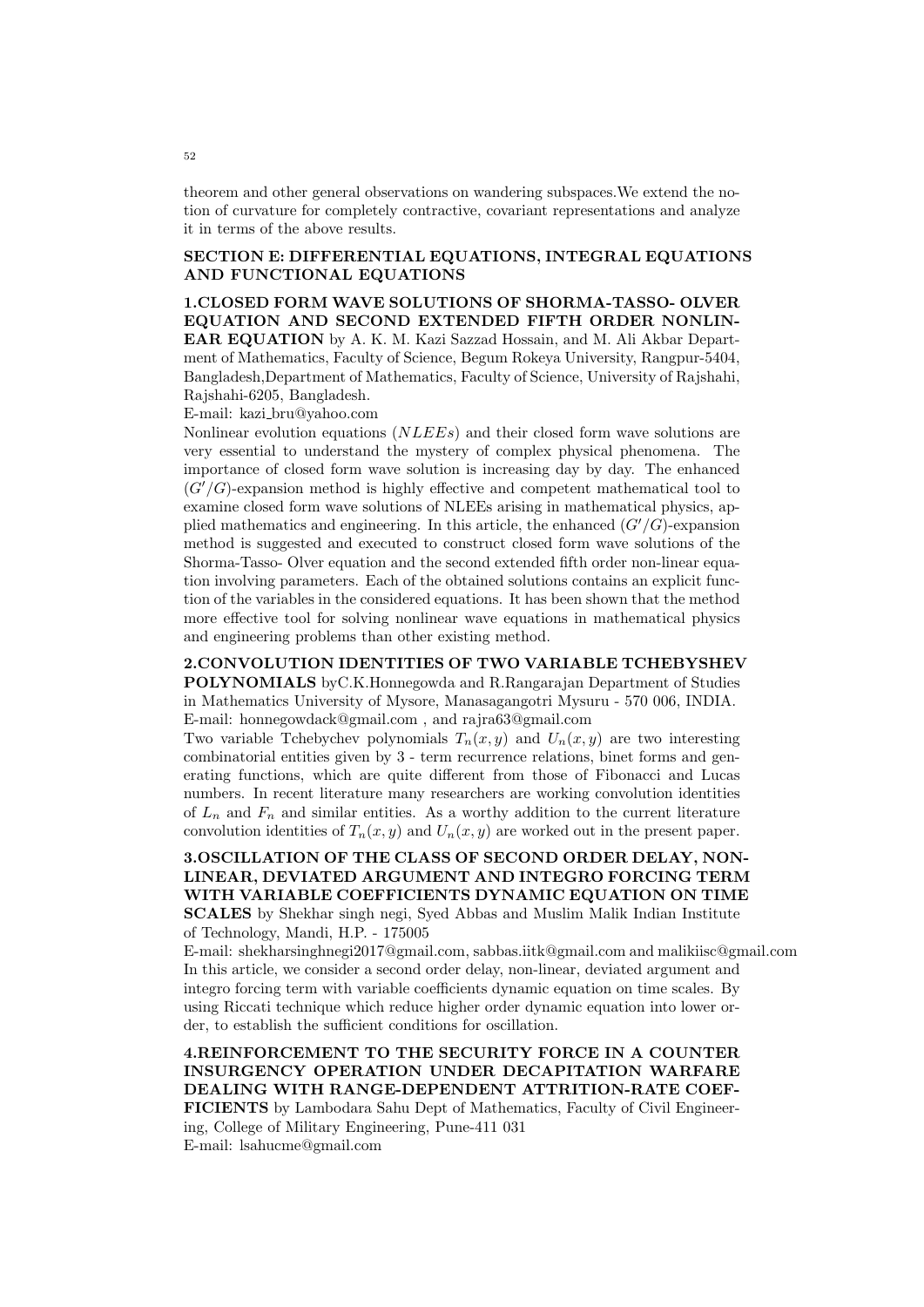A confrontation among security force and insurgents under decapitation warfare may comprise undermining operation and ground combat. Considering the objective of the forces, the ground combat may be further subdivided into decapitation combat and regular combat. A counter insurgency operation by the security force may be considered as good as a regular combat with smaller strength involving undermining operations such as precision strike, missile attack, etc., against insurgents to nullify their various decapitation strategies like assassination or abduction of key Govt. officials, ministers and high profile politicians in addition to other undermining operation like mining roads and bushes used by security force.

Maximum effective range, undermining operation and robustness play a vital role for a force to achieve its better effectiveness in the combat. However, sometimes in a counter insurgency operation, the insurgents outnumber the security force due to the frequent change in strategies of insurgents. Therefore, reinforcement to the security force is significant to minimise casualty and to finish that operation within a stipulated time frame.

In this paper, using the concepts of Lanchester-type equations and incorporating certain operational factors like range-dependent attrition-rate coefficients, robustness, undermining effects, break-points, a conceptual model is being developed to project the effectiveness of forces while showing the importance of reinforcement and its strength to the security force at an early stage of combat operation by considering a case study.

5.STABILITY AND BIFURCATION ANALYSIS OF A CLASS OF FRACTIONAL-ORDER DELAYED LOGISTIC MODEL by Swati Tyagi, Syed Abbas and S.C. Martha Department of Mathematics, Indian Institute of Technology, Ropar Punjab, 140001, India, School of Basic Sciences, Indian Institute of Technology, Mandi H.P., 175001, India

In this paper, we introduce a discretization process to discretize fractional-order delayed logistic model. We study stability of the fixed points of the resultant dynamical system and obtain sufficient conditions ensuring the existence, uniqueness, and stability of the equilibrium point. Furthermore, we analyze the associated characteristic transcendental equation to show the presence of Hopf bifurcation at the positive equilibrium for single as well as two delay cases. We investigate the complex dynamical behaviours of such model system by means of numerical simulations. At the end, we present simulation results to illustrate the theoretical findings and to show potential routes towards the onset of chaotic behaviour with respect to the change in the fractional order of the system

#### 6.FIXED POINT THEORY AND FOOD PRODUCTION PROBLEMS

by B.D.Karande and S.P.Shinde Department of Mathematics, Maharashtra Udayagiri Mahavidyalaya, Udgir-413517, Maharashtra, India, Department of Mathematics, Vasantrao Naik Mahavidyalaya, Nanded-431605, Maharashtra, India.

E-mail: bdkarande@rediffmail.com, santoshpop70@gmail.com

Most of the natural and physical phenomena in the universe are not straight forward, since there is nonlinear nature of phenomenon in the area of Sciences are not continuous and involve jumps or discontinuous. Such as effect of discontinuous or jumps of environment and heat stress on the agricultural food production, body growth, milk production, semen production, female reproduction of animals also plant characters.Again, almost all such natural and physical phenomena involve the decay or growth, that is, the change in the state with respect to the time period. Increase in temperature and carbon dioxide can increase or decrease crop yields in some places. The effects of climate change also need to be considered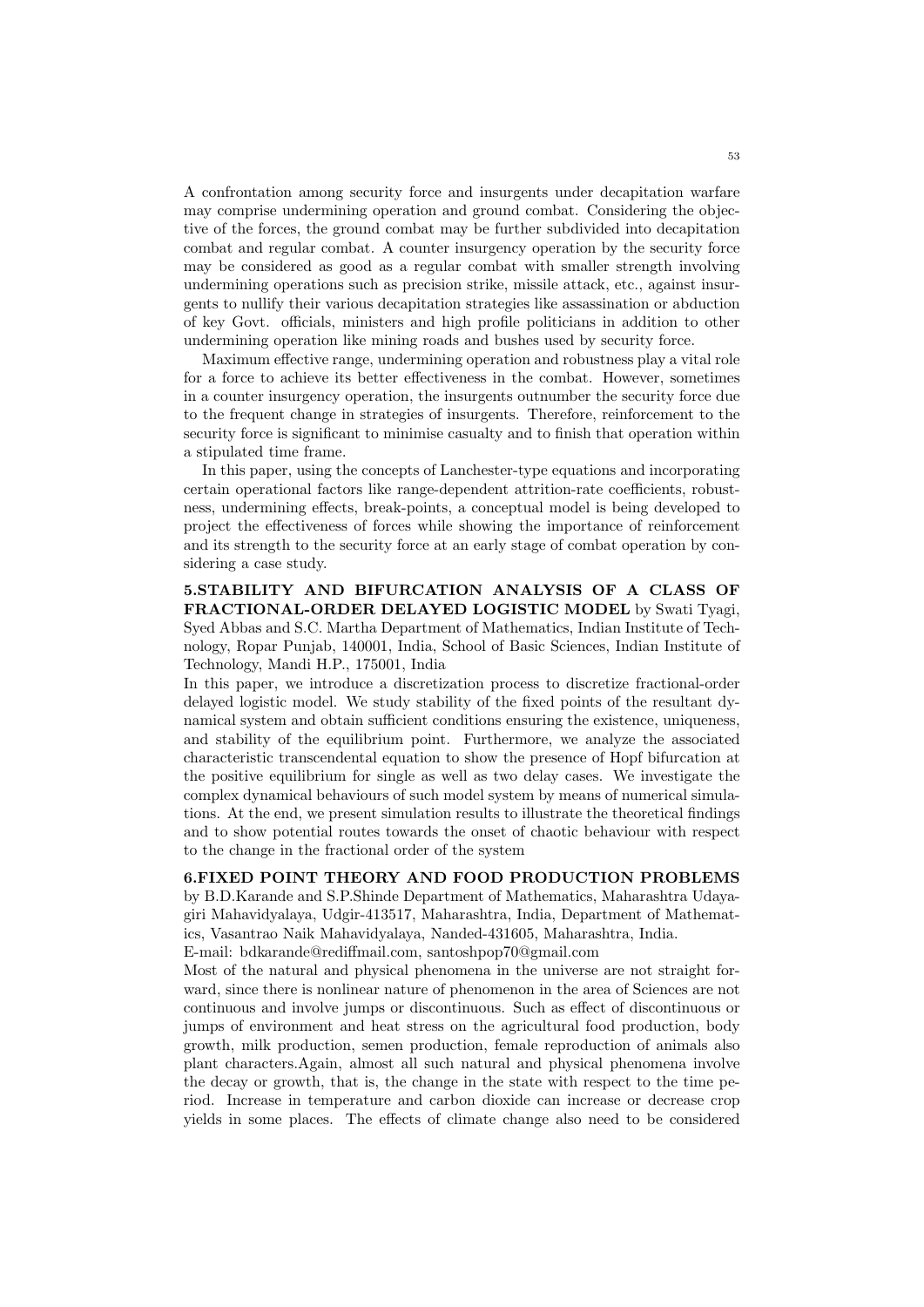along with other evolving factors that effects agricultural food production. Agriculture is an important sector of the Indian economy. Agriculture and fisheries are highly dependent on the climate. Therefore some of these types of problems may be formulated as nonlinear differential and integral equations involving discontinuous terms. Nonlinear differential and integral equations of arbitrary order play an important role in branch of nonlinear analysis and their applications in biological Sciences. In this paper, we prove the existence the solution for such type of nonlinear integro-differential equation and its applications. From the present investigation it is concluded that the fixed point method which is powerful tool for existence the solution of such type nonlinear integro-differential equations in Banach Spaces.

#### 7.MONOTONE METHOD FOR A NEUTRAL DIFFERENTIAL EQUA-

TION by Mamta Kumari Shree Damodar College of Commerce and Economics, Comba, Margao, Salcete, Goa 403601, INDIA.

E-mail: mamtakumarii2014@gmail.com

In this paper we show that there exist a solution of the periodic boundary value problem of the type:  $x'(t) = f(t, x(t), x([t]), x'([t]); x(0) = x(T) \forall t \in J$ where  $J = [0, T], f \in C(JXR^3, R)$  and [.] denotes the greatest integer function

8.COMPARISON OF PROPER REGULAR SPLITTINGS by Debasisha Mishra Department of Mathematics, National Institute of Technology Raipur, Raipur-492010, India.

Email: dmishra@nitrr.ac.in

Theory of matrix splittings is a useful tool in the analysis of iterative methods for solving systems of linear equations. When two matrix splittings are given, it is of interest to compare the spectral radii of the corresponding iteration matrices. This helps to arrive at the conclusion that which splitting should one choose so that one can reach the desired solution of accuracy or the exact solution in a faster way. In this context, we first study convergence of proper regular splitting and then provide a few comparison results.

9.GLOBAL EXISTENCE OF SOLUTIONS FOR NONLINEAR FUNC-TIONAL DIFFERENTIAL EQUATION by Dr. Haribhau Laxman Tidke Department of Mathematics, North Maharashtra University, Jalgaon-425001 (MS). Email: tharibhau@gmail.com

We prove the global existence of solutions of nonlinear functional differential equation in a Banach space. The technique used in our analysis is based on an application of the topological transversality theorem known as Leray-Schauder alternative and rely on a priori bounds of solutions.

10.EXACT SOLUTION OF GENERALIZED RIEMANN PROBLEM FOR R-TYPE MATERIA by Sueet Millon Sahoo, T. Raja Sekhar, G.P. Raja Sekhar Indian Institute of Technology Kharagpur,

Email: sweetruight6@gmail.com, rajas@maths.iitkgp.ernet.in

This Paper is devoted to obtain an exact solution to generalized Riemann problem for nonhomogeneous quasilinear hyperbolic system of partial differential equations (PDEs) describing rate type material. We derive consistency conditions and constraint equations for the governing equations with the help of differential constraint method. Finally, we characterize the solution for an arbitrary function as initial data which will help us to find exact solution for generalized Riemann problem

11.EXISTENCE RESULTS ON NATURAL FUNCTIONAL STOCHAS-TIC DIFFERENTIAL EQUATIONS WITH VARIABLE DELAYS AND POISSON JUMPS by K.Banupriya and A.Anguraj PSG College of Arts and Science, Coimbatore-641014, Tamil Nadu, India.

54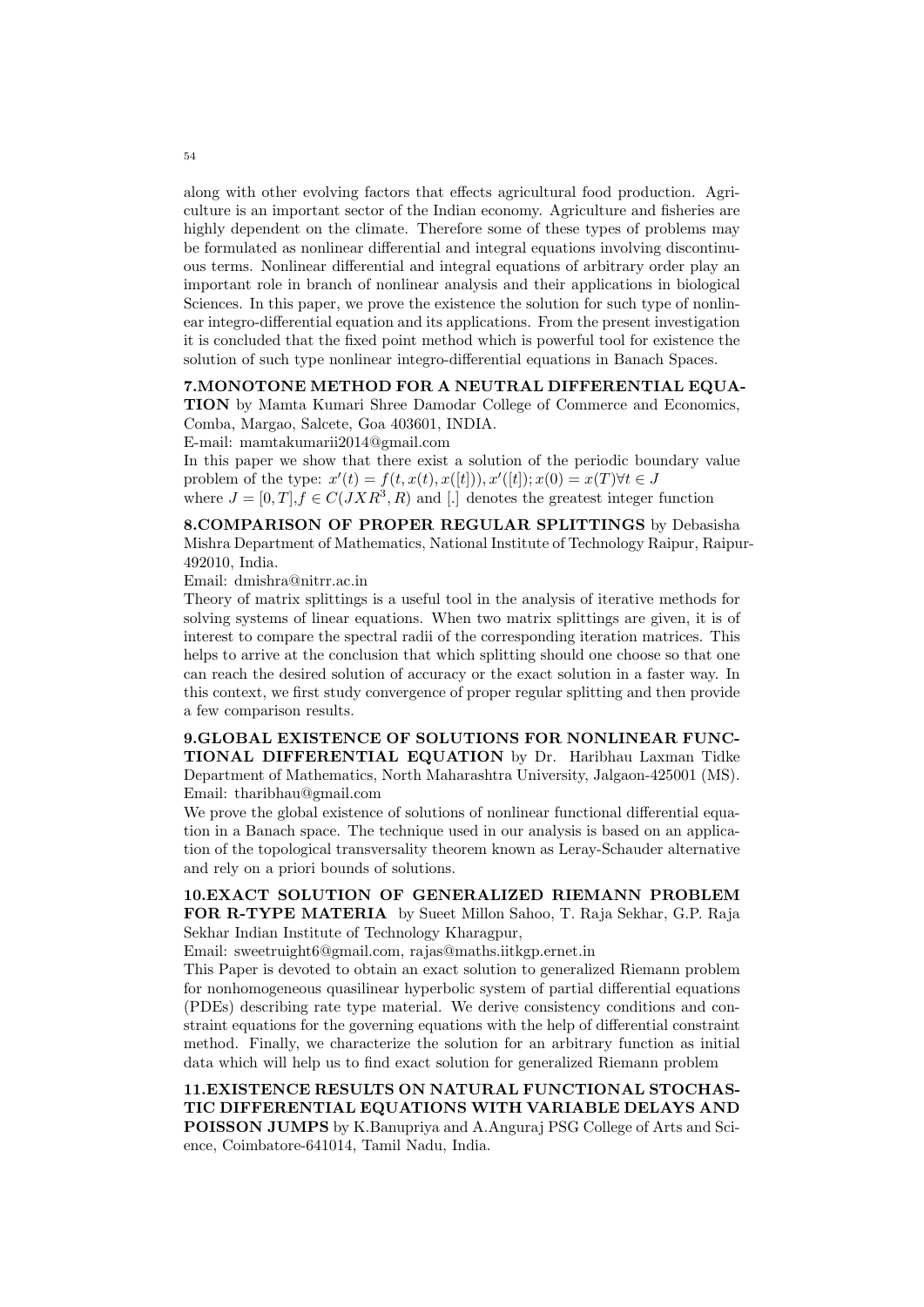#### Email : banupriyapsg@gmail.com

In this article, we investigated the existence and uniqueness result for a neutral functional stochastic differential equations with variable delays driven by both cylindrical Brownian motion and by the Poisson point processes in a Hilbert space with non-Lipschitzian coefficients

## SECTION F: GEOMETRY

1.KAEHLERIAN SPACES ADMITTING IN H-PROJECTIVE VEC-TOR FIELD WITH CONSTANT SCALAR CURVATURE by U.S. NEGI H.N.B. Garhwal (A Central) University, S.R.T. Campus Badshahi-Thaul, Tehri Garhwal - 249199, (U.K.), India.

Email: usnegi7@gmail.com

Ishihara (1959) has studied holomorphically projective changes and their groups in an almost complex manifold and also proved on holomorphic planes. Obata (1965) has defined and studied Riemannian manifolds admitting a solution of a certain system of differential equations. In this paper, we have defined and studied Kaehlerian spaces admitting in H-projective vector field with constant scalar curvature and several theorems have been proved. Also, then find necessary and sufficient conditions for such a Kaehlerian space to be isometric to a complex projective space with Fubini-Study metric.

## 2.HOLOMORPHIC ASPECTS OF MODULI OF REPRESENTATIONS

OF QUIVERS by Pradeep Das , S. Manikandan, and N. Raghavendra Harish-Chandra Research Institute, Allahabad, India.

Email: smanikandan@hri.res.in , manimaths87@gmail.com

This article describes some complex-analytic aspects of the moduli space of the finite-dimensional complex representations of a finite quiver, which are stable with respect to a fixed rational weight. We construct a natural structure of a complex manifold on this moduli space, and a K ahler metric on the complex manifold. We then define a Hermitian holomorphic line bundle on the moduli space, and show that its curvature is a rational multiple of the K ahler form.

#### 3.D-HOMOTHETICALLY DEFORMED KENMOTSU METRIC AS A RICCI SOLITON by KIRAN KUMAR D L DEPARTMENT OF MATHEMAT-ICS, BANGALORE UNIVERSITY, JNANABHARATHI CAMPUS, BANGALORE-560056, INDIA

Email: kirankumar250791@gmail.com

In this paper we study Ricci solitons in D-homothetically deformed Kenmotsu manifolds. We prove that  $\eta$ -Einstein Kenmotsu metric as a Ricci soliton remains η-Einstein under D-homothetic deformation and the scalar curvature remains constant

#### 4.ASYMPTOTICALLY REGULAR SELF MAP IN METRIC SPACES

by Dr. Capt. K.Sujatha and Mr. B. Ramu Naidu Selection Grade Lecturer and Head, Department of Mathematics & Statistics, St. Josephs College for Women (Autonomous), Visakhapatnam-530 004, India, Faculty in Mathematics, A U Campus, Vizianagaram 535003

Email: kambhampati.sujatha@gmail.com, brnaidumaths@gmail.com

Banach fixed point theorem and its applications are well known. Many authors have extended this theorem, introducing more general contractive conditions, which imply the existence of a fixed point. Almost all of conditions imply the asymptotic regularity of the mappings under consideration. So the investigation of the asymptotically regular maps plays an important role in fixed point theory. Sharma& Yuel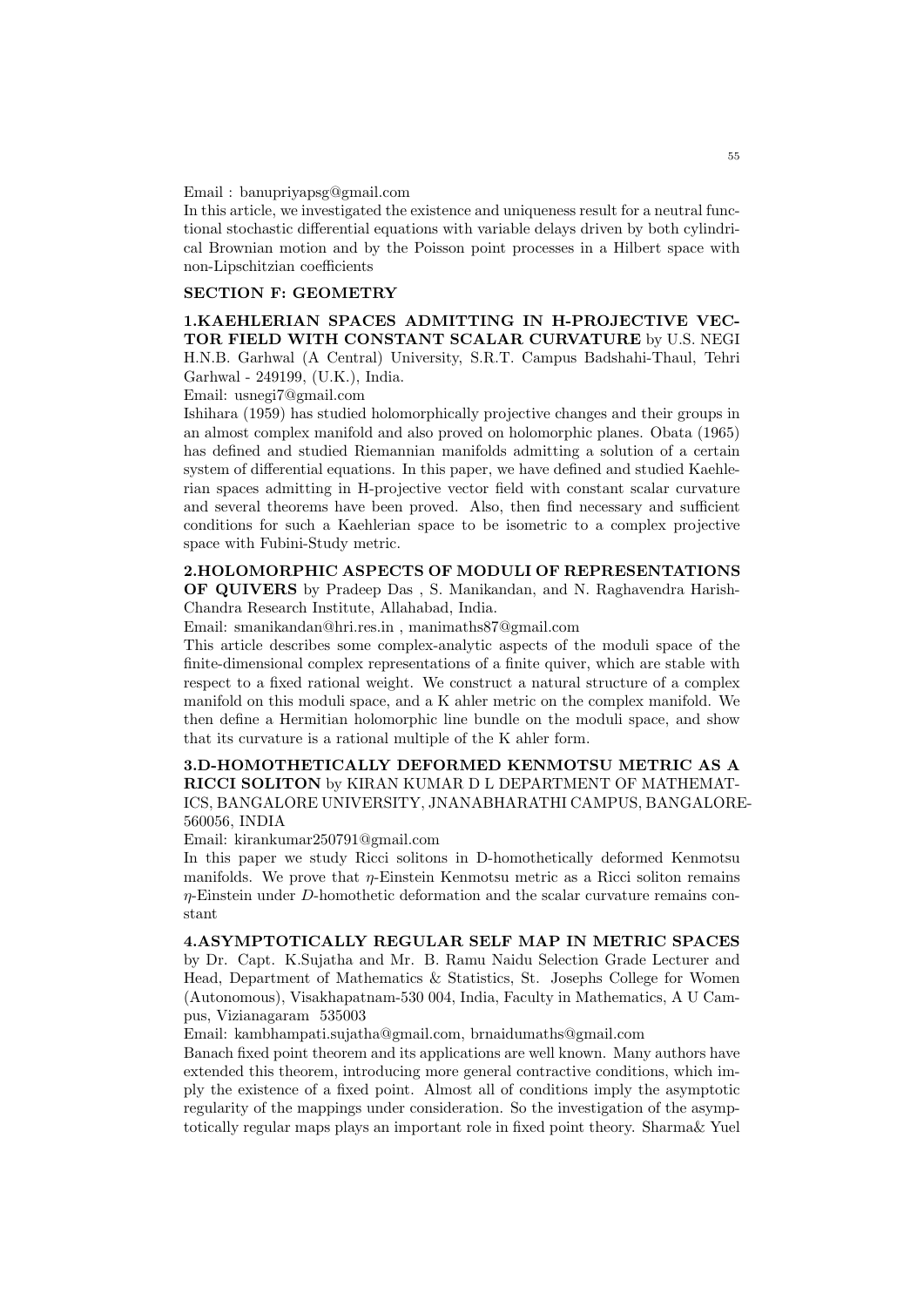and Guay & Singh were among the first who used the concept of asymptotic regularity to prove fixed point theorems for a wider class of mappings than a class of mappings introduced and studied by Ciric On the other hand as long back Browder and Petryshgn defined the asymptotically regular maps in metric space. In this paper we prove a fixed point theorem in a metric space, without using continuity. Incidentally we observe that the result of K. Prudhvi is not valid for Cone Metric Spaces. We also observe that it is valid for metric spaces and follows from our result

#### 5.HOPF REAL HYPERSURFACE IN COMPLEX SPACE FORM by UPPARA MANJULAMMA Department of Mathematics, Jnanabharathi Campus, Bangalore University, Bangalore-560056, Karnataka.

Email: umanjula1@gmail.com

The object of the present paper is to study Hopf real hypersurface in complex space form. We gave a characterization of projective and hyperbolic complex space form based on curvature conditions of real hypersurface of complex space.

6.ON PARA-KENMOTSU MANIFOLDS ADMITTING W2 CURVA-TURE TENSOR by K.L.Sai Prasad and S.Sunitha Devi Department of Mathematics, Gayatri Vidya Parishad College of Engineering for Women Madhurawada, Visakhapatnam, 530 048, INDIA Department of Mathematics,Vignan Institute of Information Technology Visakhapatnam, 530 049, INDIA

Email: klsprasad@yahoo.com

The object of the present paper is to study the properties of a para-Kenmotsu manifold admitting  $W_2$ -curvature tensor. It is shown that a  $W_2$ -semisymmetric para-Kenmotsu manifold is of constant curvature and hence it is an SP-Kenmotsu manifold. Further, it is shown that a  $W_2$ -recurrent manifold is  $W_2$ -semisymmetric and hence a W2-recurrent para-Kenmotsu manifold is an SP-Kenmotsu manifold. Finally, it is proved that an n-dimensional  $(n > 2)$  P-Kenmotsu manifold is Ricci semisymmetric if and only if it is an Einstein manifold

## SECTION G: TOPOLOGY

 $1.R_0$ CONCEPTS IN FUZZY BITOPOLOGICAL SPACES by Md. Ruhul Amin, Md. Sahadot Hossain Department of Mathematics, Faculty of Science, Begum Rokeya University, Rangpur, Rangpur-5404, Bangladesh Department of Mathematics, Faculty of Science, University of Rajshahi, Rajshahi-6205, Bangladesh. Email: ruhulbru1611@gmail.com

In this paper, we introduce four notions of  $R_0$ -property in fuzzy bitopological spaces by using quasi-coincident sense. We show that all these notions satisfy good extension property. Also hereditary and productive properties are satisfied by these concepts. We observe that all these concepts are preserved under one-one, onto and continuous mappings. Finally, we show that initial and final fuzzy bitopological spaces are  $R_0$ .

## 2. FUZZY T<sub>2</sub> TOPOLOGICAL SPACE IN QUASI-COINCIDENCE SENSE

by Saikh Shahjahan Miah, M. R. Amin and Sohel Rana Faculty of Science & Engineering, Pundra University of Science & Technology, Rangpur Road, Gokul, Bogra-5800, Bangladesh Department of Mathematics, Faculty of Science, Begum Rokeya University, Rangpur-5404, Bangladesh

Email: skhshahjahan@gmail.com

In this paper, we introduce two notions of  $T_2$  property in fuzzy topological spaces by using quasi-coincidence sense and we establish relationship among our and other such notions. We also show that all these notions satisfy good extension property. Also hereditary, productive and projective properties are satisfied by these notions.

56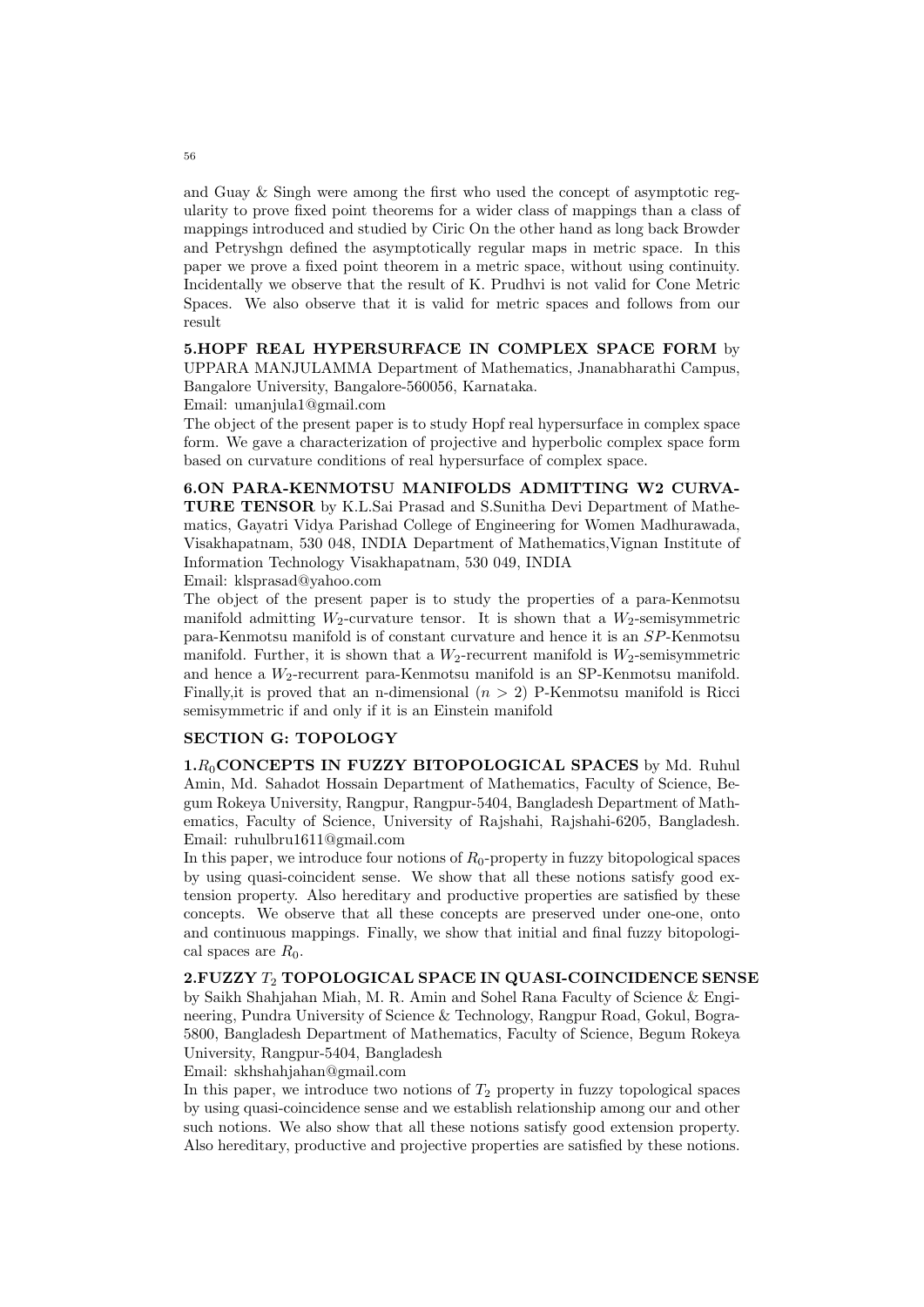We observe that all these concepts are preserved under one-one, onto, fuzzy open and fuzzy continuous mappings. Finally, we discuss initial and final fuzzy topologies on our second notion.

#### 3.REGULAR FUZZY TOPOLOGICAL SPACE IN QUASI-COINCIDENCE

SENSE by M. R. Amin, SaikhShahjahan Miah, Alamgir Kabir and Sohel Rana Department of Mathematics, Faculty of Science, Begum Rokeya University, Rangpur, Rangpur-5404, Bangladesh Faculty of Science & Engineering, Pundra University of Science & Technology, Rangpur Road, Gokul, Bogra-5800, Bangladesh Email: akmath10.11@gmail.com

In this paper, we introduce two notions of regular property in fuzzy topological spaces by using quasi-coincidence sense and we establish relationship among them. We also show that all these notations satisfy hereditary property. We observe that all these concepts are preserved under one-one, onto, fuzzy open, fuzzy closed and fuzzy continuous mappings

4.SOFT ALMOST B-CONTINUOUS MAPPINGS by Samajh Singh Thakur and Alpa Singh Rajput Department of Applied Mathematics, Jabalpur Engineering College Jabalpur (M. P.) 482011 India.Department of Applied Mathematics, Jabalpur Engineering College Jabalpur (M. P.) 482011 India.

Email: samajh singh@rediffmail.com , alpasinghrajput09@gmail.com

In the present paper,we introduce one class of soft mappings,namely soft almost b-continuous mappings and investigate several properties of these mappings.This notion is stronger than soft almost  $\beta$ -continuous mappings and is weaker than both soft almost pre-continuous mappings and soft almost semi-continuous mappings.The diagrams of implications among these soft classes of mappings and some known classes of mappings have been established.

5. FUZZY REGULAR Z- OPEN SETS by P.Xavier Department of Mathematics, Karunya university, Coimbatore-641114, Tamilanadu, India.

Email :pxavier24@gmail.com

In fuzzy topological space, the relationship between open sets and closed sets is established using the standard complement  $\zeta(x) = 1 - x$ . The concept of arbitrary complement function in fuzzy literature generalizes the concepts of fuzzy topological spaces. The notion of fuzzy regular  $\zeta$ -closed sets are introduced using the arbitrary complement function  $\zeta : [0,1] \to [0,1]$  and their properties are studied.

#### SECTION I: NUMERICAL ANALYSIS, APPROXIMATION THEORY AND COMPUTER SCIENCE

1.MULTI-TASK LEARNING VIA LINEAR FUNCTIONAL STRAT-EGY by Abhishake Rastogi and Sivananthan Sampath Department of Mathematics, Indian Institute of Technology Delhi New Delhi 110016, India Email : abhishekrastogi2012@gmail.com

In machine learning, the multi-task learning is a natural approach that exploits the relations among different tasks to improve the performance. We develop a theoretical analysis of multi-penalty least-square regularization scheme on the reproducing kernel Hilbert space in vector-valued setting. The results hold for general framework of vector-valued functions; therefore they can be applied to multi-task learning problems. We study an approach for multi-penalty regularization scheme which is based on the idea of linear combination of different regularized solutions. We estimate the coefficients of the linear combination by means of the so-called linear functional strategy. We discuss a theoretical justification of the linear functional strategy which particularly provides the optimal convergence rates for multi-penalty regularization scheme. Finally, we provide an empirical analysis of the multi-view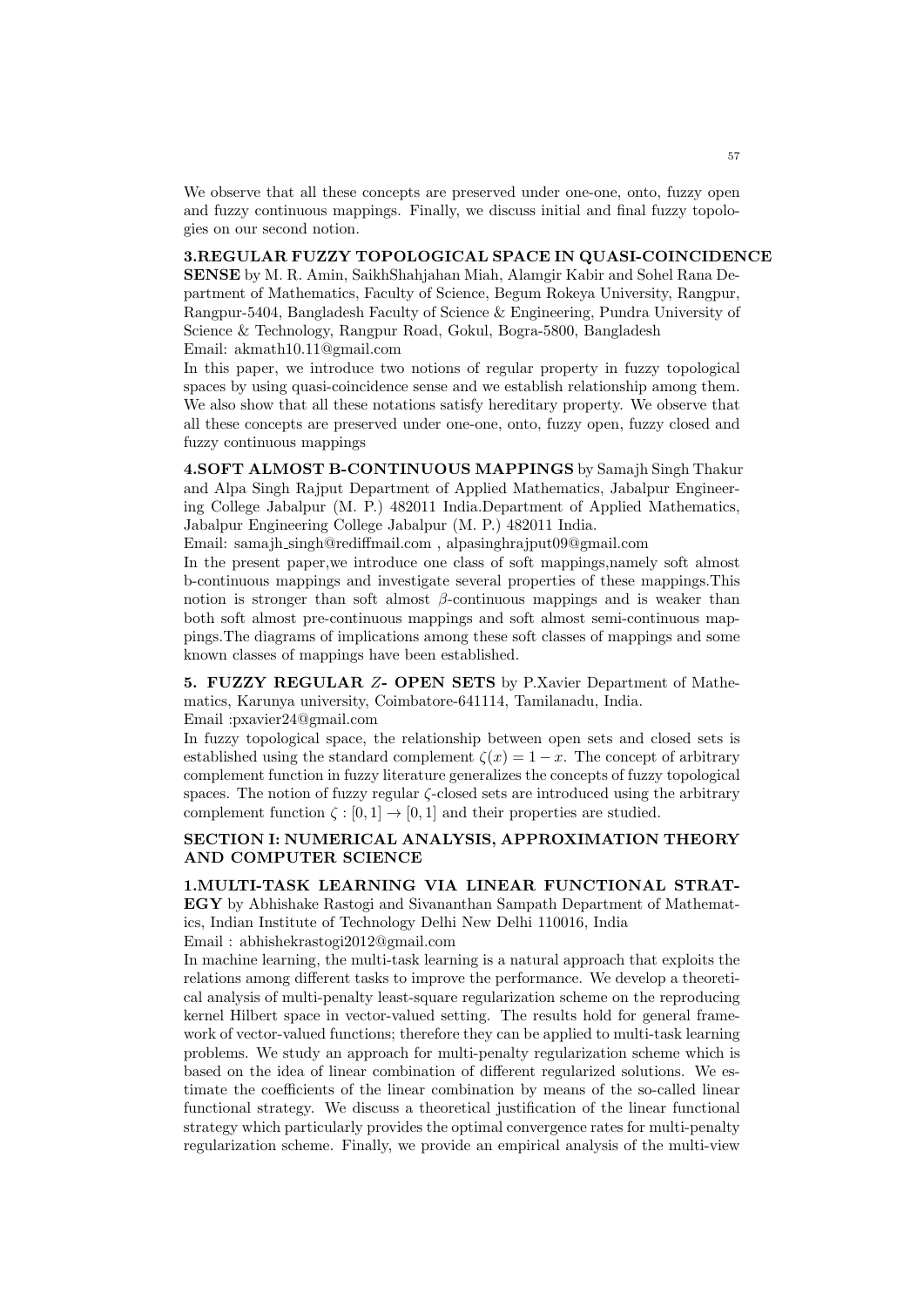manifold regularization scheme based on the linear functional strategy for the challenging multi-class image classification and species recognition with attributes.

## SECTION J: OPERATIONS RESEARCH

1.A Fuzzy based Inventory Model with Weibull Deterioration rate, Exponential Demand, allowable Shortages under Partial Backlogging and Time Dependent Holding Cost by Sahidul Islam and Abhishek Kanti Biswas Department of Mathematics, University of Kalyani, Nadia, West Bengal, India. Department of Mathematics, R. K. M. Vivekananda Centenary College, Kolkata, W. B., India.

Email : a.k.biswas@hotmail.com

In this study, a fuzzy based deterministic Economic Order Quantity Inventory Model for Weibull Distribution deterioration, exponential demand rate with time dependent holding cost and allowable Shortages under Partial Backlogging condition in crisp and fuzzy environment is formulated and solved. The cost components, demand and deterioration rate are assumed as a Trapezoidal Fuzzy Numbers and Graded Mean Integration Representation Method is used to defuzzify the model. The purpose of this paper is to maximizing the total average profit by finding the optimal time interval in different environment. A numerical example is given to demonstrate the optimal decision for the retailer. Finally sensitivity analysis is also given to show that the total cost function is extremely influence by the variation of the costs and other parameters

2.TRANSPORTATION MODEL THROUGH GOAL PROGRAMMING MODEL by C. ASHOK KUMAR HOD, Dept. of Mathematics, University P.G. Centre, Kollapur, Palamuru University, Nagarkurnool (Dist), Telangana state - India.

Email: ashokchikine@gmail.com

In this paper, the model is developed to demonstrate how the prioritized goal programming can be used in solving the process of a transportation problem. A leading oil company in India has been taken here for the testing of model. This paper will examine the test results

#### SECTION K: SOLID MECHANICS, FLUID MECHANICS GEOPHYSICS AND RELATIVITY

1.DYNAMICS OF BIANCHI TYPE- II UNIVERSE WITH ANISOTROPIC DARK ENERGY IN LYRA GEOMETRY by R K Dubey , Neelam Yadav Department of mathematics, Govt Model Science College,Rewa(M.P.) India, Department of mathematics, Govt PG College, Magaraha Mirzapur (UP) Email: rkdubey2004@yahoo.co.in

In this paper, we have studied the totally anisotropic Bianchi type II universe filled with an anisotropic dark energy within the framework of Lyra geometry. The Einstein's field equations have been solved by applying hybrid expansion law for the average scale factor of the model. It is shown that the universe is early decelerating and late-time accelerating one. The universe is anisotropic throughout its evolution. We have discussed the kinematical and physical behaviors of the model. We have observed that the universe expands forever due to the dominance of dark energy.

2.RAYLEIGH WAVES IN AN INCOMPRESSIBLE NON-LOCAL ELAS-TIC MEDIUM UNDER GRAVITY EFFECT by B. Chandulal Department of Mathematics, R.S.Vidyapeetha, Tirupati, A.P. Email: chandulal2009@gmail.com

58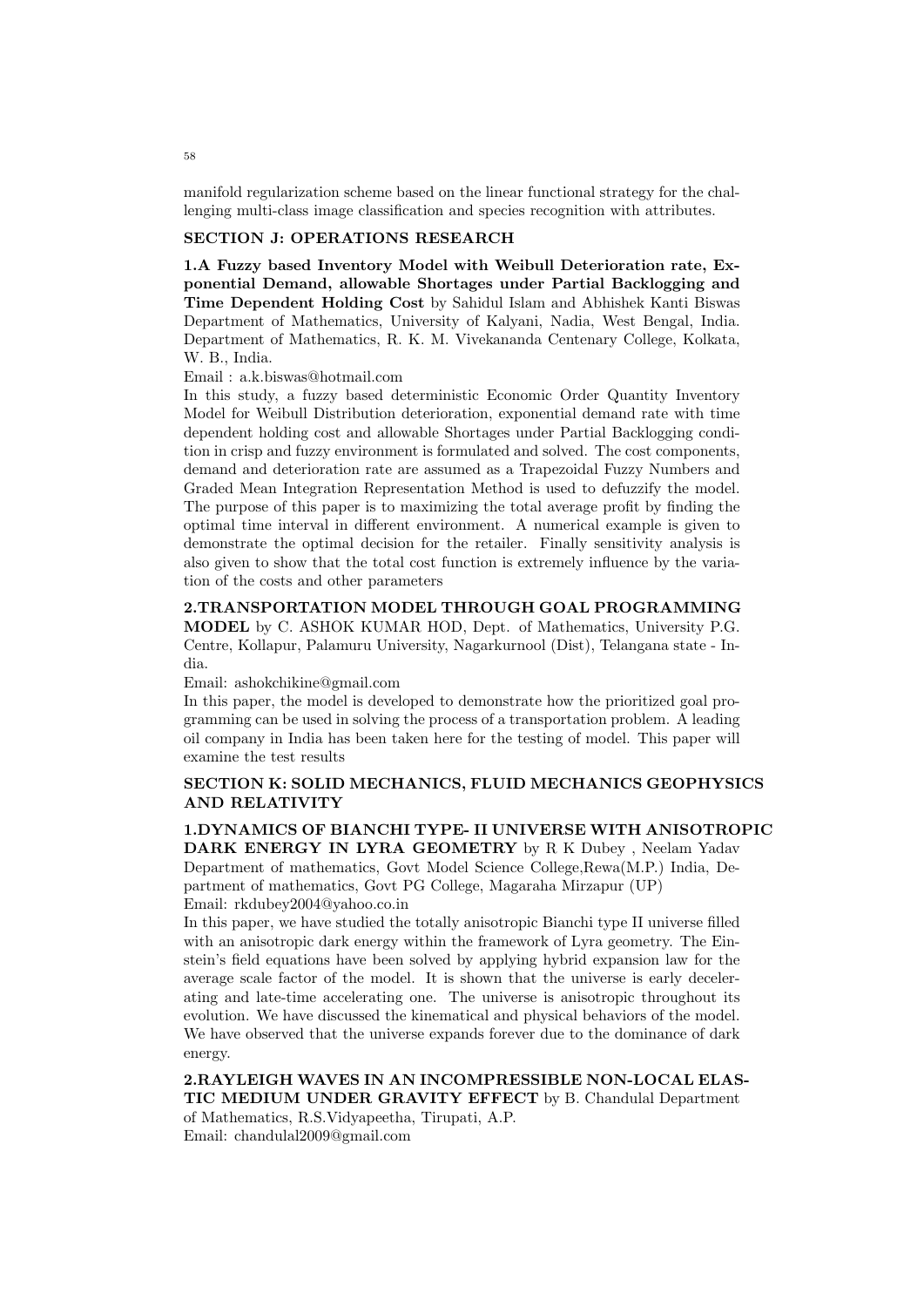In this paper, the problem of Rayleigh waves in an incompressible non-local elastic solid under gravity effect is studied. The velocity equation is derived and it is compared with the corresponding equation of the lattice dynamics to seek the variation between reduced frequency and the reduced wave number. This variation is presented graphically and it is observed that frequency is an increasing function of wave number and it decrease for an increase of gravity

# 3.HASHIN-SHTRIKMAN BOUNDS OF THERMAL BOUNDARY LAY-ERS IN UNSTEADY STAGNATION POINT FLOW OVER A STRETCH-

ING SURFACE by P.Gayathri and N.Nithyadevi Demartment of Mathematics, Bharathiar University, Coimbatore, India.

Email : gayathri08@gmail.com

The objective of this study is in implementing the Maxwell upper bound model for predicting effective thermal conductivity of nanofluids in boundary layer flow. An analysis is carried out to study the thermal boundary layers of the stagnation point flow over a stretching surface for two bounds of Maxwell called Hashin-Shtrikman (HS) bounds. The governing equations are reduced to similarity equations and solved by fifth order Runge-Kutta Fehlberg Method coupled with shooting technique. A unique solution is obtained for forward flows dual solution are found to exist for backward flows where one of the solutions are stable and the other one is unstable. Numerical investigation is performed for two classical bounds of thermal conductivities, the lower corresponding to series mode configuration and the upper corresponding to parallel mode configuration of nanoparticles. The results is indicate that the lower bound depends on particle volume fraction and the upper bound depends both on particle volume fraction and thermal conductivity of nanoparticle. The heat transmission rate is higher for the upper bound due to the particle interaction constituting chain forming morphology of nanoparticles. A comparative analysis of the solution of the forward and backward flows (stable solutions) is also made.

## 4.SLIP EFFECTS ON MHD FREE CONVECTIVE FLOW OF A FLUID THROUGH POROUS MEDIUM IN AN INCLINED CHANNEL by K.

Madhusudhana and K.Ramakrishna Prasad Department of Mathematics, S.V.University, Tirupati 517 502, A.P., India

Email: k.madhusudhan13@gmail.com

In this paper, we investigated the MHD free convective flow of a Newtonian fluid through a porous medium in an inclined channel by considering the slip effect. The expressions for the velocity and temperature are obtained analytically. The effects of various physical parameters on the velocity and temperature are discussed in detail.

5.EFFECT OF CONVECTIVE BOUNDARY CONDITION AND JOUL HEATING ON PERISTALTIC TRANSPORT OF JEFFREY FLUID IN AN ASYMMETRIC CHANNEL by N.L.Bhikshu, Y.V.K.Ravi Kumar, M.V.Ramana Murthy and S. Sreenadh Department of Mathematics, Kesava Memorial Institute of Technology, Narayaguda, Hyderabad 500007 Practice School Division, Birla Institute of Technology & Science-Pilani, Hyderabad, India Department of Mathematics and Computer Science, Osmania University, Hyderabad 500007 Department of Mathematics, Sri Venkateswara University, Tirupati 517502 Email: yvk.ravikumar@pilani.bits-pilani.ac.in, nlbhikshu@gmail.com

This paper deals with peristaltic flow of a Jeffrey fluid in an asymmetric channel in the presence of the convective boundary condition and Joul heating. Long wave length and low Reynolds number approximations are employed. The channel asymmetry is caused due to the peristaltic wave train on the walls having different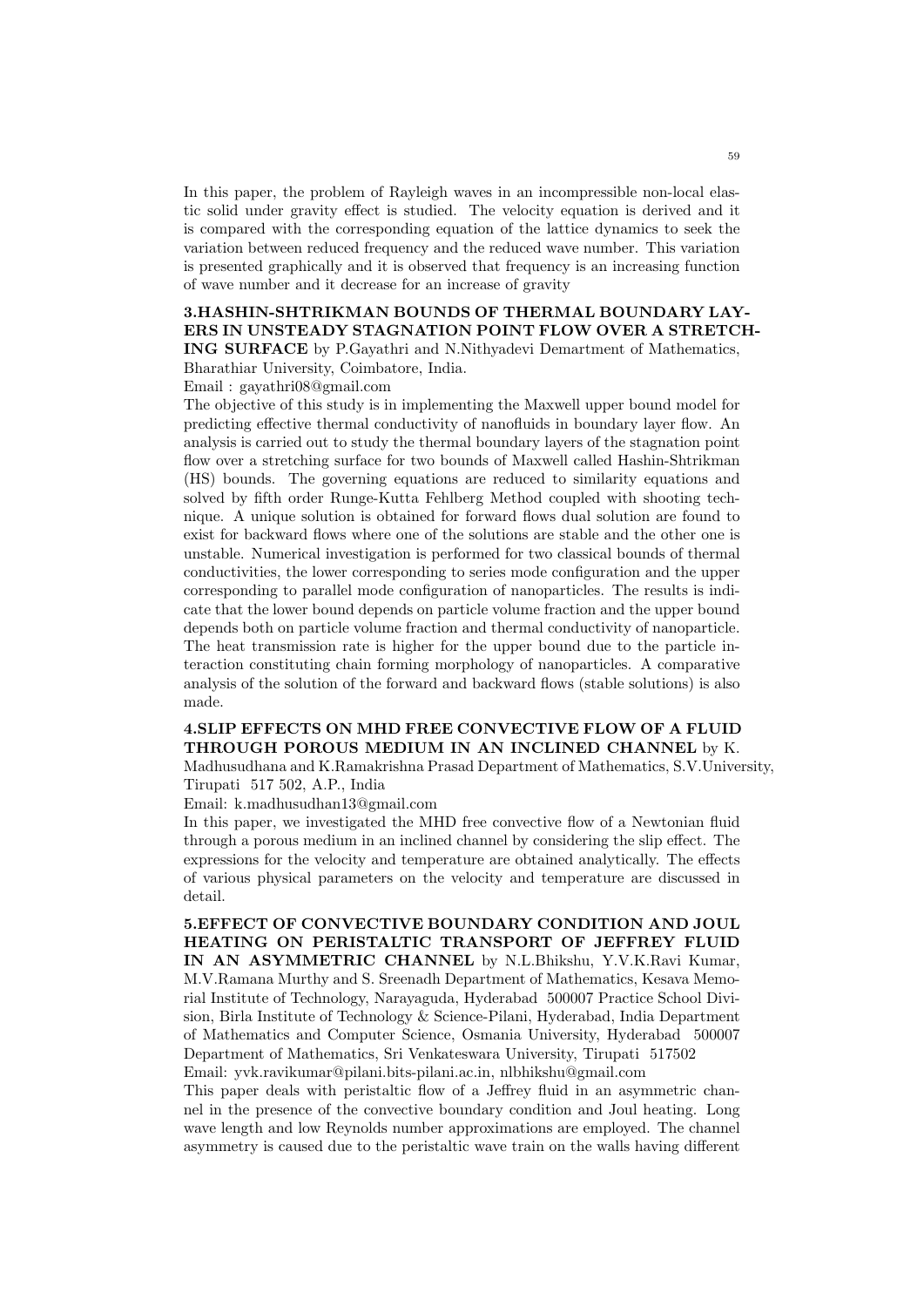amplitudes and phase. Analytical solution for stream function and temperature are constructed. Numerical investigation is carried out for pressure raise per wave length. The effects of various emerging parameters on the flow characteristics are shown and discussed with the help of graphs. It is noticed that pressure gradient decreases with increase in Hartmann number and the effects of Biot number is dominant near the walls of the channel.

#### 6.STUDY OF COUETTE FLOW THROUGH DEFORMABLE POROUS MEDIA SANDWICHED BETWEEN TWO PARALLEL PLATES by Prakash Kumar and G.P.Raja Sekhar Department of Mathematics, Indian Insti-

tute of Technology, Kharagpur 721302, India

Email: kumarprakeshji@maths.iitkgp.ernet.in

Hydrodynamics of the flow through deformable porous medium Sandwiched between two parallel plates is discussed where the flow is governed by the pressure gradient and the flux velocity of the upper plate. The governing equations of the fluid velocity and the solid displacement are based on the biphasic mixture theory. The solid matrix of the deformable porous medium is strictly attached to the lower plate so that it does not displace from its place. However, the solid matrix of porous medium assumed to move freely to the upper plate, through, the upper plate movement influences the solid displacement. Moreover, the fluid layer at the lower plate experiences the slip velocity due to the roughness of the solid surface. Unidirectional flow of the fluid and solid deformation has been studied for the study and unsteady state. For the unsteady case, the upper plate is assumed to be oscillating with a particular velocity due to which the flow inside the whole channel is assumed to be oscillatory along with the pressure. More details of the flow and solid deformation have been discussed with different non dimensional parameters describing the physical properties of solid and fluid. Effect of porosity, permeability, oscillatory parameter and the slip coefficient on the fluid velocity and solid matrix deformation has been studied.

#### 7.A BOUNDARY INTEGRAL EQUATION METHOD FOR THREE-DIMENSIONAL BRINKMEN FLOWS IN THE TERM OF NON-PRIMITIVE VARIABLES. byChandra Sekhar Nishad and G.P.Raja Sekhar Department of

Mathematics, Indian Institute of Technology, Kharagpur 721302, India Email: rjs@iitkgp.ac.in

In this study, we present a boundary integral equation method to solve threedimensional Brinkmen flows using Hellmholtz decomposition based on non-premitive variables, namely a scalar potential, a vector potential and the vorticity vector. There are mainly two approaches to solve Brinkmen equation using boundary integral methods, first in terms of primitive variables, namely velocity and traction (also known as Brinkmenlet formulation) and the second in terms of nonpremitive variables namely stream function-vorticity variables (in case of two dimensional or three-dimensional axisymmetric flows). Boundary integral formulation for Brinkmen flows in terms of primitive variable are well known and available in the literature. As per the knowledge of the authors, there does not exit any boundary integral formulation for two-and three-dimensional Brinkmen flows in terms of non primitive variables. Therefore, in this work we propose a boundary integral equation method to solve three-dimensional Brinkmen flows in terms of non-premitive variables

8.EXISTENCE AND UNIQUENESS RESULT FOR FLUID FLOW IN-SIDE A DEFORMABLE SOLID TUMOR by Meraj Alam, Bibaswan Dey, G.P.Raja Sekhar Department of Mathematics, Indian Institute of Technology, Kharagpur 721302, India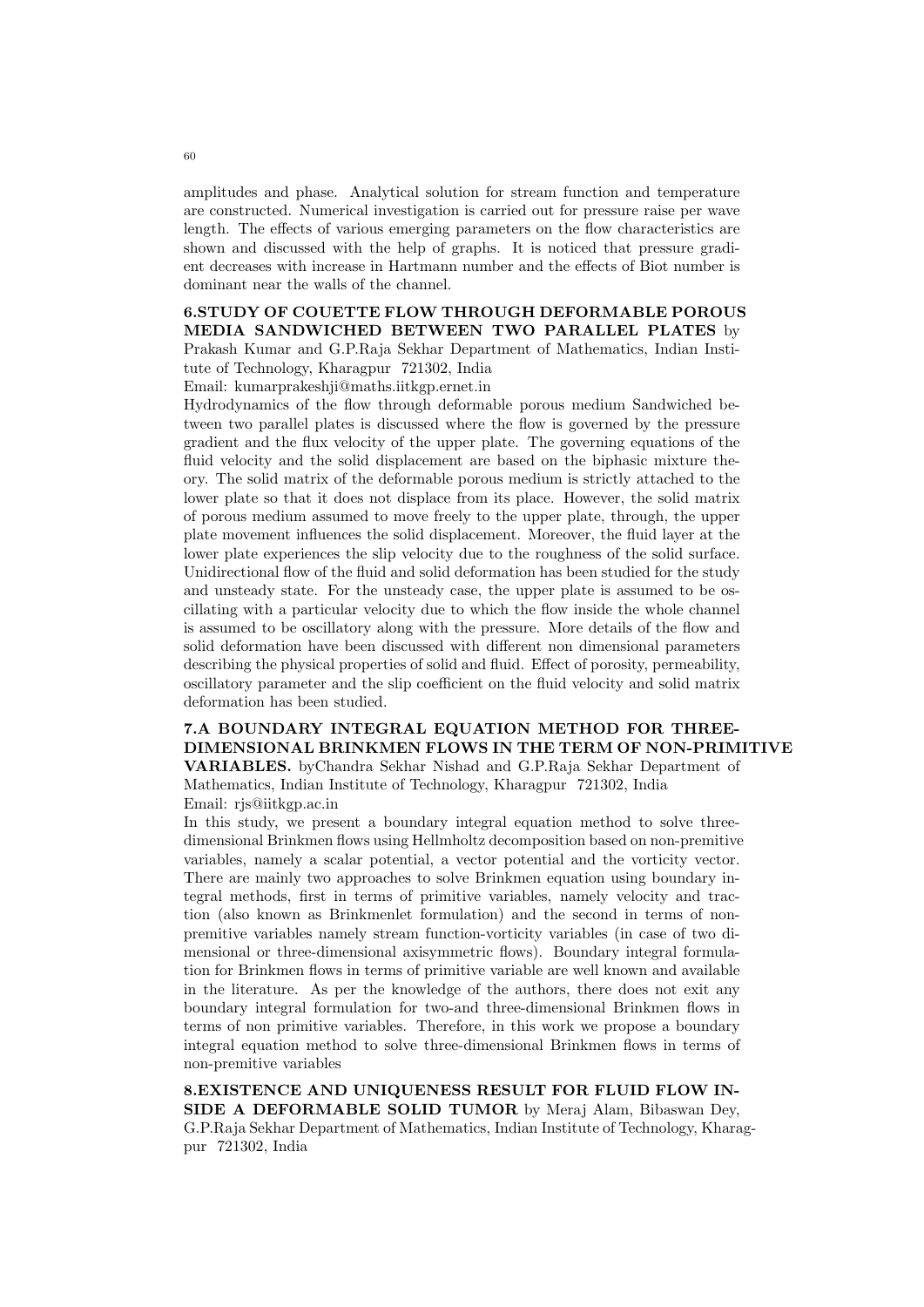#### Email: merajalam113@gmail.com

In this work, we present a biphasic mixture theory based mathematical model for the hydrodynamics of interstitial fluid motion and solid phase deformation inside a solid tumor. The tumor tissue considered here is an isolated viscoelastic biological medium. The solid phase of the tumor is constituted by vasculature, tumor cells, and extracellular matrix, which is wet by a physiological extracellular fluid. The intravascular fluid or blood and the interstitial fluid formed a single fluid phase. Since the tumor is deformable in nature, the mass and momentum balance equations for both the phases are presented. The momentum equations are coupled due to interaction (or drag) force term. The wall posedness of this model is shown in the weak sense under following assumptions (i) motion of interstitial fluid flow and solid phase deformation are slow and (ii) neutrient proliferation rate is must faster than the tumor cell growth. We use semi-dicsrite Galarkin method to establish the wall posedness. Further, we discussed some numerical results in the case of one dimensional radial symmetry.

9.EFGM SOLUTIONS OF NATURAL CONVECTIVE VISCOUS JEF-FREY FLUID FLOW PAST A VERTICALLY INCLINED PLATE IN PRESENCE OF TRANSVERSE MAGNETIC FIELD, POROUS MEDIUM, HEAT AND MASS TRANSFER EFFECTS by G. Aruna and R. Srinivasa Raju Department of Mathematics, GITAM University, Hyderabad Campus, Rudraram, Medak (Dt), 502329, Telangana State, India Email: srivass999@gmail.com

In this contribution, the influence of Jeffrey fluid on natural convective boundary layer flow of a incompressible, electrically conducting and viscous fluid along a vertical inclined moving plate in the presence of a uniform transverse magnetic field, porous medium, heat and mass transfer effects is studied. For this investigation, we assume the plate is moving with a constant velocity in the direction of fluid flow while the free stream velocity is assumed to follow the exponentially increasing and time dependent wall suction which occur at the permeable surface. The original dimensionless governing non-linear partial differential equations for this investigation are solved numerically using the element free Galerkin method. By using the element free Galerkin method, a solution is obtained which is in a good agreement with the momentum, energy and concentration equations. Numerical results for the velocity, temperature and concentration distributions are obtained. In addition to the skin friction, local Nusselt numbers and Sherwood number are analyzed. Angle of inclination and Jeffrey fluid sustains a retarding effect on velocity. Limiting case results are obtained for the non-Newtonian fluid and compared with the literature. The present study has an immediate applications in understanding the drag experienced at the heated/ cooled and inclined surface in a seepage flow.

# 10.EFFECT OF SURFACE ROUGHNESS AND NON-NEWTONIAN MICROPOLAR FLUID SQUEEZE FILM BETWEEN CONICAL BEAR-

INGS by P.S.Rao, Birendra Murmu and Santhosh Agarwal Department of Applied of Mathematics, IIT (ISM), Dhanbad 826004, India.

Email: pentyalasrinivasa@gmail.com

Base on the Micropolar fluid model of Eringens and Christensens stochastic theory, the analysis of effects of surface roughness and the squeeze film lubrication problems between conical bearings are presented. The concern non dimensional equations is solved with appropriate boundary condition in dimensionless from to get the pressure distribution, which is then used to obtain the expression for load carrying capacity, paving the wave for the calculation of response time. Computed values of pressure, load capacity and response time are displayed in graphical form.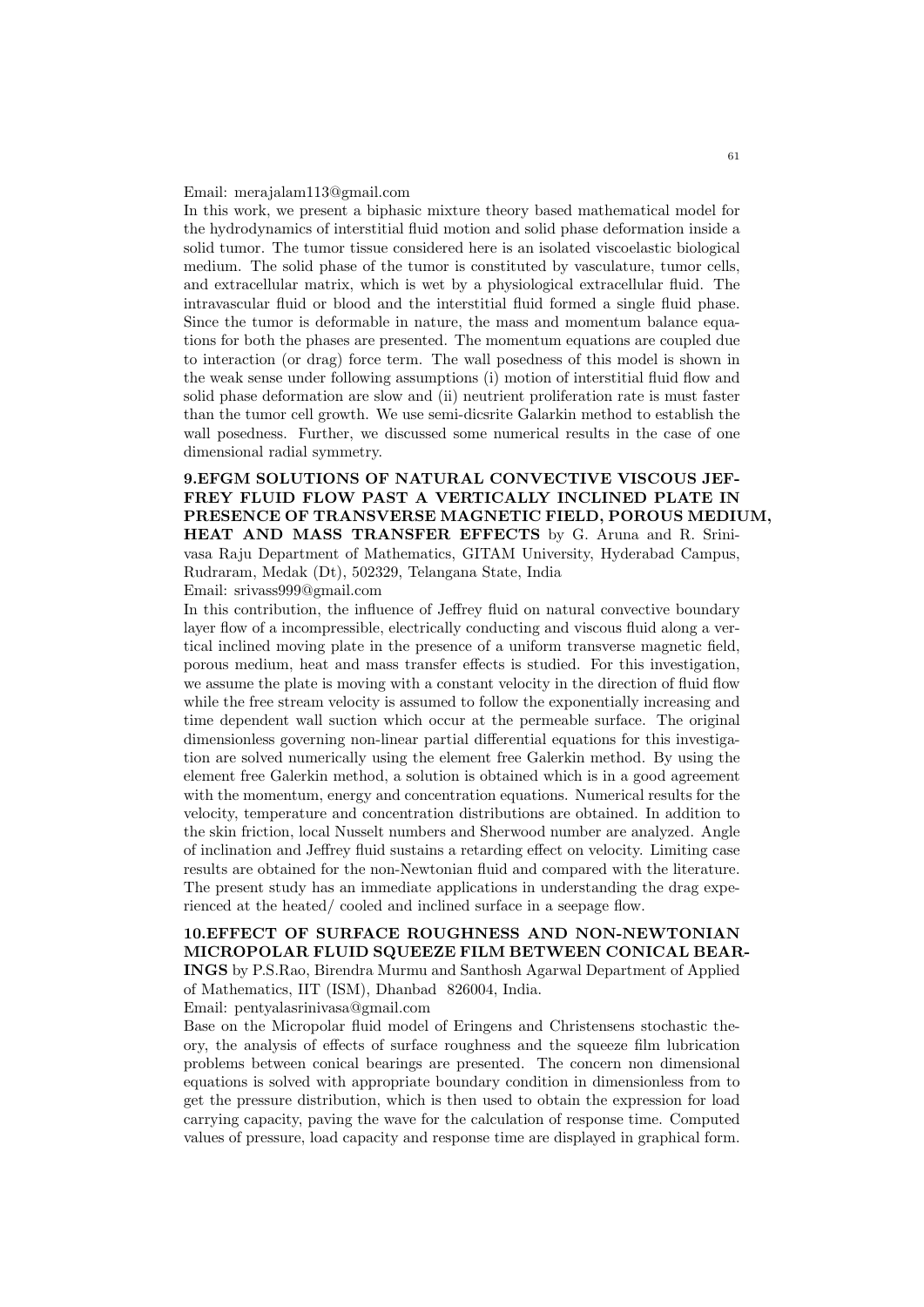This investigation reveals that the bearings admits and improved the performance as compared to that of a bearing system working with a conventional lubricant. According to the results, the effect of transverse roughness provide an increasing in the bearing characteristics as compared to the smooth bearing lubricated with Micropolar fluid and whereas the influence of longitudinal roughness yield a revised trend. The quantifiable effects of rough surface and non-Newtonian fluids on bearing performance of more pronounced for the roughness parameter and Micropolar parameter.

# 11.CENTER MANIFOLD THEORY FOR REDUCTION OF THREE-MODE LORENZ MODEL TO A QUINTIC GINZBURG-LANDAU EQUA-TION IN RAYLEIGH-BENARD CONVECTION IN ENCLOSURES by

Sushma T.S C.N.M. Institute of Technology

Email:sushma.t.s.bhat@gmail.com

Center manifold theory, the reduction tool in reducing the dimension of the dynamical system is used in the present paper. The three-mode Lorenz model is scaled down to a quintic Ginzburg-Landau model.

#### 12.RIEMANN PROBLEM AND WAVE INTERACTIONS IN ONE DI-MENSIONAL BLOOD FLOWS by T. Raja Sekhar Indian Institute of Technology, Kharagpur, Kharagpur 721302, India

Email: rajastungala@gmail.com, trajasekhar@maths.iitkgp.erent.in

In this talk, we consider the Riemann problem and interaction of elementary waves for the quasilinear hyperbolic system of conservation laws that arises in blood flow through arteries. We discuss the properties of solution involving shocks and rarefaction waves and establish the existence and uniqueness conditions. Further, we show that the Riemann problem is solvable for arbitrary initial data under certain condition and construct the condition for no-feasible solution. Finally, we discuss the interactions of elementary waves of same family as well as from different family.

13.EFFECTS OF THERMAL RADIATION AND CHEMICAL REAC-TION ON AN UNSTEADY MHD FLOW OF A JEFFREY FLUID PAST A VERTICAL POROUS PLATE WITH SUCTION M. Eswara Rao, S. Sreenadh and B. Sumalatha Department of Mathematics, Sri Venkateswara University, Tirupati 517 502, A.P. Email: profsreenadh@gmail.com

An unsteady flow of an incompressible Jeffrey fluid past a semi infinite vertical plate with time dependent suction is examined. The dimensionless governing equations are solved by employing perturbation technique. The expressions for the velocity, temperature and concentration are obtained. Numerical results for velocity, temperature, concentration, Skin friction, Nusselt number, Sherwood number are shown in various graphs and discussed for embedded flow parameters. It is observed that the velocity increases due to increase in the Jeffrey parameter  $\lambda_1$  and Eckert number. Further increase in the Prandtl number leads to decrease in the temperature field.

14.CONVECTION IN A HEAT GENERATING POROUS CAVITY WITH THERMAL NONEQUILIBRIUM by R.K. Brinda and S. Saravanan Department of mathematics, Bharathiar University, Coimbatore, Tamil Nadu, India.

Email : brindusrk@gmail.com

Natural convection in a porous medium has been studied extensively over the past two decades due to its numerous applications in geophysical systems and chemical engineering industry such as post accident heat removal (PAHR), solidification of castings study of heat transfer phenomenon of buried electrical cables and

62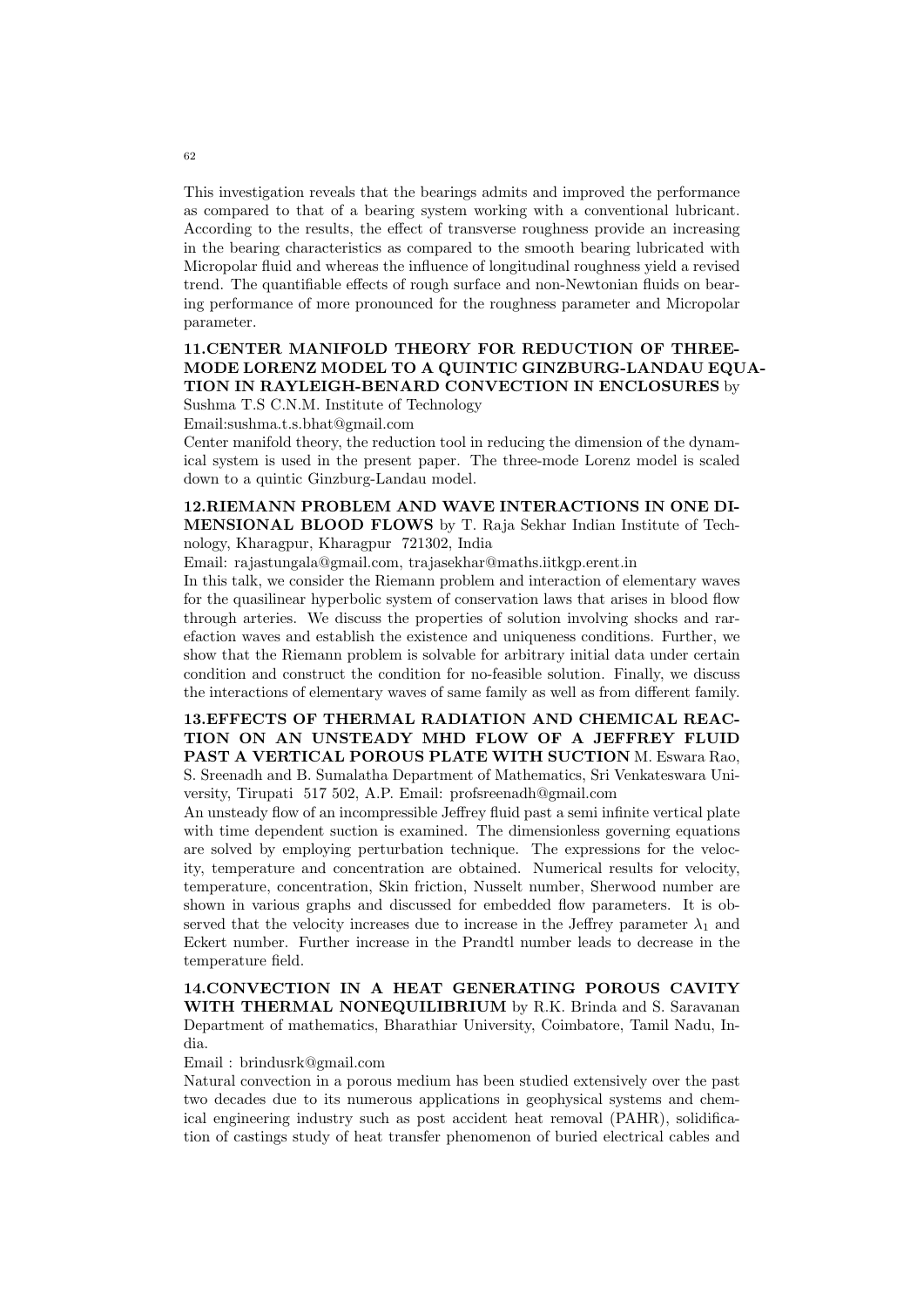transformer cables, fluidized bed combustion and thermochemical energy storage systems. The overwhelming majority of existing studies pertinent to the phenomena of heat and fluid flow through porous media makes use of the Darcy flow model. The model, however, is valid only for slow flows through porous media with low permeability (see Nakayama et al., 1990). At higher flow rates or in highly porous media there is a departure from the linear law and inertial effects become important. Baytas and Pop (2002) studied free convection in a differentially heated square cavity using a thermal noneuilibrium model. Pippal (2013) studied the influence of local thermal noneuilibrium state on natural convective flow in an enclosure filled with a fluid saturated porous medium. The aim of the present work is to study the influence of heat generation on natural convection flow in a square cavity filled with a fluid-saturated porous medium with isothermal horizontal walls and adiabatic vertical walls by considering Darcy-Brinkman-Forchheimer model and by adopting a two temperature model of heat transfer. The governing equations are solved using the finite volume technique with staggered grid formulation. To treat the pressure-velocity coupling, SIMPLE algorithm is used. The study was performed for different values of Rayleigh number ranging from  $10^5$  to 10<sup>8</sup> . The numerical results for streamlines, isotherms and average Nusselt numbers are presented graphically. The influence of the non-dimensional parameters such as heat transfer coefficient H and fluid-to-solid conductivity ratio on the resulting heat transfer characteristic are presented. It is noticed that for large values of the above parameters results pertaining to thermal equilibrium case are recovered

15.PERISTALTIC FLOW OF A PRANDTL FLUID BETWEEN POROUS WALLS IN AN INCLINED CHANNEL WITH SUCTION AND IN-JECTION P. Hariprabakaran, R. Saravana, R. Hemadri Reddy and S. Sreenadh Department of Mathematics, Thiruvalluvar University, College of Arts and Science, Gajalnaickanpatti, Tirupattur 635901, Tamilnadu, India. Department of Mathematics, Madanapalli Institute of Technology and Science, Madanapalli 517325, A.P., India. Department of Mathematics, SAS, VIT University, Vellore 632014, Tamilnadu, India. Department of Mathematics, S.V.University, Tirupati 517502, A.P., India.

Email: mphn.me@gmail.com

The peristaltic transport of Prandtl fluid past porous walls in an inclined channel with suction and injection is investigated. A regular perturbation technique has been employed to determine the expressions for the pressure raise and friction force per wave length under the assumptions of long wave length and low Reynolds number. The effects of different on the pumping characteristics per wave length are discussed graphically. It is found that the larger the angle of inclination, the greater the pressure raise against the pump works

16.MAGNETOHYDRODYNAMIC BOUNDARY LAYER FLOW OF A NANOFLUID THROUGH POROUS MEDIUM OVER A STRETCH-ING SHEET WITH VARIABLE WALL THICKNESS: USING CATTANEO-CHRISTOV HEAT FLUX MODEL by R.V.M.S.S.Kiran Kumar and S.V.K.Varma Department of Mathematics, Sri Venkateswara University, Tirupati 517502, A.P., India

Email: kksaisiva@gmail.com, svijayakumarvarma@yahoo.co.in

The hydrodynamic nanofluid flow over a stretching sheet in a porous medium with variable wall thickness in the presence of Brownian motion and thermophoresis is investigated. The heat transfer characteristics with variable conductivity are explored by using Cattaneo-Christov heat flux model. The governing non-linear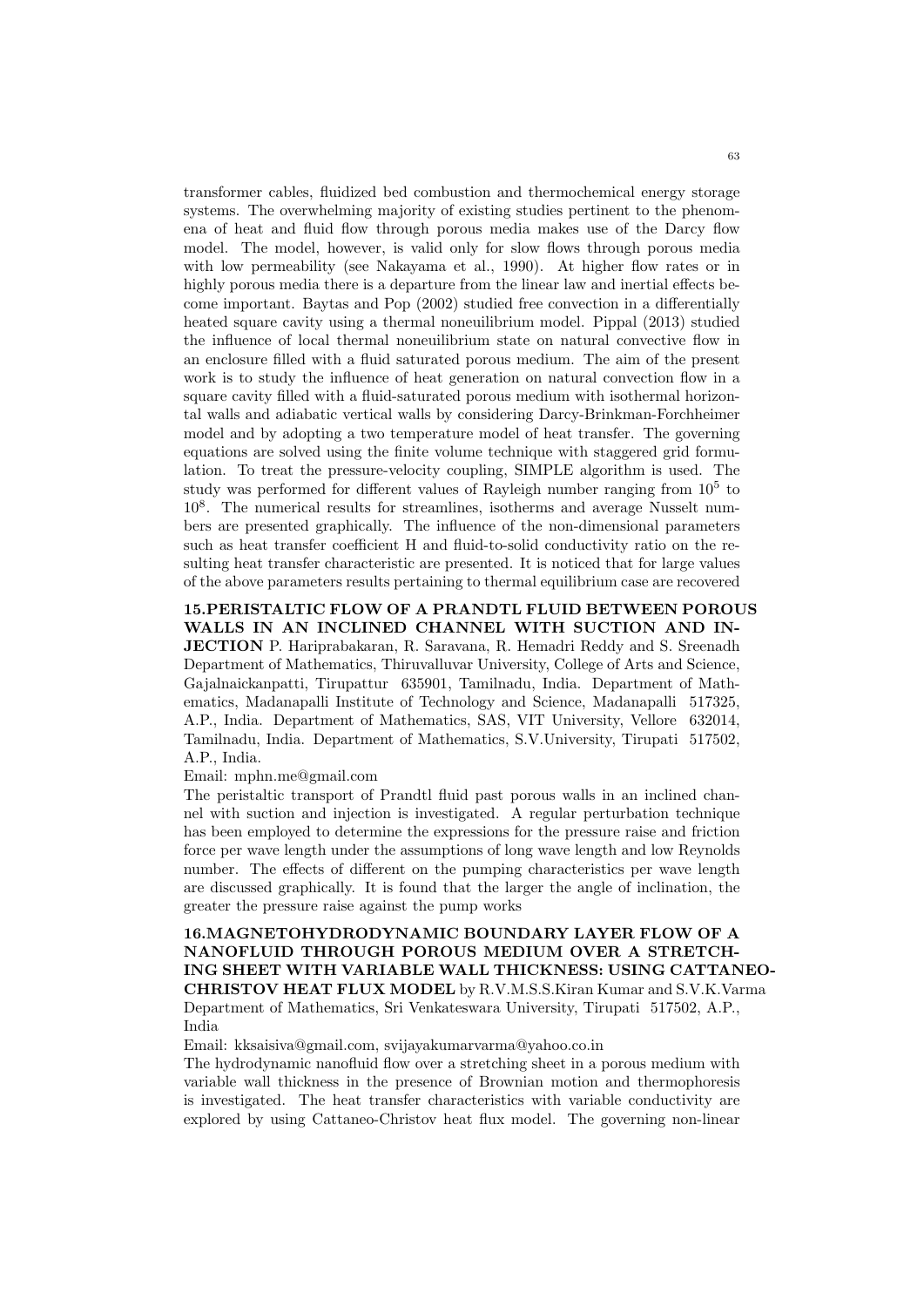ordinary differential equations are solved by using boundary valued problem defaults solved in MATLAB bvp4c package. The impact of various important flow parameters on velocity, temperature and nanoparticle concentration as well as the friction factor coefficient and the rate of heat and mass transfer coefficients are presented and discuss through graphs and tables. It is found that the fluid velocity is accelerated with an increase in wall thickness parameter for  $n > 1$ , while the reverse trend is observed for  $n < 1$ .

## 17.UNSTEADY MHD MIXED CONVECTION FLOW OF JEFFREY FLUID PAST A RADIATING INCLINED PERMEABLE MOVING PLATE IN THE PRESENCE OF THERMOPHORESIS HEAT GEN-ERATION AND CHEMICAL REACTION by K. Venkateswara Raju, A. Parandhama, M.C.Raju and K. Ramesh Babu Department of GEBH(Mathematics), Sree Vidyanikethan Engineering College(Autonomous), A.Rangampet, Tirupati 517102 Department of H&S, Annamacharya Institute of Science and Technology(Autonomous), Rajampet - 516126, YSR Kadapa (Dst.), A.P., India

Email: venky.sakku@gmail.com, mcrmaths@gmail.com

In this manuscript we studied the unsteady magnetohydrodynamics mixed convection Jeffery fluid flow over an inclined permeable moving plate in presence of thermal radiation, heat generation, thermpohoresis effect and homogeneous chemical reaction, subjected to variable suction is considered. The governing equations are solved by using regular perturbation technique. The expressions for the distributions of velocity, temperature and species concentration are obtained. With the aid of these, the expressions for Skin friction, Nusselt number and Sherwood number also derived. The influences of various physical parameters involved in the problem on the maintained quantities are discussed with the help of graphs and tables. From the significant findings, it is found that the velocity increases with an increase in Soret number in the presence of permeability. It shows reverse effects in the case of heat absorption coefficient, magnetic parameter, radiation parameter and chemical reaction parameter.

18.RADIATING AND REACTING MHD NEWTONIAN FLUID PAST A POROUS PLATE by P. Rama Krishna Reddy, M.C.Raju and S.V. K.Varma Department of Mathematics, Shri Venkateshwara University, Venkateshwara Nagar, Rajabpur, Gajraula, Uttar Pradesh 244236, India.

Email: prkr12@yahoo.in

This manuscript is focused on unsteady magnetohydrodynamic(MHD) free convective flow of a double diffusive fluid past a moving vertical porous plate in the presence of thermal radiation and first order homogenous chemical reaction. The temperature of the plate is assumed spanwise consinusoidally fluctuating with the time in the presence of heat generation. The second order perturbation technique is employed to investigate the nonlinear partial differential equations governing the fluid flow which are non dimensionalized by introducing the similarity transformations. The effects of magnetic intensity, radiation, porous permeability, Eckert number, Schmidt number and heat generation/absorption parameters on velocity, concentration and temperature. Also, the skin friction coefficients, the rate of heat transfer and rate of mass transfer at the surface of the plate are computed numerically. The results shows that within the boundary layer, the velocity and temperatures are found to decrease with the increasing values of Prandtl number and radiation parameters however the trend is reverse with respect to porous permeability and heat generation/ absorption parameters

#### 19.UNSTEADY THREE-DIMENSIONAL MHD NANOFLUID FLOW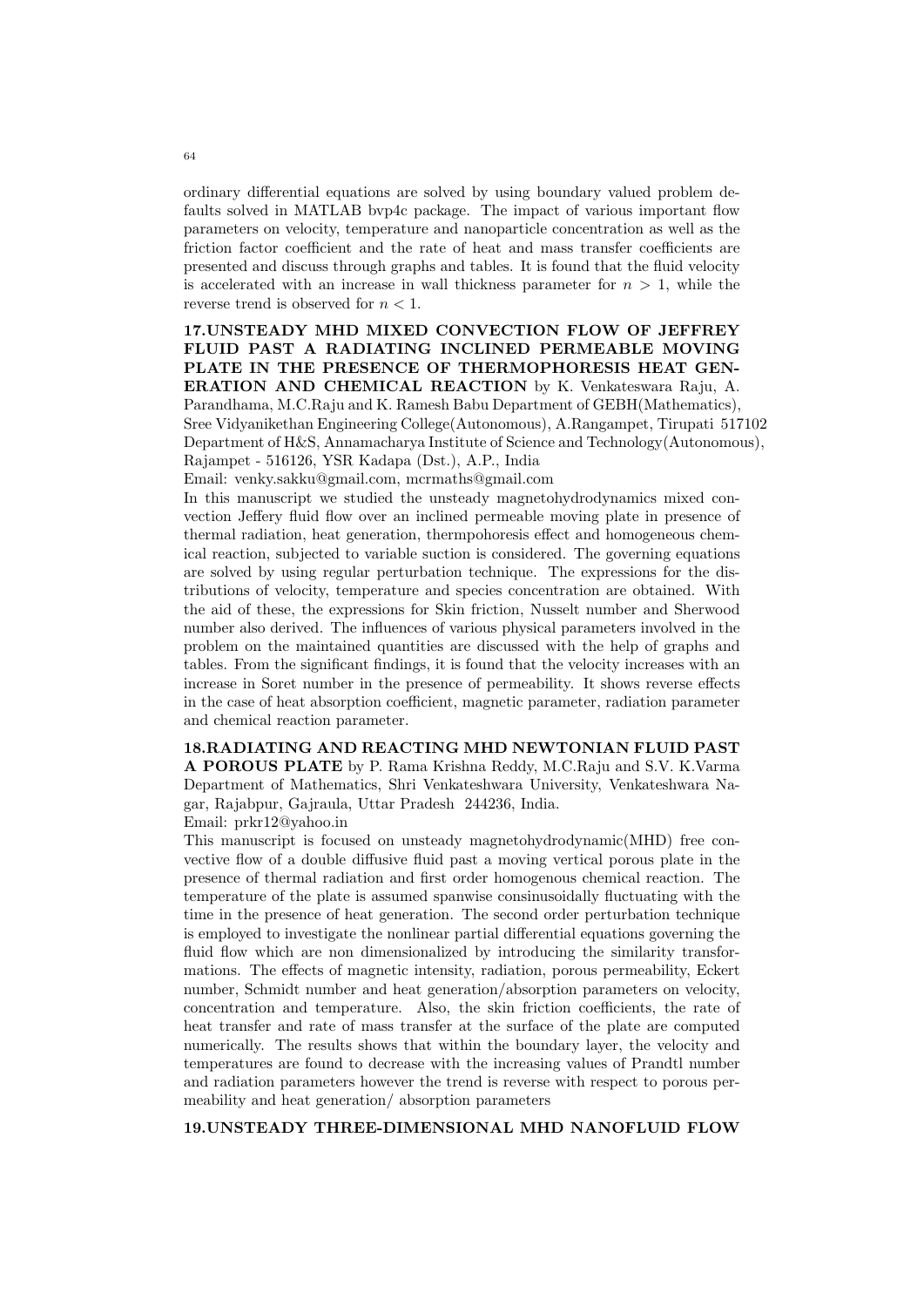#### OVER A STRETCHING SHEET WITH VARIABLE WALL THICK-NESS AND SLIP EFFECTS by G.Vinod Kumar, S.Venkateswarlu, S.Geethan Kumar and S.V.K. Varama Department of Mathematics, S.V. University, Tirupati-517502, A.P., India.

Email : gvkphd@gmail.com, svijayakumarvarma@yahoo.co.in

The stretching sheets with variable thickness may occur in the enginerring applications more frequently than a flat sheet. Due to its manifold application in the present analysis we considered a three dimensional unsteady MHD nanofluid flow over a stretching sheet with variable wall thickness in a porous medium. The effects of radiation, viscous dissipation and slip boundary conditions are taken into account. Buongiorno's model is incorporated to study the combined effects of thermophoresis and Brownian motion. The dimensionless governing equations are solved by using MATALAB bvp4c package. The impact of various important flow parameters are presented and analyzed through graphs and tables. It is interesting to note that all the three boundary layer thickness are depreciated by slips parameters. Further, the unsteady parameter declines the hydromagnetic boundary layer thickness.

20.STUDY OF FLOW CHARACTERISTICS OF NON-NEWTONIAN BLOOD IN BELL SHAPED STENOTIC ARTERY IN THE PRES-ENCE OF MAGNETIC FIELD by Madan Lal and Yantish Dev Jha Department of Applied Mathematics, M.J.P.Rohilkhand University, Bareilly 243006, India Email: yantishdev.jha@gmail.com

The flow of blood through a stenosed artery under the influence of external applied magnetic field is studied. The artery is considered as a circular tube. The nature of blood is considered as non-Newtonian. The effect magnetic field, height of stenosis, parameter determined the shape of the stenosis on velocity field, volumetric flow rate in stenotic region and wall shear stress at surface of stenosis have been analyzed analytically and shown graphically. Some important observations regarding the flow of blood in stenosed artery are obtained leading to medical interest.

21.MHD NATURAL CONVECTION HEAT GENERATING/ ABSORB-ING AND RADIATING FLUID PAST A POROUS PLATE IN THE PRESENCE OF THERMAL DIFFUSION by P.Chandra Reddy M.C. Raju and G.S.S. Raju Department of H&S, Annamacharya Institute of Science and Technology(Autonomous), Rajampet - 516126, YSR Kadapa (Dst.), A.P., India.Department of Mathematics, JNTUA Colege of Enginerring, Pulivendula, A.P., India. Email id: mcrmaths@gmail.com, chandramsc01@gmail.com

The aim of the present work is to analyze the characteristic of MHD free convective radiating fluid past a porus plate in the presence of thermal diffusion and heat source/sink along with variable temperature and concentration. An exact solution has been employed by usual Laplace transform technique. The effects of diverse parameters on velocity, temperature and concentration are discussed through graphical representations. Also the variations in shear stress, rate of heat transfer and rate of mass transfer under the influence of some parameters are discoursed with the help of tables. In the presence of heat source the fluid velocity and temperature increases whereas the concentration decreases. The velocity and temperature falls down in the presence of heat sink but a reverse trend is found in the case of species concentration. Increasing values of Soret number serves to enhance the velocity and species concentration but opposite nature is seen in the case of Schmidt number. Sherwood number enhances with the rising values of Schmidt number and decreasing values of Soret number. The current study is well supported by the verification of previously published result.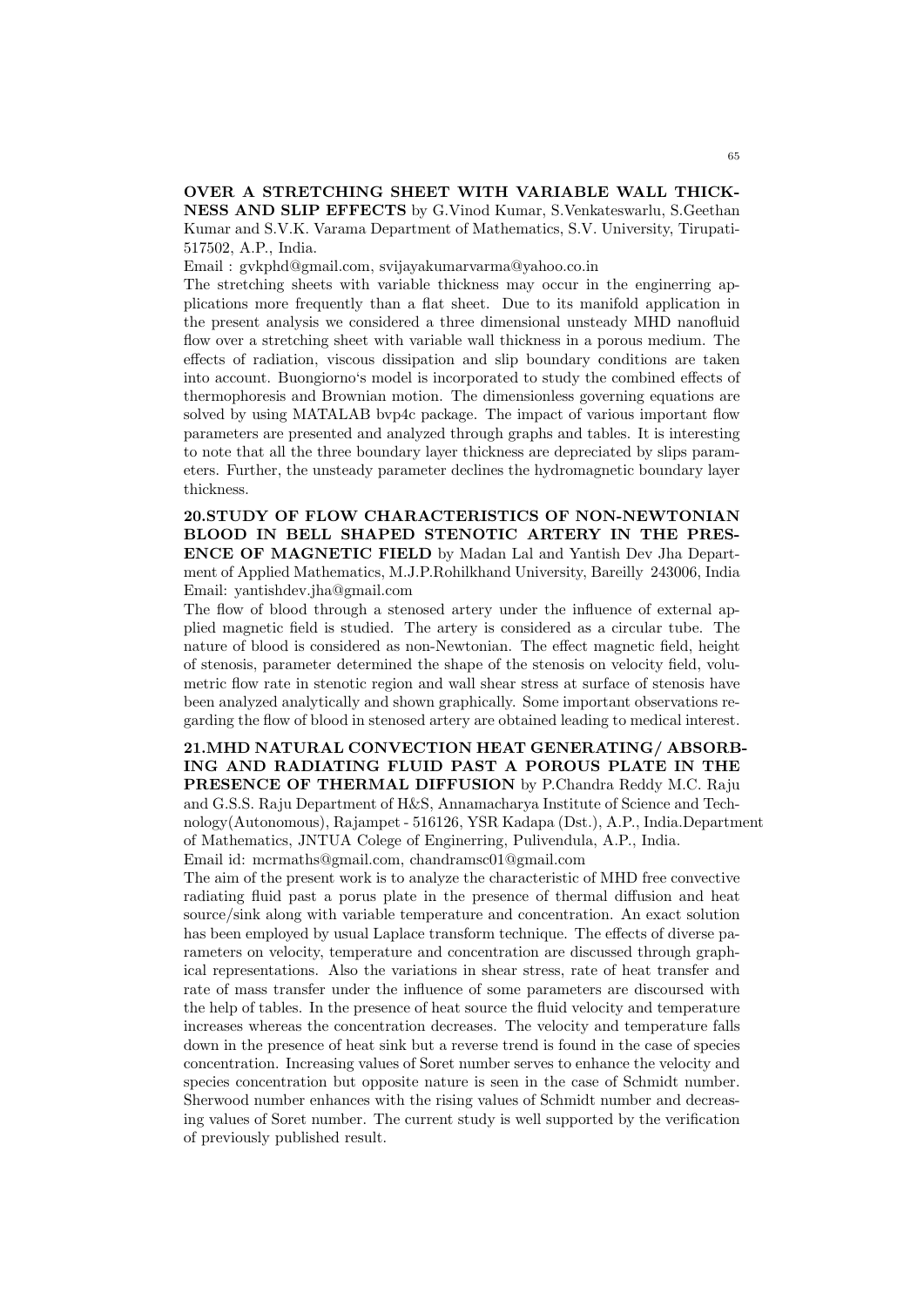## 22.EFFECT OF PERISTALSIS AND CILIA ON THE FLOW RATE OF MICROPOLAR FLUID IN AN INCLINED CHANNEL UNDER THE INFLUENCE OF MAGNETIC FIELD AND POROUS MEDIUM

by D Saroj Vernekar, S V H N Krishna Kumari and Y.V.K. Ravi Kumar Department of Mathematics, Stanley College of Engineering and Technology for Women, Hyderbad-500001, India. Department of Mathematics, K.L. University, Hyderabad-522502, India.Practice School Division, Birla Institute of Technology & Science-Palani, Hyderabd-500078, India.

Email : krishnagannamaraju@gmail.com, krishnapotluri75@gmail.com

The steady of the influence of magnetic field, channel inclination, porous medium on the Micropolar fluid with and with out slip conditions under the effects of Peristalsis , Cilia are discussed independently. The method of solving Navier Stokes equation specific to Micropolar fluids under the joint influence of these effects are presented. The profiles of velocity (along the flow direction), the micro rotation vector and the variation of pressure rise with time average flow rate for fixed value of other parameters were carried out and the results are discussed through the graphs.

23.THE EFFECTS OF THERMOCAPILLARITY ON THE THIN FILM FLOW OF MHD UCM FLUID OVER AN UNSTEADY ELASTIC SURFACE WITH CONVECTIVE BOUNDARY CONDITIONS by K.V. Prasad and Hanumesh Vaidya Department of Mathematics, VSK University, Vinayaka Nagar, Bellary-583 105, Karnataka, India Department of Mathematics, SSA Government First Grade College (Autonomous),Ballari-583 101, Karnataka, India Email : prasadkv2007@gmail.com

In this paper, the effects of thermocapillarity on flow and heat transfer in a liquid film of MHD Upper Convective Maxwell fluid over an unsteady elastic stretching sheet subject to velocity slip and convective boundary condition are analyzed. Similarity transformations are used to transform the governing equations to a set of coupled nonlinear ordinary differential equations. The differential equations are solved numerically via second-order finite difference scheme known as the Keller-Box method. Results of the velocity and the temperature distributions are presented graphically for different values of the pertinent parameters. The effects of the unsteady parameter on the skin friction, the wall temperature gradient and the film thickness are presented and analyzed. The thermocapillarity parameter has the decreasing effect on the temperature field and the local skin-friction coefficient.

# 24.EFFECT OF PERIPHERAL LAYER ON PERISTALTIC TRANS-PORT OF A COUPLE-STRESS FLUID WITH NANOPARTICLES by K. Maruthi Prasad and N. Subadra Department of Mathematics, School of Technol-

ogy, GITAM University, Hyderabad Campus, Hyderabad, Telangana, India 502329. Department of Mathematics, Geethanjali College of Engineering and Technology, Cheeryal(Vi), Keesara (M), Medchal(Dt), Telangana, India 501301

Peristaltic transport of couple-stress fluid with nano particles in the core region and Newtonian fluid in the peripheral region is studied under the assumption of long wave length and low Reynolds number. The equations governing the flow are solved and closed form expressions for velocity in the peripheral region as well as in the core region, pressure drop, time averaged flux, frictional force, mechanical efficiency, heat transfer coefficient and mass transfer coefficients have been obtained. The effects of various parameters like couple-stress fluid parameters  $\bar{\alpha}, \bar{\eta}$  viscosity ratio, mean radius of the central layer, local temperature Grashof number, local nanoparticles Grashof number, Brownian motion parameter and thermophoresis parameter on these flow variables have been studied. Stremline patterns and trapping phenomena have been studied and sketched through graphs at the end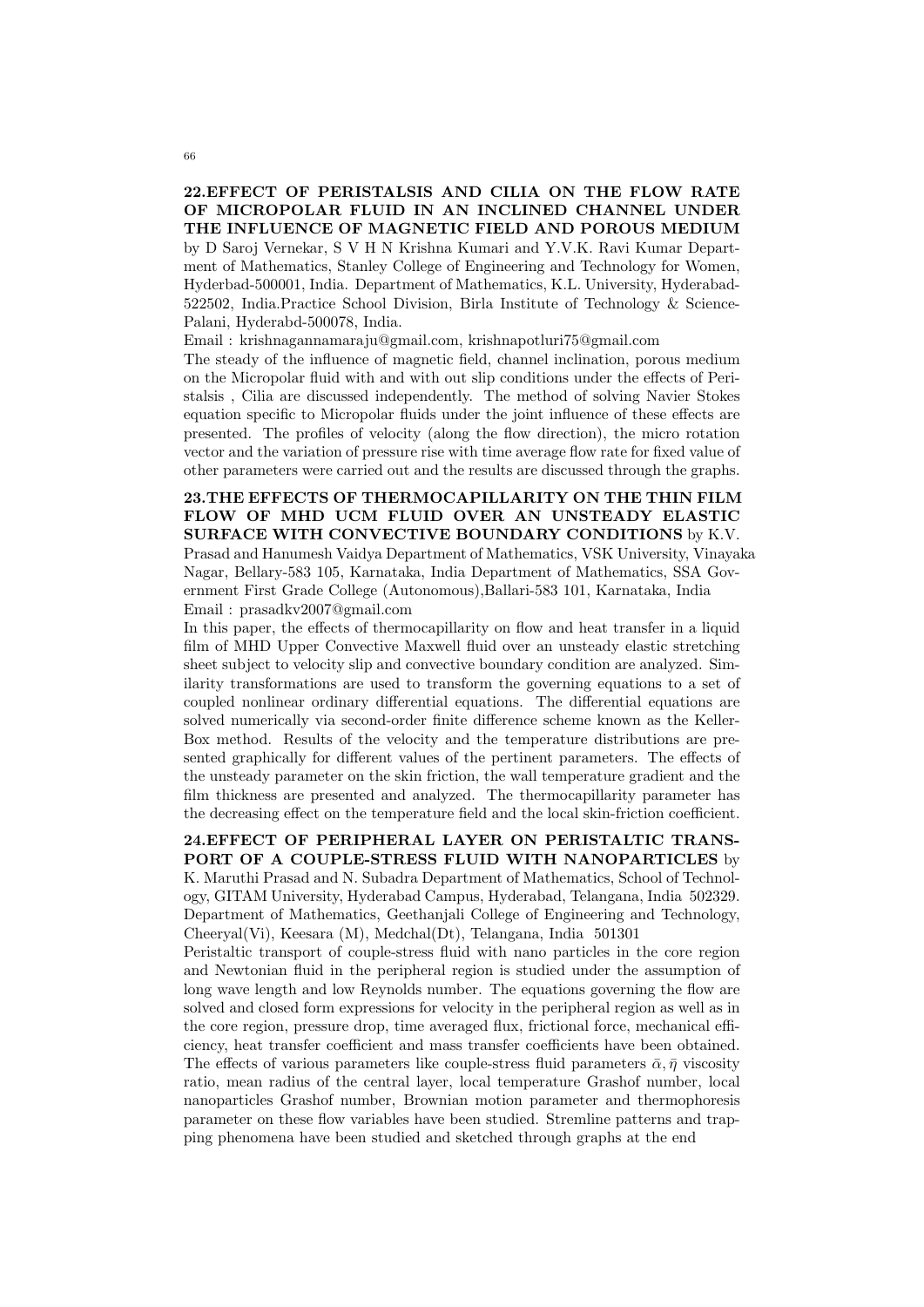25.RADIATION AND MHD EFFECTS ON AN OSCILLATORY FLOW OF A JEFFREY FLUID IN A CIRCULAR TUBE by B. Swaroopa and K. Ramakrishna Prasad Department of Mathematics, Govt. Degree College (W), Srikalahasti, Chottoor(Dist.)Department of Mathematics, S.V.U. College of Sciences, S.V.University, Tirupati

The effect of heat transfer on unsteady MHD oscillatory flow of fluid in a tube is encountered in a wide range of engineering and industrial applications such as molten iron flow, recovery extraction of crude oil, geothermal systems. Many chemical engineering process like metallurgical and polymer extrusion process involve cooling of a molten liquid being stretched in a cooling system. Some polymers fluids like polyethylene oxide and plysobutylene solutions in a cetane, having better electromagnetic properties are normally used as cooling liquid as their flow can be regulated by external magnetic fields in order to improve the quality of the final product. Also, the radiative heat transfers is an important factor of thermodynamics of very high temperature systems such as electric furnaces, solar collectors, storage of nuclear wastes packed bed catalytic reactors, satellites, steel rolling, cryogenic engineering etc. The study of such flow under the influence of magnetic field and heat transfer has attracted the interest of many investigators and researchers. In view of these, we studied the effects of heat transfer and MHD on oscillatory flow of Jeffrey fluid in a circular tube with radiation. The expressions for the velocity field and temperature field are obtained analytically. The effects of various emerging parameters on the velocity field and temperature field studied in detail with the help of graphs.

26.RADIATION AND MASS TRANSFER EFFECTS ON MHD BOUND-ARY LAYER FLOW DUE TO AN EXPONENTIALLY STRETCH-ING SHEET WITH HEAT SOURCE by R.L.V. Renuka Devi, A.Neeraja and N.Bhaskar Reddy Department of Mathematic S. V . University, Tirupati. Department of Mathematics, Aditya College of Engineering, Surampalem, E.G (Dist) Email : rlvrenukadevi@gmail.com, dr.neeraja27@gmail.com,nbrsvu@gmail.com This paper focuses on the study of the heat and mass transfer effects on MHD boundary layer flow of a viscous incompressible and radiating fluid over an exponentially stretching sheet. The initial governing boundary layer equations are transformed to a system of ordinary differential equations, which are then solved numerically by a fourth order Runge-Kutta method along with shooting technique. A parametric study is conducted and so that Numerical result are obtained for the velocity, temperature and concentration as well as the skin-friction coefficient, the local Nusselt number and local Sherwood number for different values of the material parameters, namely, the magnetic parameter, heat source parameter, radiation parameter, Schmidt number and Prandtl number and discussed in detail.

#### 27.MHD STAGNATION POINT FLOW OF A JEFFREY FLUID OVER A STRETCHING/SHRINKING SHEET THROUGH POROUS MEDIUM

by M. Eswara Rao and S. Sreenadh Department of Mathematic S. V . University, Tirupati.

Email : mannereswar99@gmail.com

The MHD stagnation point flow of a Jeffrey fluid over a stretching/ shirinking sheet through porous medium is studied. Using similarity transformation, the governing boundary layer partial differential equations are converted into non-linear ordinary differential equations and solved it by using Runge-Kutta fourth order method along with shooting technique. The effects of governing parameters on velocity, temperature, concentration, heat transfer and mass transfer are displayed through graphs while rate of heat transfer is shows numerically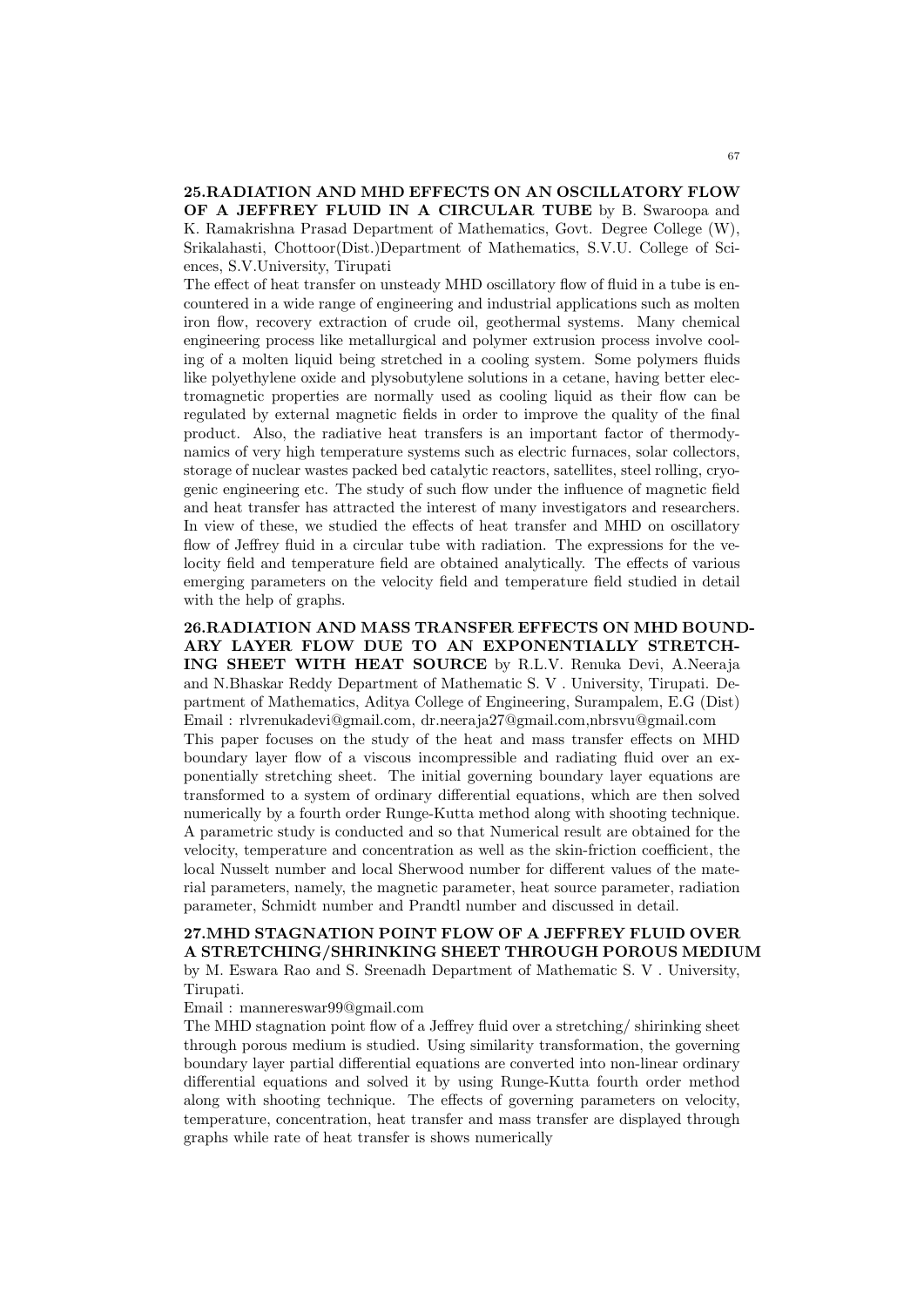## 28.EFFECTS OF HALL CURRENTS ON RADIATIVE CASSON FLUID FLOW INDUCED BY AN EXPONENTIALLY STRETCHING SUR-FACE WITH CONVECTIVE BOUNDARY CONDITION by V. Nagen-

dramma Sri Padmavati Mahila Visvavidyalayam

Email : v.nagini2@gmail.com

This exploration addresses MHD Casson fluid flow over an exponential stretching sheet in the presence of Hall currents and convective boundary condition with Boussinesq approximation. The effects of thermal radiation and chemical reaction are added in temperature and concentration fields respectively. Furthermore, appropriate transformations are introduced to obtain nonlinear differential equations from the system of partial differential equations and a numerical solution of system of coupled differential equations is obtained by means of the renowned Keller box method. Through graphical illustrations momentum, energy and concentration distributions are conversed for different prominent parameters. Comparison in limiting case is also part of present study to validate the obtained results.

29.POISEUILLE FLOW OF A JEFFREY FLUID IN AN INCLINED POROUS LAYER OF VARIABLE PERMEABILITY by B. Reddappa, S. Sreenadh Department of General Engineering and Basic Humanities, Sree Vidyanikethan Engineering College, Tirupati, A.P, INDIA.Department of Mathematics, S.V. University, Tirupati, A.P, INDIA

Email : drbreddappa@gmail.com, profsreenadh@gmail.com

The flow of a Jeffrey fluid in an inclined porous layer of variable permeability is investigated. It is assumed that the permeability is a quadratic, parabolic function of y. The flow in the porous medium is governed by Brinkmans equation with variable permeability. Expressions for the velocity distribution, the mass flow rate and skin friction are obtained. These expressions are evaluated for various values of the parameters. The numerical results obtained reveal many interesting behaviors. It is observed that the velocity increases with increasing Jeffrey parameter and the mass flow rate decreases with increasing dimensionless number  $H_a$  which is a function of maximum permeability of the porous layer.

# 30.IMPACT OF FRICTIONAL HEATING ON MHD RADIATIVE FER-ROFLUID PAST A CONVECTIVE SHRINKING SURFACE by K. Anan-

tha Kumar, J.V. Ramana Reddy, B. Ramadevi, V. Sugunamma & N. Sandeep Department of Mathematics, S. V. University, Tirupati-517502, India. Department of Mathematics, VIT University, Vellore-632014, India.

Email : vsugunar@gmail.com, dr.nsrh@gmail.com

The intention of this analysis is to analyse the heat transfer impact on MHD ferrofluid flow over a shrinking sheet. This study is carried out under the knowledge of frictional heating, Biot number and thermal radiation. With the assist of suitable similarity transformations, the governing equations are transmuted into coupled nonlinear ODEs and then numerically solved by R.K. Fehlberg Technique. For this study, we considered the water- $Fe<sub>3</sub>O<sub>4</sub>$  ferrofluid. The behavior of sundry physical parameters on fluid velocity, temperature, skin friction coefficient and local Nusselt number are discussed and presented through plots and tables. Through this investigation, we found that the magnitude of fluid velocity enhances with rising values of volume fraction of nanoparticles. Also, it is found that the Eckert number has tendency to reduce the rate of heat transport.

31.RADIATION EFFECT ON UNSTEADY MHD OSCILLATORY FLOW OF A CHEMICALLY REACTING FLUID PAST A VERTICAL CHAN-NEL SATURATED WITH POROUS MEDIUM by L. Padmavathi, S. Venkateswarlu and M. Suryanaryana Reddy Department of Mathematics , RGM college of Engg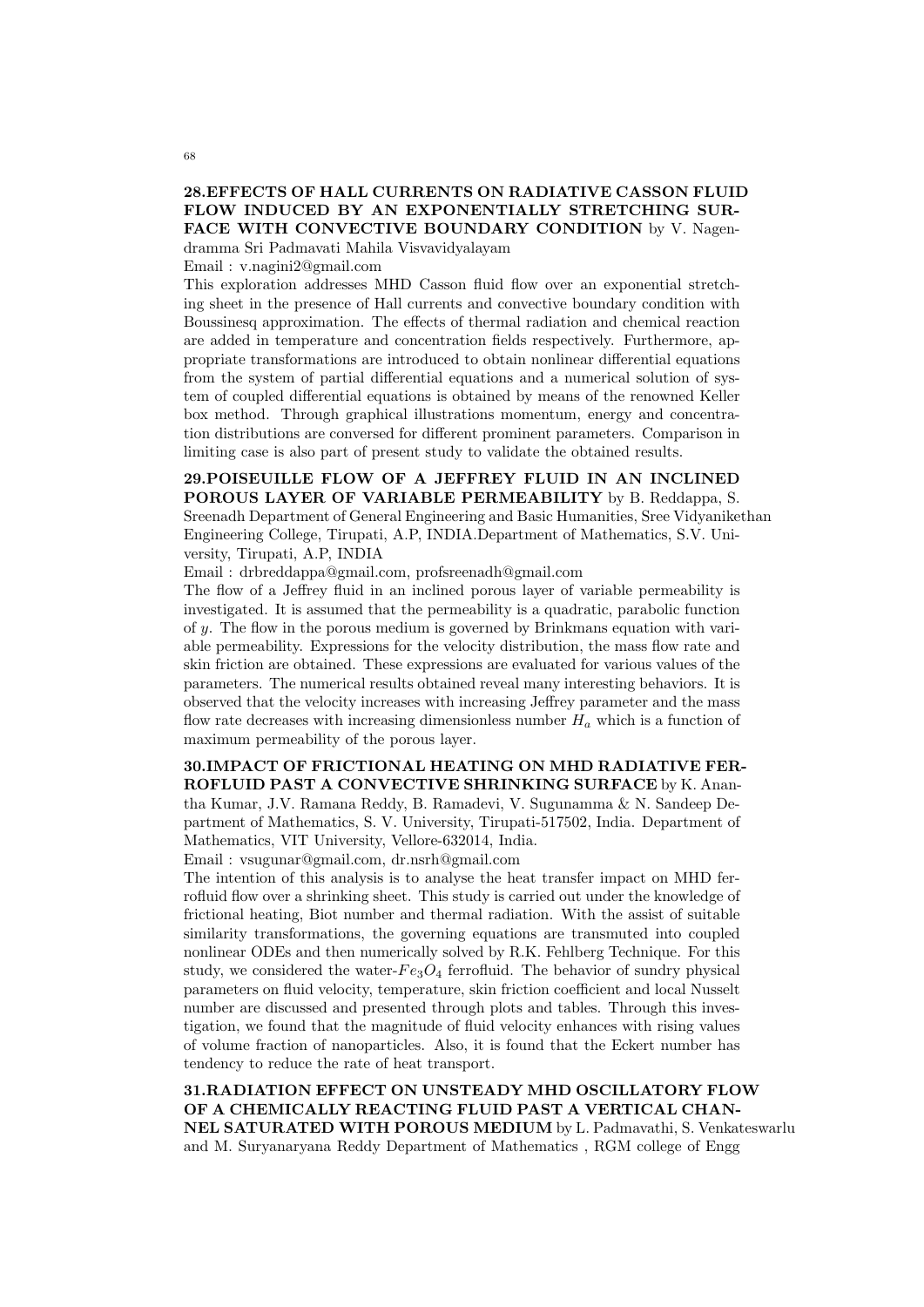&Tech, Nandyal 518501, A.P, India Department of Mathematics , JNTUA college of Engineering, Pulivendula 516390, A.P, India

Email : lekkalapadmamaths@gmail.com

In this manuscript, we have investigated analytically the influence of radiation and suction/injection on unsteady MHD oscillatory flow past a vertical with in constant wall temperature and concentration. The fluid is subjected to a transverse magnetic field and the velocity slip at the lower plate is taken into consideration. The nondimensional governing equations are solved in closed form by using Perturbation technique. Exact solutions are obtained for velocity, concentration and temperature with the aid of these expressions Skin-friction, Sherwood number and Nusselt number are derived. Various physical parameter effects on the above flow equations are studied numerically with the help of graphs. It is interesting to note that skin friction increases on both plates as injection increases on the heated plate.

## 32.MASS TRANSFER EFFECTS ON MHD MIXED CONVECTIVE PERIODIC FLOW THROUGH POROUS MEDIUM IN AN INCLINED CHANNEL WITH TRANSPIRATION COOLING AND THERMAL RADIATION by Y.Swapna and S.V.K. Varma Department of Mathematics, Sri Venkateswara University, Tiruapti-517502, India.

Email : swapnaanand33@gmail.com

In this paper the effects of mass transfer on unsteady MHD mixed convective periodic flow of a viscous incompressible and electrically conducting fluid through porous medium in an inclined channel with horizontal. The lower stationary plate and the upper plate in unsteady periodic motion are subjected to a same constant injection and suction velocity respectively. The temperature of the upper plate in periodic motion varies periodically with time. The flow in the channel is also acted upon by periodic variation of pressure gradient. A closed form solution of the problem is obtained. The effects of various flow parameters on the velocity, temperature and concentration fields have been analyzed with the aid of graphs.

## 33.EFFECTS OF VISCOUS DISSIPATION AND JOULE HEATING ON MHD NONLINEAR RADIATIVE CASSON AND WILLIAMSON FERROFLUID FLOWS WITH TEMPERATURE DEPENDENT VIS-COSITY by J.V. Ramana Reddy, V. Sugunamma and N. Sandeep Department of Mathematics, Sri Venkateswara University, Tiruapti-517502, India.Department of Mathematics, VIT University, Vellore-632014, India.

The integrating impacts of Joule dissipation and frictional heating on non-Newtonian ferrofluid flows past a bidirectional stretching convective surface are investigated. We assume that  $Fe<sub>3</sub>O<sub>4</sub>$  nanoparticles are mixed with methanol. Both Casson and Williamson model are opted while formulating the basic flow equation. The impact of temperature dependent viscosity is accounted. The Joule heating and viscous dissipation impacts are accounted while setting the equation of energy. Shooting and R.K. numerical procedures are summoned to decipher the flow problem. Graphical and tabular illustrations are incorporated with a view of understanding the nature of flow and heat transfer for discrete values of flow parameters. It is worth to note that the thickness of velocity boundary layer of Casson fluid flow is greater than that at Williamson fluid flow. Also the presence of Joule and frictional heating supplies more heat energy to Casson fluid flow while compared to that of Williamson fluid. Heat transfer rate is better in Willamson fluid compared to that of Casson fluid

34.HYDROMAGNETIC COUETTE FLOW OF AN IONIZED GAS BE-TWEEN PARALLEL POROUS WALLS THROUGH A POROUS MEDIUM by B. Rama Devi, S. Sreenadh and V. Ramesh Babu Department of Mathematics ,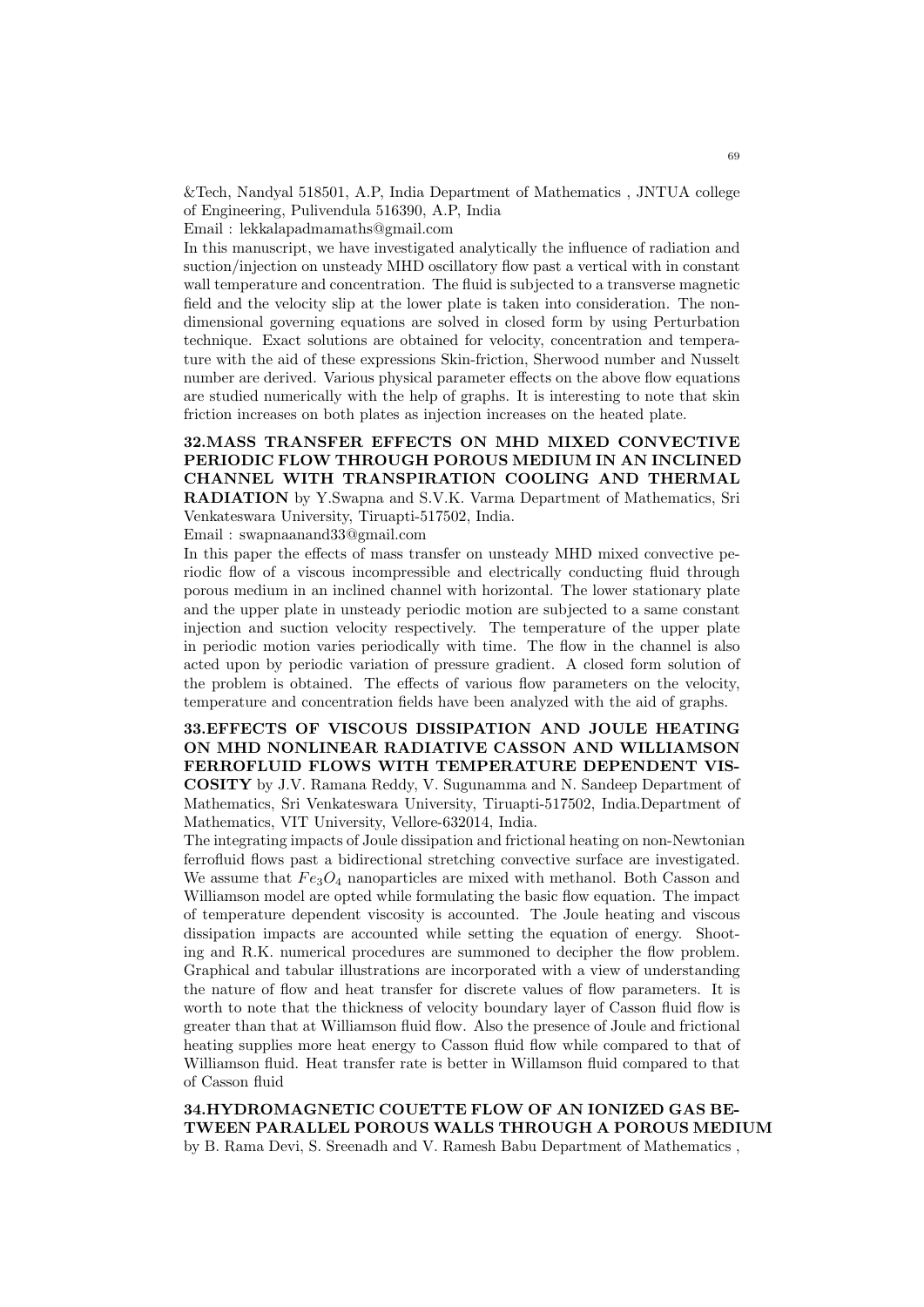Shree Rama Educational Society Gropu of Institutions, Tiruapti-517502, A.P., India.Department of Mathematics, Sri Venkateswara University, Tiruapti-517502, India. Department of Mathematics, Rashtriya Sanskrit Vidyapeeth, Central Deemed University, Tiruapti-517502, India

Hydromagnetic Couette flow of an in ionized gas between two parallel porous walls through a porous medium has been analyzed in the presence of a uniform magnetic filed applied transversely to the flow. Exact solution has been obtained as solving the governing equations of motion accounting for the primary and secondary velocity distributions. The effects of the various parameters on primary and secondary velocity distributions are presented graphically in both partially and fully ionized cases. It is observed that the primary velocity and secondary velocity in both partially and fully ionized cases increase with an increase in Hall parameter  $m$ , Darcy number  $Da$  and Couette number  $c_0$ . It is also obeseved that the primary and secondary velocities decrease with Hartmann number M and suction Reynolds number  $\lambda$ .

35.ENTROPY GENERATION ON MHD JEFFREY FLOW IN AN IN-CLINED CHANNEL WITH DEFORMABLE POROUS MEDIUM by G. Gopi Krishna, S. V. Sailaja Kumari, V Manoj Kumar Uppuluri, S. Sreenadh and Y.V. K. Ravi Kumar Department of Mathematics, Sri Venkateswara University, Tirupati 517502, A.P. Department of Mathematics, VFSTRUniversity, Vadlamudi, Guntur-522513, A.P.Practice School Division, Birla Institute of Technology & Science-Pilani, Hyderabad, India

Email : profsreenadh@gmail.com

The flow of a MHD Jeffrey flow in an inclined channel with deformable porous medium bounded by rigid plates is investigated. The lower and upper moving plates are maintained at different constant temperatures. The coupled phenomenon of the fluid movement and solid deformation in the porous medium is considered. An exact solution of governing equations has been obtained in closed form. The expressions for the fluid velocity, solid displacement and temperature distribution are obtained. The influence of pertinent parameters on the fluid velocity, solid displacement, temperature profiles, entropy generation number and Bejan number are discussed in detail. In the inclined deformable porous medium, it is observed that the fluid velocity and temperature distribution decreases with increasing viscous drag  $\delta$ . But the solid displacement increases with increasing viscous drag  $\delta$ . One of the important observations is the volume flow rate is less for deformable porous media as compared to porous media in a channel. The present result coincides with the findings of Nield et al. [29] for rigid porous media case. Further, entropy generation number increases with increasing volume fraction. The results obtained for the present flow characteristics reveal many interesting behaviours that warrant further study of viscous fluid in an inclined deformable porous media.

36.THIN FILM FLOW OF A MICROPOLAR FLUID OVER AN IN-CLINED MOVING PERMEABLE BELT by E.Sudhakara, S.Sreenadh and V. Viswa Mohan Department of Mathematics, Siddharth Institute of Engineering & Technology, Puttur- 517583 (A.P.), INDIA Department of Mathematics, Sri Venkateswara University, Tirupati-517502 (A.P.), INDIA Department of Mathematics, RSR Engineering College, Kavali-524 201 (A.P.), INDIA

The flow and heat transfer of a micropolar fluid over an inclined moving permeable belt is investigated. The flow in the thin film region is governed by micropolar fluid model whereas the flow in the permeable belt is described by Darcy law. The expressions for the fluid velocity and the microrotation are obtained. When the Darcy number tends to zero, the results reduce to the corresponding ones of Sajid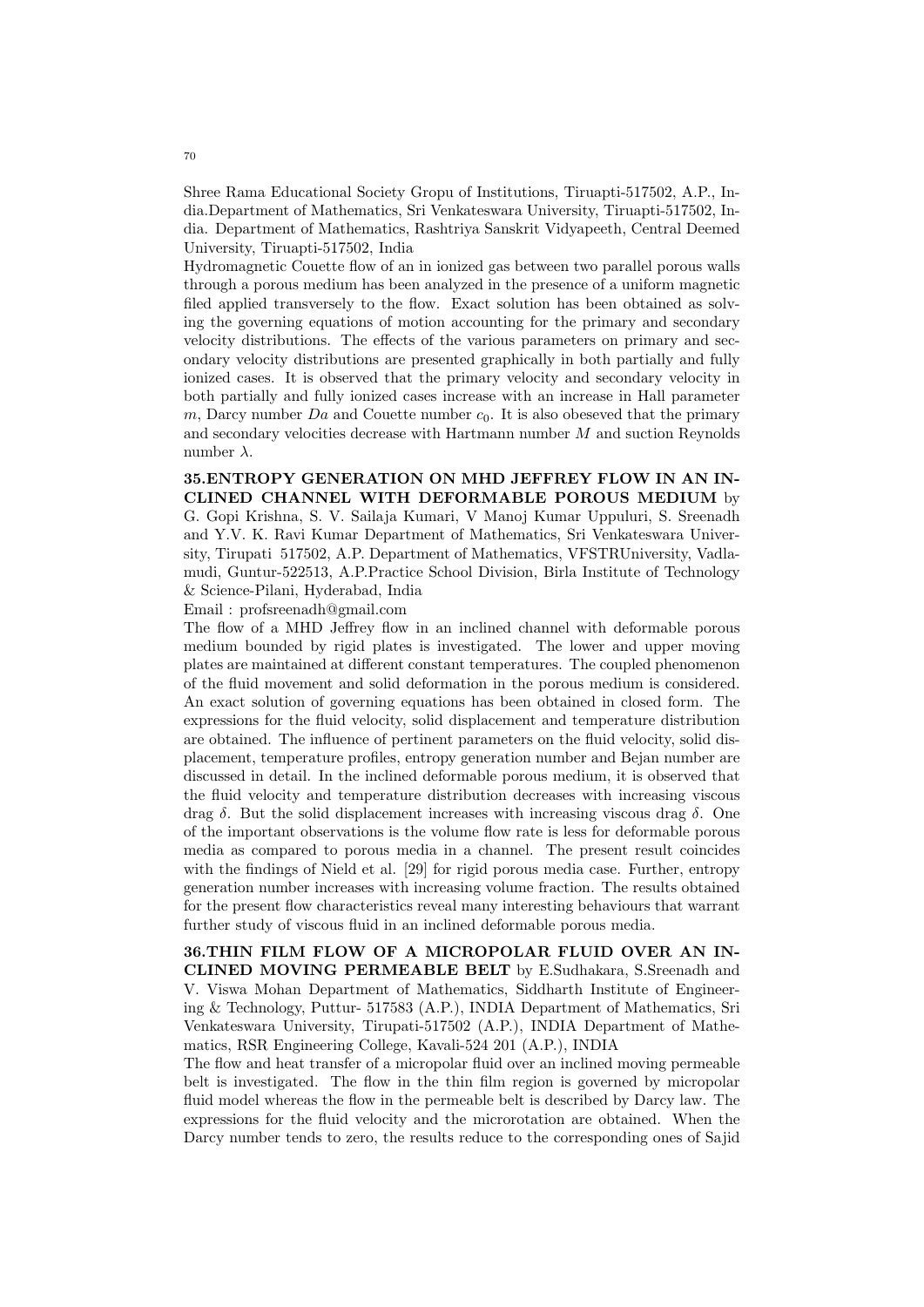et al. (2009) for the thin film flow of a micropolar fluid over an inclined rigid plane. The effects of permeability and micropolar parameters on the fluid velocity and microrotation are discussed. It is observed that the magnitude of microrotation and the fluid velocity decreases with increasing micropolar parameter K.

# 37.STEADY FLOW OF JEFFREY FLUID DOWN AN OPEN INCLINED CHANNEL WITH NATURALLY PERMEABLE BED by K. Sushma, S. Sreenadh, P. Dhanalakshmi and P.V. Arunachalam Department of Mathematics, S.V. University, Tirupati 517 502, A.P., India Department of Mathematics, Former Vice- Chancellor Dravidian University, Kuppam

Steady laminar flow of Jeffrey fluid down an open inclined channel is analyzed. The channel is bounded below by saturated naturally permeable bed. The flow above and through the infinite permeable bed are governed by Jeffrey model and Darcys law respectively. The velocity in the free flow region is found using the Fourier Transform technique. The volume flux is obtained and the results are discussed for various parameters of practical interest. It is observed that the velocity increases with the increase in the permeability and Jeffrey parameter. Also we observe that the flux for the channel with permeable bottom is greater when compared with the corresponding flow with impermeable bottom.

38.VARIATIONS IN A TRANSVERSELY ISOTROPIC THERMOE-LASTIC WITH TWO TEMPERATURE WITHOUT ENERGY DISSI-PATION DUE TO TIME HARMONIC SOURCES by Parveen Lata Depatment of Basic and Applied Science, Punjabi University Patiala Email : parveenlata@pbi.ac.in

The present work is aimed at the thermoelstic interaction in a two dimensional homogeneous, transversely isotropic thermoelastic solids with two temperature in the contaxt of Green-Naghdi model of type-II due to time harmonic sources. The Hankel transform has been employed to find the general solution to the field equations. Concentrated normal force, normal force over the circular region and concentrated thermal source and thermal source over the circular region have been taken to illustrated the application of the approach. The components of displacements, stresses and conductive temperature distribution are obtained in the transformed domain. The resulting quantities are obtained in the physical domain by using numerical inversion technique. Numerically stimulated results are depicted graphically. A comparison is made by showing the effect of two temperature, one temperature and anisotropy on the components of normal displacement, normal stress, tangential stress and conductive temperature.

39.PERISTALTIC FLOW OF A CONDUCTING WILLIAMSON FLUID IN A TAPERED ASYMMETRIC POROUS MEDIUM CHANNEL by K.V.V Satyanarayana, S.Sreenadh, V.Ramesh Babu and R.Saravana Department of Mathematics, Sri Venkateswara University, Tirupati 517502, A.P. Department of Mathematics, Rashtriya Sanskrit Vidyapeetha, Tirupati, A.P. Department of Mathematics, MITS, Madanapalli, A.P.

Email: profsreenadh@gmail.com

In this paper, MHD peristaltic transport of a Williamson fluid through a tapered asymmetric channel filled with porous material is investigated. The flow is analyzed in the wave of reference moving with the velocity of the wave. A regular perturbation technique in terms of small Weissenberg number has been carried out to determine the expressions for the velocity and the pressure gradient. The effects of Weissenberg number, Hartmann number and Darcy number on the pressure rise and frictional force per wavelength are discussed and the results are shown graphically. It is observed that, the time-averaged volume flow rate  $\overline{Q}$  decreases with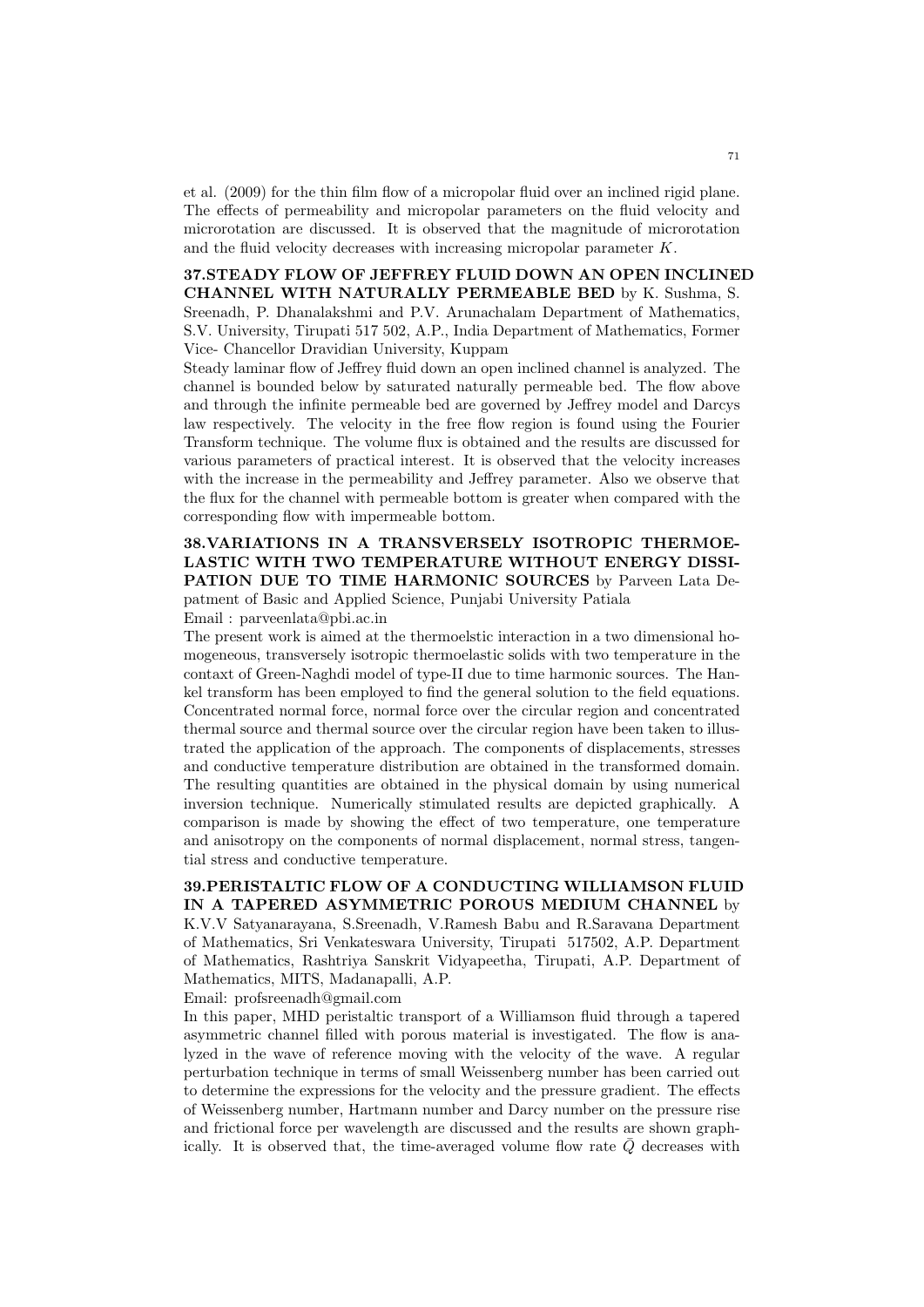increasing Weissenberg number  $We.$ 

#### SECTION M: BIO-MATHEMATICS

1.PREY PREDATOR DYNAMICS WITH A STRONG PREY ,WEAK PREDATOR AND HARVESTING OF PREY by Paparao. A.V and Laksmi Narayan. K Department of Mathematics, JNTUK, UCE Vizianagaram-535003, India Department of Mathematics, VITS, Deshmukhi Hyderabad-508284, India Email : paparao.alla@gmail.com, narayan.kunderu@gmail.com

In this paper we investigate the harvesting effort of prey species in prey predator model with a strong Prey  $(N_1)$  and weak Predators  $(N_2)$ . The system is described by a system of ordinary differential equations. The Four equilibrium points are identified. Local stability analysis is discussed at each of its equilibrium points. Global stability is studied by constructing suitable Lyapunov's function . Further Numerical simulation is performed and identified the parameters for the system which becomes stable and unstable. Further the results are compared with harvesting effort and without effort on the prey species. The Harvesting efforts of the pery species with catch ability coefficient and effort are identified for which unstable system becomes stable thus the harvesting effort stabilizes the system.

2.A TWO SPECIES AMENSALISM MODEL WITH CONSTANT HAR-VESTING ON BOTH SPECIES by Dr. Sita Rambabu. B and Dr. Lakshmi Narayan K Department of Mathematics, VJIT, Hyderabad-500085, India. Department of Mathematics, VITS, Hyderabad - 508284, India,

Email : sitarambabu.b@gmail.com, narayankunderu@yahoo.com

In this paper a two species Amensalism model is taken up for analytical study. In this model a constant number of first and second species are harvested. Moreover both the species are provided with limited resources. The series solution of the non-linear system was approximated by the Homotopy analysis method  $(HAM)$ and the results are supported by numerical simulations.

3.DYNAMICS OF A THREE SPECIES AMMENSALISM MODEL WITH HARVESTING by Kondala Rao. K and Dr. Lakshmi Narayana. K Assistant Professor, Vidya Jyothi Institute of Technology, Hyderabad, India. Professor of Mathematics, Vignan Institute of Technology and science, Hyderabad, India. Email : kkrao.kanaparthi@gmail.com, narayankunderu@yahoo.com

The present model is devoted to an analytical investigation of a three species synecological model in which the species of first kind  $(N_1)$  is ammensal on the species of second kind  $(N_2)$ , the species of second kind  $(N_2)$  is on the species of third kind  $(N_3)$ and the species of third kind  $(N_3)$ is on the species of first kind  $(N_1)$  here specifies of first kind  $(N_1)$  and species of second kind  $(N_2)$  are harvested at a rate proportional to their population sizes. Co-existing state is identified and its local stability is discussed. Solution of linearized equation are carried out. Further, with the help of suitable Lyapunov function global stability was discussed. In support of analytical results, numerical simulations were carried out using Mat Lab.

4.HARMONIC REDUCTION IN WIND TURBINE ENERGY CON-VERSION SYSTEMS by J.N. Chandra Sekhar, A.Sreenivasulu G.Panduranga Reddy and L.Mohan Krishna Department of EEE, S.V. University College of Engineering, Tirupati, India. Department of EEE, GPCET, Kurnool, India. Department of EEE, MNIT, Allahabad, India.

Email : jnc eee@svuce.edu.in, sreenivasulu136@gmail.com

Permanent magnet synchronous generators (PMSG) wind energy conversion system (WECS) using variable speed operation is being used more frequently in low power wind turbine application. Variable speed systems have several advantages over the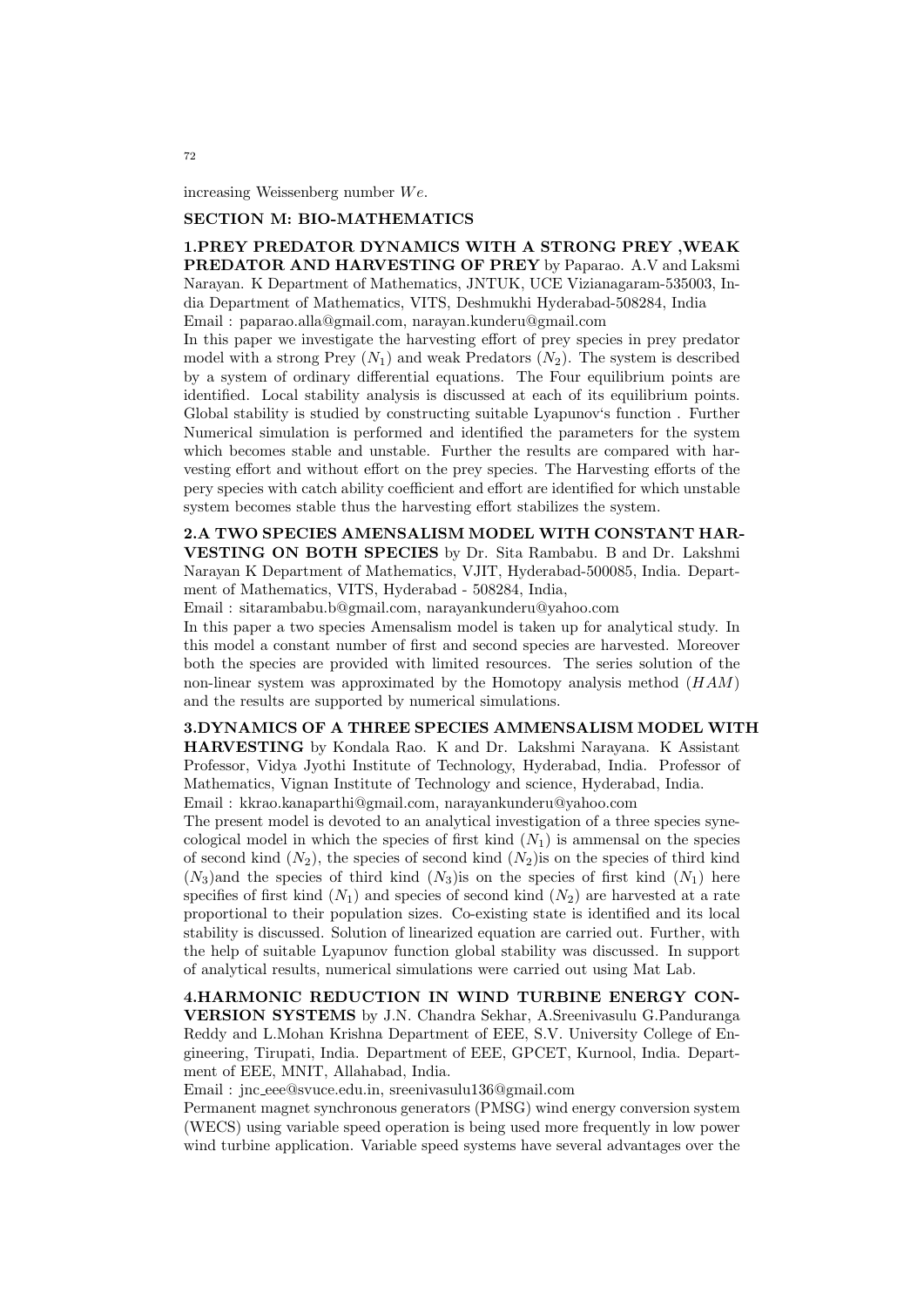traditional method of operating wide turbines, such as the reduction of mechanical stress and increase in energy capture. To fully exploit the last mentioned advantage, many efforts have been made to develop maximum power point tracking (MPPT) control schemes for PMSG WECS. To allow the variable speed operation of the PMSG WECS a conventional three phase bridge rectifier with a bulky capacitor associated with voltage source current controlled inverter (VSCCI) is used. This simple scheme introduces a high intensity low frequency current harmonic content into the PMSG and consequently increases the total loses in it. Subsequently , decreases the power capability of the system. This paper presents a comparative simulation study between three different approaches applied to harmonic mitigation on PMSG WECS. The studied techniques are : a) harmonic trap filters, b) singleswitch three-phase boost rectifier and c) three-phase boost type PWM rectifier.

## SECTION N: HISTORY AND TEACHING OF MATHEMATICS

#### 1.DEVELOPMENT OF CALCULAS IN INDIA by Biswajit Ghosh

Email : biswajitghsh71@gmail.com

This paper Development of Calculus in India present overview of the development of calculus in Indian mathematical tradition. Inventions in the classical period leads to the further work of kerala school starting with Madhava which has more direct bearing on calculus. The Ganita-Yukti-Bhasa of Jyesthadeva indeed present an overview of the work of kerala school of Mathematics during the period c : 1350−1500. Their treatment in Yuktibhasa, displays a clear understanding of the new infinitesimal method of Madhava. In deed, once dressed up in symbols and today's style of presentation, the Yuktibhasa proofs are essentially the same as can be found in a textbook of elementary calculus, it includes the actual working out of the (definite) integral. I will argue that the notion that captures the essence of calculus in both the Indian and the European approaches is the most and intuitively expressed geometrically: the local linearization of a curve and its relationship to determining its length (rectification), in other word the fundamental theorem of calculus in its most elementary geometrical version.

This News letter is Published by Prof. N. K. Thakare, General Secretary, Indian Mathematical Society at Pune (Maharashtra).

Date: April 22, 2018